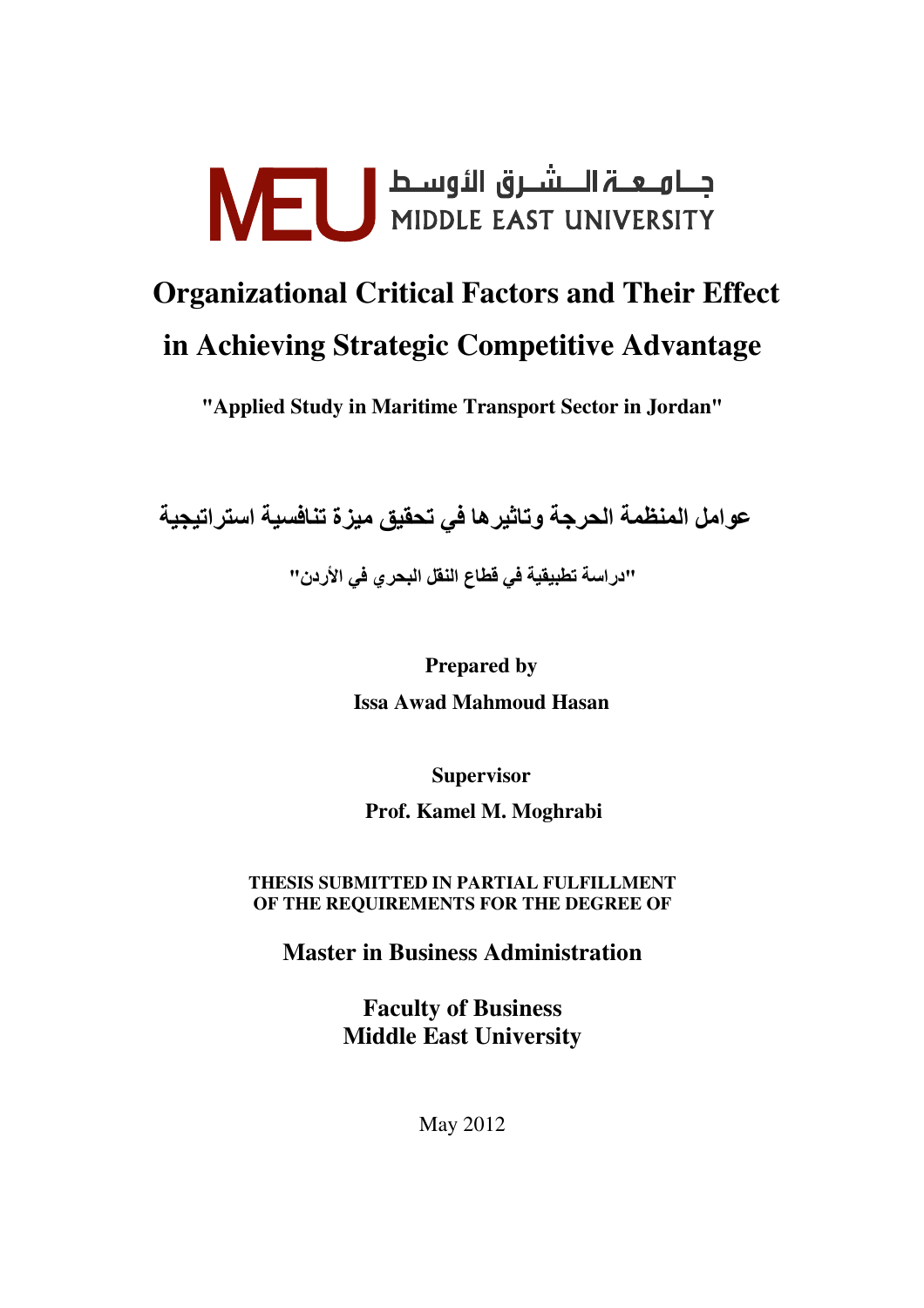#### Islamic Law and International Trade

### **Links to the Past**

As for the sea, we hold it as the way of dry land. Allah said:

"All it is who subdued to ye the sea that vessels may sail thereon by his command and that ye may seek of his bounty". Therefore, he has given permission that he who wills may trade thereon and I hold that no obstacle shall be placed between it and any of the people. For the dry land and sea alike belong to Allah. He has subdues them for his servants to seek of his bounty in both of them. How then should we intervene between Allah's servants and their means of lively hood?

Muslims believe that Islam is the last religion. Islam is called the seal of religions. Islam, unlike the Talmud for Orthodox Judaism or the Bible in Christianity, not only covers moral or spiritual teachings, but also it covers every aspect of life such as trade. Islamic Sharia'a places religion as well as economics in the consciousness of Muslims. Therefore, Islam is comprehensive in coverage.

#### **Reference:**

Abd Al- Taww 'ab, Awad 101 ( D'ar Al Fad'ilah 1994)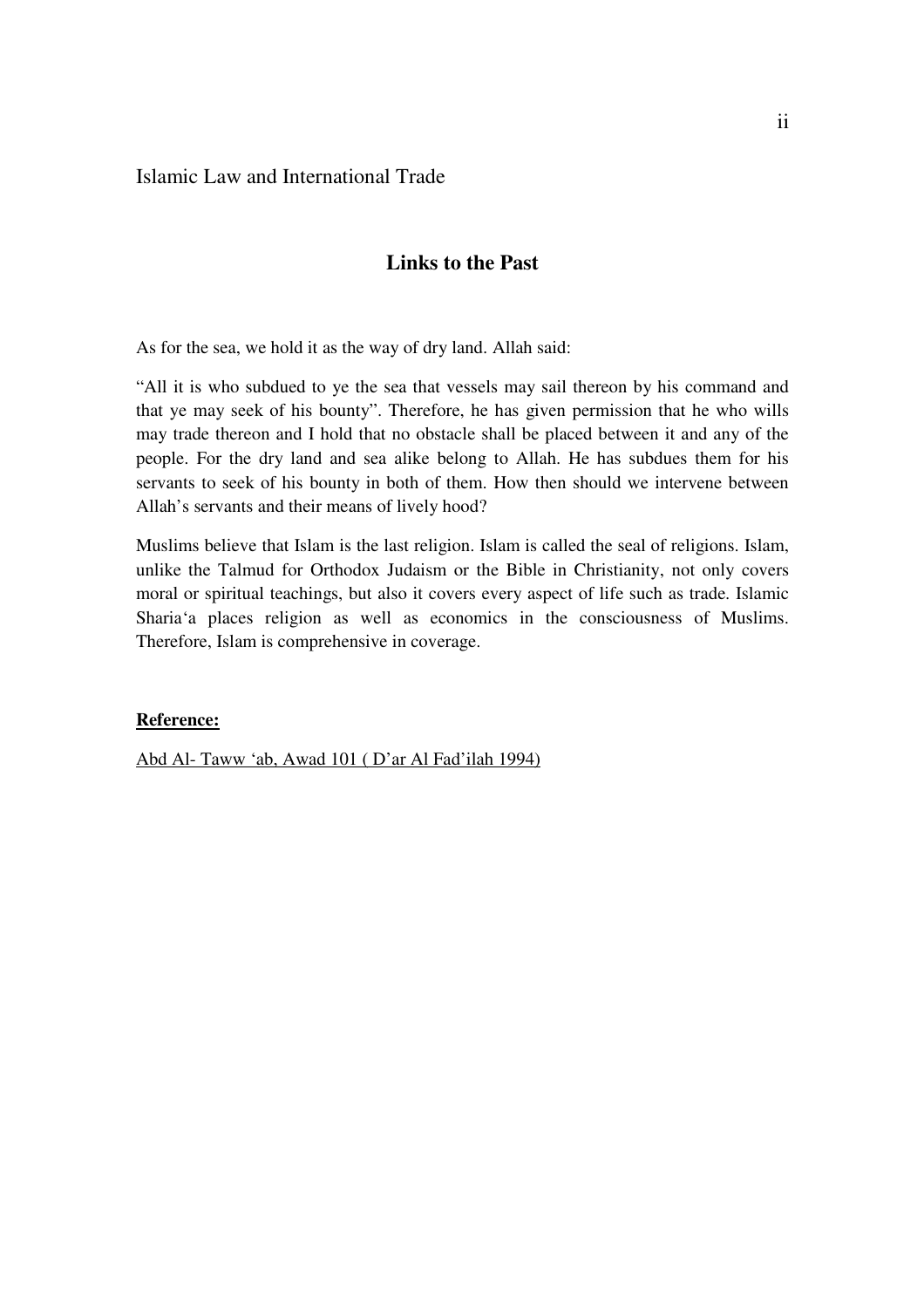## Authorization

I, Issa Awad Mahmoud Hasan, authorize Middle East University to provide libraries, organizations, institutions, or people when required.

Name: Issa Awad Mahmoud Hasan

Signature: Eman

Date: 29/05/2012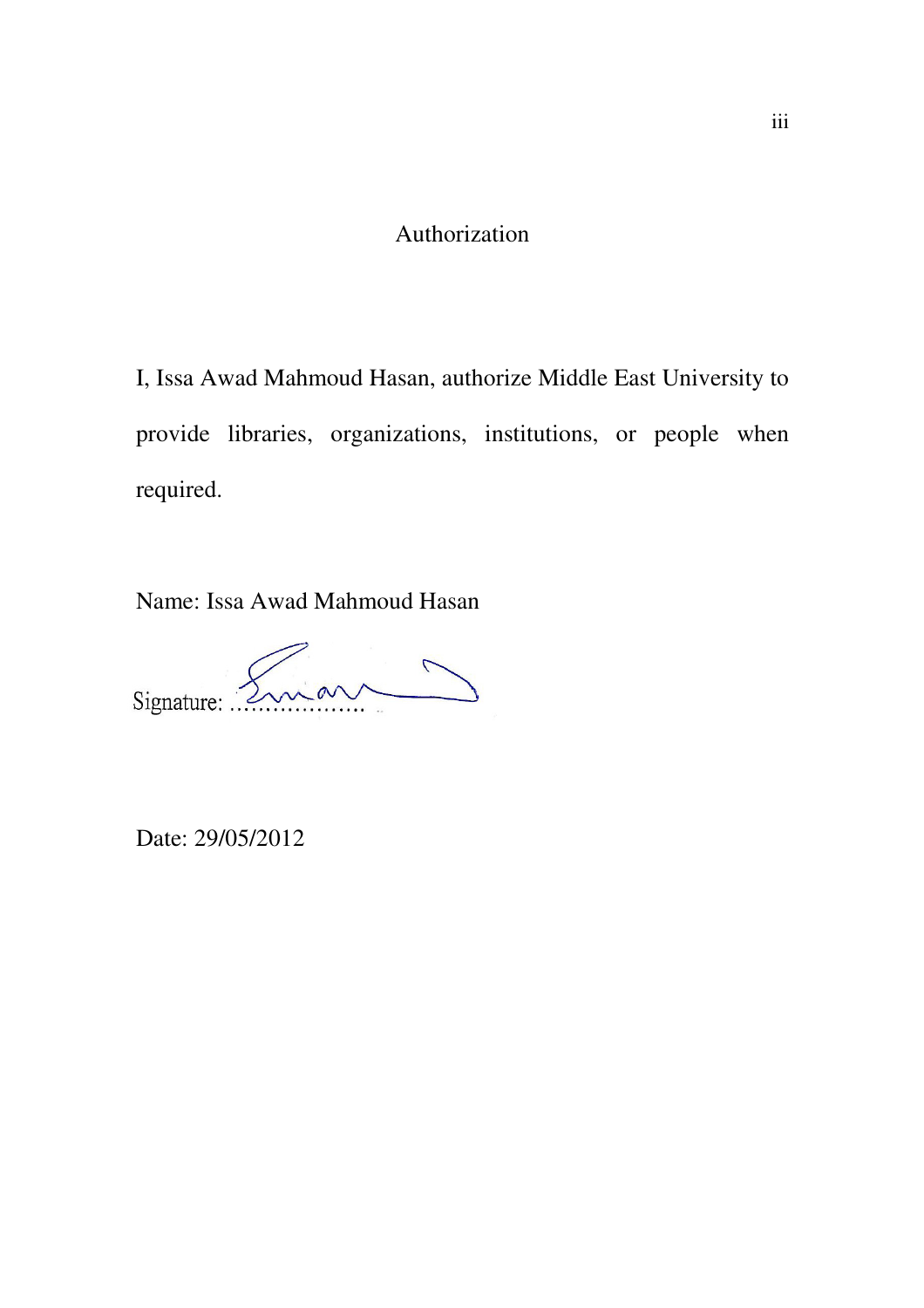### DISCUSSION COMMITTEE DECISION

This dissertation was discussed under title:

Organizational Critical Factors and Their Effect in Achieving Strategic Competitive Advantage

"Applied Study in Maritime Transport Sector in Jordan"

It was approved on  $29<sup>th</sup>$ .May.2012

Date: 29/05/2012

### Name Signature

Prof. Dr. Kamel M. Moghrabi ....... Handle

Prof. Dr. Ahmed Al-Qatamin almored. A. Gatamin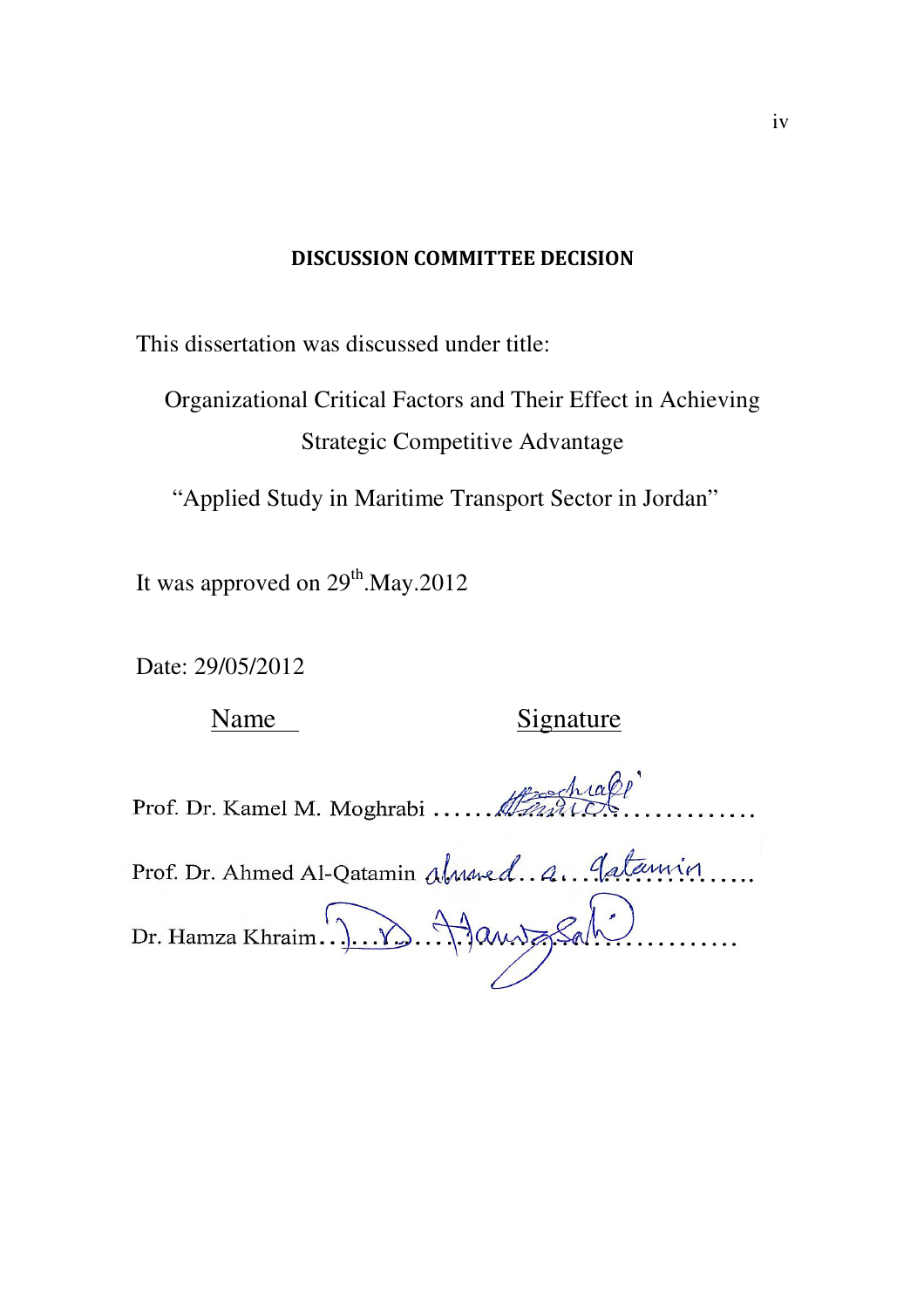#### ACKNOWLEDGEMENT

This thesis is the product of an educational experience at MEU, various people have contributed towards its completion at different stages, either directly or indirectly, and any attempt to thank all of them is bound to fall short.

To begin, I would like to express my whole hearted and sincere gratitude to Prof. Kamel M. Moghrabi for his guidance, time, and patience, for supporting me and this thesis during every stage of its development.

I would like to extend my special thanks to Prof. Mohammad Al Nuaimi, without his encouragement and support. I wouldn't have been here completing my degree's final requirements.

I am also grateful to all contributors who responded to my questionnaire and made the process of data collection faster.

Sincerely Yours,

Issa Awad Mahmoud Hasan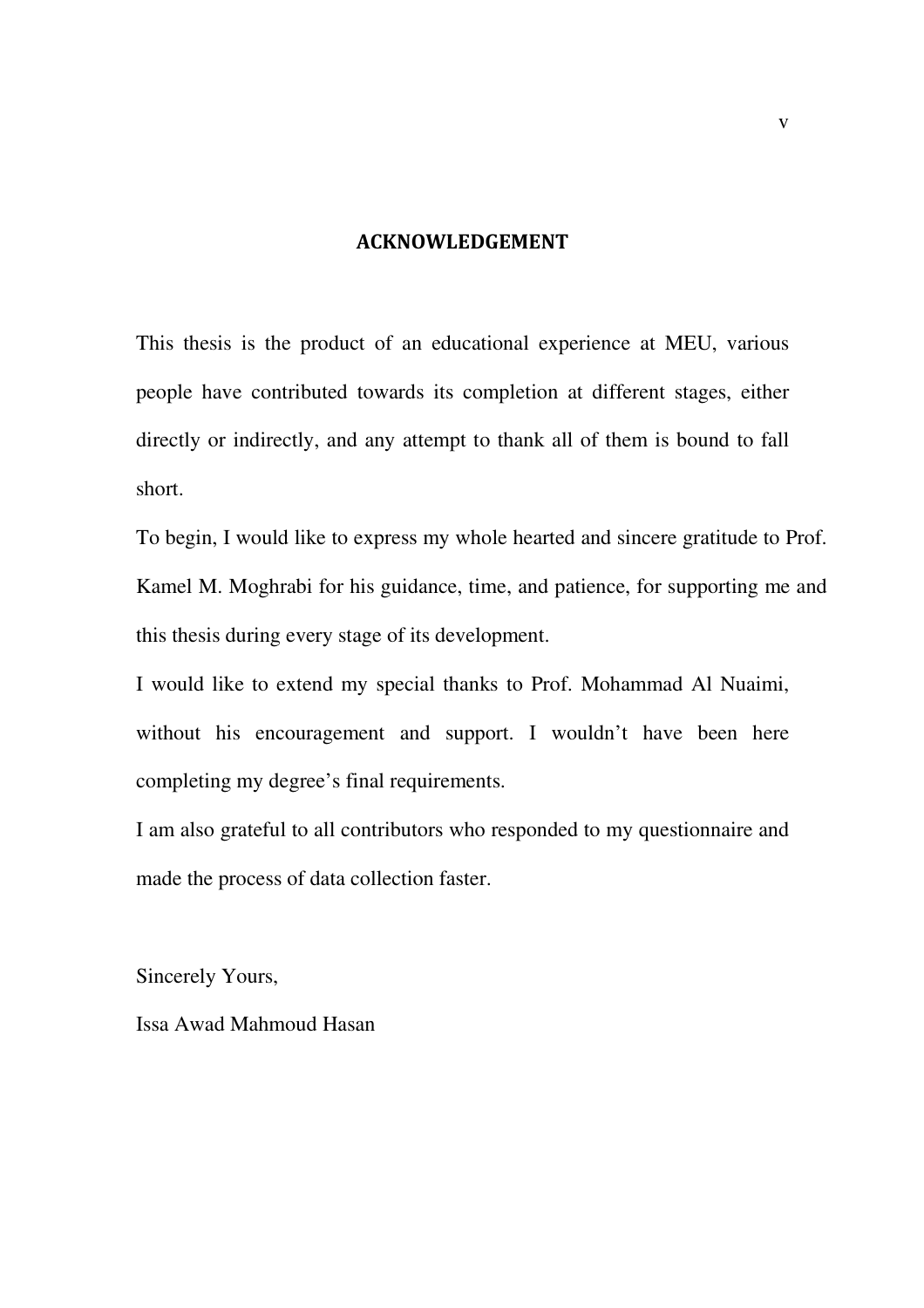#### **DEDICATION**

### الأهداء

إلى..... من قال الله تعالى فيهم في القرآن الكريم :

" ( وَقَضَى رَبُّكَ أَلاَّ تَعْبُدُواْ إِلاَّ إِيَّاهُ وَبِالْوَالِدَيْنِ إِحْسَانًا إِمَّا يَبْلُغَن عِندَكَ الْكِبَرَ أَحَدُهُمَا أَوْ كِلاَهُمَا فَلاَ تَقُل لَهُمَا أَفٍّ وَلا تَنْهَرَ هُمَا وَقُل لَهُمَا قَوْلاً كَرِيمًا ّ وَاخْفِضْ لَهُمَا جَنَاحَ الذُّلِّ مِنَ الرَّحْمَة وَقُل رَّبِّ ارْحَمْهُمَا كَمَا رَبَّيَانِي صَغِيرًا)"

المرحوم بإذن الله تعالى والدي وإلى والدتي الحبيبة أطال الله في عمر ها،

وأطلب من العلي القدير أن يرحمهما ويعفو عنهما في الدنيا والاخرة. إلىي ...... رمز المحبة والدفء والحنان والأمل، رفيقة عمري ز وجتبي الغالية

إلى...... قرة عيني، وفلذات كبدي (أسماء،إيمان،محمد،عدي،صـهيب) وأحفادي ( يارا، نالا ) إليهم جميعاً أهدي ثمرة عملي وصادق محبتي.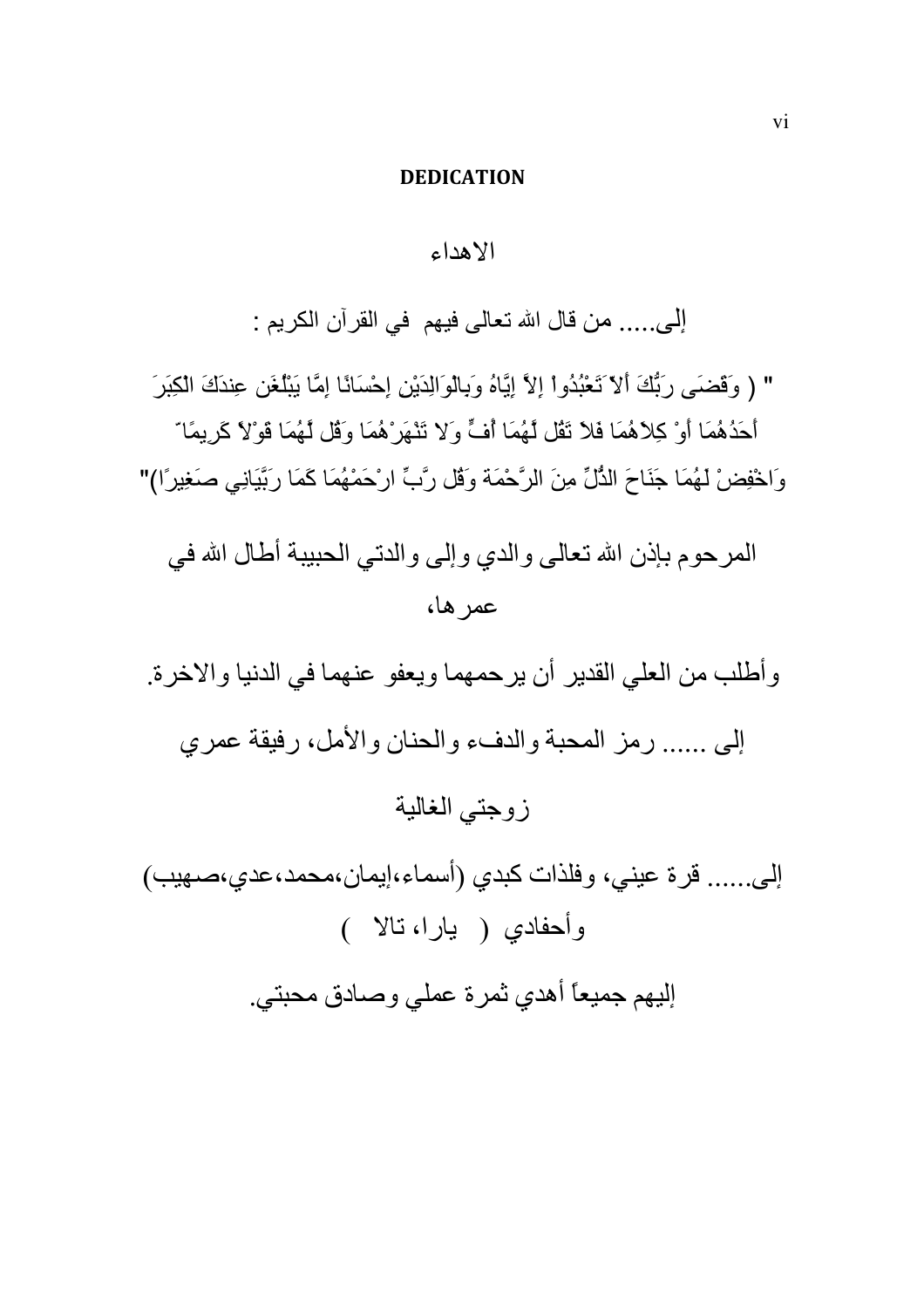### Table of Contents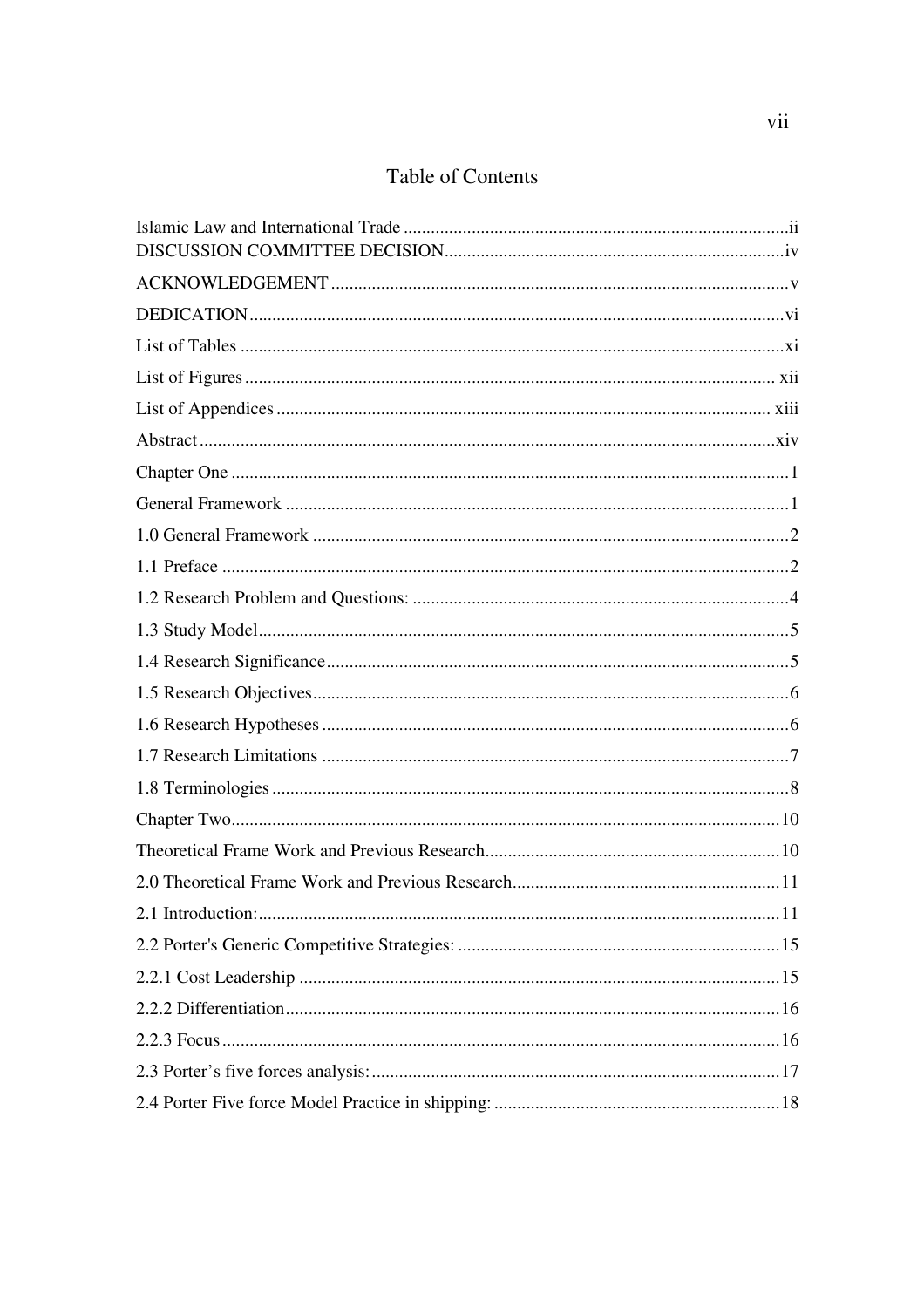# viii

| 2.4.6  |  |
|--------|--|
|        |  |
| 2.5.1  |  |
| 2.5.2  |  |
| 2.5.3  |  |
| 2.5.4  |  |
|        |  |
|        |  |
|        |  |
|        |  |
|        |  |
|        |  |
|        |  |
|        |  |
|        |  |
|        |  |
|        |  |
|        |  |
|        |  |
|        |  |
|        |  |
| $a-$   |  |
| $b-$   |  |
| $C-$   |  |
| $d-$   |  |
| 2.12.4 |  |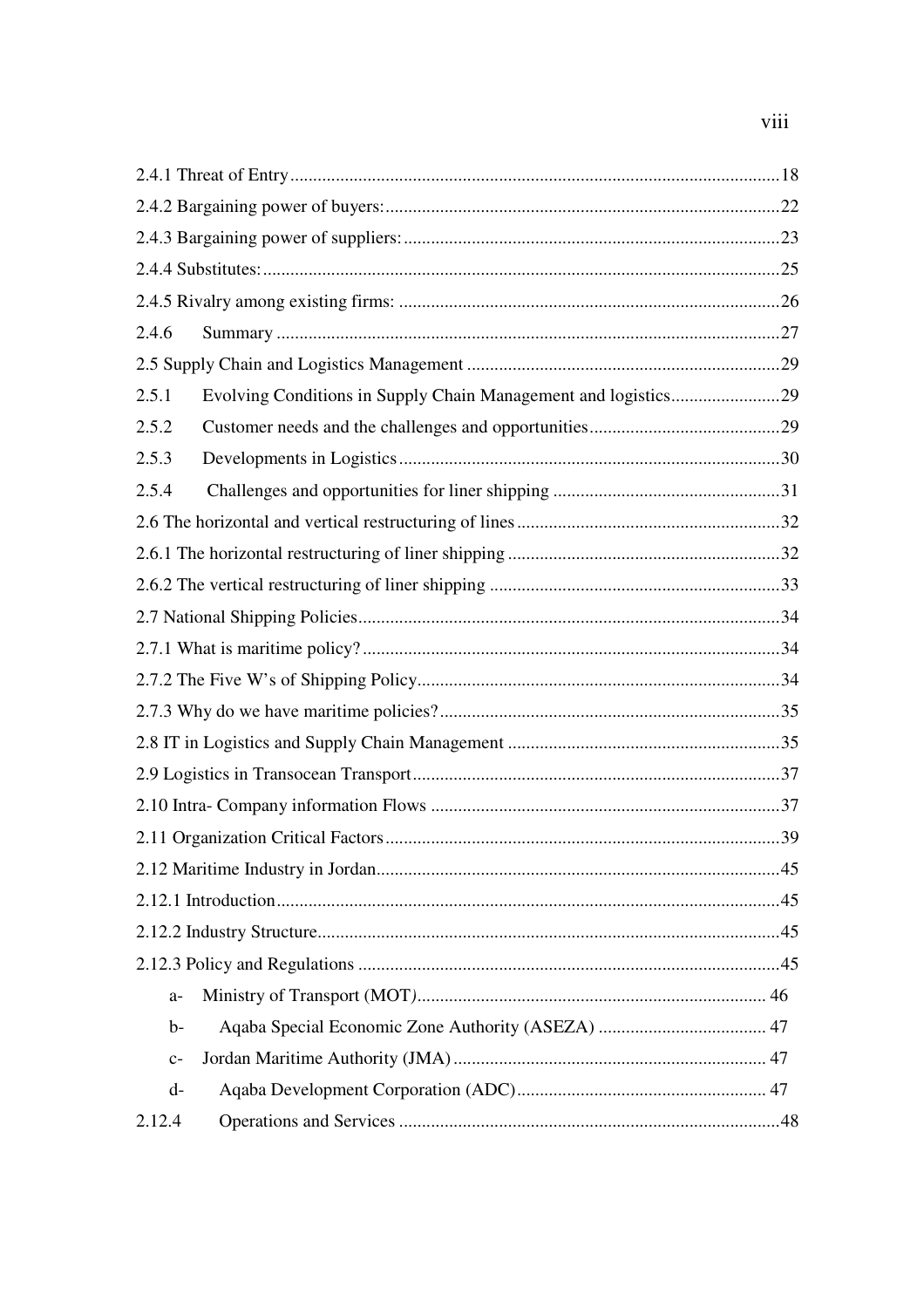| $a-$ |                                                                         |  |
|------|-------------------------------------------------------------------------|--|
| $b-$ |                                                                         |  |
| $C-$ |                                                                         |  |
|      |                                                                         |  |
| $a-$ |                                                                         |  |
| $b-$ |                                                                         |  |
|      |                                                                         |  |
|      |                                                                         |  |
| $a-$ |                                                                         |  |
| $b-$ |                                                                         |  |
|      |                                                                         |  |
|      | 2.13.3 Maritime Policy Statements and Long-Term Strategic Objectives 54 |  |
|      |                                                                         |  |
|      |                                                                         |  |
|      |                                                                         |  |
|      |                                                                         |  |
|      |                                                                         |  |
|      |                                                                         |  |
|      |                                                                         |  |
|      |                                                                         |  |
|      |                                                                         |  |
|      |                                                                         |  |
|      |                                                                         |  |
|      |                                                                         |  |
|      |                                                                         |  |
|      |                                                                         |  |
|      |                                                                         |  |
|      |                                                                         |  |
|      |                                                                         |  |
|      |                                                                         |  |
|      |                                                                         |  |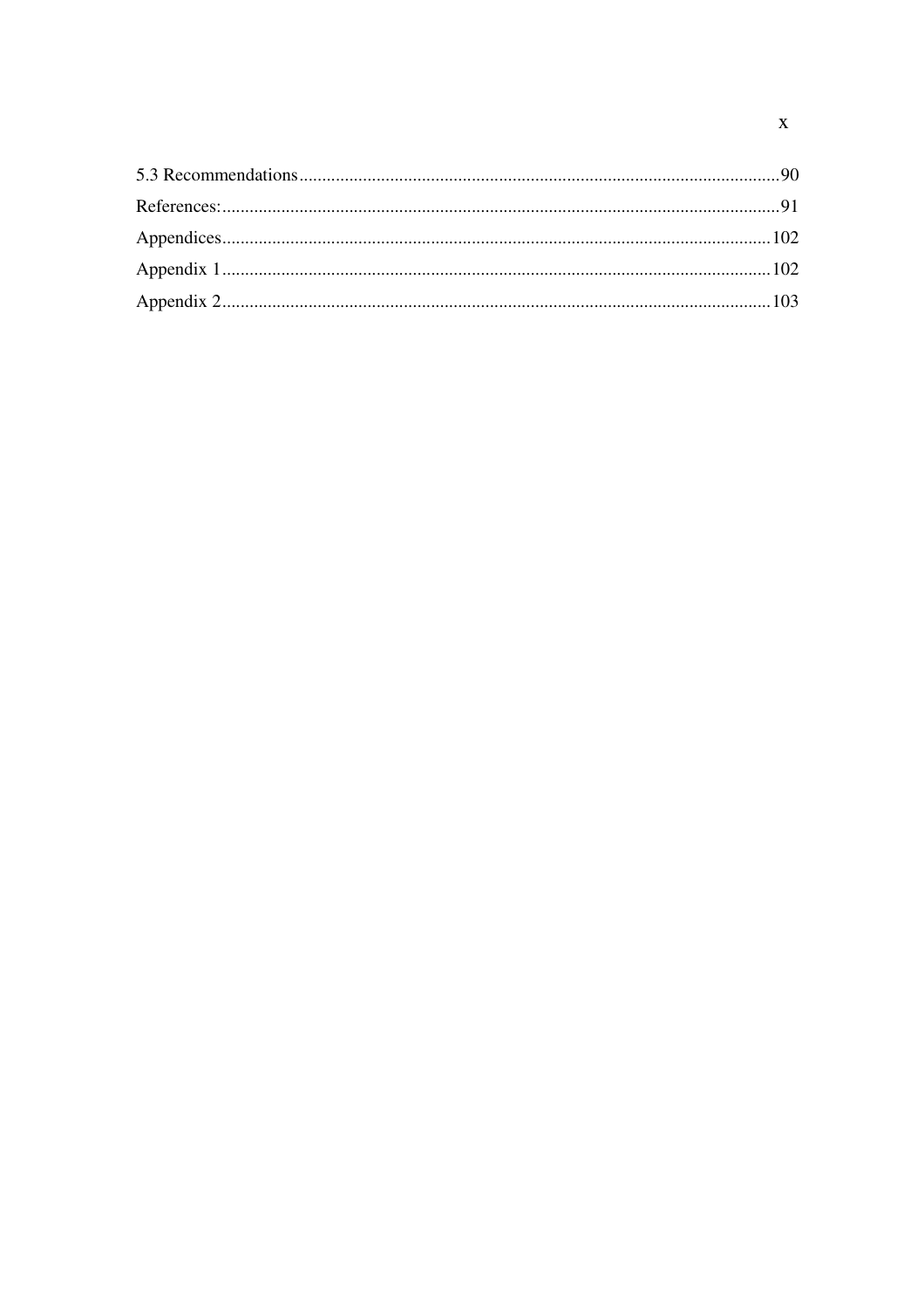# **List of Tables**

| No. | <b>Subject</b>                                                                                        | Page  |
|-----|-------------------------------------------------------------------------------------------------------|-------|
| 2.1 | Strategic, Tactical & Technical Key Reasons for (ERP) Systems                                         | 38    |
| 3.1 | Range of level of importance scale                                                                    | 68    |
| 3.2 | Cronbach's Alpha $(\alpha)$ Coefficients for Main Constructs and dimensions                           | 69    |
| 4.1 | Distribution of Sample individuals according to demographic variables                                 | 73    |
| 4.2 | Descriptive statistics of Quality                                                                     | 75-76 |
| 4.3 | Descriptive statistics of Cost                                                                        | 77    |
| 4.4 | Descriptive statistics of Time                                                                        | 78    |
| 4.5 | Descriptive statistics of I.T                                                                         | 79-80 |
| 4.6 | Descriptive statistics of OCF and its characteristics                                                 | 81    |
| 4.7 | Descriptive statistics of SCA                                                                         | 81-82 |
| 4.8 | Multiple Regression - Effect of Organizational Critical Factors on Strategic<br>Competitive Advantage | 83    |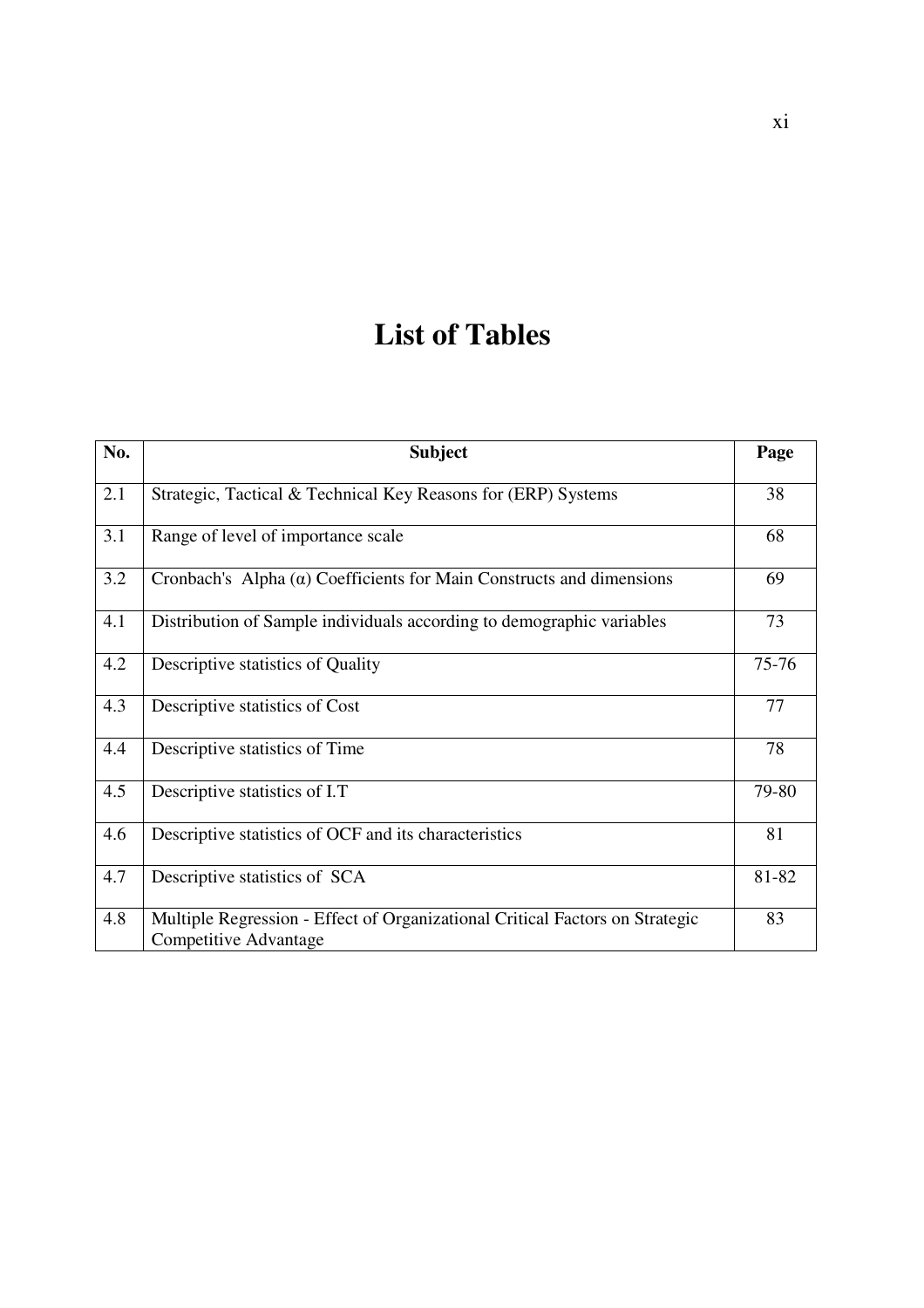# **List of Figures**

| No. | <b>Subject</b>                                                           | Page |
|-----|--------------------------------------------------------------------------|------|
| 1.1 | <b>Study Model</b>                                                       |      |
| 2.1 | Porter Generic strategies                                                | 15   |
| 2.2 | Porter's Five Forces                                                     | 17   |
| 2.3 | Main agents and intermediaries in international shipping (Bichou, 2009)  | 49   |
| 2.4 | Main operational and administrative functions of a port (source: UNCTAD) | 50   |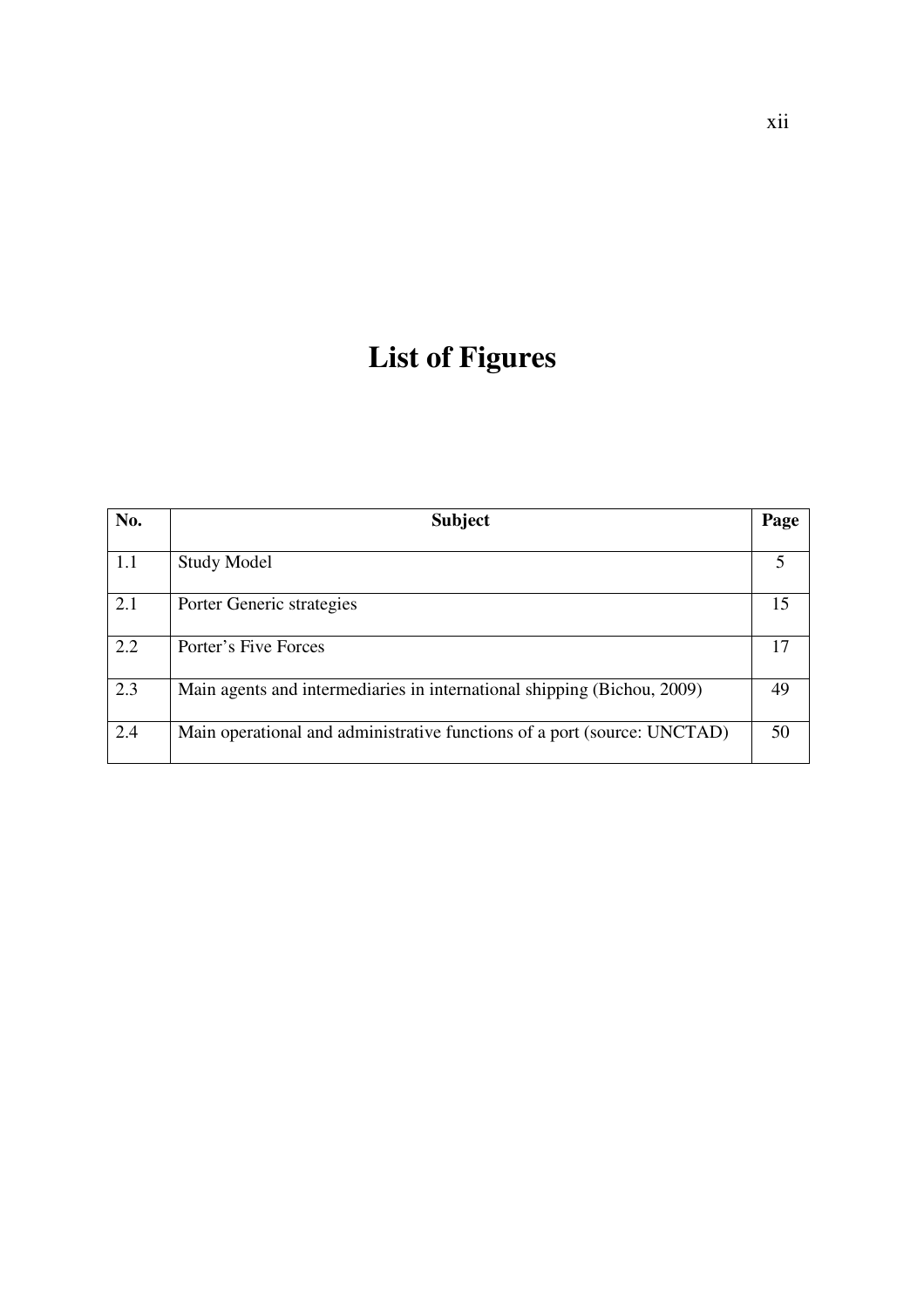# **List of Appendices**

| No. | <b>Subject</b>                                     | Page |
|-----|----------------------------------------------------|------|
| (1) | The Academic Reviewers from Jordanian Universities |      |
| (2) | <b>Research Questionnaires</b>                     | 104  |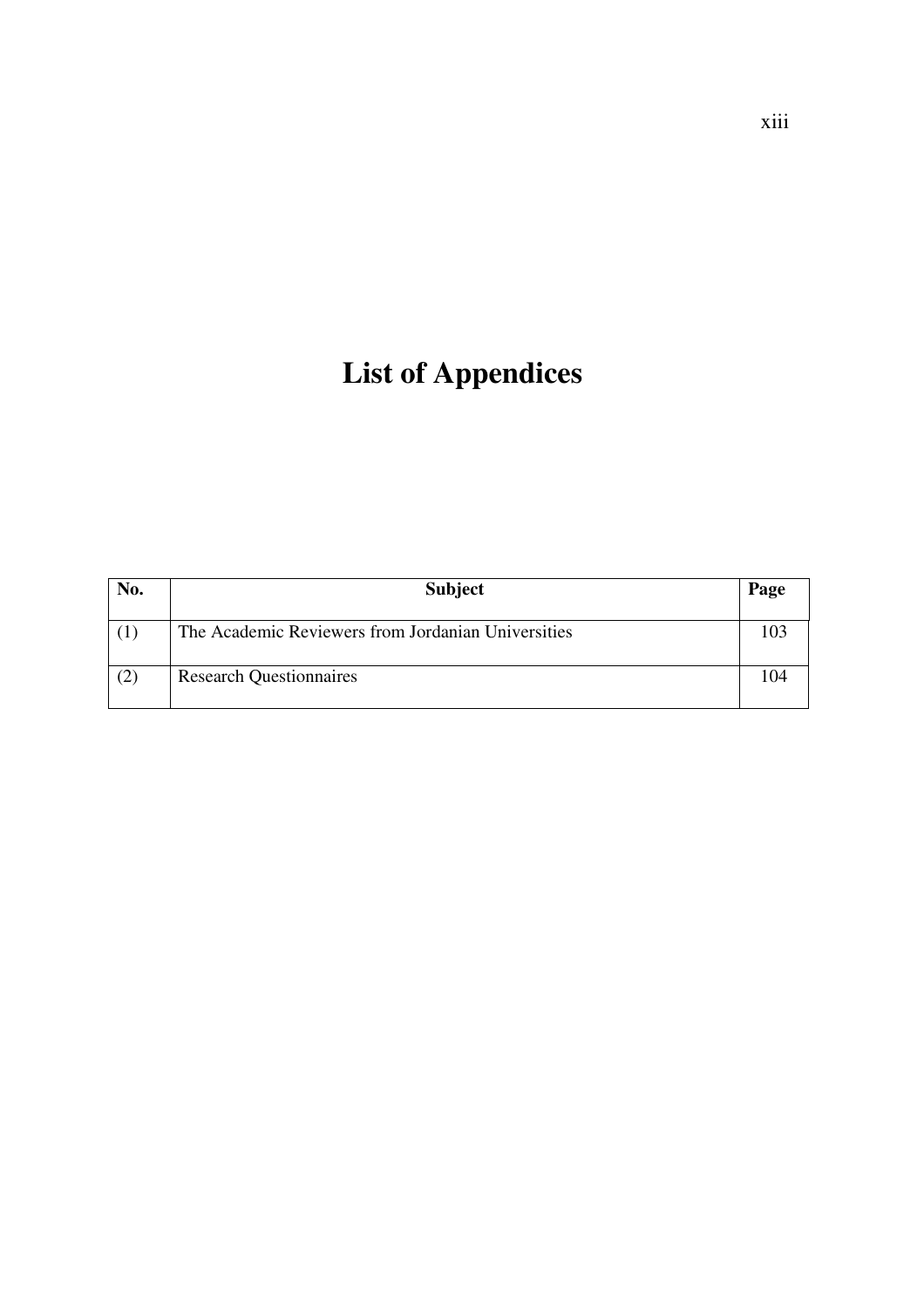# Organizational Critical Factors and Their Effect in Achieving Strategic Competitive Advantage

"Applied Study in Maritime Transport Sector in Jordan" عو إمل المنظمة الحر جة وتاثير ها في تحقيق ميز ة تنافسية استر اتيجية "دراسة تطبيقية في قطاع النقل البحري في الأر دن"

# **Abstract**

The researcher intended to further existing literature by examining the importance <sub>of</sub> organizational critical four factors on the strategic competitive advantage of the Jordan Maritime Transport companies, namely cost, quality, time and information technology (IT). The analysis was based on the questionnaire designed to reflect the study objectives and questions, where the combination of Quality, IT, Cost and Time are considered to determine the level of competitiveness that a company creates regardless of the industry it operates in. A survey was conducted on a sample of Jordan shipping companies in order to examine and evaluate the importance of organizational critical factors to the shipping industry. The results of this survey corroborate the results of similar surveys in international literature revealing the importance of organization critical factors for the success of shipping companies. Where IT is ranked as the most significant factor and Time is the second significant factor, while Quality and Cost are considered not significant "factors. Nevertheless, differences exist when filtering takes place in terms of company size, operating sector strategies (i.e. operating in a single or more than one sector) and dominate philosophy related to the application of supply chain strategies.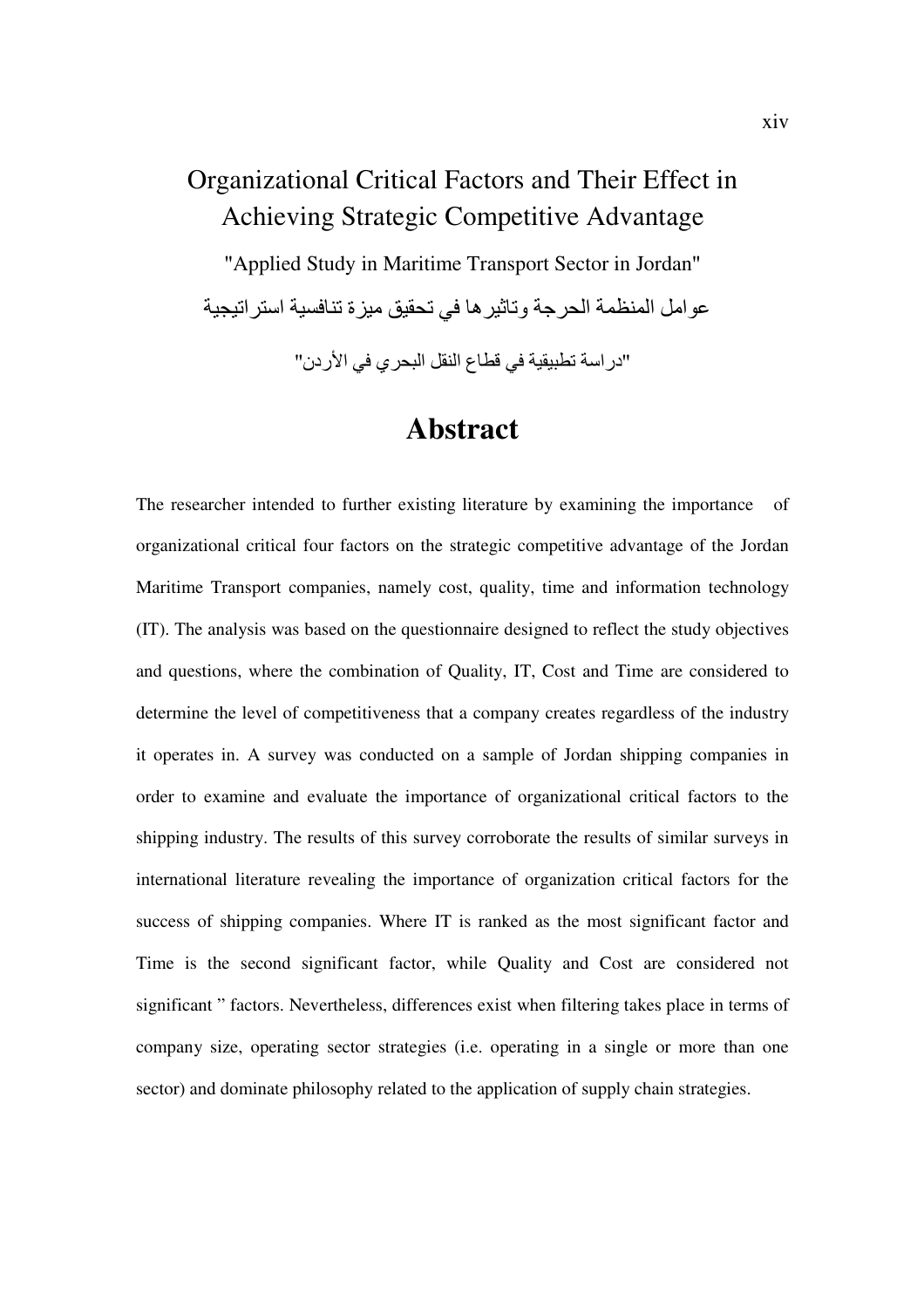# Organizational Critical Factors and Their Effect in Achieving Strategic Competitive Advantage

"Applied Study in Maritime Transport Sector in Jordan" عو امل المنظمة الحر جة و تاثير ها في تحقيق ميز ة تنافسية استر اتبجية

"دراسة تطبيقية في قطاع النقل البحري في الأردن"

الملخص

يقوم الباحث اضافة لما هو عليه قائم من بحوث بدراسة أهمية اربعة من العوامل الحرجة للمنظمة لمعرفة مدى تأثيرها في تحقيق ميزة تنافسية استراتيجية لشركات قطاع النقل البحر ي في الأردن، هي التكلفة، الجودة، الوقت، تقنية المعلومات. وقد اعتمد التحليل على استبيان صمم لكي يعكس اهداف الدراسة وأسئلتها حيث نحدد العوامل الأربعة مستوى التنافسية التي نوجدها شركة ما، بغض النظر عن القطاع الذي نعمل فيه. لقد نم اجراء البحث على عيّنة من شركات الشحن في الأردن لغاية دراسة وتقييم أهمية تلك العوامل في ميزة تنافسية استراتيجية للمنظمة. تؤيد نتائج الدراسة نتائج دراسات عالمية مماثلة مبينة أهمية عوامل المنظمة الحرجة لنجاح شركات الشحن البحري. حيث تبين أن تقنية المعلومات هي العامل الاكثر تأثيرا وعامل الوقت كان في المستوى الثاني في التأثير. ولم يظهر عنصرا الجودة والتكلفة اي تأثير في التحليل المتعدد. ومع ذلك، ان من الممكن ان نكون هناك فروق في حال عملية التدقيق/ التمحيص فيما يتعلَّق بحجم الشَّركة واستراتيجات القطاع العاملة ( اي العمل في قطاع واحد او اكثر) والفلسفة السائدة المتصلة بتطبيق استر اتيجبات سلسلة التزويد.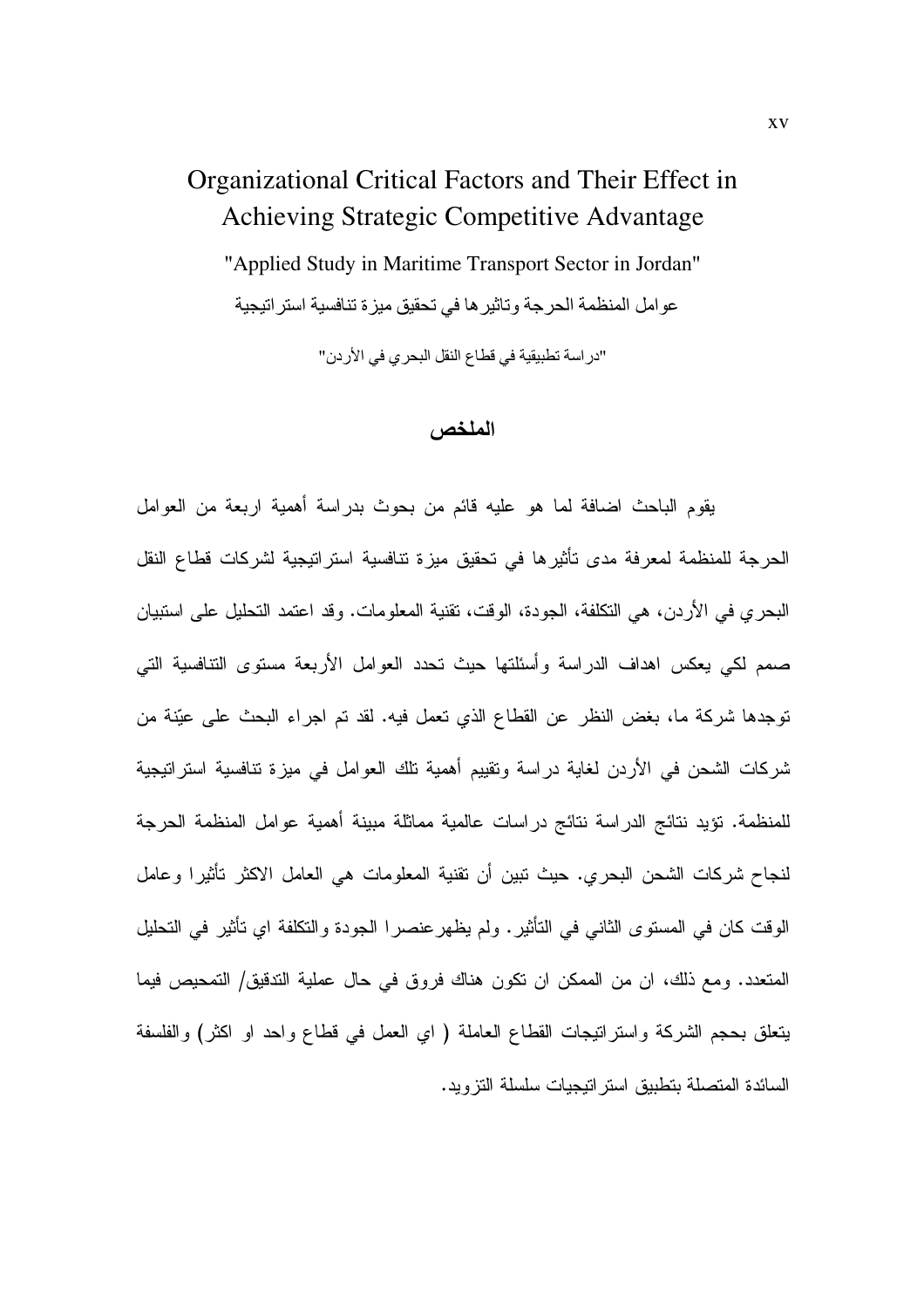Chapter One

# General Framework

(1.1): Preface

(1.2): Research Problem and Questions

(1.3): Research Significance

(1.4): Research Objectives

(1.5): Research Hypotheses

(1.6): Research Limitations

(1.7): Terminologies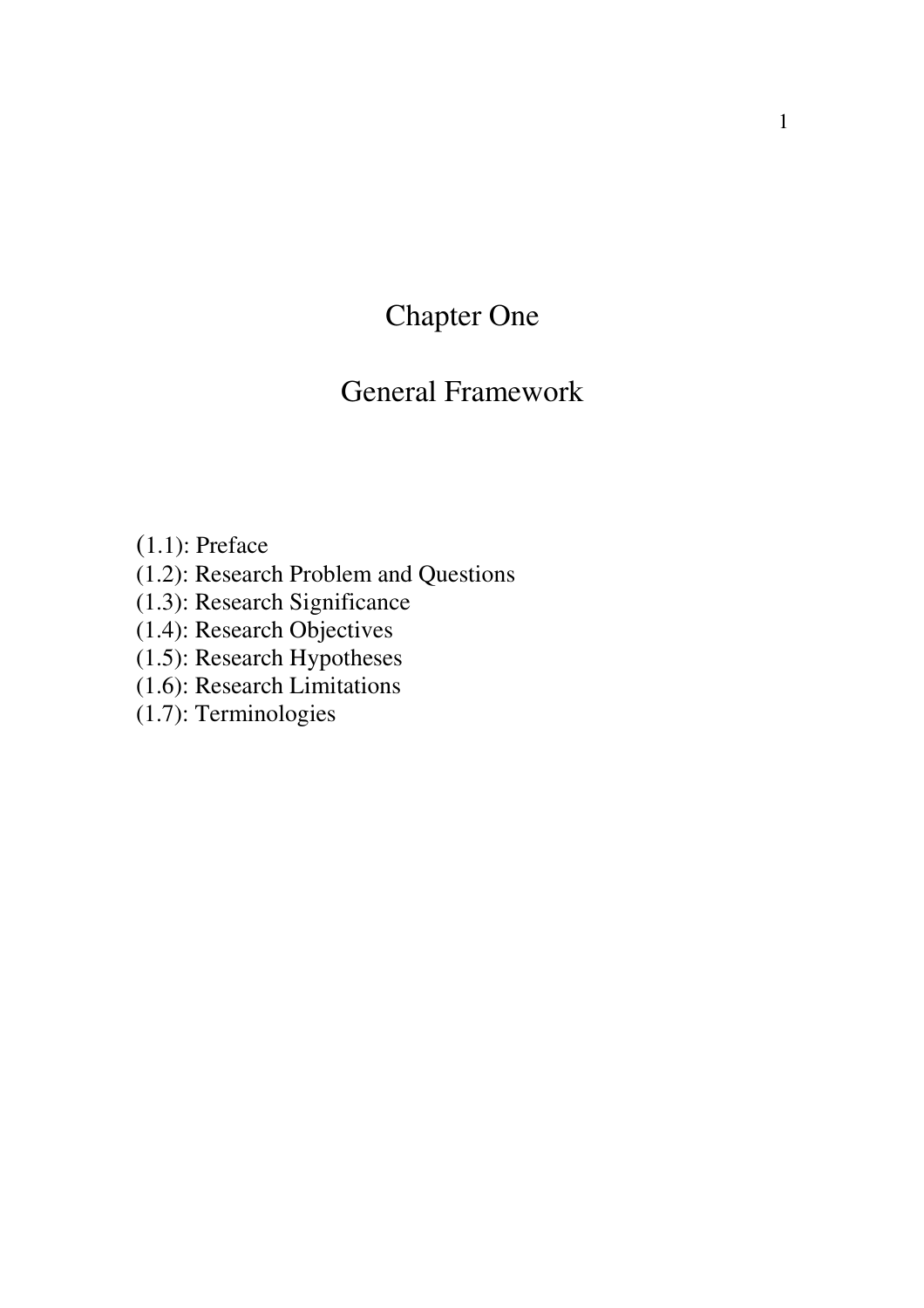### **1.0 General Framework**

#### **1.1 Preface**

At the end of the twentieth century and the beginning of the third millennium the world has witnessed many successive changes and events that have had a significant impact on the strategies and policies of the organizations and their ability to survive and grow, such as the new economic concepts, globalization, privatization, trade liberalization, increased competition and information and technological advances.

Increased competition locally and globally caused changes in the philosophical tasks with regard to the behavior of individuals and business organizations towards building higher competitiveness. In order to achieve a competitive advantage for the business organization to meet future challenges and adapt to the successive external variables, organizations must pay attention to strategic thinking for effective strategic management. (Wadee, 2000)

Porter argues that competitive strategy is "about being different." He adds, "It means deliberately choosing a different set of activities to deliver a unique mix of value." Porter argues that strategy is about competitive position, about differentiating yourself in the eyes of the customer, and about adding value through a mix of activities different from those used by competitors. (Porter, 1996)

The business strategy is a long term plan of action designed to achieve a particular goal or set of goals or objectives. The business strategy focused on improving the competitive advantage of the organization.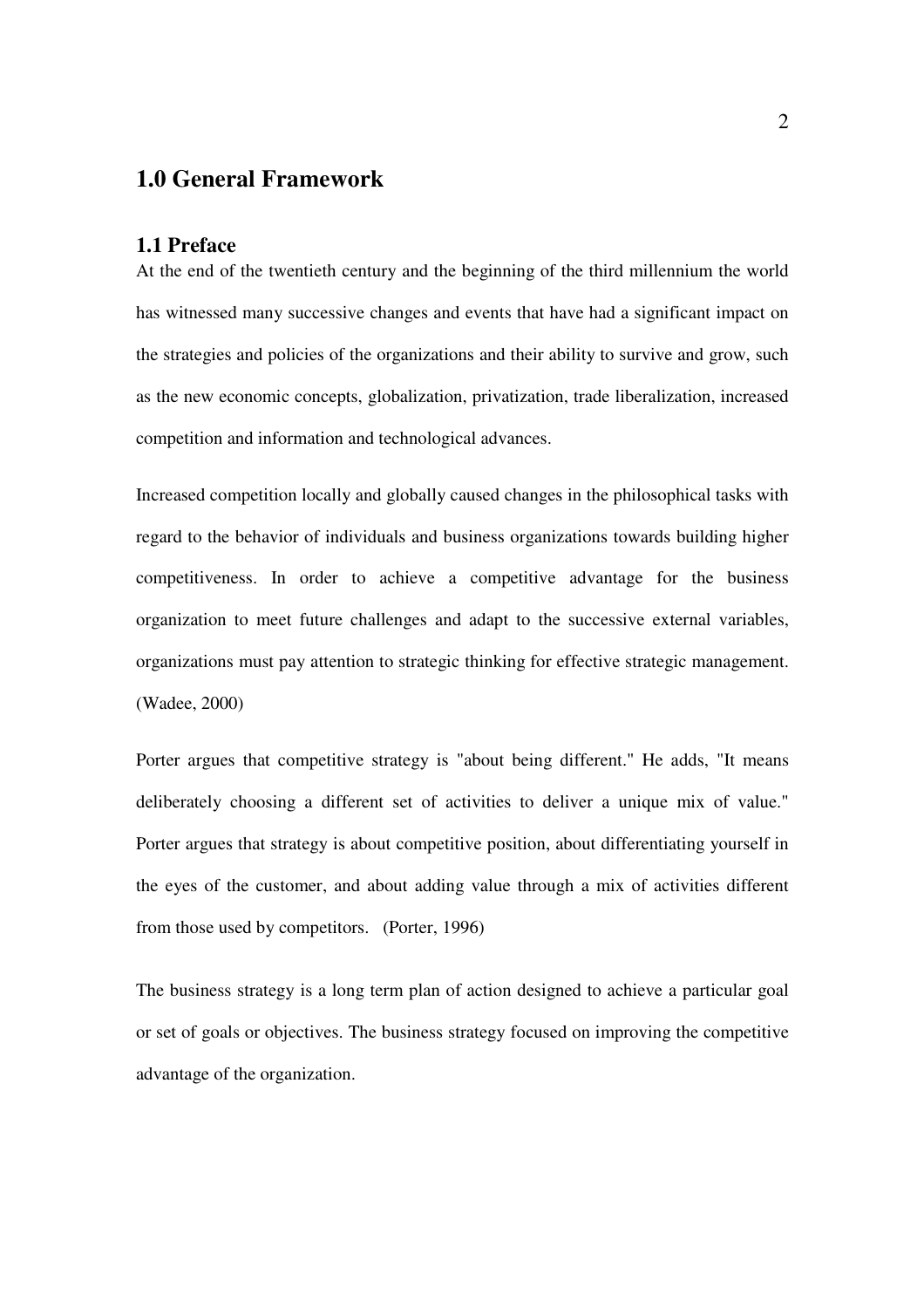Shipping industry is one of the important sectors that is keen to pursue certain strategies for achieving competitive advantage in world trade. Shipping is an integral part of the comprehensive economy and world trade development. It plays a key role in international trade. In addition it becomes an economic incentive for both the countries and the served sectors. The integration of port shipping activities helps its local region to flourish economically and socially (Kardoosh, 2005).

 Jordan is a small country, limited in its natural resources, and its economy relies heavily on international trade and maritime transport. It depends on the efficiency of logistics for effective integration in the maritime transport sector. The competitiveness of the maritime transport services are affected by the efficiency of its ports, logistics, infrastructure, adequate regulation system, institutional structures, clear policies and strategic orientations, and its set of procedural and administrative practices required to overcome any obstacles that block its way to success(Kardoosh, 2005).

In order to achieve the development of the sector in a competitive industry regionally and globally, appropriate strategies and clear policies are needed.

Organizations are urged to improve their efficiency and competitiveness. (Wijnolst & Wergeland, 2009).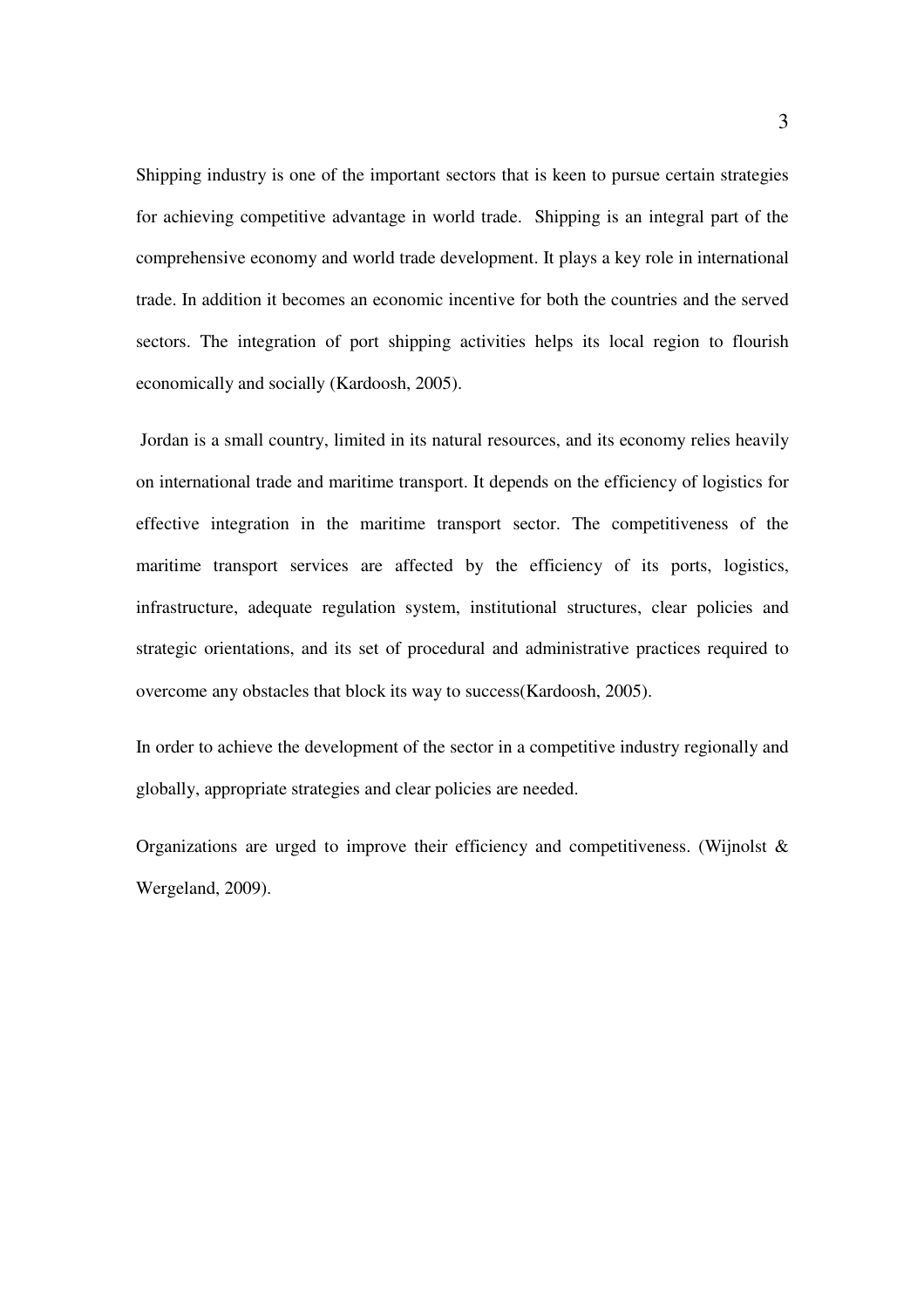#### **1.2 Research Problem and Questions:**

Jordan is considered one of the most important transit stations for many countries, mainly Iraq, Egypt, and Arabian Gulf states. Aqaba port provides an important junction to national, regional and international markets. However, the lack of natural resources and industrial limitations are considered basic difficulties for developing strong and competitive maritime transport sector.

This problem can be exposed by the following questions:

-What is the impact of "Cost" in the maritime transport sector in Jordan on strategic competitive advantage?

-What is the impact of "Quality" in the maritime transport sector in Jordan on strategic competitive advantage?

-What is the impact of "Time" in the maritime transport sector in Jordan on strategic competitive advantage?

-What is the impact of "Information Technology (IT)" in the maritime transport sector in Jordan on strategic competitive advantage?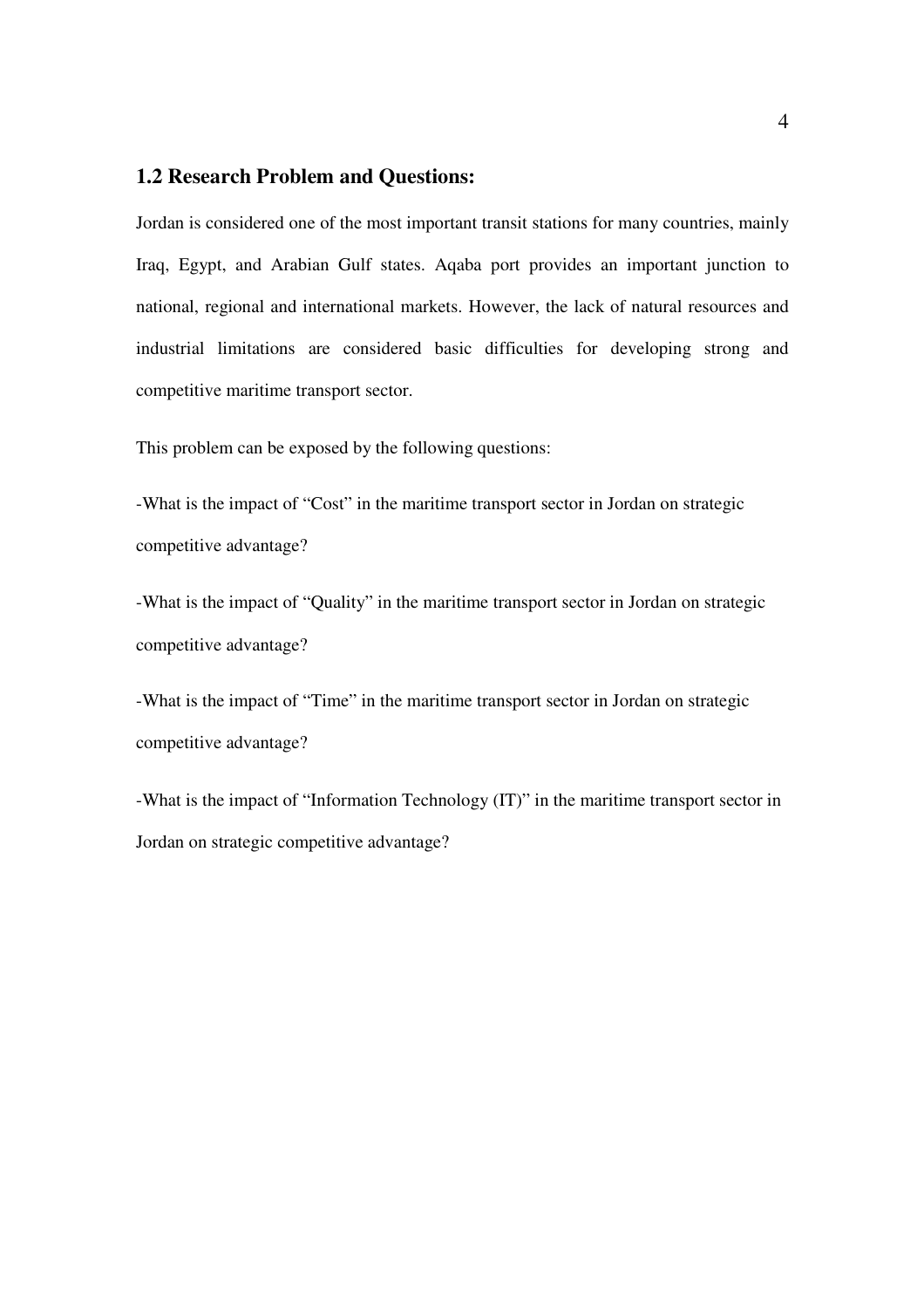### **1.3 Study Model**



**Figure** 1**.1: Study Model**

### **1.4 Research Significance**

Maritime industry has very few research studies on competitiveness, particularly in Jordan, although this sector is very important to developing countries. In Jordan however, this industry has been neglected for too long, and it might be an incentive to activate and pursue this line of investigation.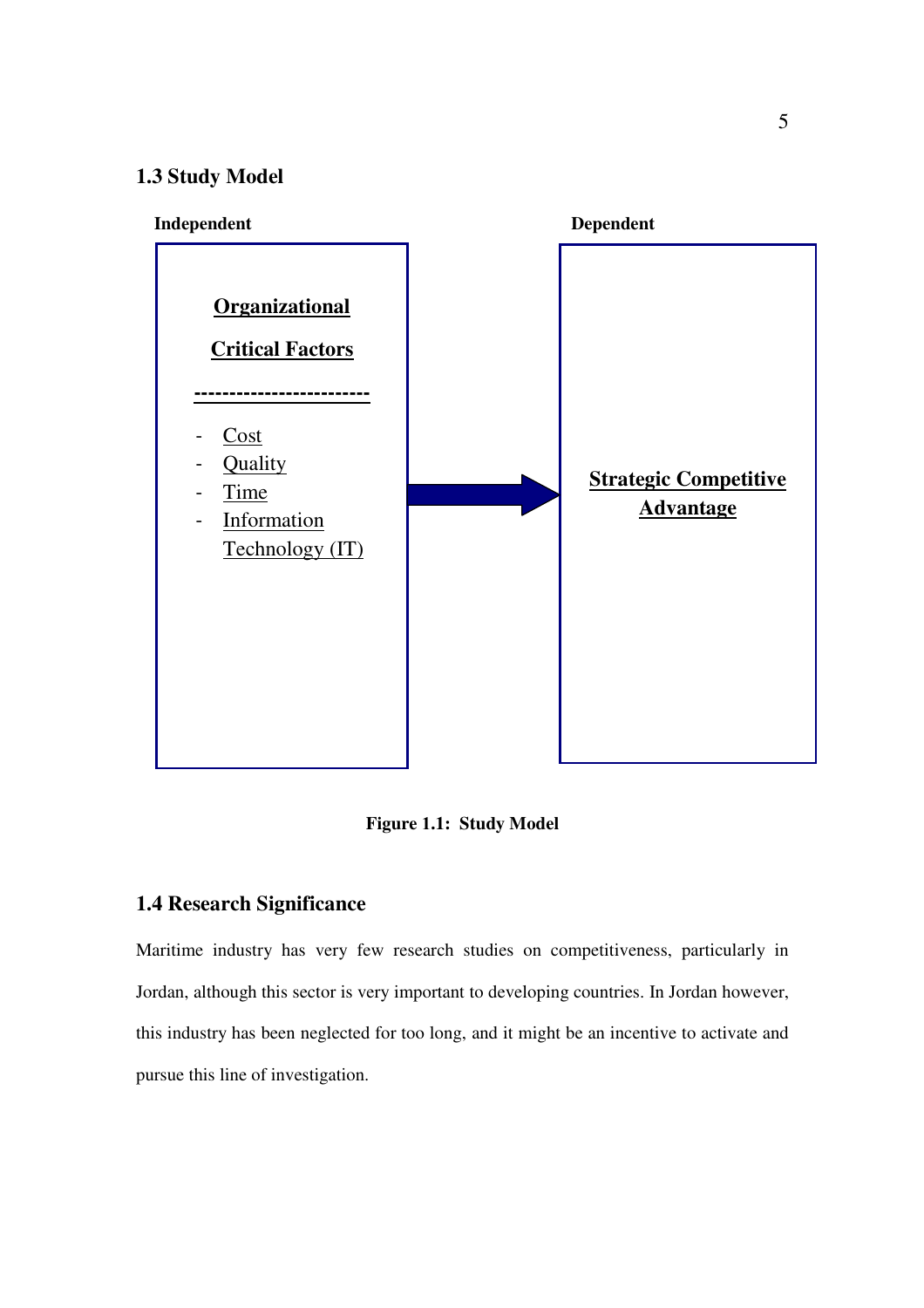According to researcher's knowledge this thesis is one of the first few on the maritime industry and its importance for the economy of Jordan. In addition to that, this study could be a prelude to other researchers who wish to investigate the various areas of maritime transport, which may add value to shipping literature.

### **1.5 Research Objectives**

This study aims at:

-Identifying the critical factors (Cost, Quality, Time and Information Technology (IT)) in the maritime transport sector in Jordan.

-Identifying the importance of the maritime transport sector for Jordan's developing economy.

- Identifying the role of Information Technology (IT) toward strategic competitive advantage in the maritime transport sector in Jordan.

#### **1.6 Research Hypotheses**

Ho1: There is no statistically significant impact of Cost in the maritime transport sector in Jordan on strategic competitive advantage at ( $\alpha \leq 0.05$ ).

Ho2: There is no statistically significant impact of Quality in the maritime transport sector in Jordan on strategic competitive advantage at ( $\alpha \leq 0.05$ ).

Ho3: There is no statistically significant impact of Time in the maritime transport sector in Jordan on strategic competitive advantage at ( $\alpha \leq 0.05$ ).

Ho4: There is no statistically significant impact of Information Technology (IT) in the maritime transport sector in Jordan on strategic competitive advantage at ( $\alpha \leq 0.05$ ).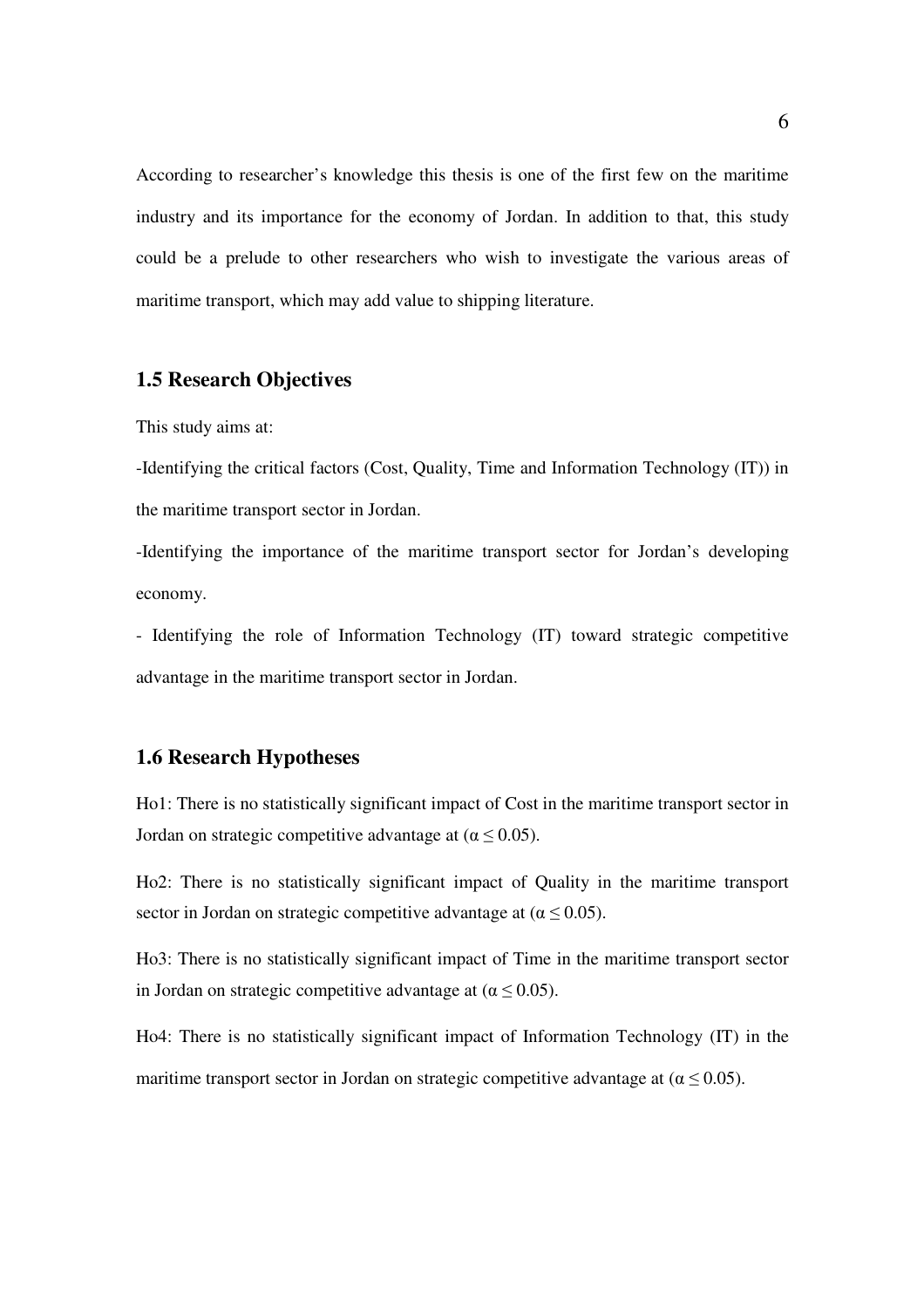#### **1.7 Research Limitations**

For each study whether practical or theoretical there are spatial, time and human limits, for the spatial limits are represented by the study sample organization, whereas the temporal limits are represented by the time period of the study.

1) Time limits: the preparation of the study determined in the 2011-2012 academic year.

2) Spatial boundary: defined in the shipping sector in Jordan.

3) Human limits: the sample of the study limited to administrators in the maritime transport sector in Jordan.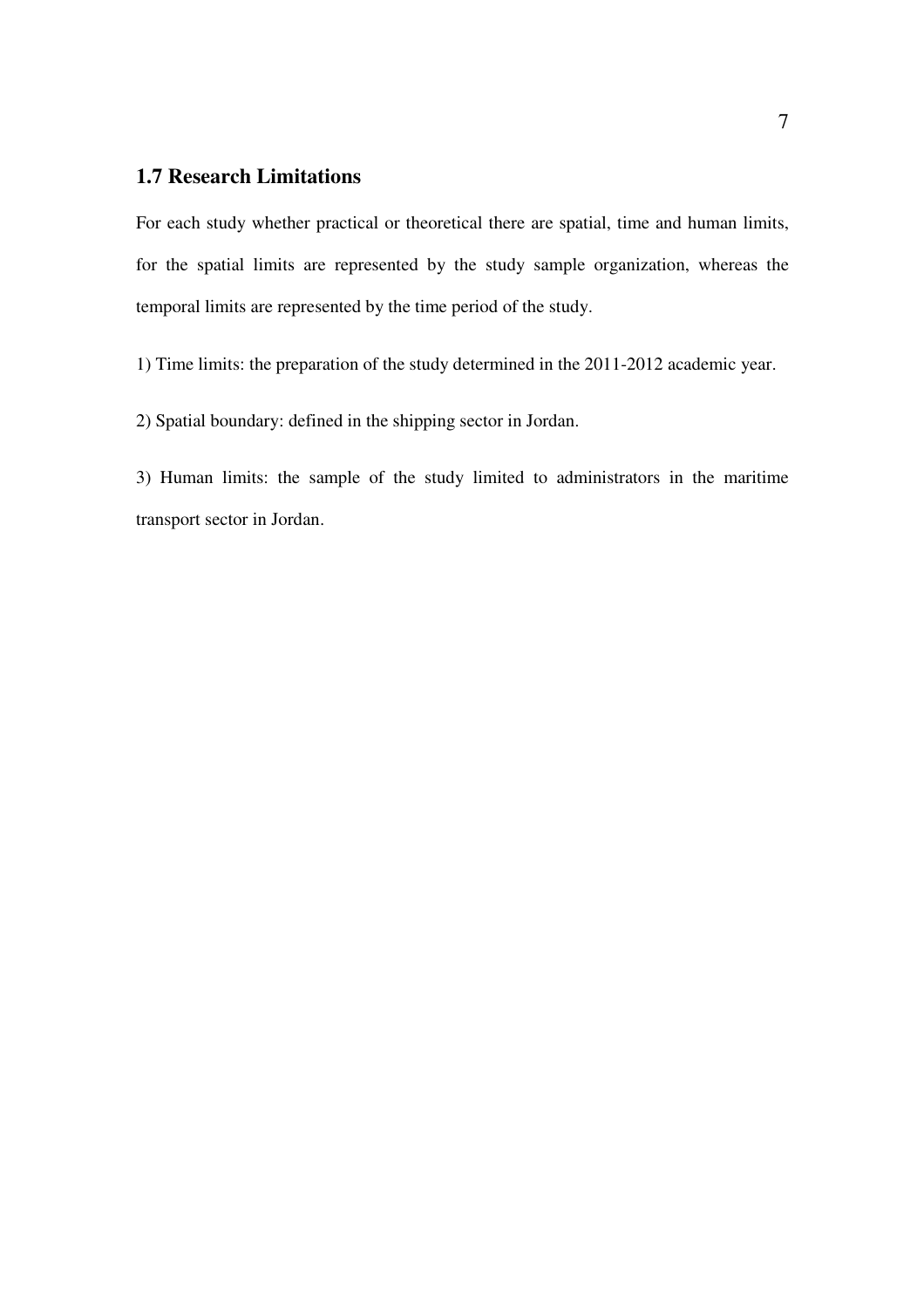#### **1.8 Terminologies**

#### **Competitive Advantage:**

A competitive advantage exists when the firm is able to deliver the same benefits as competitors but at lower cost (cost advantage), or deliver benefits that exceed those of competing products (differentiation advantage).Thus, a competitive advantage enables the firm to create superior value for its customer and superior profit for itself.(Porter, 2008)

#### **Business Strategy:**

"Strategy is the direction and scope of an organization over the long-term: which achieves advantage for the organization through its configuration of resources within a challenging environment, to meet the needs of markets and fulfill stakeholder expectations. (Johnson and Scholes, 2005)

#### **Lower cost strategy:**

It is the ability of a company or business unit to design, produce, and market a comparable product more efficiently than its competitors. (Thomas L. Wheelen, & David J. Hunger, (2011) p233))

#### **Differentiation strategy:**

Is the ability of a company to provide unique and superior value to the buyer in terms of product quality, special features, or after-sale service. (Thomas L. Wheelen, & David J. Hunger, (2011) p233)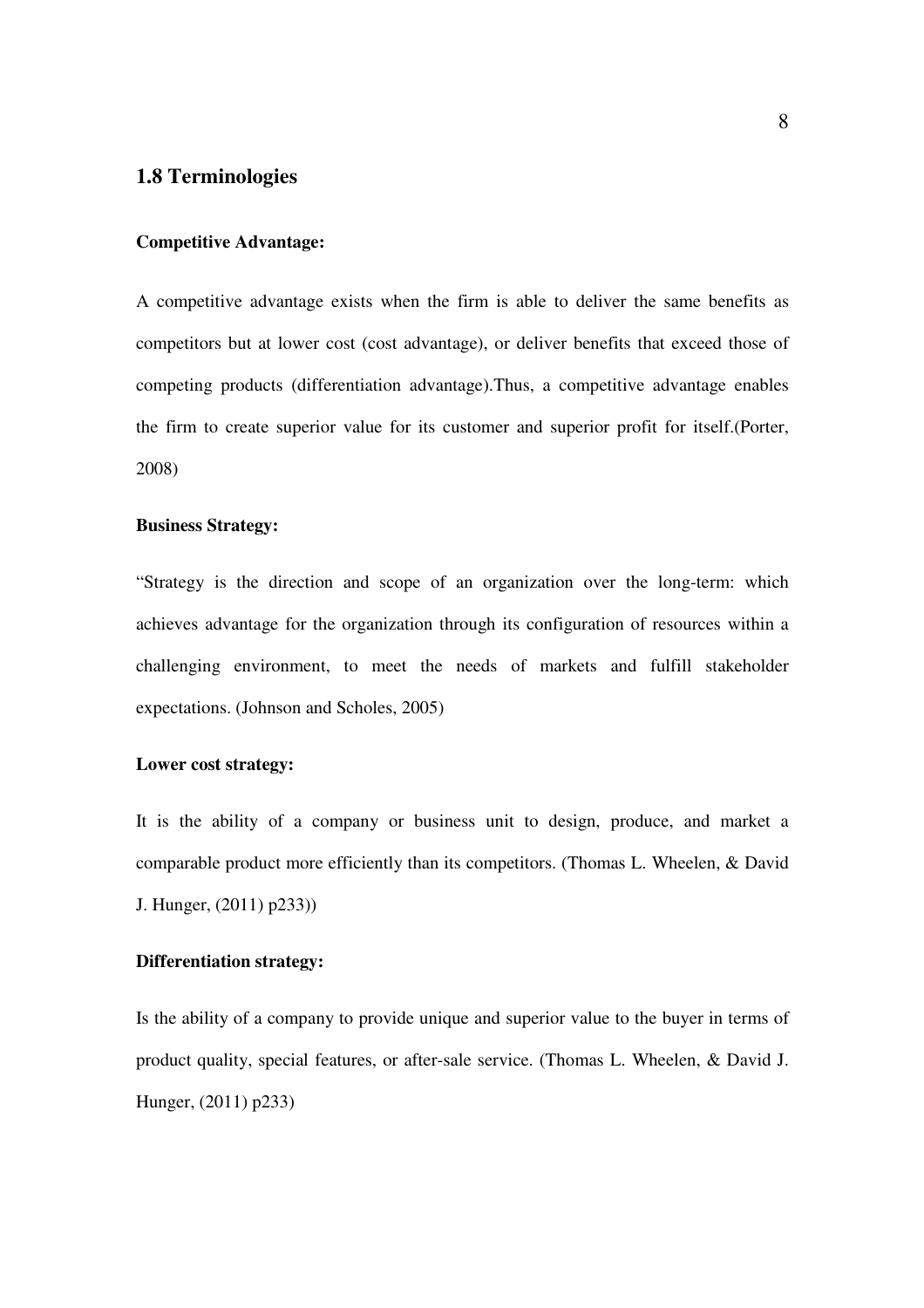#### **Shipping Organizations:**

They are organizations specialized in moving, lifting or organizing goods and commodities such as grains, sand, gravel, wood chips, coal, containers and others, from ports of loading to the port of discharge by merchant ships (Corbett & Winebrak, 2008).

#### **Seaport:**

A port is a location on a coast or shore containing one or more harbors where ships can dock and transfer people or cargo to or from land. Port locations are selected to optimize access to land and navigable water, for commercial demand, and for shelter from wind and waves. Ports with deeper water are rarer, but can handle larger, more economical ships. ( Haralambides, 2002)

#### **Logistics:**

It is the management of the flow of goods between the point of origin and the point of destination in order to meet the requirements of customers or organizations. Logistics involves the integration of information, transportation, inventory, warehousing, material handling, and packaging, and often security. Logistics is a channel of the supply chain which adds the value of time and place utility. (Heaver, 2002)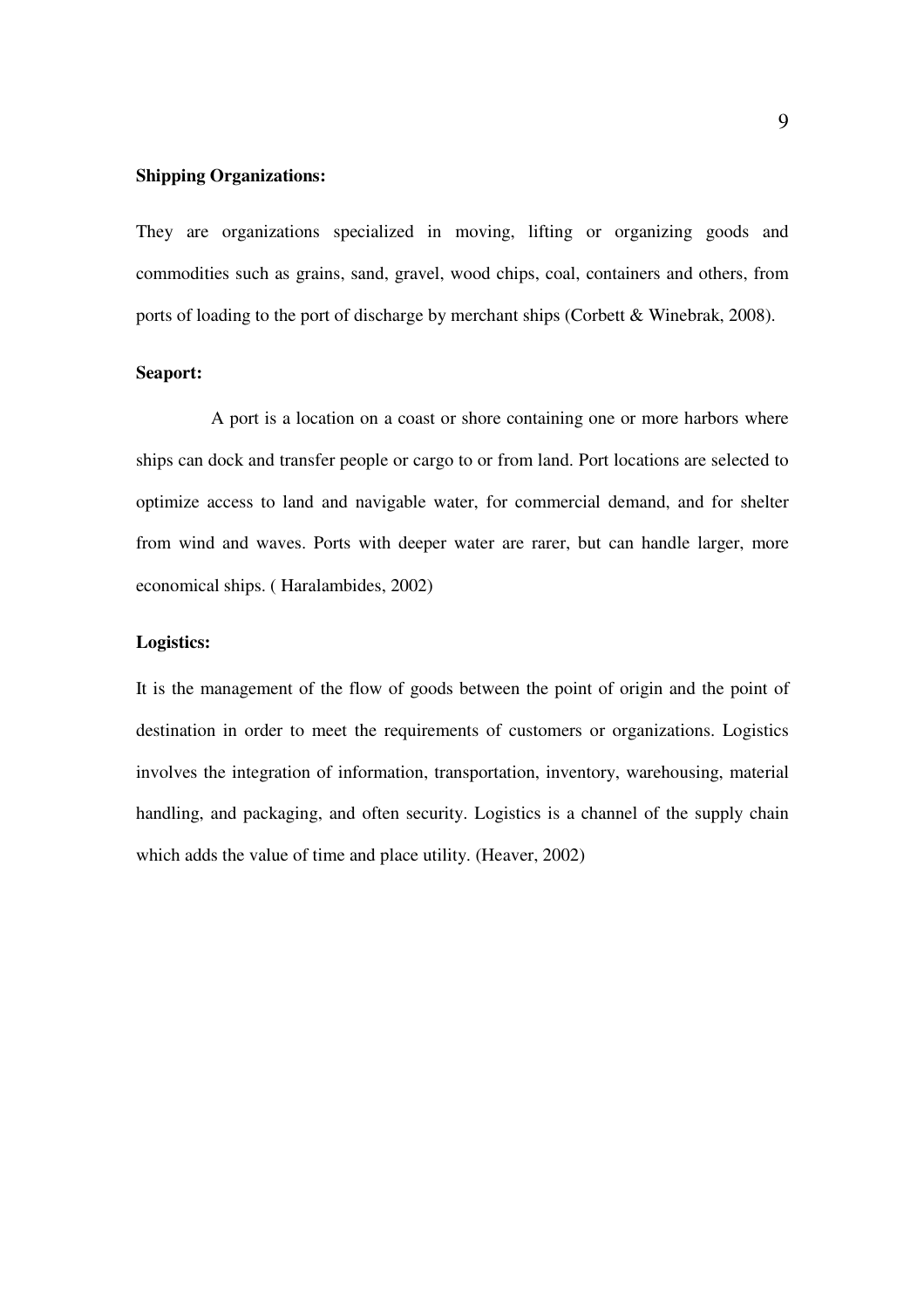# **Chapter Two**

# **Theoretical Frame Work and Previous Research**

- (2.1 ): Introduction
- (2.2): Porter's Generic Competitive Strategies
- (2.3): Porter five forces analysis
- (2.4): Porter Five force Model Practice in shipping
- (2.5): Supply Chain and Logistics Management
- (2.6): The Horizontal and Vertical Restructuring of Lines
- (2.7): The Rise and fall of National Shipping Policies
- (2.8): IT in Logistics and Supply Chain Management
- (2.9): Logistics in Transocean Transport
- (2.10): Intra- Company information Flows
- (2.11): Organization Critical Factors
- (2.12): Maritime Industry in Jordan
- (2.13): Institutional Performance and Governance
- (2.14): Previous Researches
- (2.15): The Current Research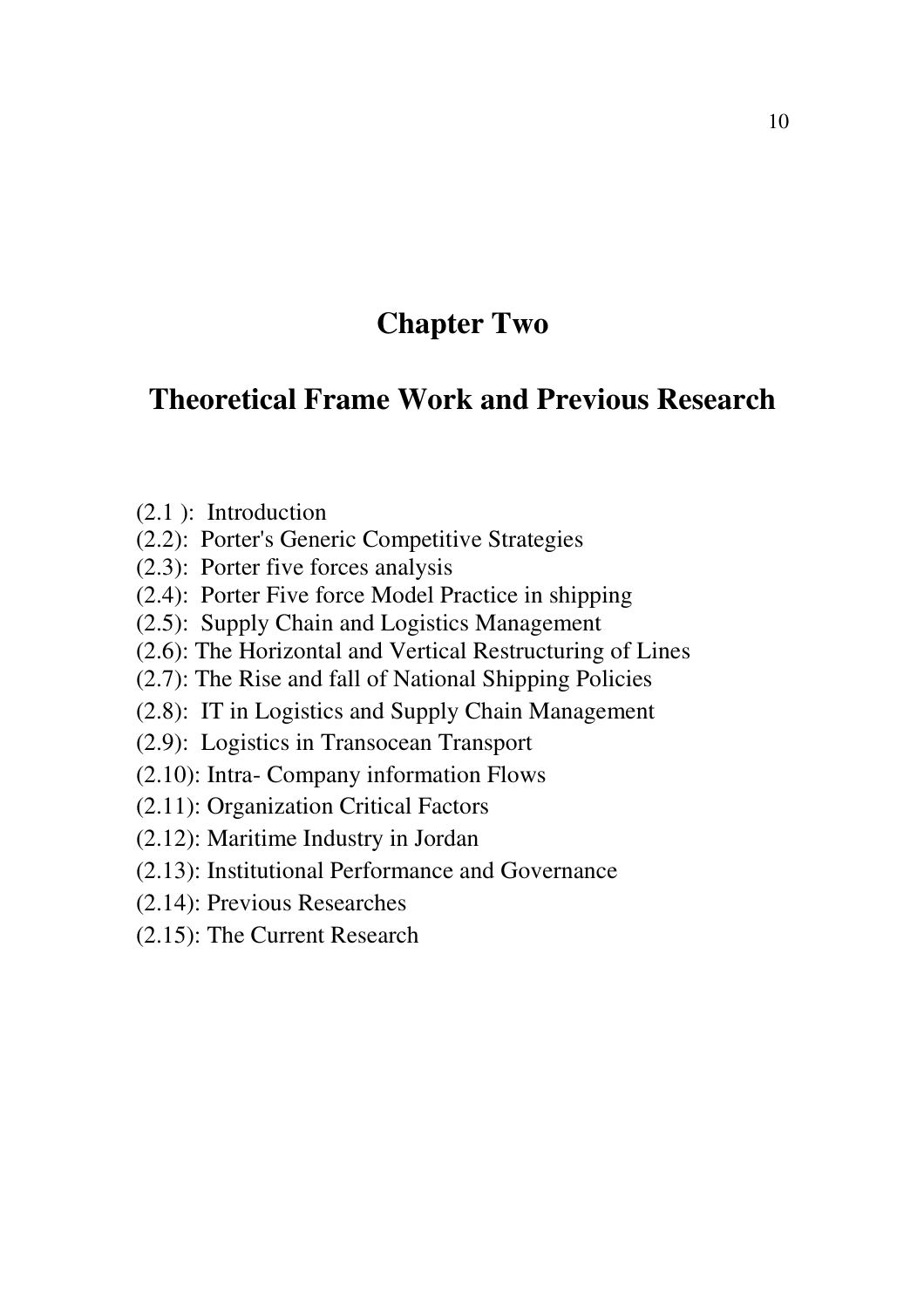### **2.0 Theoretical Frame Work and Previous Research**

#### **2.1 Introduction:**

 Shipping plays an important role in countries' economic development plans, and is considered the backbone and foundation to the movement of international trade through shipping and delivering cargoes around the world.

The Rotterdam Rules build upon and provide a modern alternative to earlier conventions relating to the international carriage of goods by sea, in particular, the International Convention for the Unification of Certain Rules of Law relating to Bills of Lading (Brussels, August 25, 1924), ("the Hague Rules"), and its Protocols ("The Hague-Visby Rules"), and the United Nations Convention on the Carriage of Goods by Sea (Hamburg, March 31, 1978) ("the Hamburg Rules").

The Rotterdam Rules provide a legal framework that takes into account the many technological and commercial developments that have occurred in maritime transport since the adoption of those earlier conventions, including the growth of containerization, the desire for door-to-door carriage under a single contract, and the development of electronic transport documents. (Costas T. Grammenos, 2010)

Maritime transport, a key instrument in international trade, has transported nearly 25,000 billion tons of cargo across the ocean annually, which is about (71%) of international cargo, compared with 7,000 billion tones transported by rails and 3,000 billion tons by road. (Haralambides, 2000)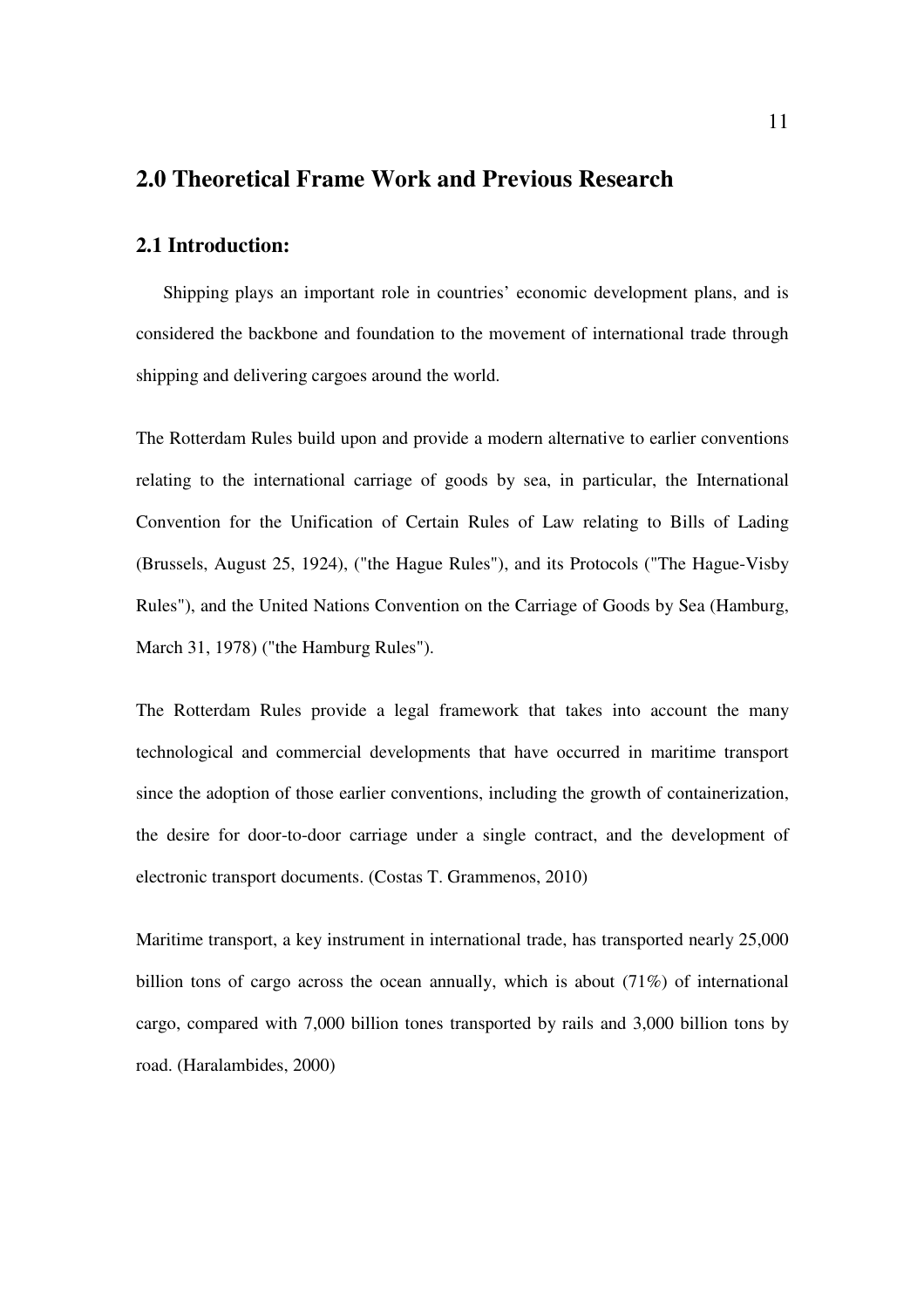Recent market requirements for transporting goods around the world has changed drastically and significantly, and thus, posed a challenge for all transport systems, including maritime, to acquire the most appropriate and sophisticated technologies (Al-Zuhd, 2005).

The importance of sea transport in international trade was eloquently expressed by Sir Walter Raleigh (1610), when he said: "who dominates the sea dominates commerce, and who dominates world trade, dominates the world's wealth and thus the world itself."

UNCTAD statistics showed that there has been a global maritime trade for developing countries which has witnessed significant change by capturing the modest 28 % of trade in imported goods, and almost 50 % of outgoing shipments, including oil exports (UNCTAD Report, 2007).

The markets in shipping divers among bulk or liner shipping, shorter or longer distance routes, sizes and types of ships, types of goods carried and types of services provided. Shipping provides the customers, namely the shippers, with a transportation service, main sources of differentiation appearing to be the operational and functional aspects of the service and the service quality. Shipping adds value to materials and goods and contributes to international trade in the field of cheaper and more efficient transport services (Costas TH. G., September 2002).

The port landscape has, after all, also altered in many respects. New technologies and strategic developments have led almost automatically to greater port competition, both at port authority level and at the level of companies operation within the various ports. All port players, from authorities to terminal operators and agents, are looking for ways to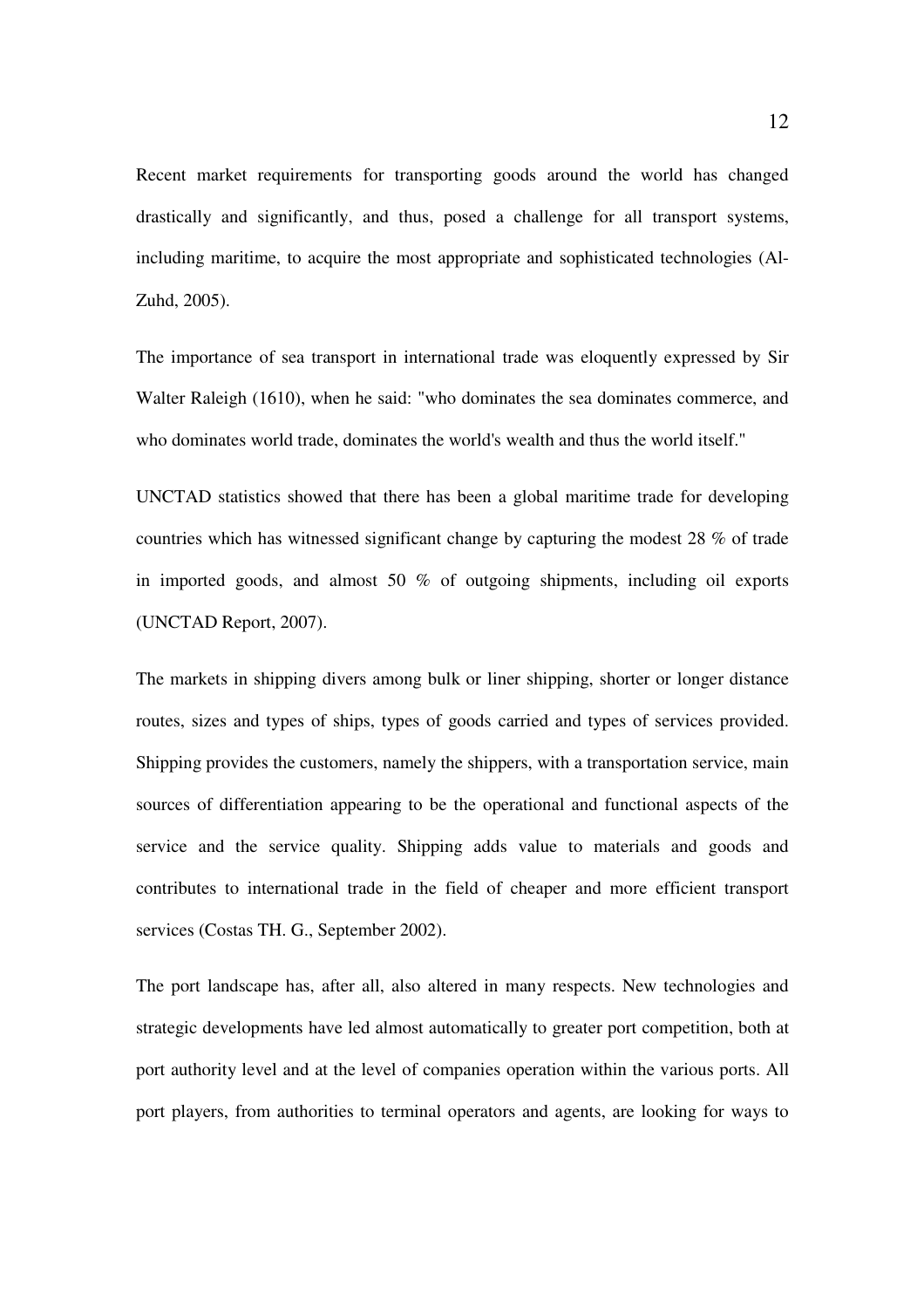maximize profits, to maintain or increase market share, or simply to survive. These goals are not so easily achieved in an era of internationalization of production, consumption and trade (Costas TH. G., September 2002).

Economically speaking, it should be noted that shipping system of merchant fleets, ports and customs authorities play an essential role in the growth of the developing countries (e.g. Arab economics) through formulation of various strategies. (Haralambides,2000)

The researcher would like to reassure the importance of the organizational critical factors by expanding on the meaning of each of one as follows:

**Time** has always been a central issue of research in management especially in the supply chain management and logistics as much attention has been given to reducing delivery and redelivery time (Mason &Towill, 1999).

**Cost** minimization is the main goal for all companies regardless of the industry of operation. In this study the cost factors are going to add value to the shipping organizations. (Hussain, & Gunsekaran, 2011)

**Quality** is relating to shipping by focusing on those quality factors that actually add value to shipping organizations. (Menon, 1998)

Porter defined **Technology** broadly, which includes research and development, but it also includes other activities within the firm for developing new techniques, methods, and procedures. (Porter, 2008)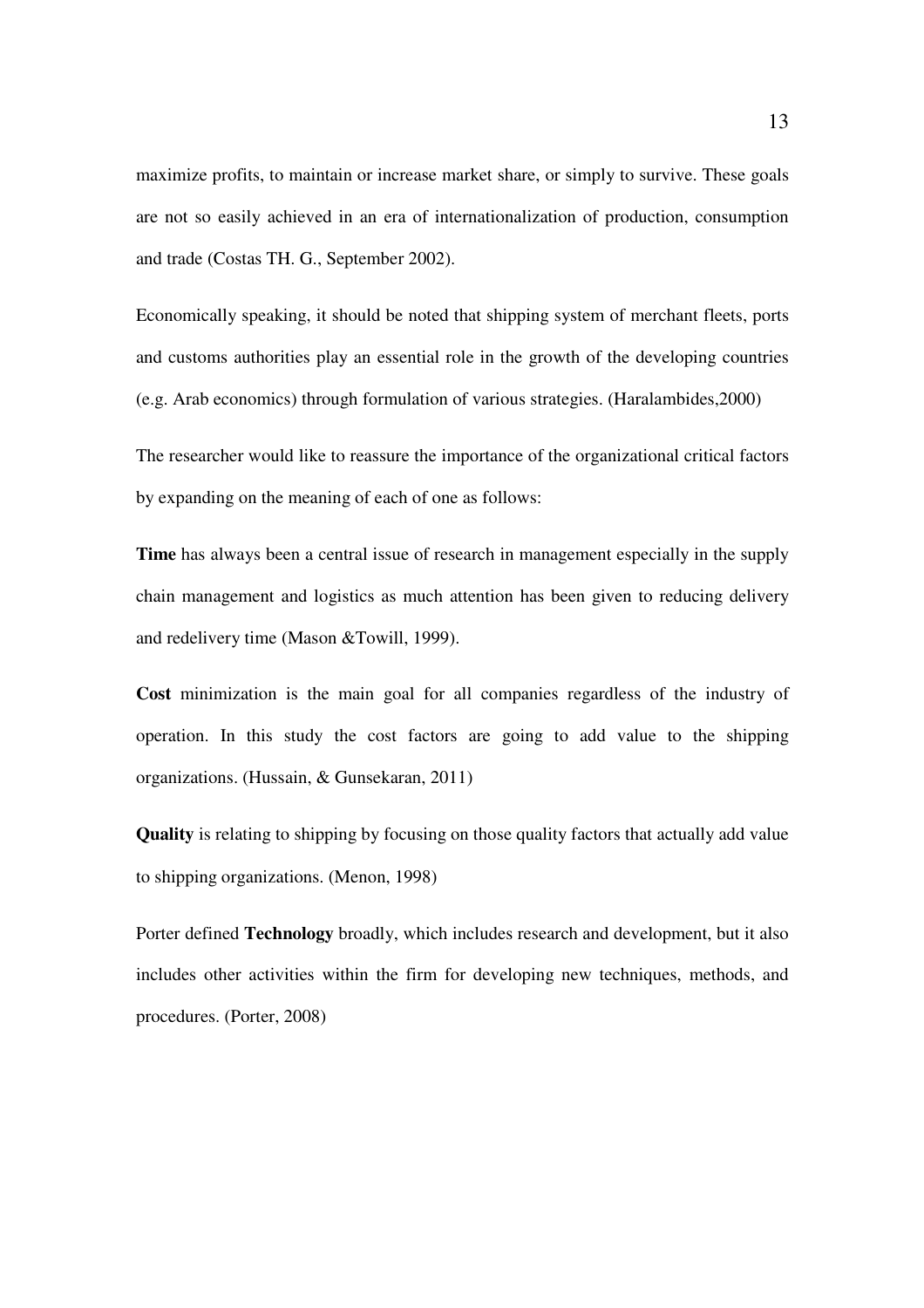Services level is an issue that has attracted special attention to customer satisfaction, which guarantees the survival and success of organizations in the modern business environment. (Levy, 1997)

Technological developments, rapid growth in liner shipping, upward trends in ship sizes, integration of shipping companies through mergers, alliances and acquisitions and fluctuations in international trade produce pressures on the shipping industry ending in declines in freight rates and affecting the competitive position of the industry negatively. The fierce competitive environment of shipping forces the industry to concentrate on market oriented strategic planning where competitive strategies of cost-leadership, differentiation and focus lie at the centre (Costas TH. G., September 2002).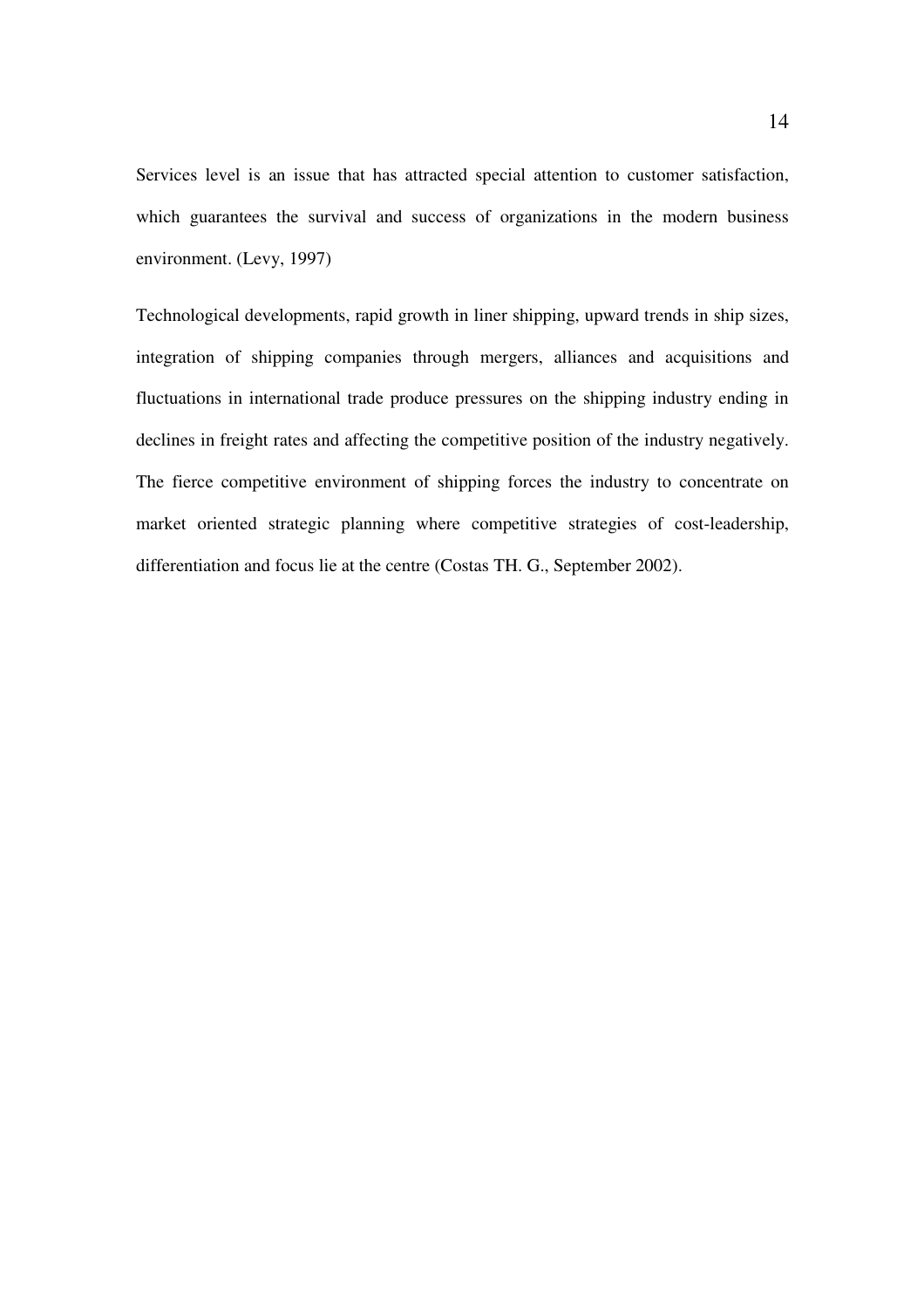#### **2.2 Porter's Generic Competitive Strategies:**

 A firm relative position within its industry determines whether its profitability is above or below the industry average. The fundamental basis of above average profitability in the long run is a sustainable competitive advantage. There are two basic types of competitive advantage a firm can possess: low cost or differentiation. The two basic types of competitive advantage combined with the scope of activities for which a firm seeks to achieve, lead to three generic strategies for achieving above average performance in an industry: cost leadership, differentiation, and focus. The focus strategy has two variants: cost focus and differentiation focus.



Figure 2.1 Porter Generic strategies

#### **2.2.1 Cost Leadership**

In cost leadership a firm sets out to become the low cost producer in its industry. The sources of cost advantage vary and depend on the structure of the industry. They may include the pursuit of economies of scale, proprietary technology, preferential access to raw materials and other factors. A low cost producer must find and exploit all sources of cost advantage. If a firm can achieve and sustain overall cost leadership, it will be an above average performer in its industry, provided it can command prices at or near the industry average. (Thomas L. Wheelen, & David J. Hunger, 2011)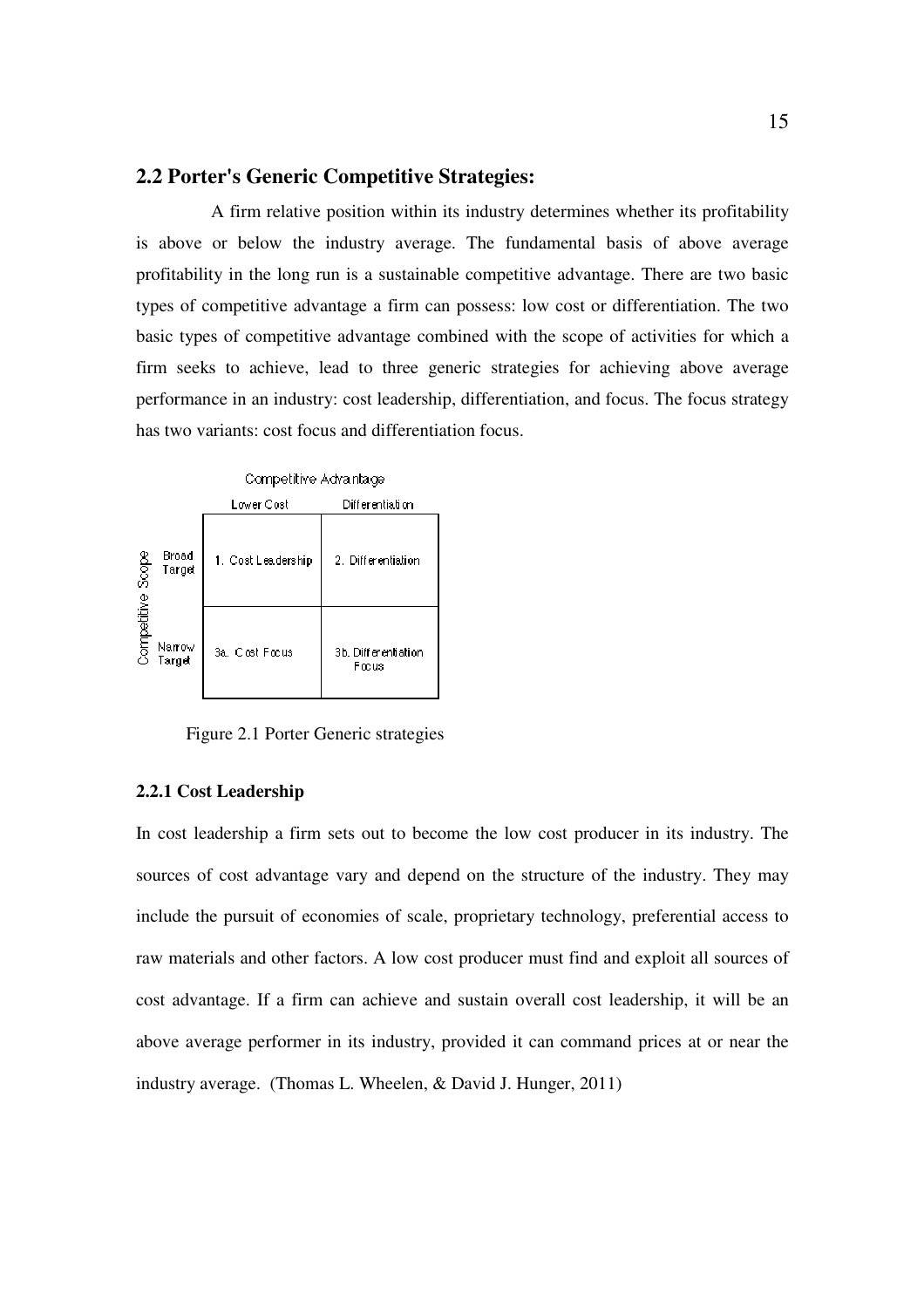#### **2.2.2 Differentiation**

In a differentiation strategy a firm seeks to be unique in its industry along some dimensions that are widely valued by buyers. It selects one or more attributes that many buyers in an industry perceive as important, and uniquely positions itself to meet those needs. It is rewarded for its uniqueness with a premium price.

#### **2.2.3 Focus**

The generic strategy of focus rests on the choice of a narrow competitive scope within an industry. The focuser selects a segment or group of segments in the industry and tailors its strategy to serving them to the exclusion of others.

#### *The focus strategy has two variants:*

- **(1)** In cost focus a firm seeks a cost advantage in its target segment.
- **(2)** In differentiation focus a firm seeks differentiation in its target segment.

Both variants of the focus strategy rest on differences between a focuser's target segment and other segments in the industry. The target segments must either have buyers with unusual needs or the production and delivery system that best serves the target segment must differ from that of other industry segments. Cost focus exploits differences in cost behavior in some segments, while differentiation focus exploits the special needs of buyers in certain segments. (Thomas L. Wheelen, & David J. Hunger, 2011)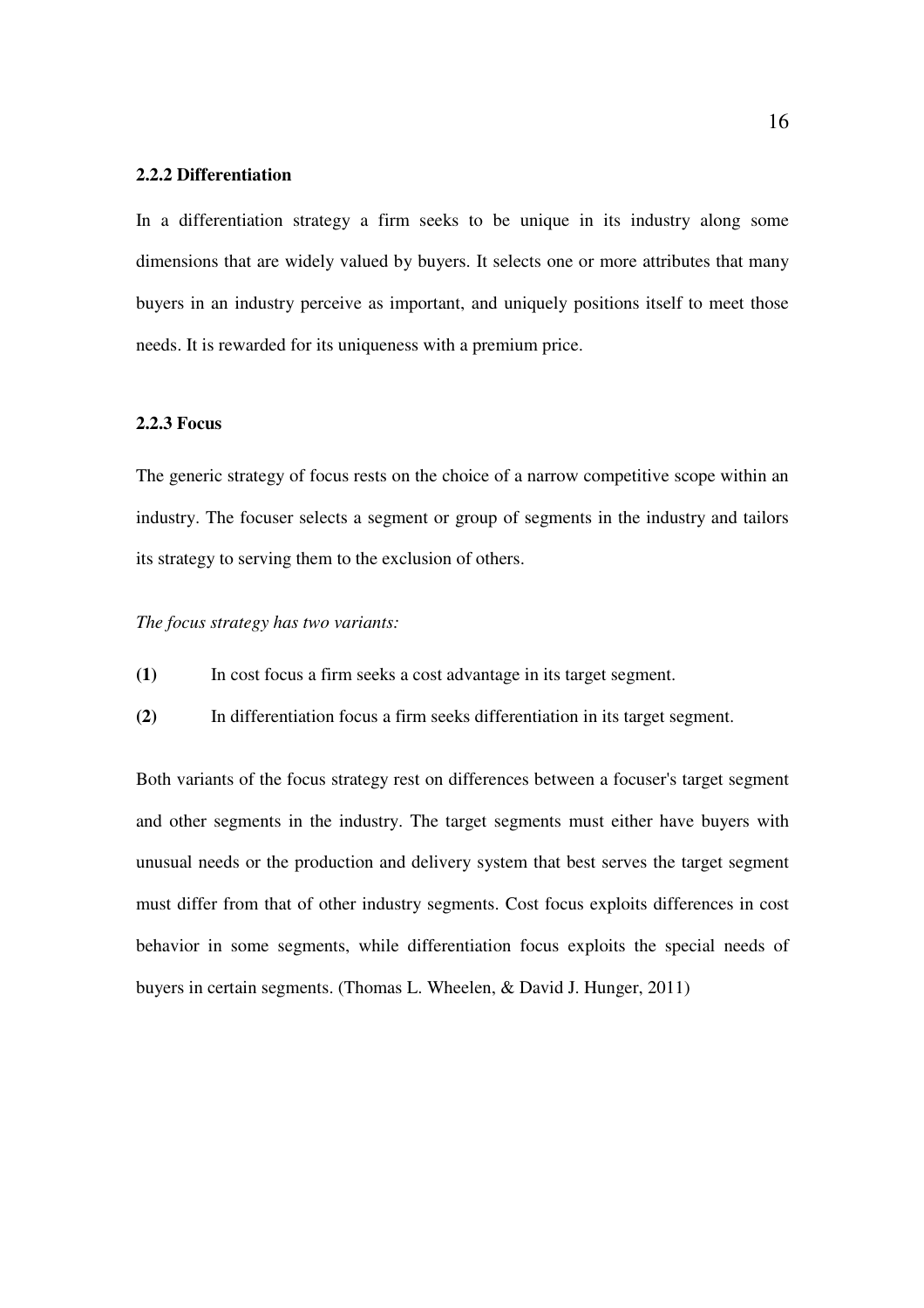### **2.3 Porter's five forces analysis:**

Porter's five forces analysis is a framework for industry analysis and business strategy development developed by M. Porter of Harvard Business School in 1979. It uses concepts developed in Industrial Organization (IO) economics to derive 5 forces that determine the competitive intensity and therefore attractiveness of a market. Porter referred to these forces as the microenvironment to contrast them with the more general term macro -environment. They consist of those forces close to a company that affect its ability to serve its customers and make a profit. A change in any of the forces normally requires a company to re-assess the marketplace.



*Figure 2.2* 

*Porter five forces analysis*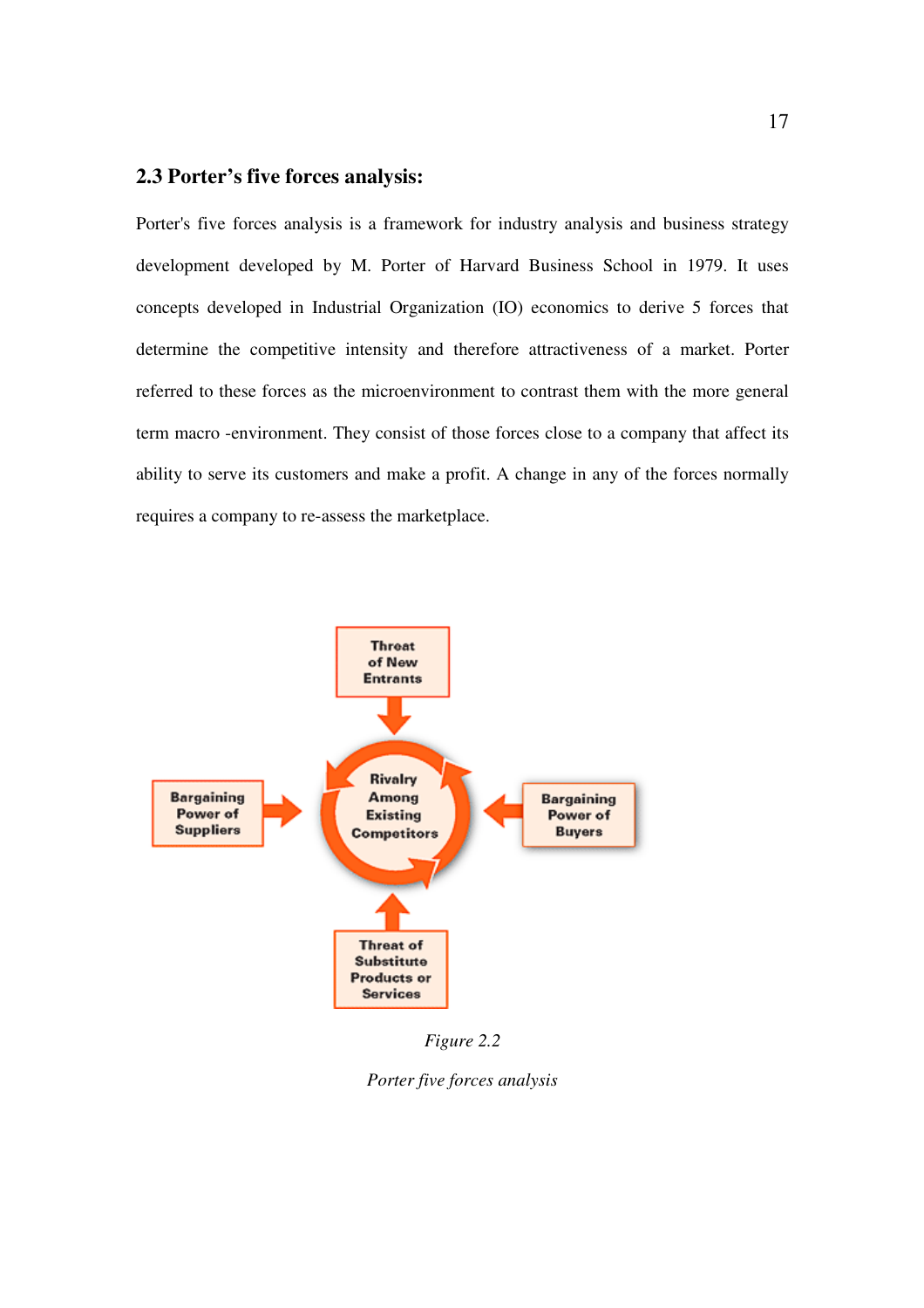Porter's Five Forces include three forces from 'horizontal' competition: the threat of substitute products or services, the threat of established rivals, and the threat of new entrants; and two forces from 'vertical' competition: The bargaining power of suppliers and the bargaining power of customers. (Porter, M.E., 2008)

#### **2.4 Porter Five force Model Practice in shipping:**

The shipping industry is nowadays a competitive business especially for the container and dry bulk business which occupies more than 90% of the international trade. Therefore, it is better to examine:

1) The intensity of competition in the industry.

2) Industry profitability since competition can drive down the rate of return, so it is easier to investigate the way to formulate the competitive strategy in this industry.

3) Identify the position of the company in the industry whether to defend or attack in its favor.

#### **2.4.1 Threat of Entry**

The newcomers in the industry bring new capacity and acquire a certain piece of market share. The rate of return in the industry, therefore, would increase and the competition would enhance. Since it is common for the newcomer to offer lower price services or products that may cause the existing firms lose market share and implement a relative strategy to lower its price and make a cut-throat competition. Eventually, the rate of return in the industry would decrease. However, to enter or to exit the industry is dependent on the barriers to entry or exit. The barrier to entry may be the capital requirement, switching cost, government policy, etc.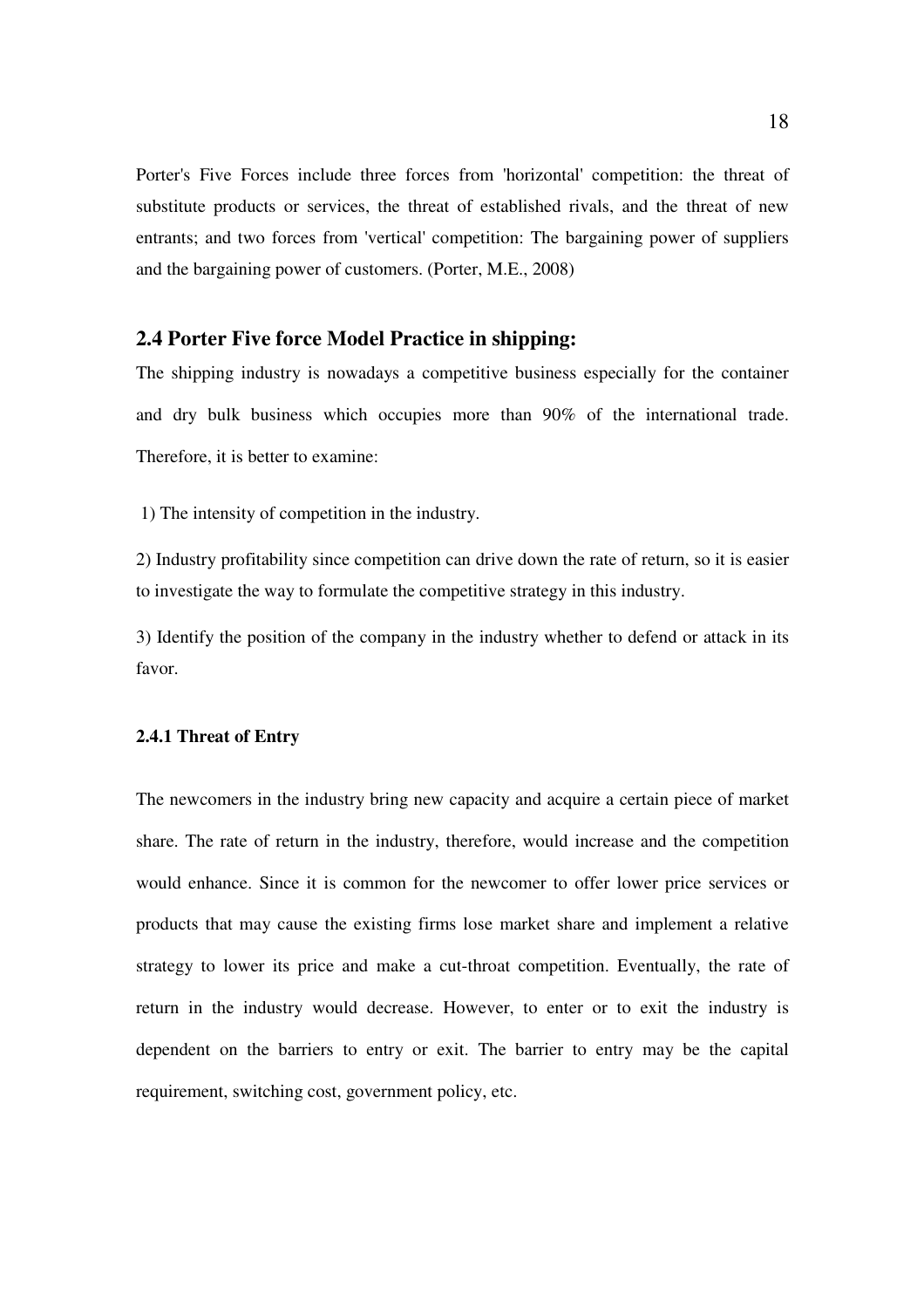#### **a- The Potential Entrants**

In the shipping industry, the potential entrants to the container business can be identified by the alongside of the supply chain. Most of the firms in the supply chain may be implement **the upward** integration or **downward** and they would become the competitors in the shipping industry. For example, the retailers may implement upward integration to acquire the distribution functions to gain the competitive advantages in the retail industry and reduce the pressure from the supply chain alongside.

Since the situation in shipping industry is that the supply of ships is greater than the demand, the freight rates were low in several years. It is no intention for the potential entrants to do vertical integration. And there is no trend to pose the vertical integration to secure the supply of container space. (Lalwani, 2010)

#### **b- Entry Barrier**

There are some entry barriers to prevent the entry to the industry like capital requirement, cost disadvantages independent of scale and government policy.

#### **1. Capital Requirement**

One of the barriers to entry in the shipping industry is the requirement to large capital investment, since the capital of shipping industry is mainly the property of the ship. Therefore, a large investment is required to enter to the industry. Although ships can be purchased from the second hand market and rent in the tramp market, it is still hard for the new entrants to invest large amount of resources to negotiate in the market and the quality of ship is not guaranteed, and the extra costs to invest in maintenance equipment are also another problem. (Hingho, 2011)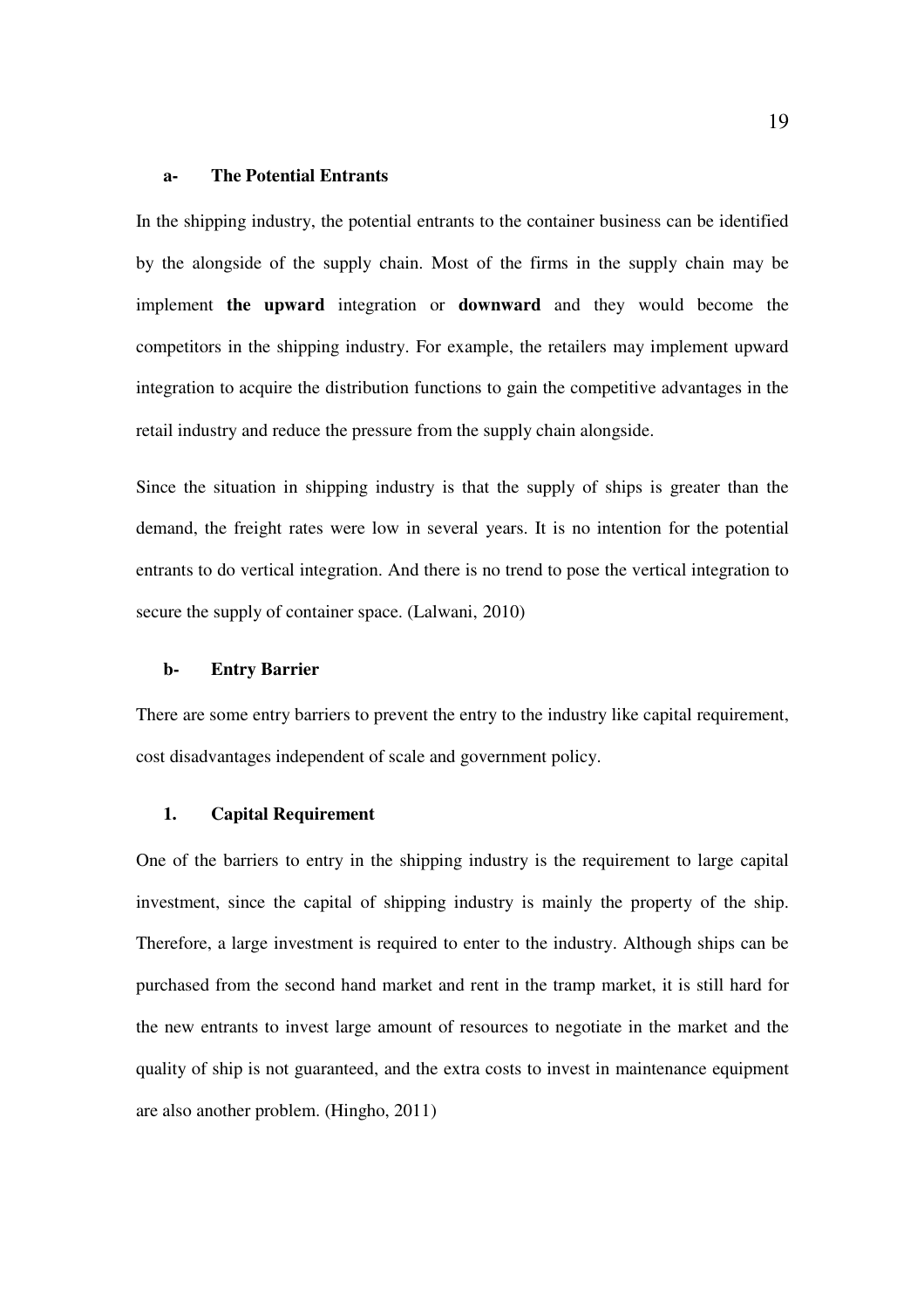#### **2. Cost Disadvantages Independent of Scale:**

The new entrant cannot gain the cost advantage. Moreover, the existing firms have already established their proprietary systems or technologies, developed in the favorable locations and utilized the past experience to optimize and smoothen the process. Therefore, it is hard for new entrants to gain a competitive advantage to survive. In the shipping industry, the top 20 shipping companies has already occupied more than 80% of the market share, which means that most of the customers were concentrated in using the top 20 shipping companies' services. A partnership has been established between customers and the existing firms. (Aplhaliner, 2011)

#### **3. Government Policy**

The government policy can affect the entry to the industry by controlling the license to the company or by implementing the regulation such as pollution control or labor safety to capital requirement. The license for ships enter to the ports is hard to obtain and the routes have also been regulated, especially in shipping industry.

For example, US government has implemented the regulation "Act to Prevent Pollution from Ship (APPS)" to all the US flagged ships and foreign flagged ships in the US waters that regulate the amount of pollutants emission from ships.

Moreover, International Maritime Organization (IMO), the United Nations specialized agency promoting safe, secure, environmental sound, efficient and sustainable shipping through cooperation, have 166 of the UN members that follow the regulation by IMO. These regulations would increase the investment to the capital for the new entrant, and strengthen the entry barrier.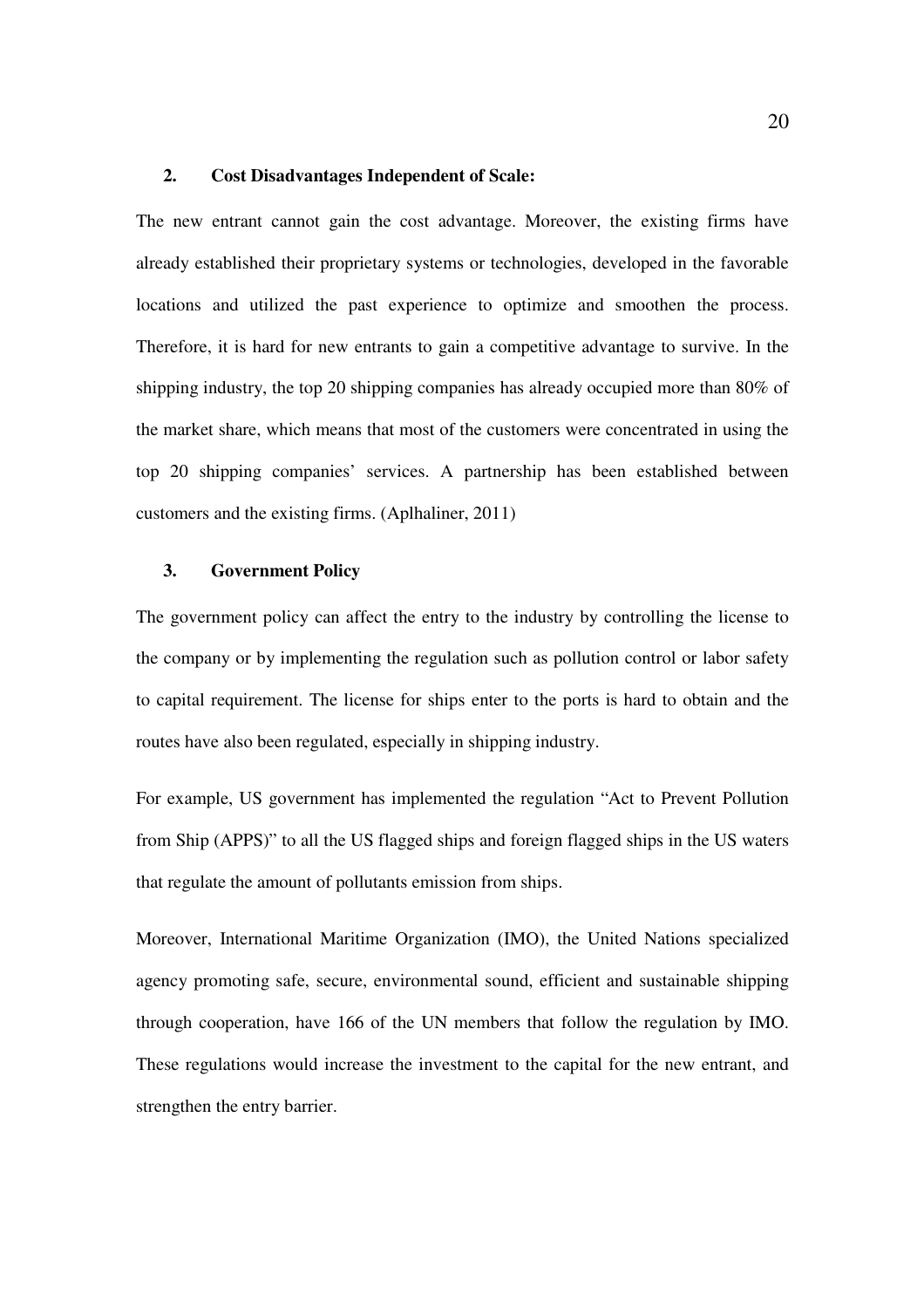To conclude, the capital investment in the shipping industry is high, the new entrant is hard to provide the same service level compared with the large firms, and the government policies are not favorable to the new shipping companies. Therefore, the entry barrier is high.

#### **c- Exit Barrier**

There are also some barriers to prevent existing firms from exiting the industry like economic, strategic and political factors that lead companies competing in business even though they may be earning less or negative return on investment. In conclusion, the exit barrier in the economics side in the shipping industry is not significant.

The Entry barrier in the industry is high due to the large capital requirement, the large and strong existing firms and the government pollution regulation that make the investment surprisingly large.

Moreover, the Exit Barrier in the industry is low due to the active trading in second hand and tramp market that ease the shipping companies to sell or charter ships.

Therefore, until now shipping industry is still a profitable business for the existing firms to continue investment. But it is not good for the new entrants since the competition is relatively strong and high chance to be exposed by the retaliation by the existing firms.

It is hard for the new entrants to compete with the existing firms, although the industry is attractive with stable return. (Hingho, 2011)

To summarize, there are no intentions and reasons for the potential entrants to enter the shipping industry, and the entry barriers are high, therefore, the threat of entrants is low.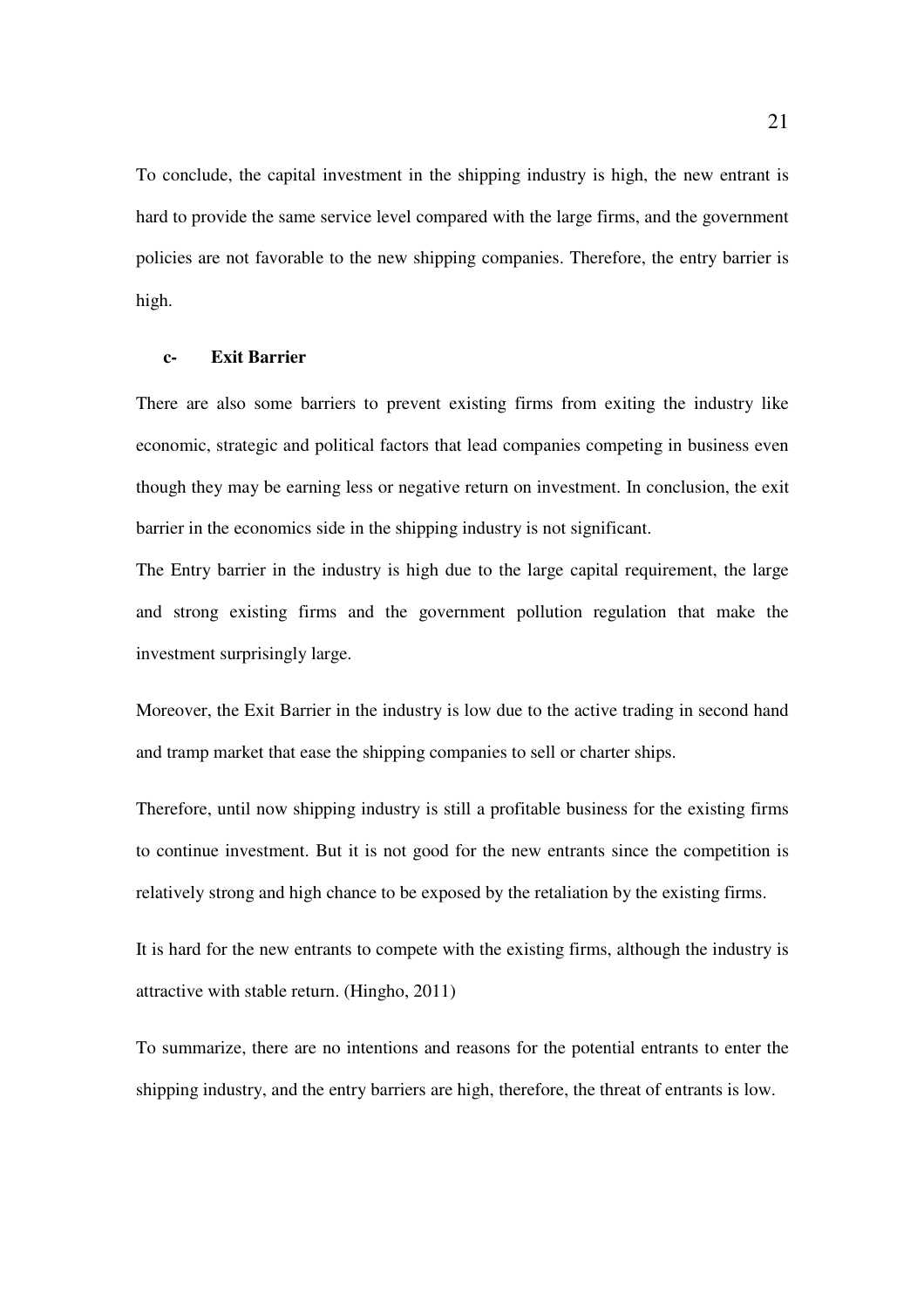## **2.4.2 Bargaining power of buyers:**

The major buyers in the shipping industry are the manufacturers who want to ship the cargoes to the retail stores to sell their products to the end consumers. Therefore, the buyers can put a pressure on the distributors to lower the freight rate.

For instance, most of the global manufacturers source the materials globally and manufacture in the place where lower costs such as China, India, Vietnam etc., because the global manufacturers place a large quantity of orders to the shipping companies. Therefore, the global manufacturers were the major customers of the shipping companies.

### **a- Oversupply situation**

Moreover, the bargaining power of the buyers is also strengthened. Nowadays, there are an over-ordering of the container ships and the continuous innovation of the largest container ships. Therefore, the container ships are over-supply leading to the decrease in freight rate, and strengthening the bargaining power of buyers.

#### **b- No effect on the quality of the cargo**

In addition, the shipping companies act as a role of distributors in the supply chain, and the services offered are not critical to the quality of the buyer's products and the services offered are standardized. Most of the shipping companies are providing similar route such as Shanghai to Jeddah. Therefore, it is easy for the buyers to switch into other companies and negotiate with the shipping companies for lower prices. As a result, the bargaining power of buyers is enhanced.

To conclude, the situation now is not favorable to shipping companies due to the oversupply of ships and the unimportant role in the supply chain. Therefore, there are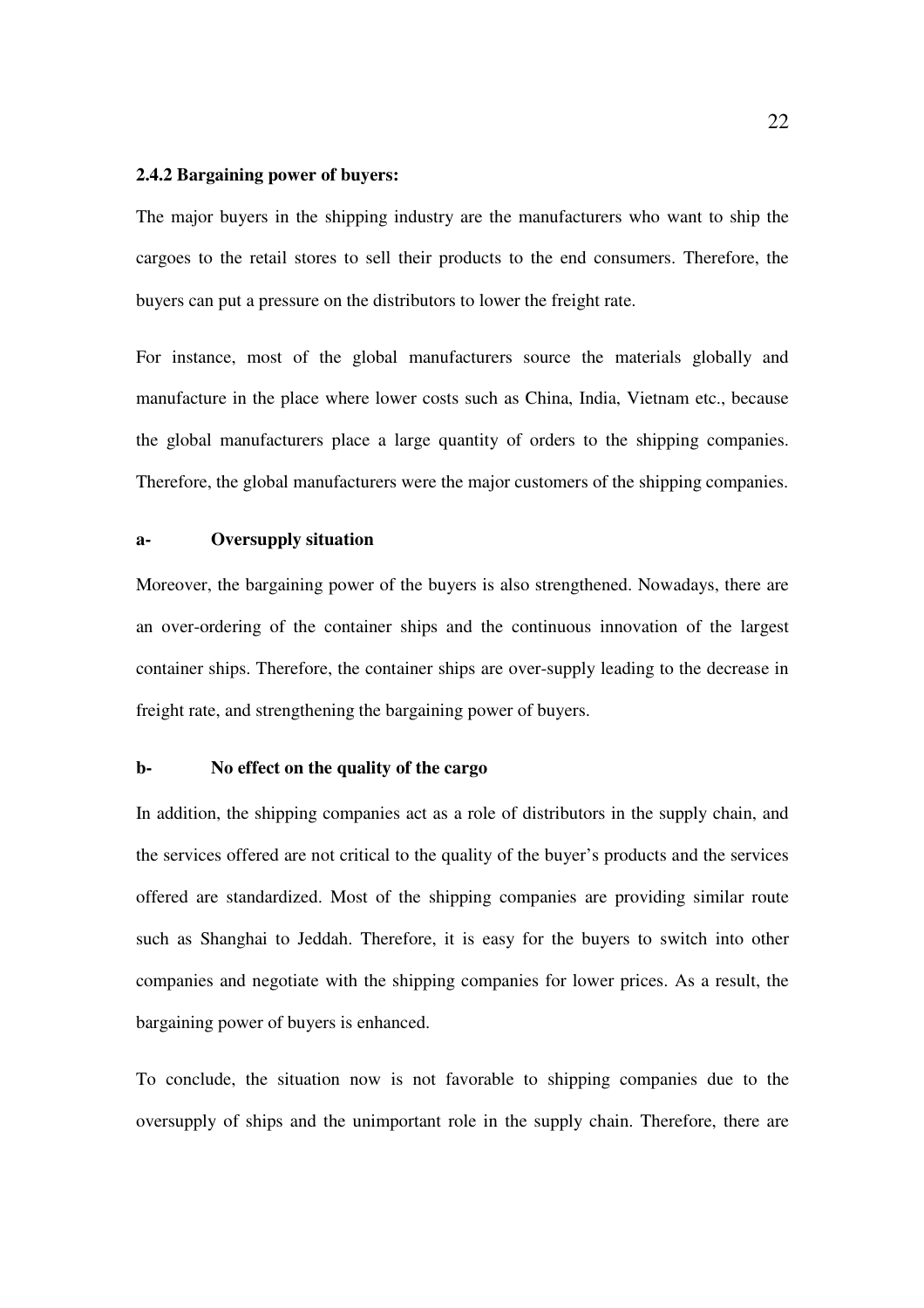large pressures on the shipping industry to negotiate the freight rate, and the bargaining power of buyer to the shipping industry is strong. (Hingho, 2011)

## **2.4.3 Bargaining power of suppliers:**

The major suppliers to the shipping industry are the bunker, port operators, labors, and ship charters.

## **a- Bunker**

The Bunker price is one of the major concerns to the liner companies and it would fluctuate significantly in accordance to the oil price. Normally, the cost of bunker fuel would account for about 25% of the total vessel operating costs. However, the trend in bunker price is still increasing, which indicates that the operating cost for the liner companies would increase in the coming years.

Although increase in bunker prices would decrease the profitability of the industry, the firms have already introduced certain measure to transfer the cost to customers that is the bunker surcharge. By doing this, it can help firms to reduce the pressure from the suppliers and release the pressure to the buyers. Although the surcharge can help to reduce a certain operating costs, the high demand in crude oil does not change. Therefore, the industry still suffers the pressure from the bunker suppliers.

#### **b- Labors**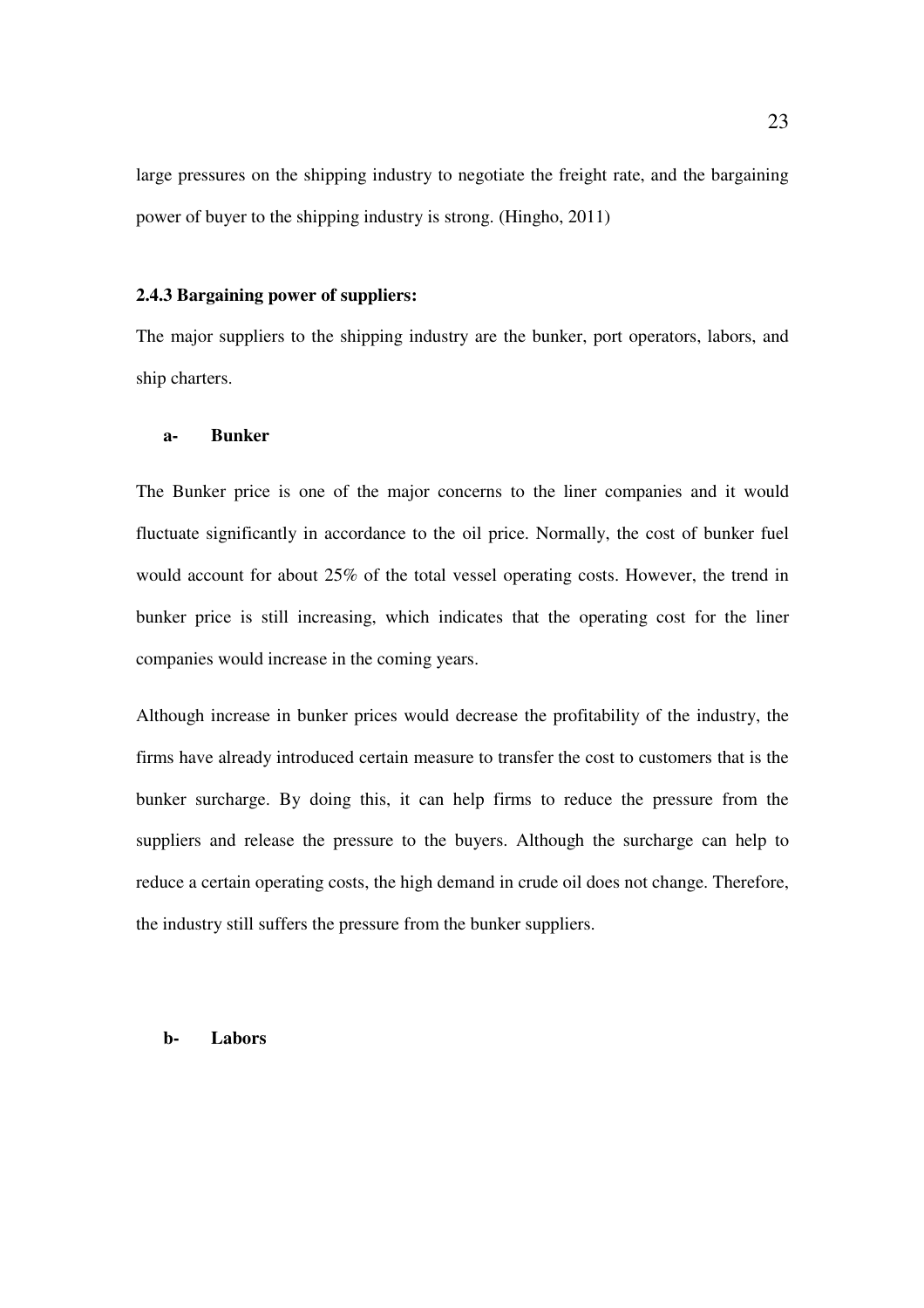Shipping crews are one of the major human resources in the shipping industry, and they also play an important role in a vessel operation. According to the report of Manpower 2010 Update: The worldwide demand and supply of seafarers, BIMCO and ISF, the results show that the shortage of seafarers is not significant and the balance between demand and supply for ratings with a modest overall shortage of officers is about 2 %, However, the results do not mean that individual shipping companies are not experiencing serious recruitment problems, but the overall supply and demand are currently more or less in balance. The report also estimates a shortage of seafarer in the future. Therefore, it could be one of the bargaining powers threatening the shipping industry. (Bimco, 2011)

## **c- Port operators:**

The port operators can also threaten the shipping industry by requiring liner companies to pay for higher handling fees and bunker prices. Therefore, the liner companies may suffer the pressure from the port operators. Especially during the peak season, the berths were fully loaded especially. Therefore, the bargaining power is even stronger. In addition to that, the vessels are becoming larger, requiring deep-sea berths for loading and unloading; however, the supply of deep sea berths is limited. The shipping companies would be threatened by lacking in supply of berths.

## **d- Ship Charters**

Ship Charter is a ship owner chartering the containerships to a long term, fixed rate time charters to liner companies. The liner companies would suffer great pressures from the ship charters since most of the liner companies chartered more than half of the total vessels and only owned less than half of the vessels. Therefore, the charter price is vital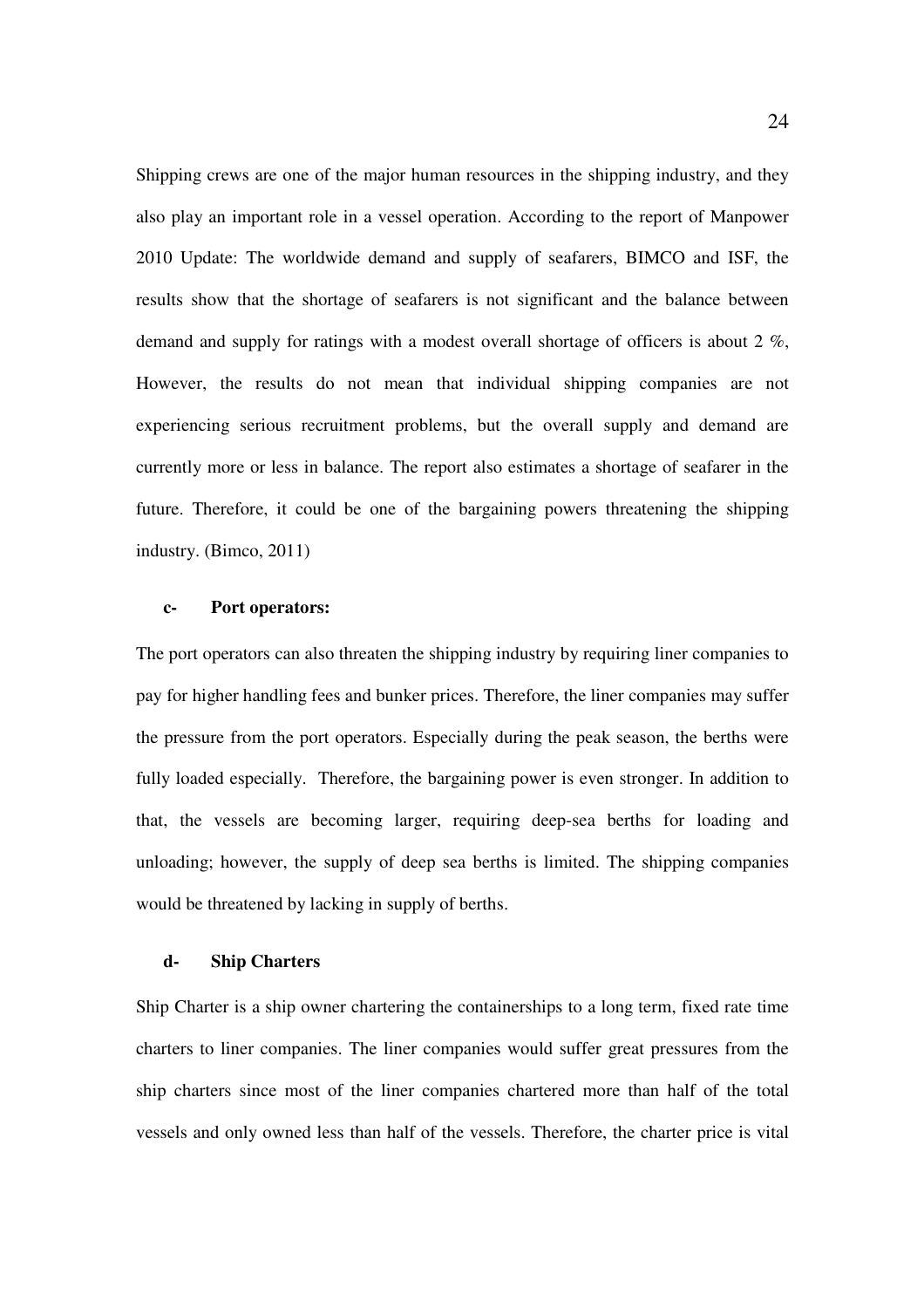to the profitability of the liner companies, and so, the bargaining power to the liner companies is strong.

To conclude, the bargaining power of suppliers is strong because of continuous increase in the bunker price, the next generation having no passion in shipping industry, the lack of sophisticated terminal in worldwide and the most of the ship not owned by the liner firms. Those finally make the situation hard. (Hingho, 2011)

## **2.4.4 Substitutes:**

The substitutes are the other mode of transportation like land transport and air freight.

#### **a- Air transport:**

Nowadays, the aviation industry is now growing so fast, the airplane is becoming larger, and the capacity improves significantly. However, it is still hard to compare it to seaborne trade. In 2010, approximate 90% of the world trade was carried by sea but only less than 1% of the world trade was carried by air; therefore, until now it is hard for the air freight to substitute the sea transport.

#### **b- Land transport**

Similarly, land transport occupies a certain term of trade volume in the world; moreover, the land transport can distribute the cargos from the coastal region to in-land. However, the seaborne trade is responsible for trading between country and country across the oceans. Comparing with the volume of seaborne trade, volume of land transport is about one ninth of the volume of seaborne trade.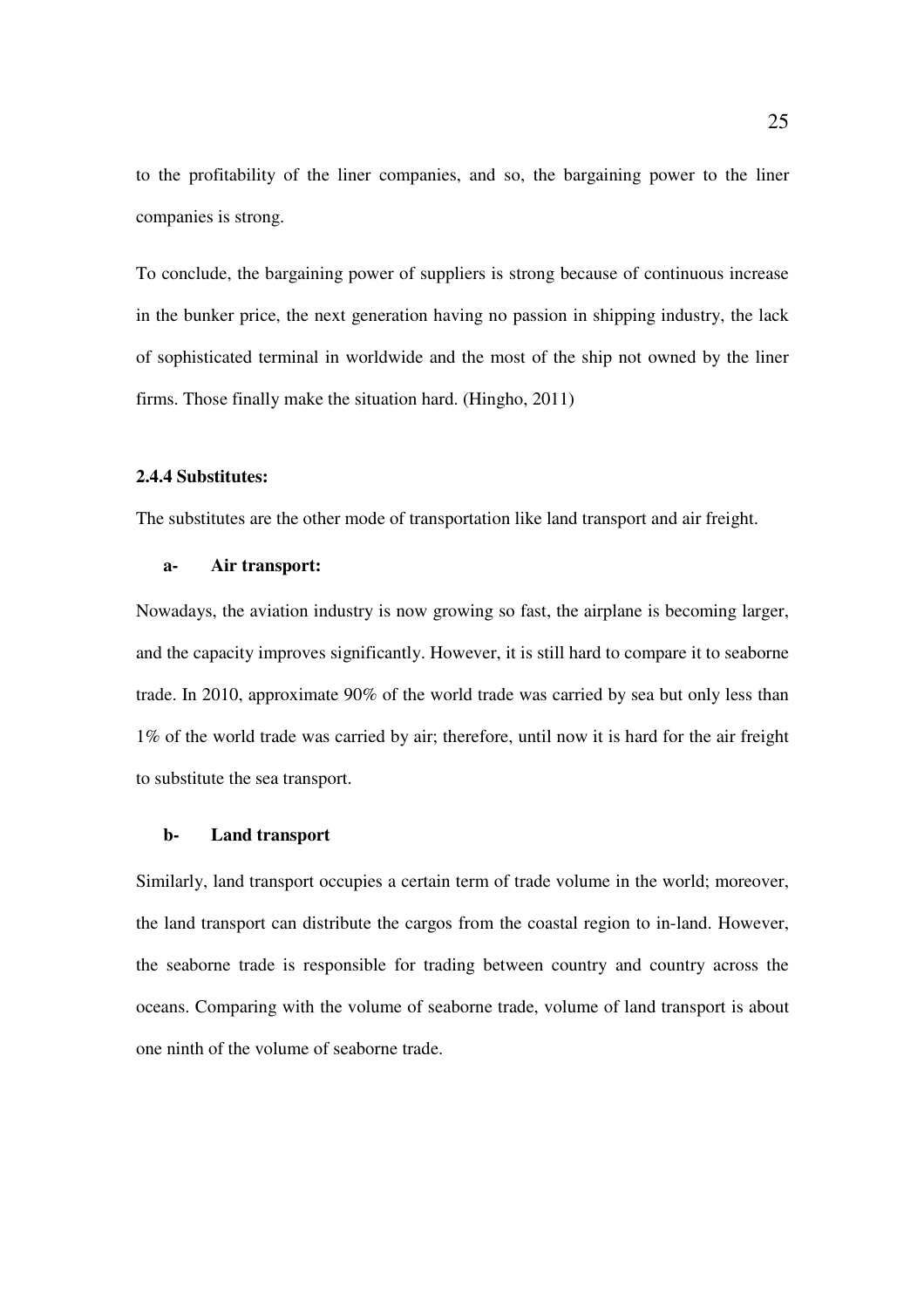To conclude, seaborne trade occupied more than 80% of world trade volume but only used about 4% of the energy. It is obvious to see that sea transport is one of the most important and efficient mode of transportation, therefore, it is hard for the other potential substitutes to replace the position of seaborne trade and hard to put pressure to the shipping industry. The threat of substitutes is weak. (Hingho, 2011)

## **2.4.5 Rivalry among existing firms:**

## **a- Dominant competition**

It is a fact that the top ten liner companies occupied more than 40% of the world share, and the price competition was dominant by the large liner companies. Therefore, the intensity of rivalry among existing firms depends on competitive move of these large liner companies. We can see that they are not equally balanced competitions in the world. The competitions largely depend on the competitive move by the large firm. In the past, Maersk has introduced the larger ship to introduce the threat to the industry and make a price competition to increase its market share. Although the price competition cannot lead Maersk to increase its market share, the industry freight rate was significantly affected by the move, which decreased gradually until late 2009 when Maersk stopped price competition. The large firms can significantly affect the industry more than the small firms since they are resourceful and highly capable.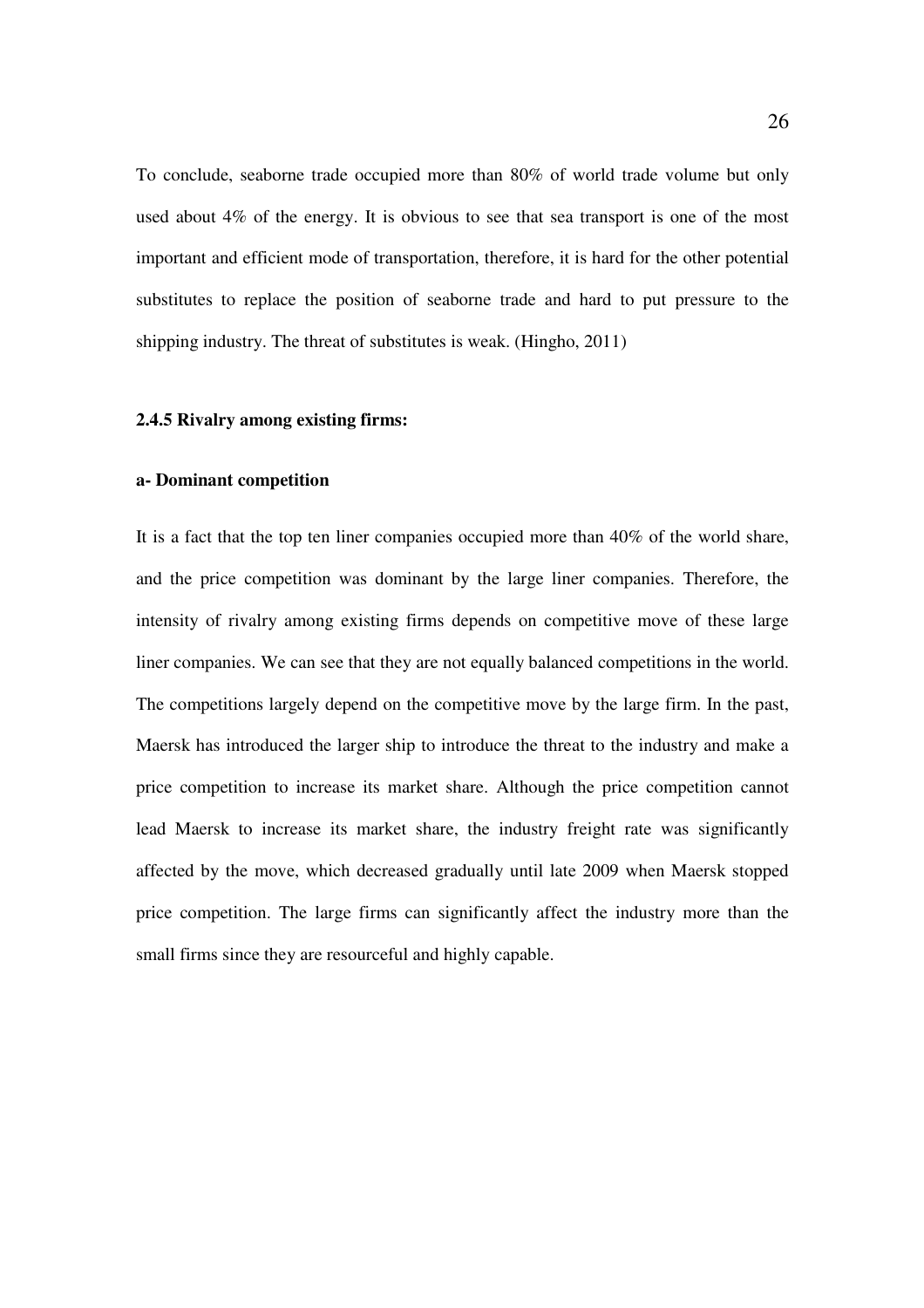#### b- Slightly Slow Industry Growth

The industry growth largely depends on the growth of world trade. Although there was a downturn in 2009, decreasing more than 20% of world trade volume, the trend is still increasing. Therefore, there is still high probability that the world trade would strongly rebound, and the WTO also forecasts that the world trade will expand by 9.5 %, and according to the Trade and development Report, UNCTAD, the growth rate in 2010 was relatively high due to the rebound from 2009, the economic crisis. Therefore, the world trade growth is sustainable and relatively high compared to 2009. Although there is a high growth rate in 2010 due to the rebound from 2009, the growth in 2011 slightly increased in 4.5 %. Therefore, the industry growth is relatively slow that it would cause competition into a market share game for seeking expansion, but it would not be vigorous in coming years since the industry has just recovered from the downturn in 2009. (UNCTAD, 2011)

## **c- Lack of differentiation**

Since most of the liner companies provides similar services and also similar route to the customers, the buyers would largely base on the price and the service quality. Therefore, it is a reason for the firms to compete volatility in offering lower price with higher quality of services that would decline the profitability of the whole industry.

## **2.4.6 Summary**

The buyers put the most pressure on the industry due to access of market information, the services provided by the industry not affecting the quality of its products, and the current situation is favorable for buyers.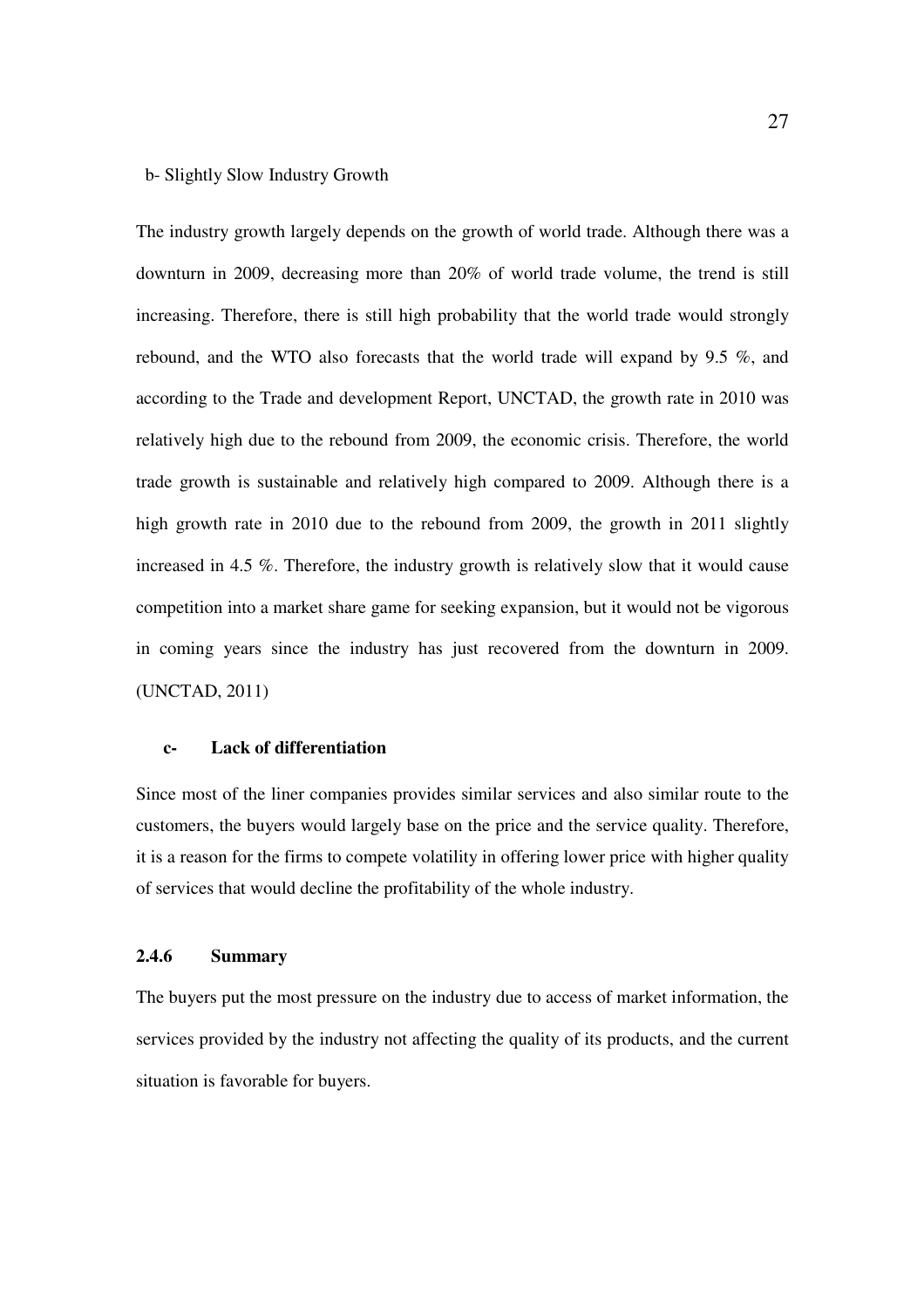The suppliers also put pressure on the industry by threatening the firms with lack of supply of the source of energy, labor, berths, and ships to the industry. Although there are high demands for energy, the energy consumption may affect the operation of the ships, and the current situation is affected by the oversupply of ship rather than lack of ship supply. Therefore, the threat of suppliers is not that strong.

The threat of entry was minimized by the high entry barrier and not attractive returns. The expected retaliation is strong since the industry is now growing tightly and new entrants are hard to well establish the position to compete in the industry.

The threat of substitutes is also insignificant because the other modes of transport cannot compete with the sea transport in terms of the volume and efficiency. Moreover, the firms are now building up the environmental friendly image to attract the business in shipping industry.

To summarize, the pressures from the suppliers and buyers affect the industry most in these years. But most of these are the seasonal factors that affect the profitability. The core competence of the industry is dependent on the idea that the sea transport is the most environmental friendly and efficient mode of transportation in the world. In the foreseeable future, air freight and land transport are still hard to substitute the position of sea transport based on its high volume and low efficiency characteristics. (Hingho, 2011)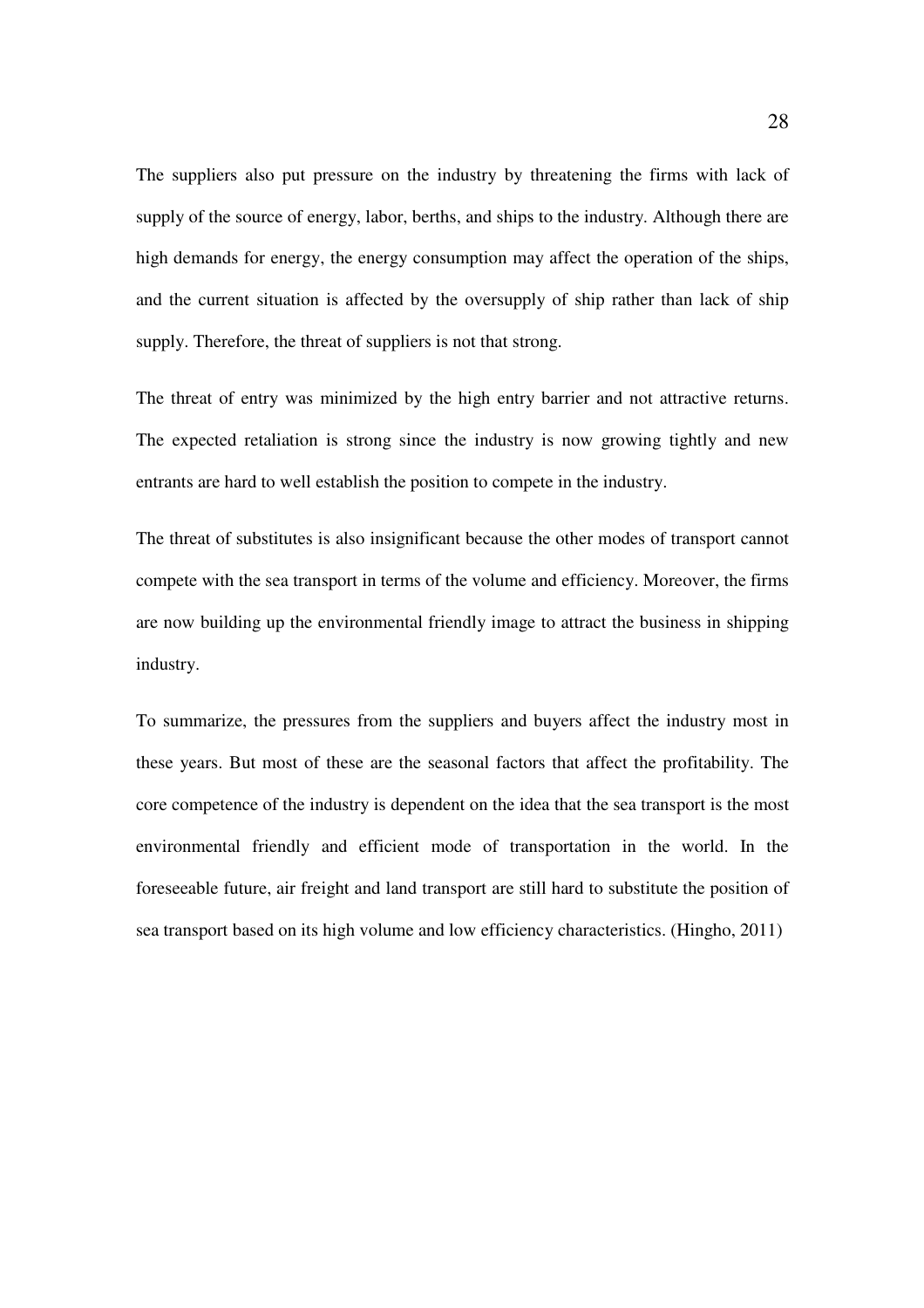## **2.5 Supply Chain and Logistics Management**

Supply Chain Management is defined as "the systematic, strategic coordination of the traditional business functions and the tactics across these businesses functions within a particular company and across businesses within the supply chain, for the purposes of improving the long-term performance of the individual companies and the supply as a whole". (Mentzer et al, 2001)

## **2.5.1 Evolving Conditions in Supply Chain Management and logistics**

Liner shipping is but one of the myriads of services and product activities that are necessary for the delivery of goods and services required by consumers. The opportunities and challenges faced by the lines are affected by the network environment in which they operate. As the environment changes under technological, economic and political conditions, the lines have opportunities to follow strategies that give them an advantage in serving customers needs. These strategies may involve and certainly have implications for the organizational structure of the industry, as anticipated by (Chandler, 1962) and (Muris et. al, 1996).

## **2.5.2 Customer needs and the challenges and opportunities**

Increased competition heightens pressures for the redesign of supply chains and logistics systems. The competition drives the need to reduce costs while, at the same time, marinating or improving service levels. Actions are taken to reduce costs and to improve service work concurrently and dynamically, although their descriptions often focus on specific effects. Such actions are considered next, prior to considering their implications for shipping lines.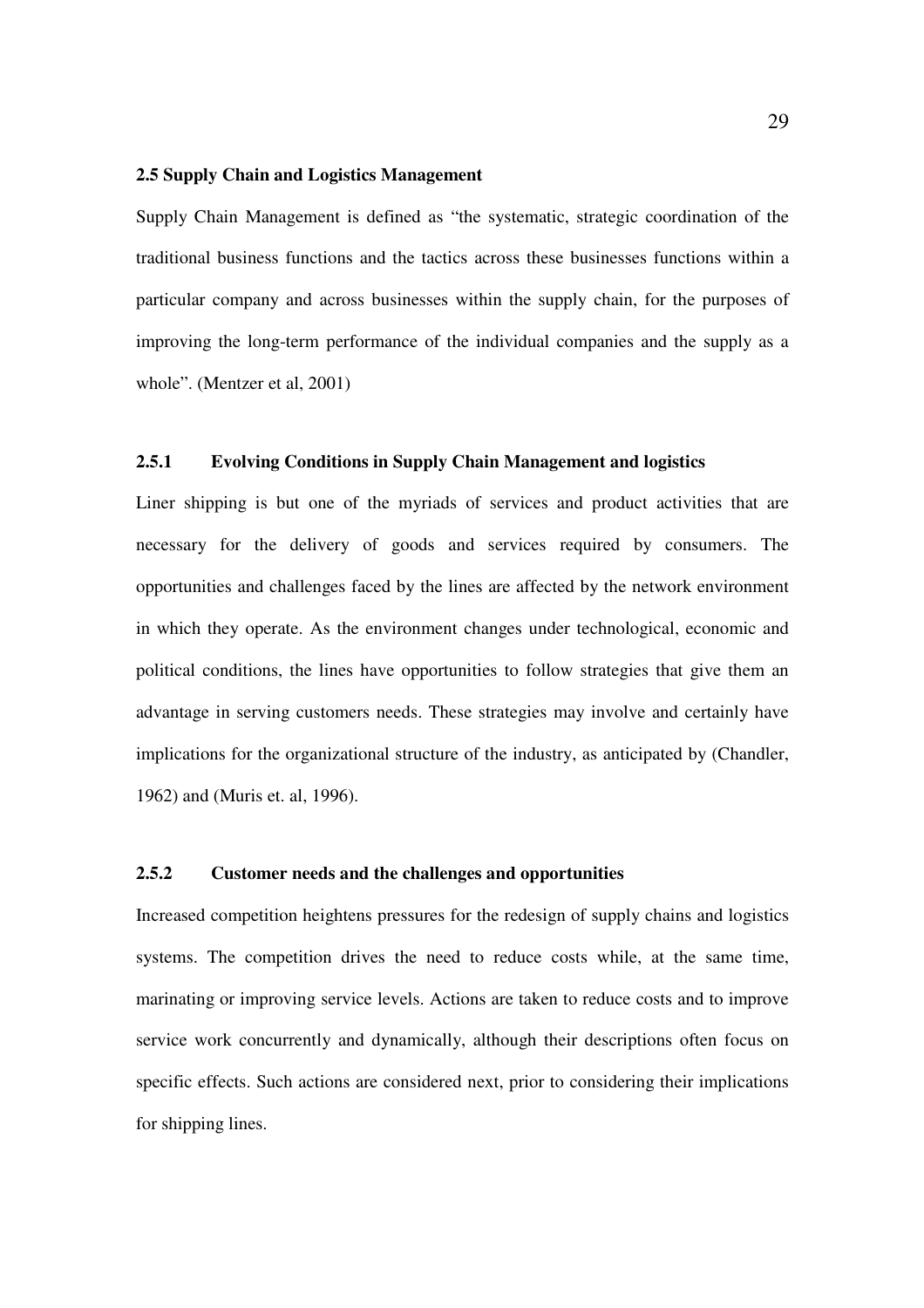## **2.5.3 Developments in Logistics**

Four strategies provide examples of the central role for logistics in improving supply chain performance. They are: sourcing in low-cost locations, just–in-time delivery, postponement, and improving supply chain visibility. While these strategies are not strictly separate, it is convenient to deal with them individually. (Costas TH. G., September 2002)

## **a- Sourcing in low –cost locations**

Industries have always made trade –offs among locations based on the benefits of locating close to low cost resource inputs compared with the benefits of proximity to markets. Typically, industries in which labour costs are high gravitate to low wage –cost locations. The ability of firms to do this is dependent on efficient logistics services to get products to where they are needed.

## **b- Just –in – time and postponement**

Reducing the costs of logistics and improving service to customers by shortening time cycles which are important in the design of supply chains. The successful use of the Kanban system in the Japanese automobile industry has had a major influence on all industries around the world as they have shifted to new delivery systems. Just-in-time (JIT) is just one approach to reducing inventories in supply chains through frequent, small quantity and highly reliable deliveries.

These deliveries are timed to respond to immediate user needs; the products are pulled through the supply chain by demand. This is a major difference to the time when goods were produced in long, low-cost runs based on forecasts well ahead of demand. When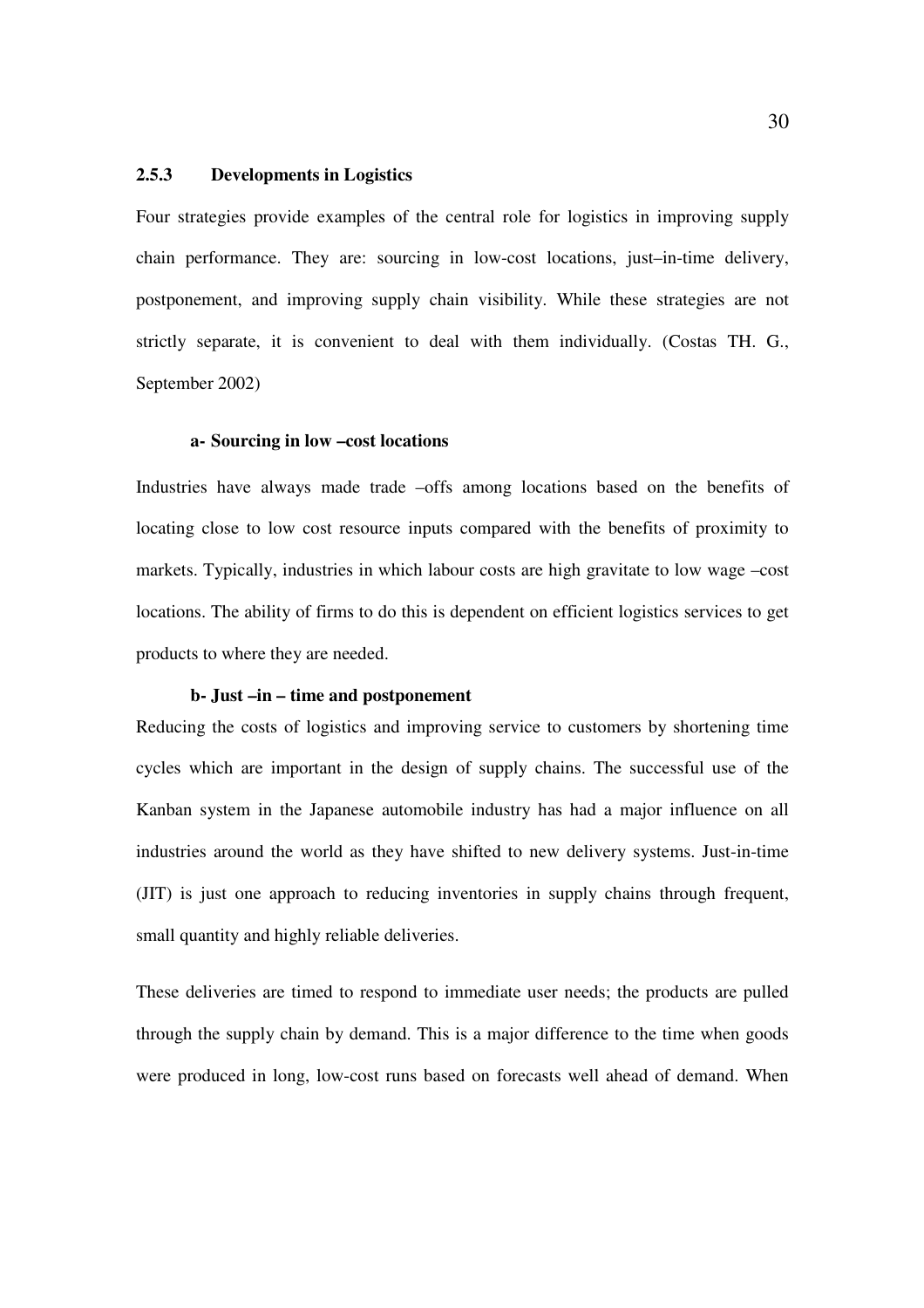manufacturers are the immediate recipients of goods, terms such as lean manufacturing are used to describe the new environment. (Costas TH. G., September 2002)

## **c- Supply chain visibility**

Reductions in the order cycle and delivery lead times have been achieved through many changes in the design and operation of supply chains and logistics systems. Vital contributions to the changes have been made by the developments in information and communications technologies (ICT). Notably have been the transfer of data and other information resulting in enhanced supply chain visibility (Forrester, 1958).

## **2.5.**4 **Challenges and opportunities for liner shipping**

Each of the strategies described previously is associated with a range of changes in the characteristics of supply chains and logistics systems. These create challenges and opportunities for the shipping lines.

Relationships among supply chain participants tend to be closer. To achieve this there are fewer firms. One of the attributes desired by shippers as they develop closer relationships with fewer lines is that those lines have an extensive service network able, therefore, to serve them in various trade lanes. The pressure on lines is to develop more extensive service networks (Evangelista et al, 2001).

The reduction of time is becoming a more important logistics strategy to reduce costs and to improve customer service. The costs of "disruptions", whether associated with variations in demand, logistics or supplier performance warrant close attention (Levy, David, 1995).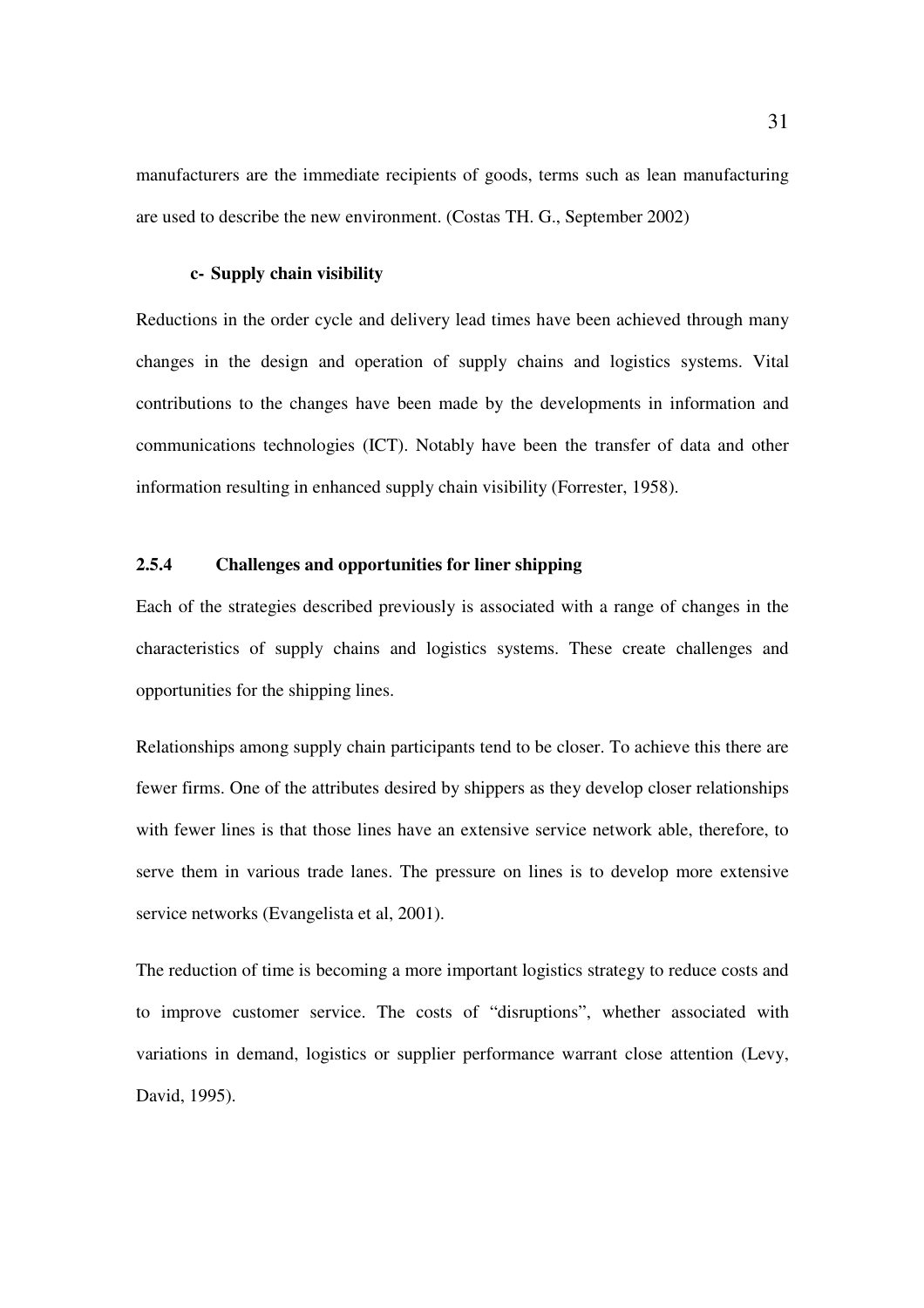The effects of disruptions are particularly great when lead times are long, even with good information systems. Greater recognition of the costs of disruptions encourages the design of shorter and faster supply chains. This encourages local sourcing, the use of improved IT and of expedited logistics services. The liner shipping industry faces prospects of a diminishing role international trade and competitive advantage accruing to lines offering short reliable transit times.

## **2.6 The horizontal and vertical restructuring of lines**

Shipping lines have faced pressures in the changing market place to expand their services geographically and to widen the range of services offered. The response of lines has differed depending on their views of market opportunities, their resource base in terms of their financial resources, the initial geographical extent of their services, the range and level of supporting services, especially in information technology, and the depth and breadth of their human resources. (Heaver, 2002)

### **2.6.1 The horizontal restructuring of liner shipping**

As large shippers have followed supply chain strategy involving the use of fewer suppliers, they have placed heightened value on the extent of the network of services offered by liner companies. This is a primary reason given by American President Line (APL) in 1995 for the introduction of its first service from Asia to Europe through a slotcharter agreement. The new service was a significant shift in APL's policy as up to that time it had a Pacific - only service strategy. It is the dominant reason for the increased concentration in liner shipping which is one of prominent features of industry.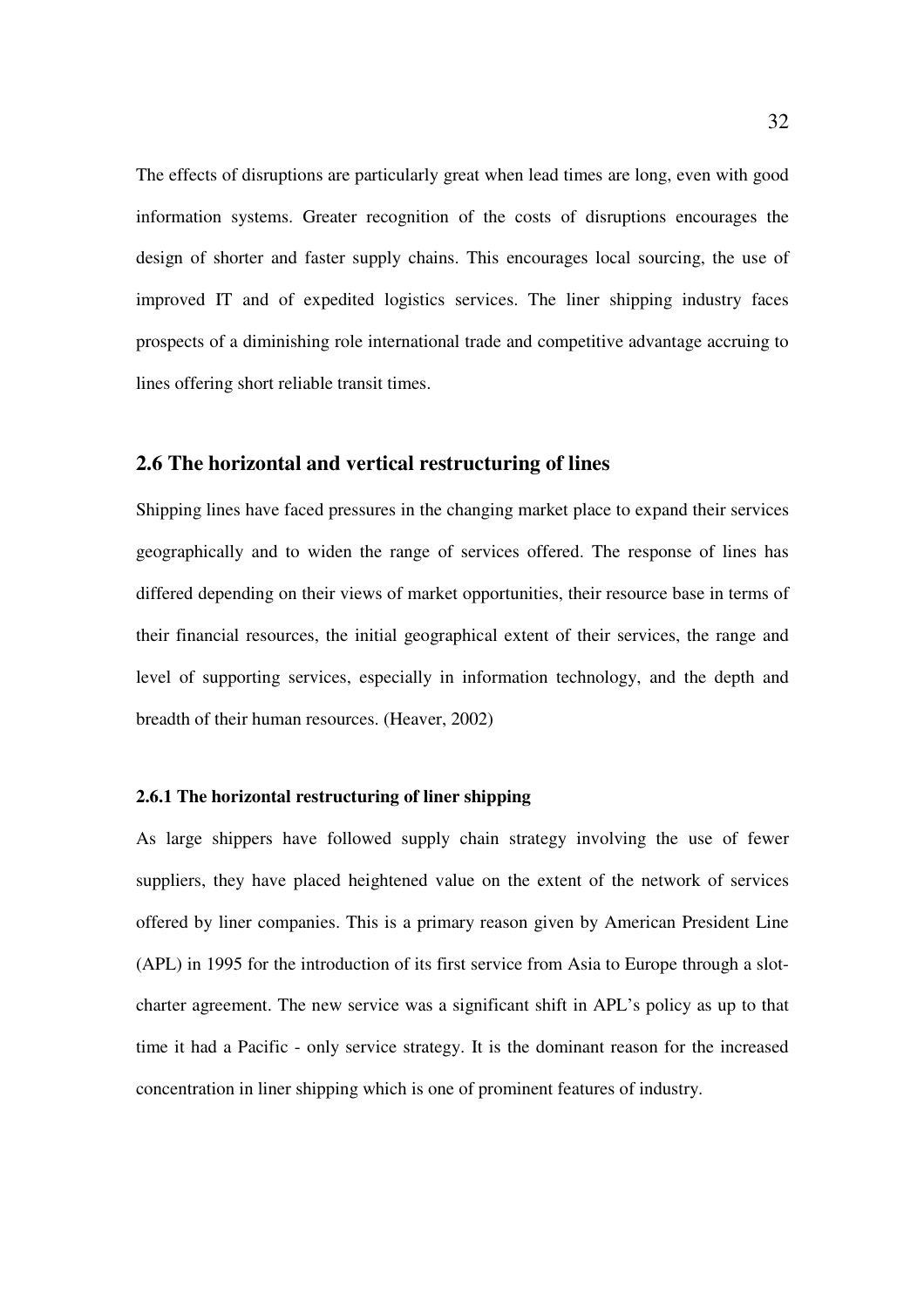The strategies of lines in extending the network of their services have been covered extensively in the literature and feature prominently (Evangelista et.al 2000). The addition of routes by lines has been dominantly practiced by slot charter, alliance merger, or acquisition rather than the extension of own services. These methods limit the need for new investments while extending route networks and avoid reductions in the density of traffic in relation to infrastructure costs by route, an important consideration in network industries.

## **2.6.2 The vertical restructuring of liner shipping**

 The vertical structure of liner shipping has been affected by the developments in logistics in a number of ways. The interests of shippers in dealing with fewer suppliers have influenced lines to extend the vertical reach of their services. The interests of shippers in a faster and more reliable service have not only affected the design of shipping services but also the relationship among the services necessary to deliver value to shippers for example, by door-to-door services. The interests of shippers in outsourcing logistics services have created an opportunity for shipping lines (and others) to expand their thirdparty logistics services. The expansion of lines into services beyond shipping has led to greater vertical integration in the industry, but the organizational relationships vary with the nature of activities and the interests of shippers in those activities. The added services common in shipping are divided into three categories: - terminal operations, intermodal services, and logistics services. (Costas TH. G., September 2002)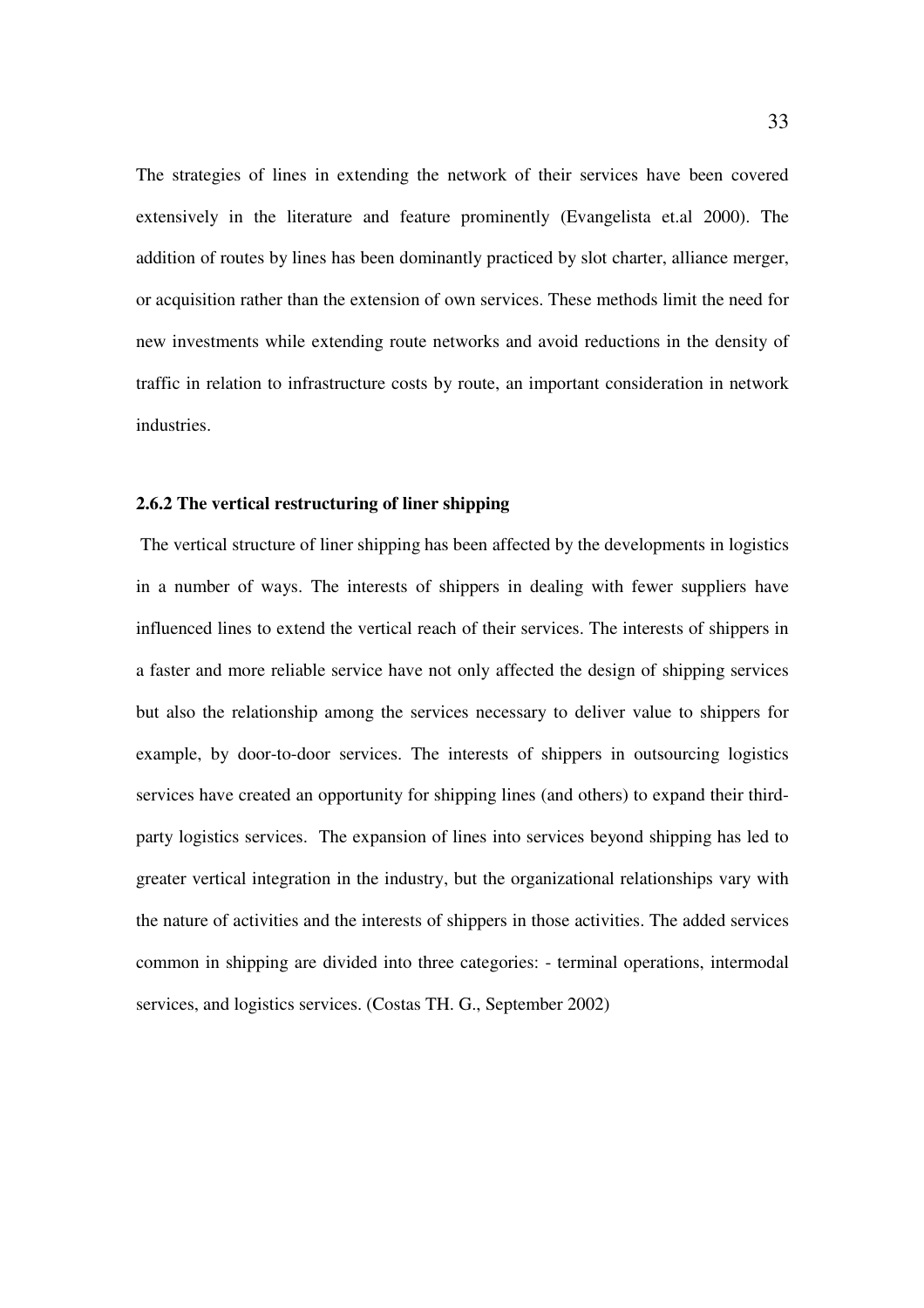## **2.7 National Shipping Policies**

## **2.7.1 What is maritime policy?**

Traditionally, the emphasis has been on national shipping policy. Such policies are usually promotional in nature and aim either at promoting a nation's merchant marine or protecting it and its competitions from fleets of the other nations or both. As the shipping policy may include promotional as well as regulatory activities, the result may appear outright schizophrenic, with governments on the one hand promoting the freedom of the seas while, on the other hand, restricting market access or activities. In fact, shipping policy often becomes the regulation of shipping.

Sturmey has given the following definition of national shipping policy. "A nation may be said to have a shipping policy when it encourages, permits, or formulates measures to interfere with or control the free play of market forces in regard to the employment of shipping. The interference of control may extend from ad hoc measures to a carefully planned and continuous policy". (Sturmey, 1975).

## **2.7.2 The Five W's of Shipping Policy**

The five W's, i.e., the what, when, where, why and who, of shipping policy reviews three scenarios or models of shipping policy, based on concrete examples from Canada, China and West Africa.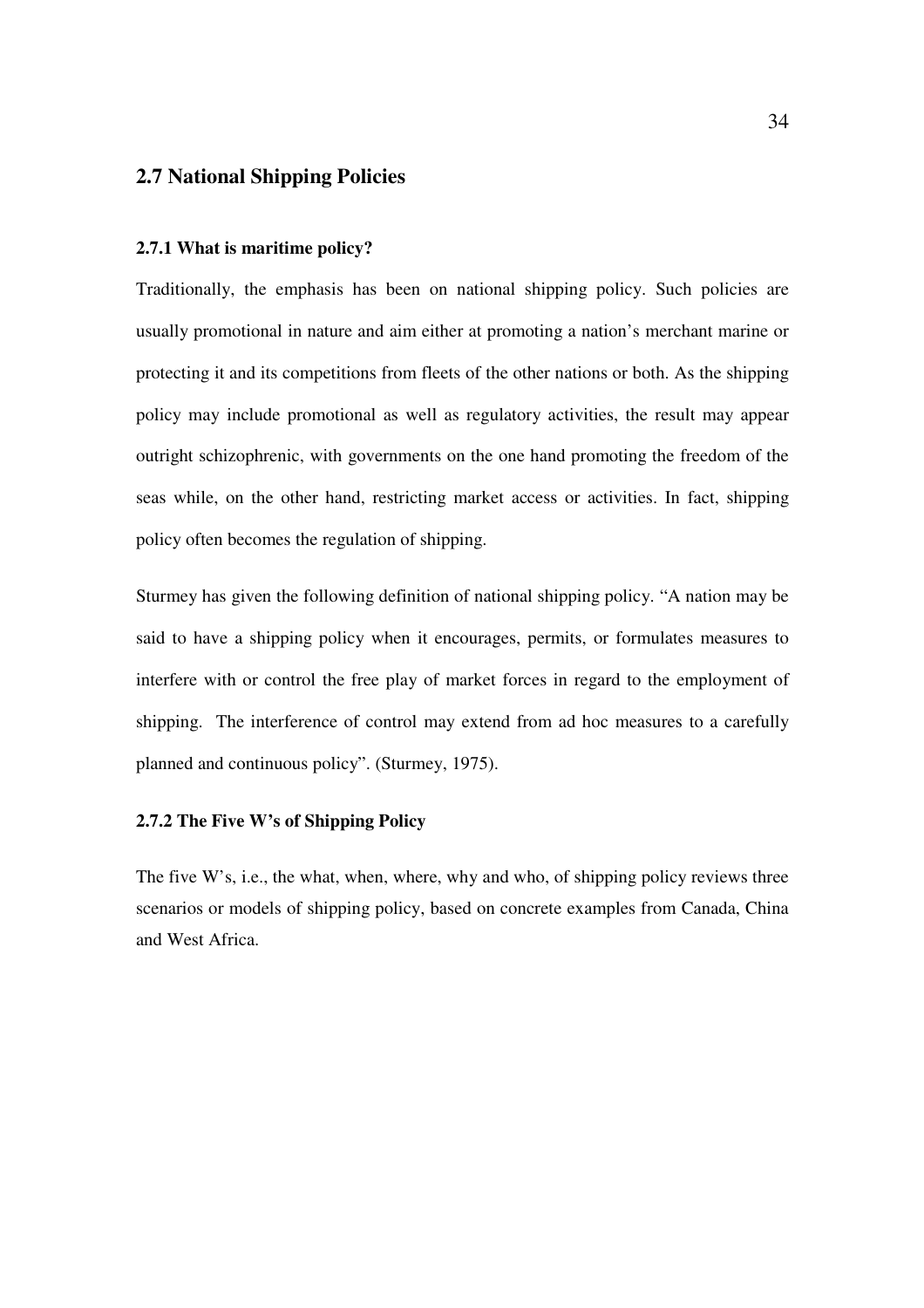The question of shipping policy is multifaceted, and it may be helpful to look at shipping in terms of the following five questions:

- 1) What is understood by shipping policy?
- 2) Why do we have shipping policies?
- 3) When did shipping policies come into being and what is their present status?
- 4) Where do we find shipping policies, by region and by shipping sector?
- 5) Who are the major players (key agencies and organizations) involved?

## **2.7.3 Why do we have maritime policies?**

There was a time when the above question would not even be asked. It seemed obvious that maritime transport constituted an industry of major national importance, and that as such, it needed to be protected and promoted by the state. The history of national shipping policies is long and glorifying and dates back to ancient times when state, trade, and navy were closely linked. Even today the concept of "trade follows the flag" is often taken to be self evident, requiring no further explanation. Such ideas are firmly engraved in the economic and political psychology of many nations. (Sletmo, G.K 2001)

## **2.8 IT in Logistics and Supply Chain Management**

The supply chain is both a network and a system. The network component involves the connections needed in the flow of products and information. The systemic properties are the interdependence of activities, organizations and processes. As one example, transportation transit times influence the amount of inventory held within the system. Generally said, actions in one part of the system affect other parts. (Schary et al., 2001)

Mentzer defines a supply chain as a set of three or more companies directly linked by one or more of the upstream and downstream flows of products, services, finances and information. To be supply-chain oriented means that the company consciously develops the strategic system approach to enhance the processes and activities involved in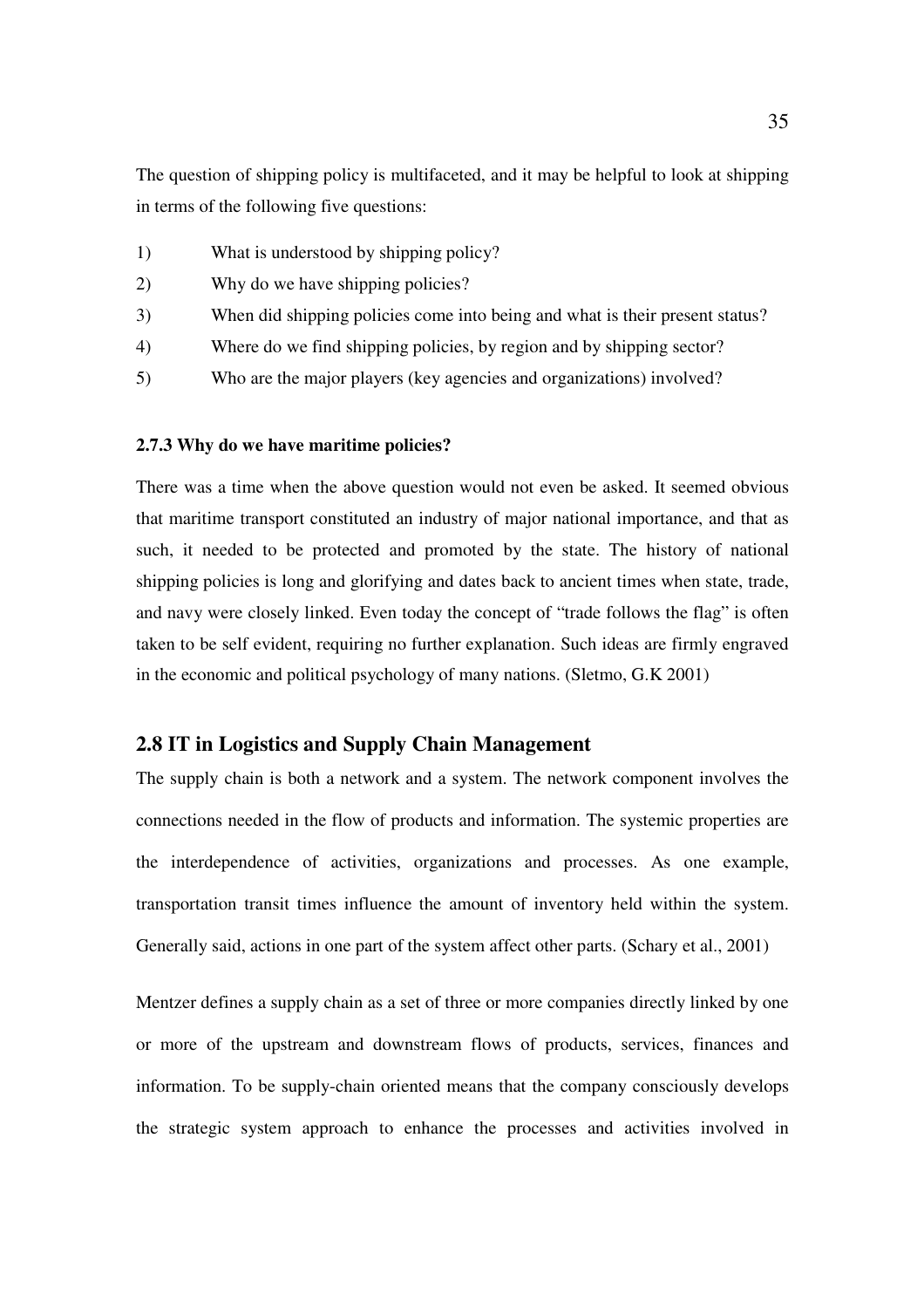managing the various flows in a supply chain. Supply management can envisage almost all of the company's main functions, or at least those functions like sale, marketing, R&D and forecasting which can be handled within a supply chain context. To sum up, SCM means a systemic coordination of the traditional business functions within a particular company and across businesses with the chain. (Mentzer, John T. 2001)

 "Innovative supply chain management structures are rapidly emerging. These incorporate expanded access to "e-sources" of supply, which use web-based exchanges and hubs, interactive trading mechanisms and advanced optimization, and matching algorithms to link customers with suppliers for individual transactions". (Agarwal et al., 2001)

Many industries have embarked on reengineering efforts to improve the efficiency of their supply chains. The goal of these programs is to better match supply with demand so as to reduce the costs of inventory and stock outs, where potential savings can be enormous. One key initiative is information sharing between partners in a supply chain. Sharing sales information has been viewed as a major strategy to counter the so-called "bullwhip effect", which is essentially the phenomenon of demand variability amplification along a supply chain. It can create problems for suppliers, such as grossly inaccurate demand forecasts, low capacity utilization, excessive inventory, and poor customer service. (Lee et al., 2000)

The result for many companies is an expanded role of global sourcing of supply, and global reach in the search for customers. This, in turn, signifies an increasingly important role for liner shipping companies in making supply chains more efficient.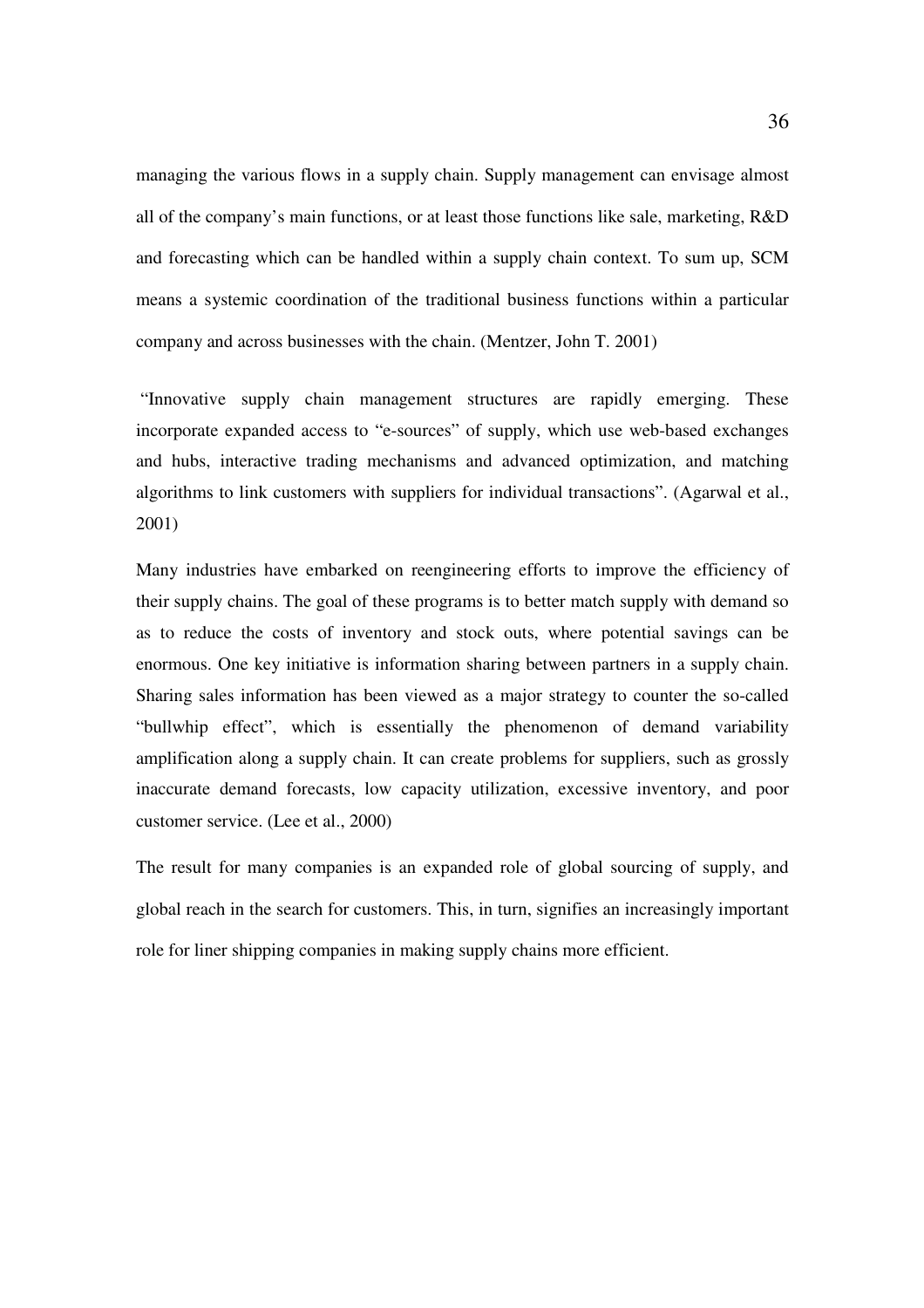## **2.9 Logistics in Transocean Transport**

Trade and transport operations invariably involve numerous partners both in the public and the private sector, such as banking and insurance agents, in addition to various logistics service providers. Likewise, the trading partners (buyers and sellers or consignors and consignees) evaluate the practicalities often on a case by-case basis.

The number of business parties, logistics providers and officials taking part in a Transocean transport for each individual shipment is very large. Thus, it is very difficult to control the overall information flow along the route. In order to stay competitive in the global logistics markets, practically all major liner shipping operators now offer extensive door-to door tracking and tracing services (see, e.g., Heaver and the websites of Maersk, Sea land, P&O Nedlloyd and APL). (Heaver, Trevor, 2002)

It is noteworthy that the direct cost (i.e., unit freight) especially in container liner shipping has decreased over the past decades in real terms-and often also in absolute terms-in practically all major routes. At the same time, the average value of goods has increased and the overall attention to logistics has risen. As a consequence, the cost time and the value of transport –related information has surged (see, e.g. Mason-Jones and Towill). (Mason-Jones et.al., 1999)

## **2.10 Intra- Company information Flows**

 It is not possible to describe all the possible uses of IT for intra-company information purposes, and many of these intra-company systems integrate with intercompany systems. What we will attempt to do is to describe some of the systems in place and highlight the key issues that are related to these systems. Enterprises Resource Planning (ERP) programs are the foundation for many firms' IT capabilities. Companies like SAP, J.D. Edwards, PeopleSoft, Baan, and Oracle are the major companies in this multi-billion dollar industry. All ERP providers are looking to extend the capabilities of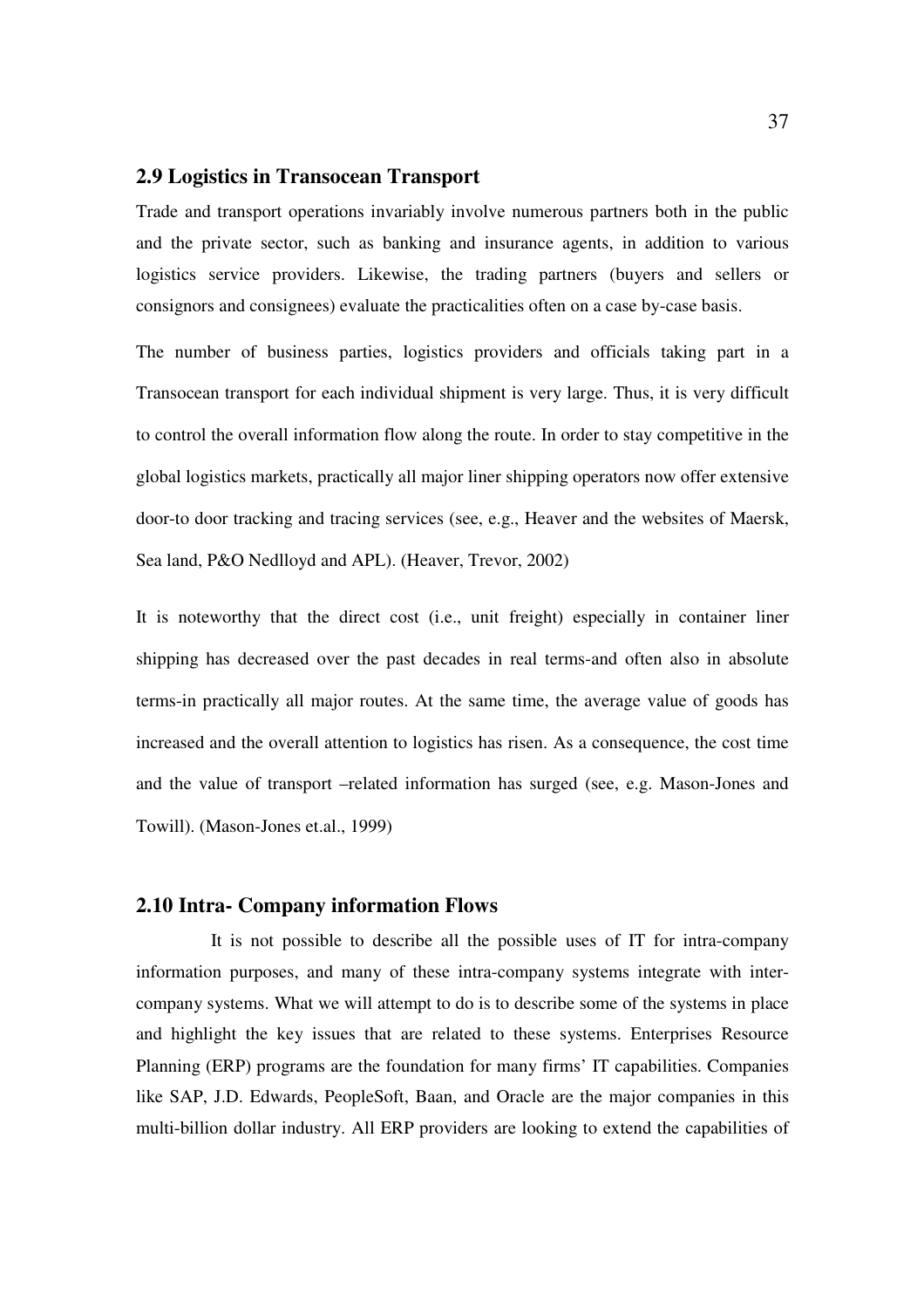their products by adding additional functionality to their product. The three major functional areas of ERP are: Manufacturing & Logistics, Finance & Accounting, and Human Resources & Payroll. (Costas TH. G., September 2002)

Jakovljevic identifies some of the key reasons why ERP systems are so popular and are essential to the modern firm. These are Strategic, Tactical and Technical. (Jakovljevic, P.J.2000)

| <b>Strategic reasons</b> | - Enable new business strategies<br>- Enable globalization<br>- Enable growth strategies<br>- Extend supply/demand chain<br>- Increase customer responsiveness                                                                                                                                                                                                                                                                                              |
|--------------------------|-------------------------------------------------------------------------------------------------------------------------------------------------------------------------------------------------------------------------------------------------------------------------------------------------------------------------------------------------------------------------------------------------------------------------------------------------------------|
| <b>Tactical reasons</b>  | - Reduce cost-improve productivity<br>Increase flexibility<br>$\overline{\phantom{a}}$<br>Integrate business process<br>$\overline{\phantom{0}}$<br>Integrate acquisitions<br>$\overline{\phantom{0}}$<br>Standardize business processes<br>$\overline{\phantom{0}}$<br>Improve quality and visibility of information<br>$\overline{\phantom{0}}$<br>Enhance technology infrastructure to handle<br>$\overline{\phantom{0}}$<br>the immense amount of data. |
| <b>Technical reasons</b> | -Standardize system platform<br>- Improve quality and visibility of information<br>- Enhance technology infrastructure to handle<br>the immense amount of data.                                                                                                                                                                                                                                                                                             |

Table: 2.1 Strategic, Tactical & Technical Key Reasons for (ERP) Systems

Programs that "plug-in" to ERP systems are gaining popularity, as enhanced functionality not offered by the base ERP system is required to gain competitive advantage.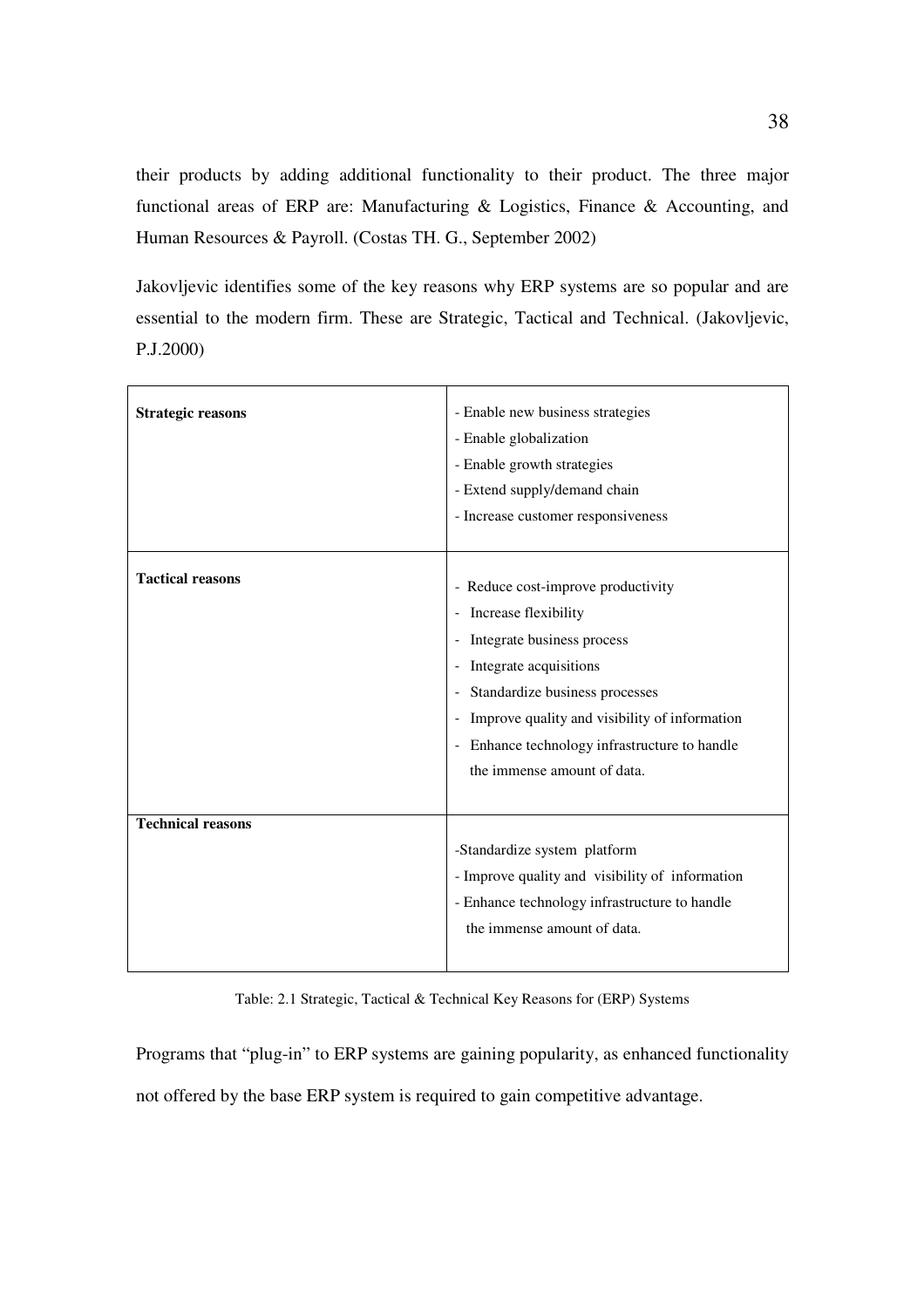## **2.11 Organization Critical Factors**

According to Johansson et al., viewpoints, any company should concentrate on improving the product quality and/or service, and at the same time reducing the cycle time and cost to the customer.

They are categorized and subsequently explained as follows:

## **1. Service**

Better service will get more margin and greater market share. Experience shows superior service deriving high customer satisfaction. Five initially important factors are summed to measure this aspect:

Providing diversity of value-added services : Creating significantly added value for customers and providing different services for different customers are critical issues in logistics industry. It may be a business strategy or tactic to provide diversity services for serving a heterogeneous customer base.

Availability: Each element of the logistics services will benefit from the widespread adoption of any service availability via phone call, e-mail, web, and internet etc. Immediately availability of services will provide customers with gaining their needs and understanding. Reliability: It means the ability of a logistics service system to perform its functions in routine circumstances, as well as hostile or unexpected circumstances. The reliability in Shipping Lines especially emerged from the precise degree in the functions of storage, distribution, delivery, and consignment.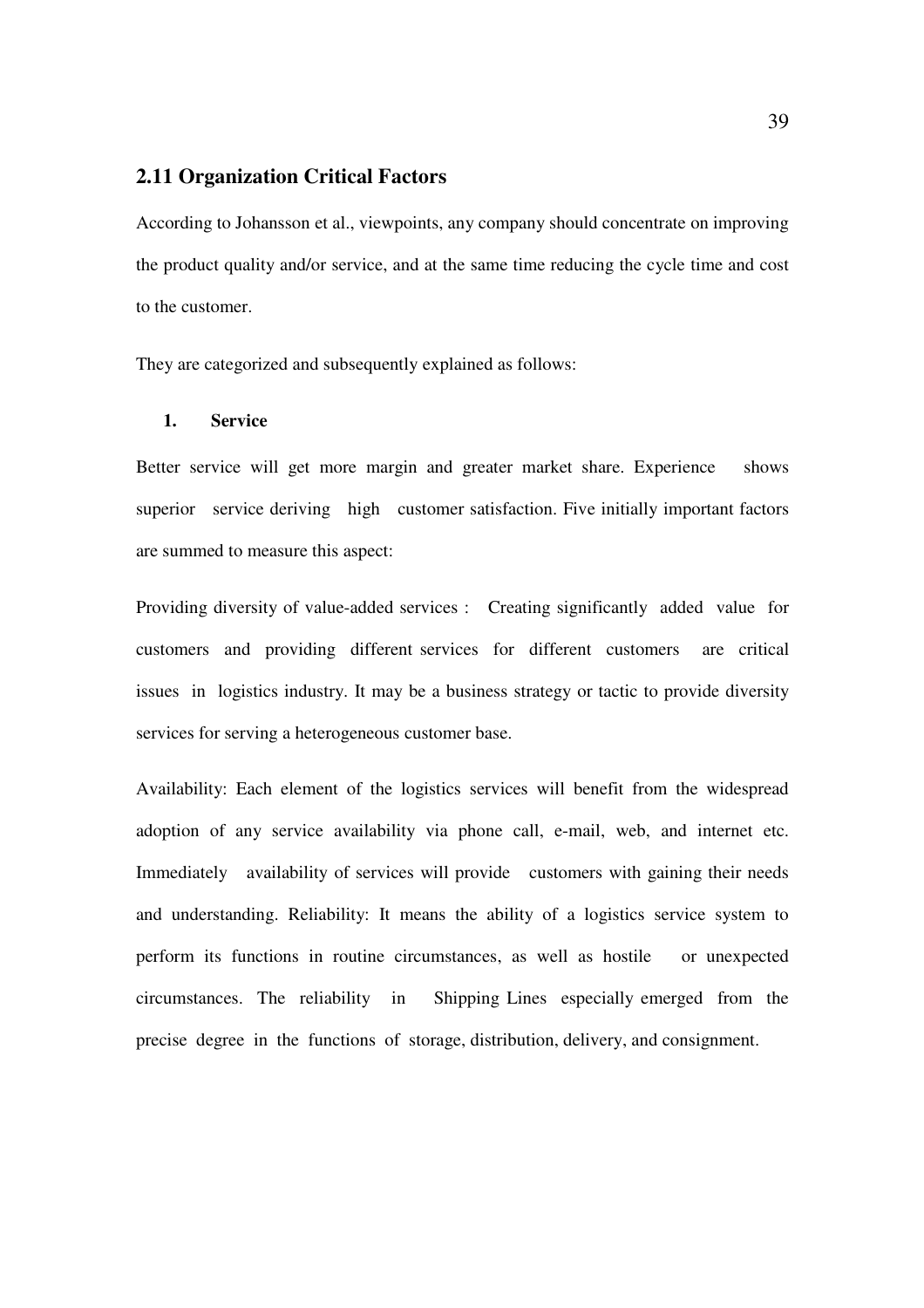Adequacy of physical facilities and equipment: providing adequate physical facilities and equipment, e.g. handling equipment, storage areas, containers and chassis etc., plays an important role in complex market designed to meet rigorous market demands.

Increasing marketing channel and network: The numbers of service node and channel, and marketing network can provide more convenient service for customers.

## **2. Quality**

Consumers may focus on the specification quality of a product, and they will compare with competitors in the marketplace. The conformance quality provided by the Shipping Lines might be accepted by customers. The degree to which product should produce correctly means; the movements of goods safely, economically, and quickly from one location to another in this industry. Five initially important factors are summed to measure this aspect. (Ding, J., 2010)

**Improving customer satisfaction :** Experience shows customer satisfaction is the most important factor influencing customer quality to achieve customer retention and customer loyalty. Satisfying customer needs is greatly vital for obtaining customers acquisition to eventually gain profitability.

**Safety**: It is the state of being safe when logistics activities are processed in the logistics center or warehouse. Controlling the safety means high quality and low risk in handling shipments.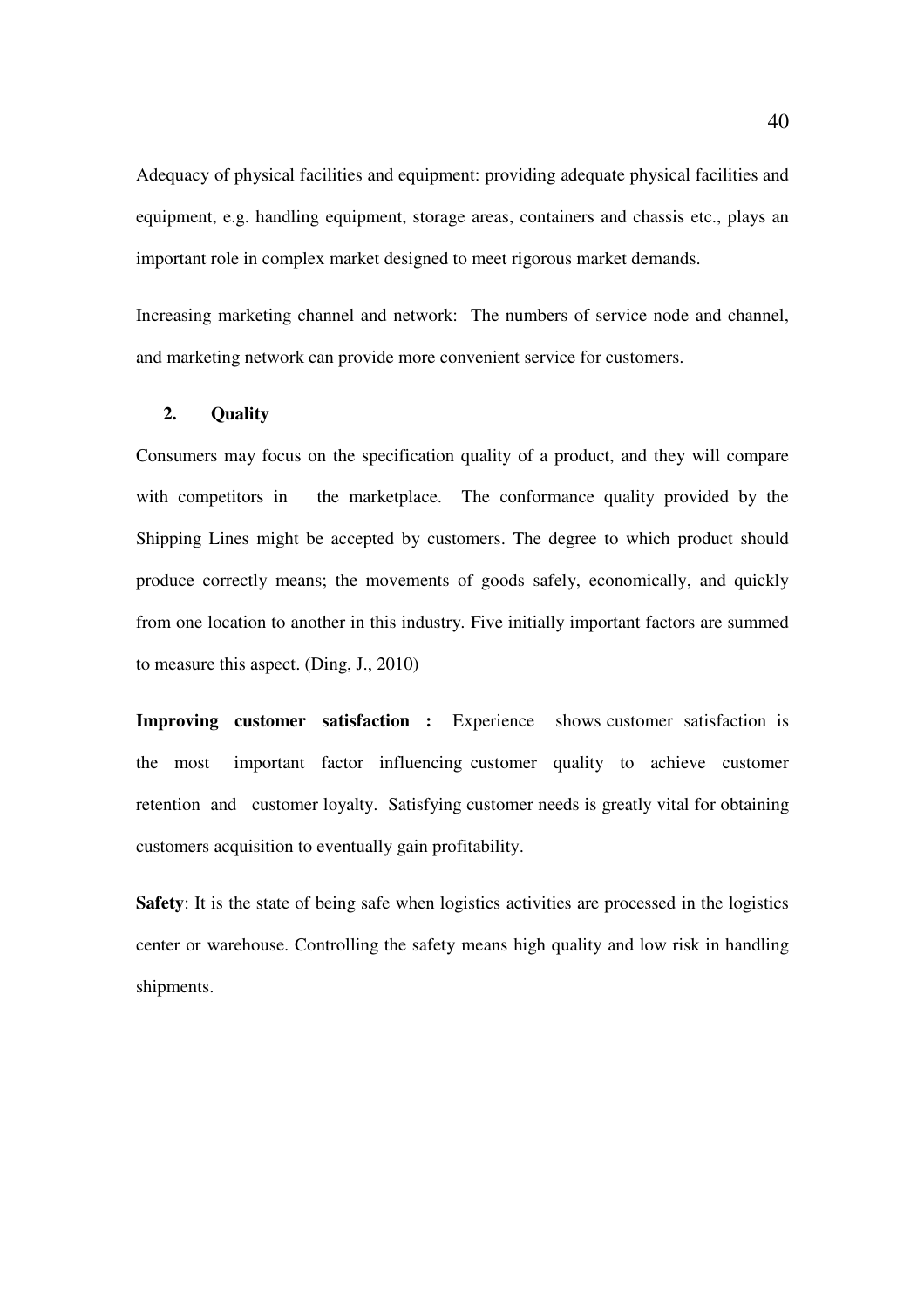**Accuracy and precision of shipments:** Accuracy is the degree of veracity while precision is the degree of reproducibility. Both of them are important. Providing right accuracy and precision of shipments makes customer quality in high level to carry out.

**Skills and knowledge of operating personnel**: All involved activities that make for the functionality to work well need good human resources to have an effective organization. All personnel with superior skills and knowledge will make the logistics operations more facile.

**Capability of total quality service and integrated process management**: does the service quality deliver the value to customers? Capabilities of total quality service provided by Shipping Lines will meet the customers' satisfaction. Developing a customer service network is very important. Of course, providing total quality service usually needs the support from top managing layer. Subsequently, all shipments in warehouse to process logistics activities smoothly rely on having possession of capability of integrated process management. It makes logistics operations more fluent. Therefore, these two capabilities are possessed by the Shipping Lines. Customer quality will be satisfied later. (Ding, J., 2010)

## **3. Cost**

In accounting, costs are the monetary value of expenditures for supplies, services, labor, products, equipment and other items purchased for use by a business. In economic terms, cost often means opportunity cost. Whatever fields, reducing cost is usually a common opinion and idea due to a firm that can make a cheaper price. Hence, diminishing total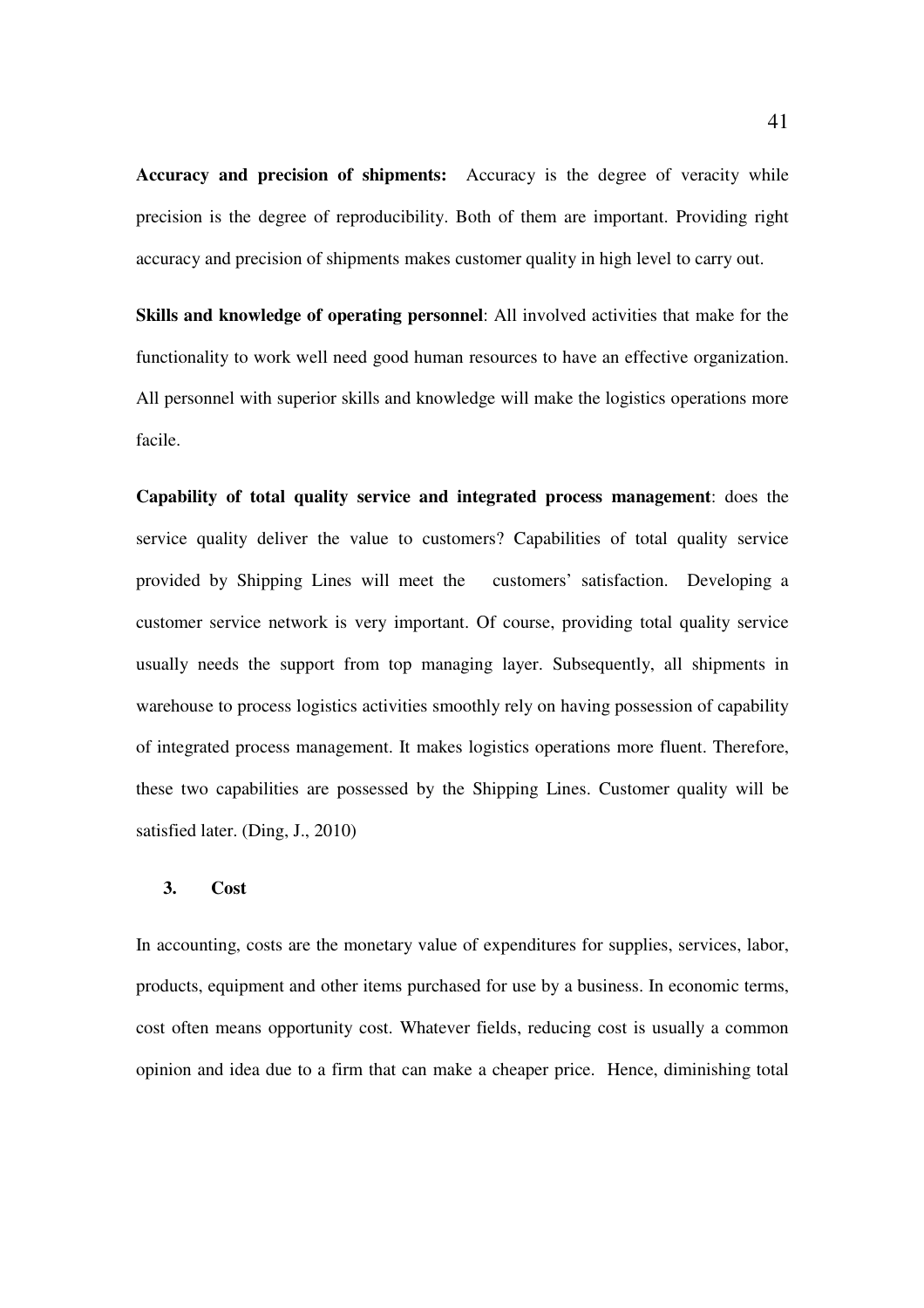logistics costs to customers can raise the value and benefits for customer. Three initially important factors are summed to measure this aspect:

**Providing reasonableness of price:** Usually, the price includes a mark up for profit over the cost of the services. Price comparison between competitors is often affected by the customer in terms of evaluating the selection of Shipping Lines. Even price was uppermost as a critical impress on the purchasing decision; however price now is not a single most important variable of decision.

**Reducing related operating costs of shipments (direct costs):** These kinds of costs usually appear on the core operational activities, e.g. marketing, warehousing and distribution. Operating costs are parts of variable costs, in which they are mostly concentrated by customers. Selecting the best Shipping Lines will be compared with the lower related operating costs of shipments among these competitors. Hence, reducing these kinds of costs can attract customers to buy her services.

**Reducing related overhead, charges and fees (indirect costs) :** Buyers prefer to pay money when they use related services, not pay overhead, surcharges and fees without using services, especially, which customers believe they do not use them. All in one price is willing to customers. Too much related overhead, charges and fees are negative for evaluating the selection of Shipping Lines. (Ding, J., 2010)

## **4. Time**

Time is money' is especially in evidence in today's globally competitive environment. Consumers in this field are increasingly sensitive to time aspect, while time or speed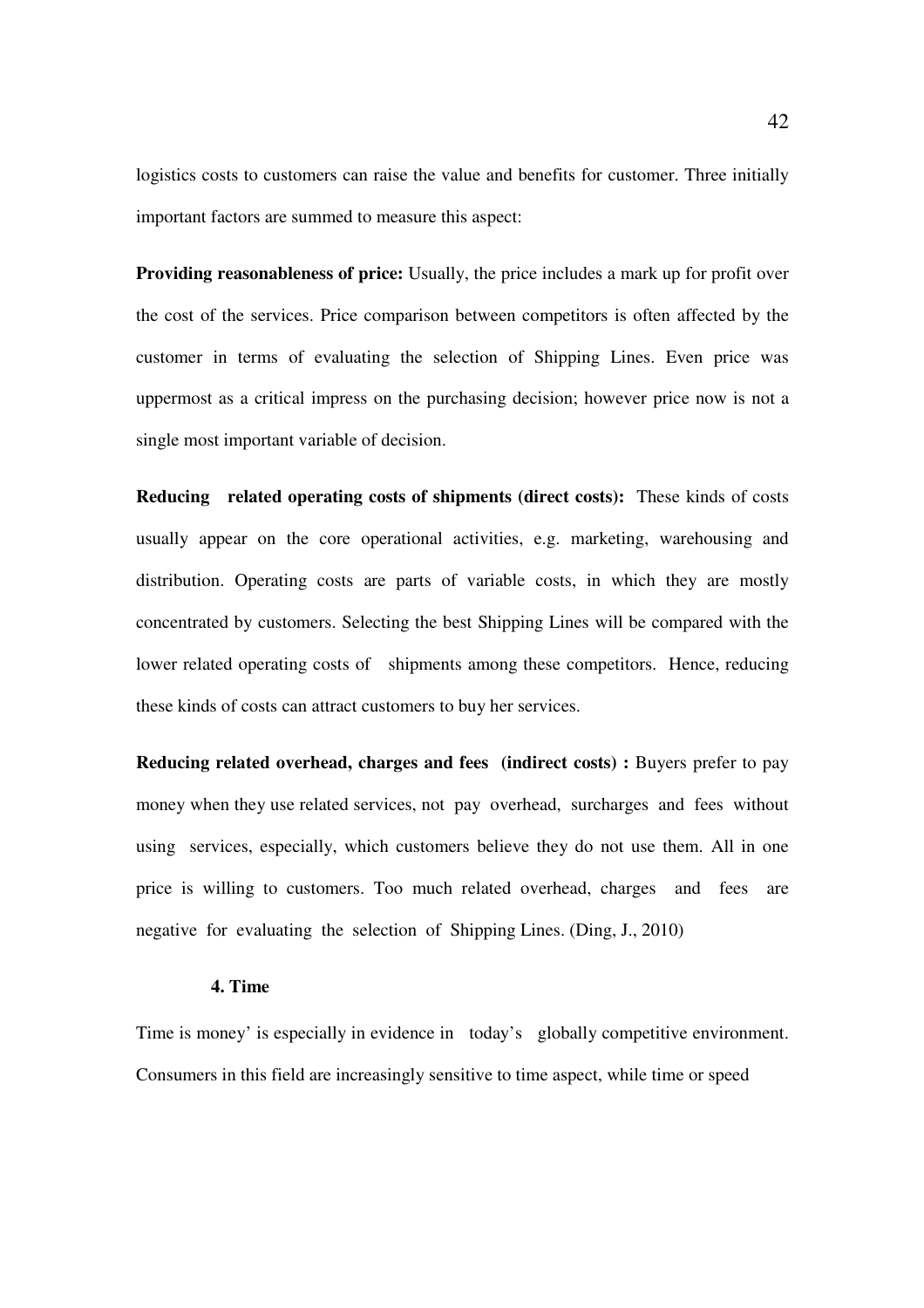is deemed as a source of differentiation for firms. The 'cost of time' is referred to a major influence of selecting Shipping Lines where the importance of timing is foremost. Timebased competition has become an argument of main stream among the growth of timesensitive logistics market. Four initially important factors are summed to measure this aspect thus:

**Reducing lead time of core logistics services:** Reducing the lead time can be achieved by shortening the logistics operation time (that is the time taken to complete the main core operational services from marketing, warehousing to distribution).

**Implementing integrated logistics information system:** The applications highlight an aiding a number of information technology (IT) and information system (IS), e.g. radio frequency identification (RFID), electronic data interchange (EDI), decision support system information system, the less opportunity on human error, and eventually reducing the operating time.

**Quick responsiveness:** The responsiveness of service should have a standard to show the service is available any time per day; it is possible that on occasion it may be unavailable for very short time periods to permit maintenance or other development activity to take place. A quick and efficient responsiveness system service will reduce the complaint to arise. (Ding, J., 2010)

## **5. Information Technology in Shipping Industry**

Shipping has been the cornerstone of transportation from the very beginning of human civilization, especially in Middle East countries which are surrounded by water and most transportation jobs are done through the sea. But the present business environment poses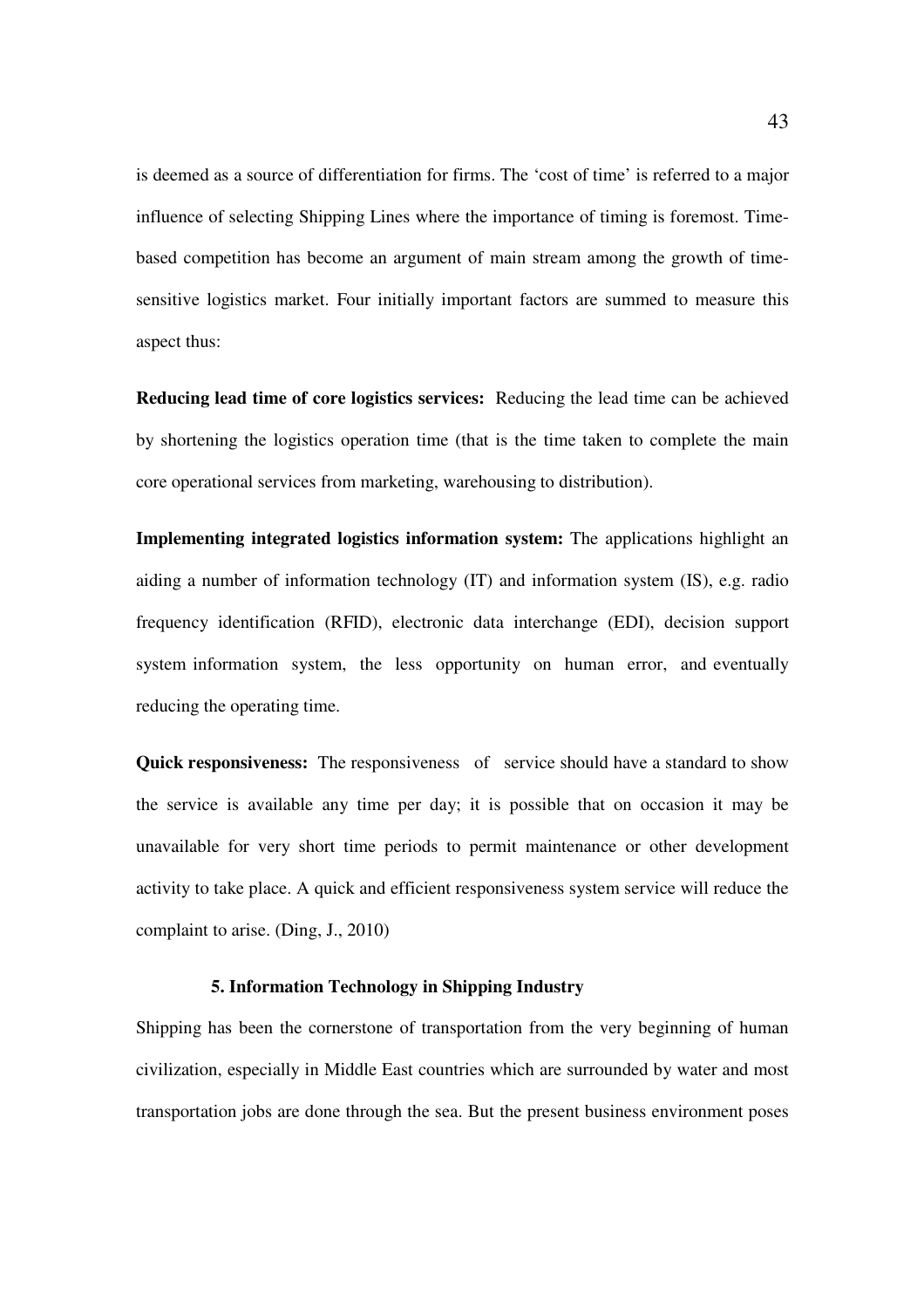many challenges for the shipping industry, which, if not addressed by using the right solutions, can make a difficult situation worse. Fluctuating demand, unstable revenues and increasing costs means bad times for the shipping industry in the whole world. The present trend of upstream and downstream consolidation, capacity/space utilization and increasing automation needs to be carefully evaluated.

The Ports and Shipping Industry are characterized by globalization of trade, services and manufacturing activity. Globalization has brought in the need for global networks and has prompted shipping companies into mergers, acquisitions, alliances and consolidation regardless of their location. It has also impelled the development of value added services and producing large capacity ships to achieve economies of scale.

Information technology can play a pivotal role in bringing exciting times back for the shipping industry. The adoption of information technology can give organizations operational agility, providing seamless information integration in addition to considerable cost savings. As a result, while their customers can enjoy the convenience and functionality offered by e-commerce, shipping companies are able to communicate better with their extended organizational network. (Costas TH. G., September 2002)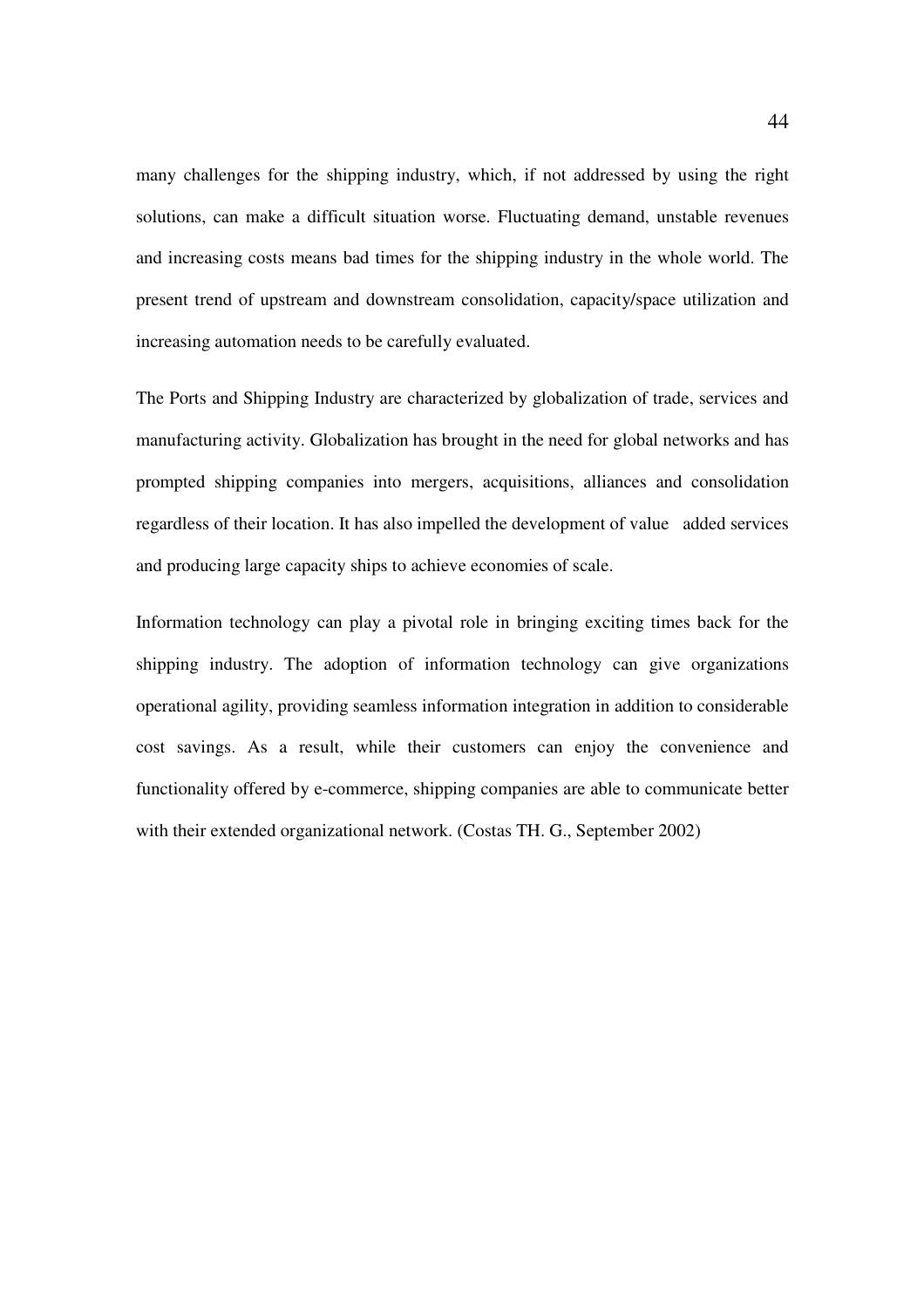## **2.12 Maritime Industry in Jordan**

#### **2.12.1 Introduction**

Jordan's port and maritime transport industry has been changing rapidly as a result of initiatives by the Government of Jordan (JOR) to set up decentralized structures and reform institutional and regulatory policies and practices, and by maritime and port organisations to improve customer service, safety, asset quality and commercial performance. The outcomes from these changes have been significant in many of these areas but further institutional and regulatory reform is required to enable the industry to meet its full potential.

## **2.12.2 Industry Structure**

The Government of Jordan (GOJ) has decided to organise the transport sector based on a separation between policy, operational, and regulatory functions. This sets out a clear policy orientation towards pursuing market-oriented policies in the transport sector as specified in the National Agenda of the GOJ (2006-1015), the MOT law (2003 as amended), the national transport strategy -NTS- (2009-2011), and many other official reports and documents. This section identifies the main entities, both in the public and private sectors, in charge of policy, operation, and regulation of the sector, and examines the nature and scope of their activities.

## **2.12.3 Policy and Regulations**

Maritime policy is an integral part of the overall economic policy of a country. From a public policy perspective, the maritime sector is seen as an economic catalyst where the aggregation of shipping, port and other maritime activities generates benefits and socio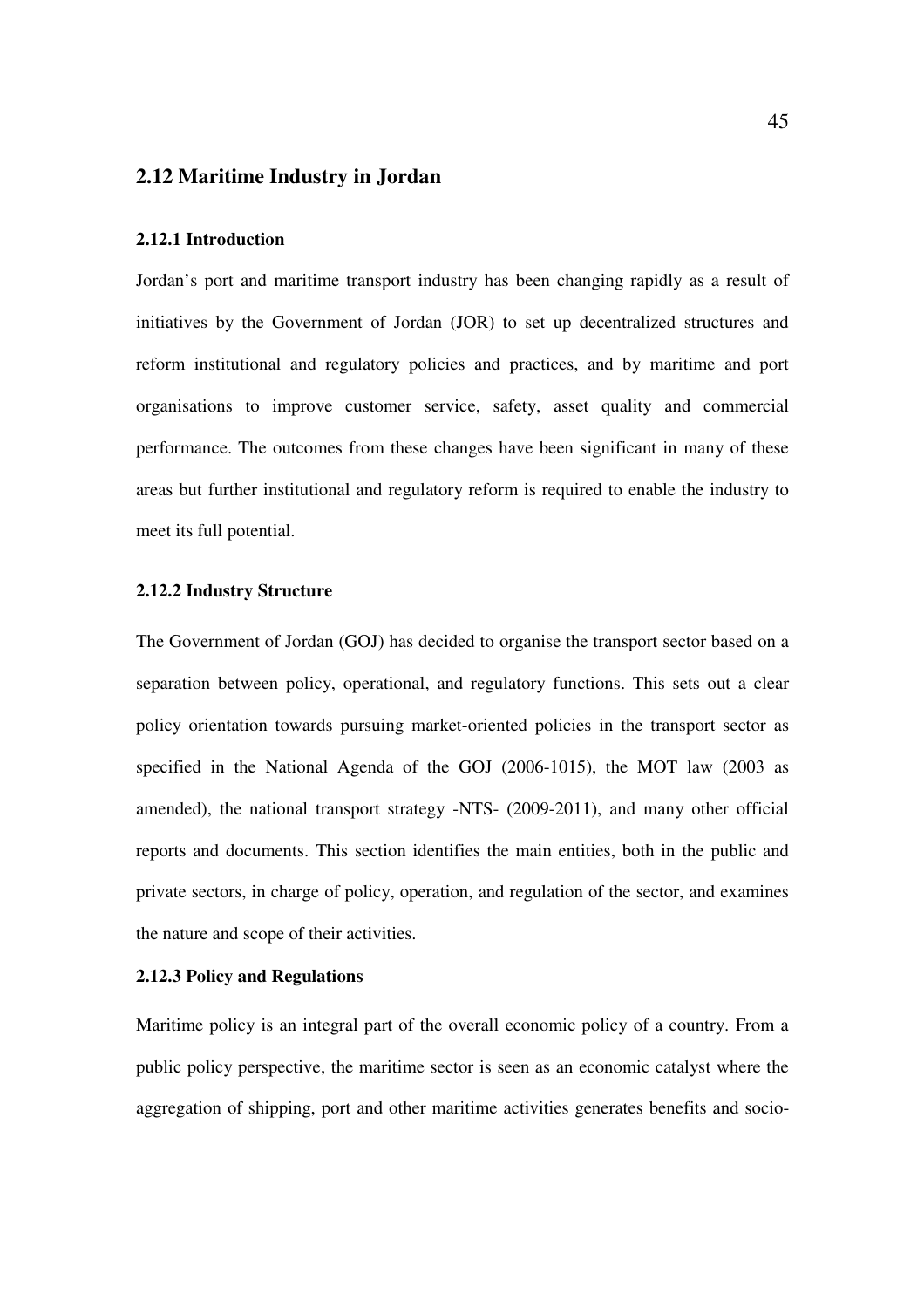economic wealth. Maritime policy decision makers are public authorities in charge of outlining policy and strategic orientations about the current and future role the port and maritime transport sector, can play setting the necessary measures that are needed in order to support this role, and monitoring the implementation and execution of these measures.

Equally key to maritime policy is the extent to which governments and public entities are involved in the process of planning, development and regulation. Regulators are public authorities empowered by legislation to licence and monitor the sector's operators and regulate their activities with regards to labour, safety, security, and environmental sustainability (technical regulation). They are also in charge of monitoring competition and rivalry against market failures, regulating the negotiation of public-private partnership (PPP) contracts and concessions, including prescribing the terms and conditions for pricing and performance targets, and arbitrating disputes that may occur during and after negotiations (economic regulation). (Bichou, 2011)

In terms of policy and regulatory institutions, four main public entities can be identified:

#### **a- Ministry of Transport (MOT***)*

 The MOT is the entity in charge with the elaboration of transport policies and the monitoring of their implementation; while the provision, operations and management of transport services and related activities are or should be carried out by independent, mostly private sector, enterprises. In a similar vein, the regulation of the transport sector is conferred to independent regulatory bodies that have been specifically established for this purpose.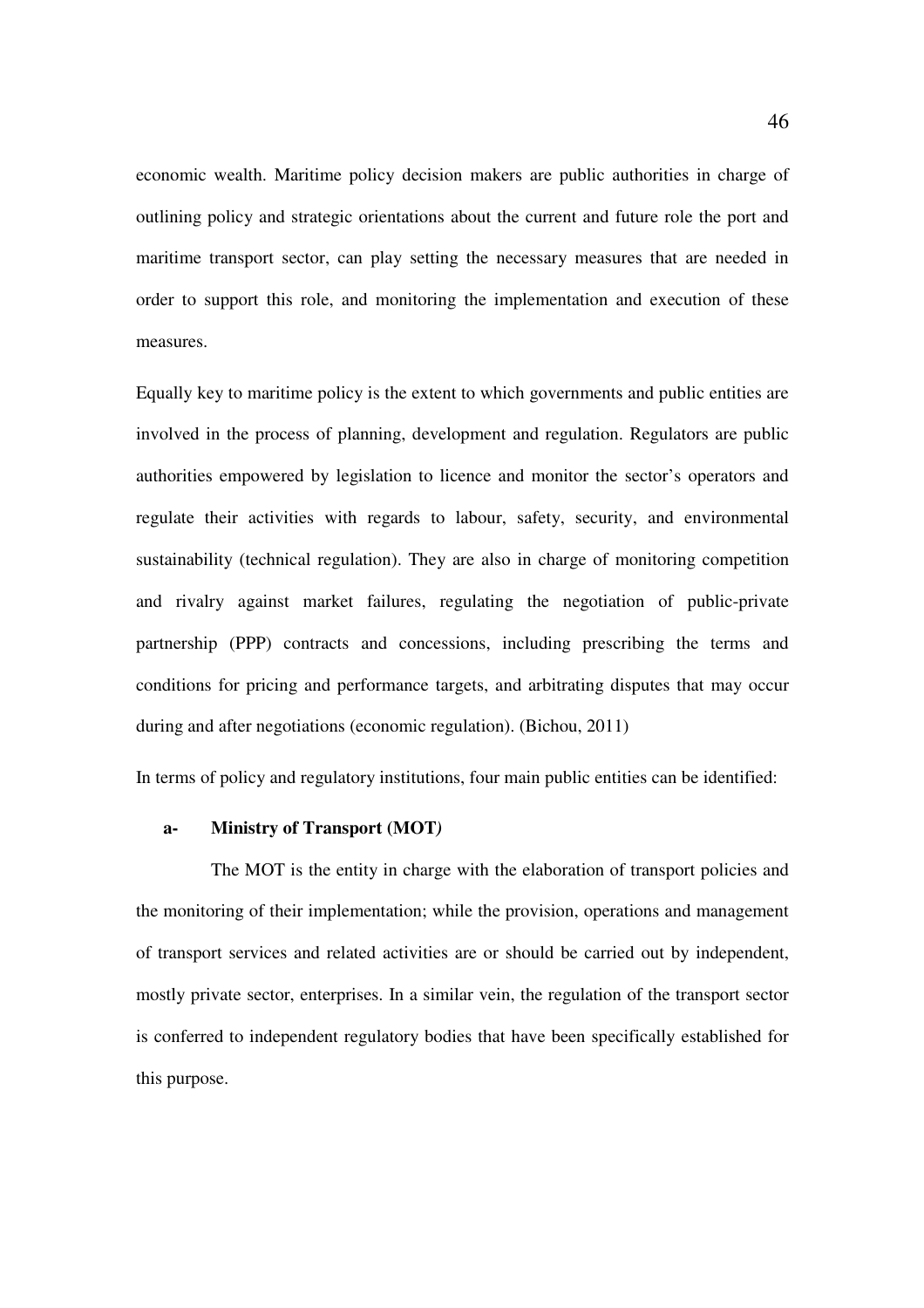### **b- Aqaba Special Economic Zone Authority (ASEZA)**

 This is the statutory institution responsible for the management, regulation, and the development of the Aqaba Special Economic Zone (ASEZ), an area of approximately 650 km that includes the city of Aqaba and encompasses Jordan's entire coastline.

## **c- Jordan Maritime Authority (JMA)**

 JMA was created in 2002 by a Royal Decree to execute the MOT policy, and to control and monitor maritime activities in conformity with the GOJ and AZESA laws in force. In particular, the JMA is in charge of ratification and follow-up of international conventions, ship registration and certification, flag and port state control, the monitoring of coastal and in-port navigation, the investigation of maritime accidents, the accreditation and issuance of statutory certificates for seafarers and marine personnel, and the licensing of service companies located outside the borders of ASEZ, otherwise the ASEZA performs this function in coordination with the JMA.

## **d- Aqaba Development Corporation (ADC)**

 ADC was created in 2005 as the investment arm of AZESA and has since then acted as the port landlord and infrastructure owner. Since then, ADC has entered into a number of public-private partnership (PPP) and concession arrangements with private entities for the development, operations and management of ASEZ infrastructures, including port and marine facilities. (Bichou, 2011)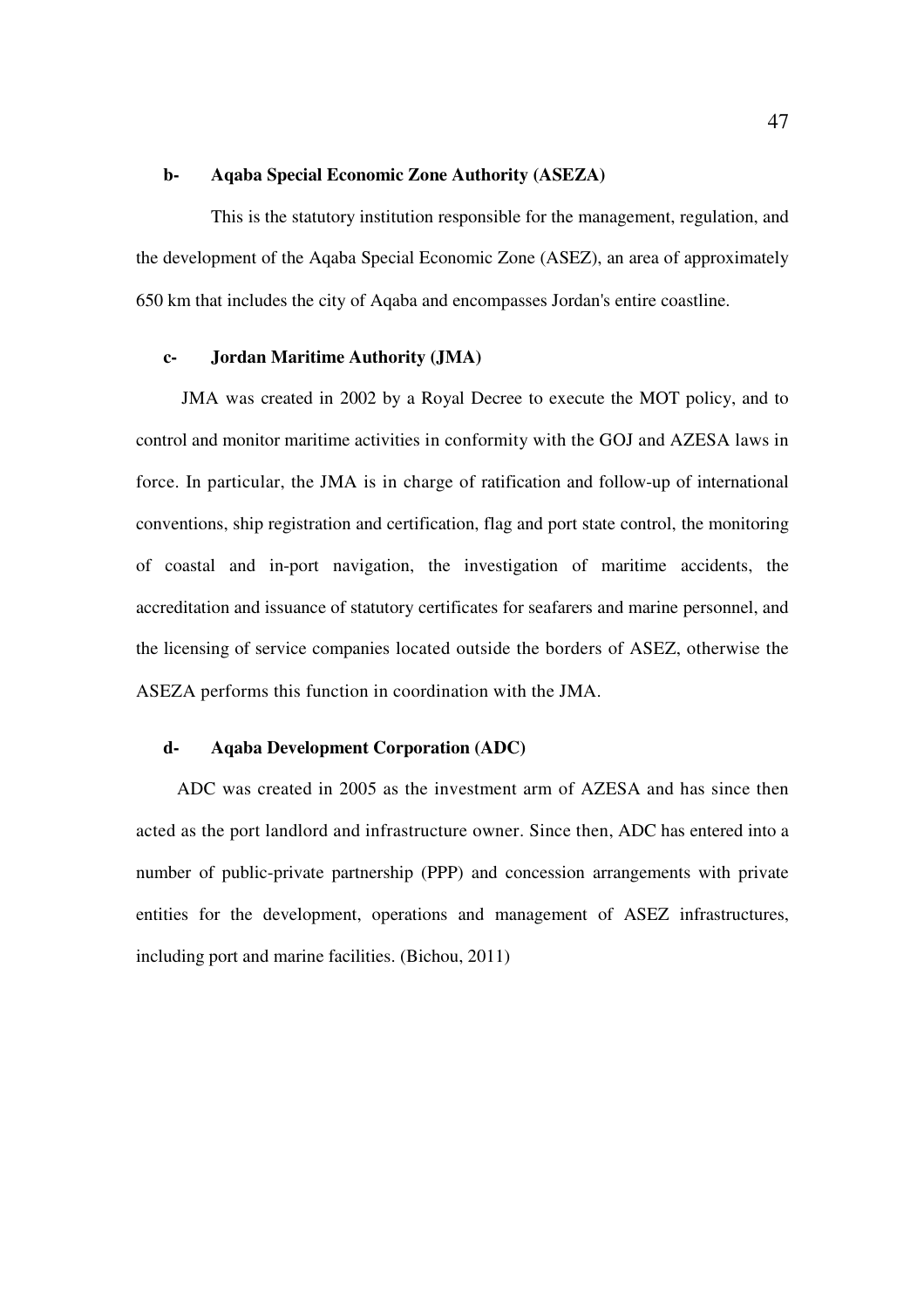### **2.12.4 Operations and Services**

#### **a- Maritime Transport**

The maritime transport sector is primarily concerned with the transport of freight and passengers by sea. The sector is associated with a diverse range of other activities, primary or ancillary, such as ship design and classification, shipbuilding and repair, shipping agency, chartering and broking, multimodal transport, and a range of associated shipping services.

## **b- Shipping**

According to the figures obtained from the Jordan Maritime Authority, there are 30 commercial ships registered under the Jordanian flag mainly small-to-medium passenger, general cargo, and dry bulk ships as well as tugboats. The average age of the Jordanian fleet is well above international standards of 10 years for passenger ships, 16.5 years for bulk carriers, 17 years for oil tankers, and 24 years for general cargo ships.

## **c- Shipping intermediaries**

A key feature in shipping and port markets is the use of *intermediaries* either between carriers or between carriers and shippers. Depending on the services they provide, intermediaries may be called freight forwarders, ship agents, shipbrokers, multimodal transport operators (MTO), non-vessel operating common carriers (NVOCC), etc. (Bichou, 2011)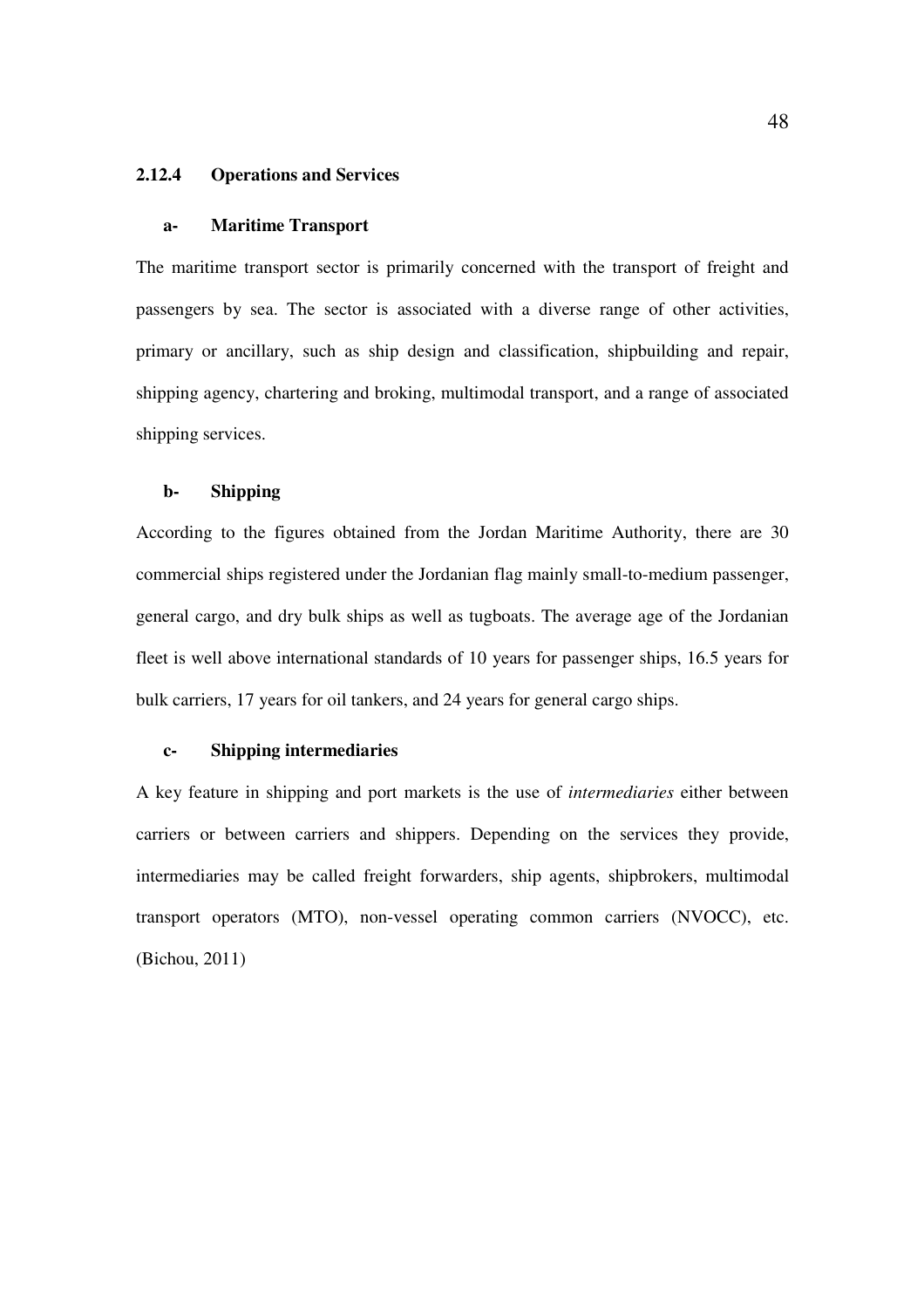

*Figure 2.3:* Main agents and intermediaries in international shipping (Bichou, 2009)

## **2.12.5 Ports**

According to the United Nations conference on Trade and Development (UNCTAD), port activities can be divided into services to ships and services to cargo. Services to ships include conservancy and protection, pilot age and towage, berthing and tie-up, and bunkering and supply. Services to cargo include stevedoring and cargo handling, quay transfer operations, and storage and stacking. Ancillary services in ports include a range of value added logistics activities such as cargo processing and distribution, information processing, estate and rental services, repair and maintenance services. (Bichou, 2011)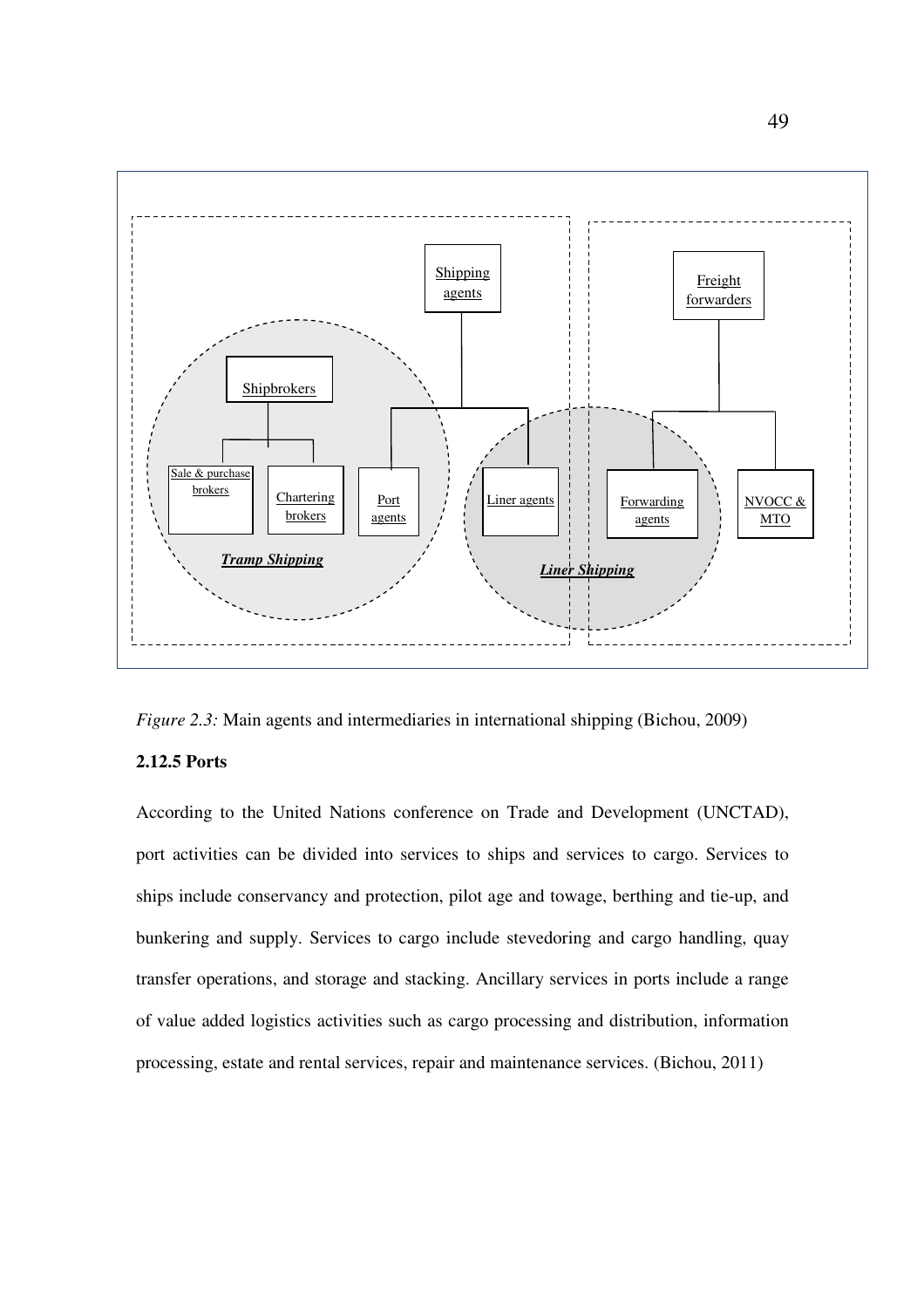



## **a- Stevedores and Terminal operators**

Under this heading are grouped a series of providers of interface services between ships and port infrastructure. Four operators can be identified under this category:

- Aqaba Container Terminal (ACT)
- Aqaba Port Corporation (APC)
- Jordan Phosphate Mines Company (JPMC)
- Jordan Cement Factories Company (JCFC)

-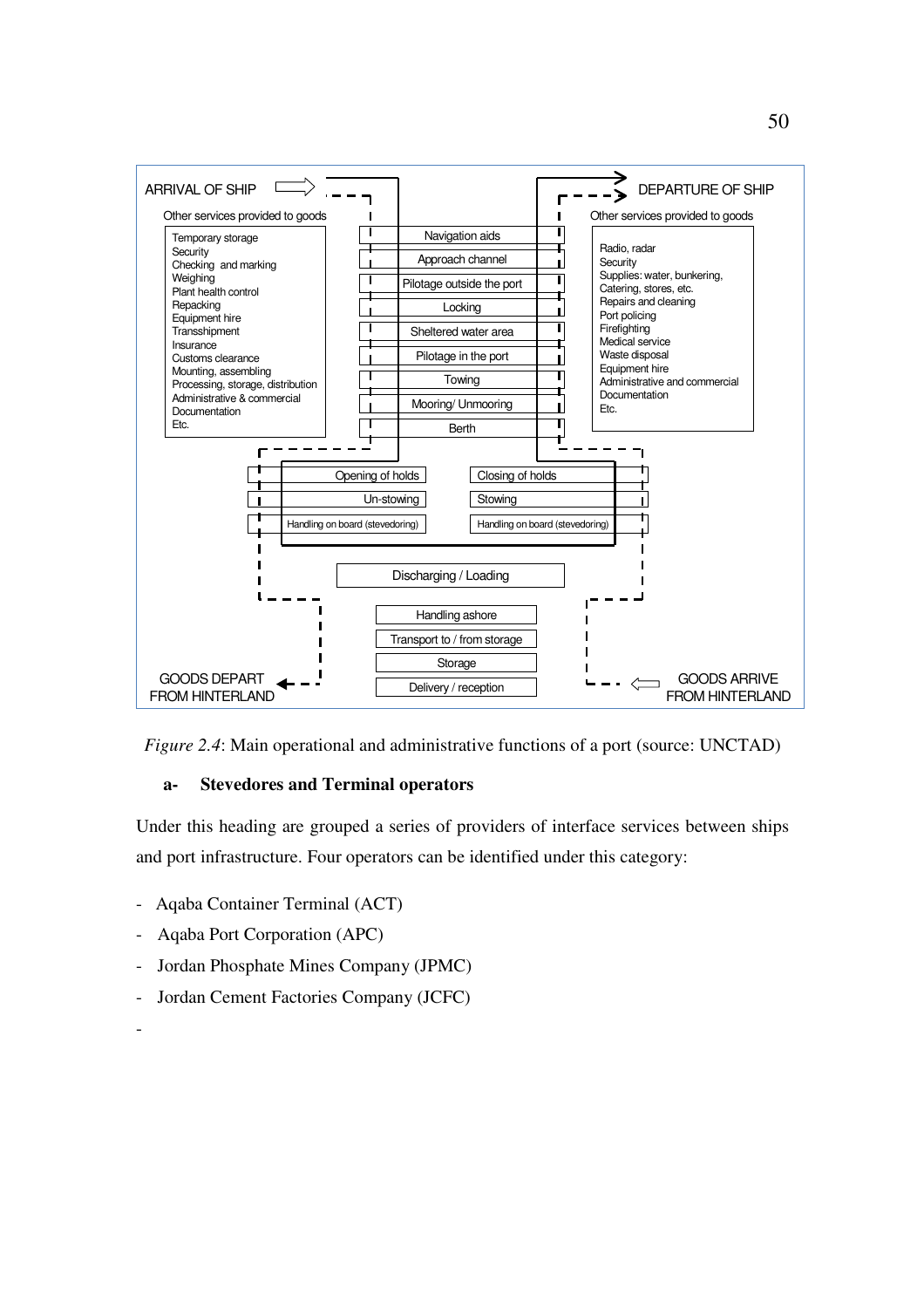#### **b- Other Logistics Service Providers**

This category includes a range of value added services such as storage and warehousing, consolidation and break bulk, processing and distribution, and information processing. There are several entities that provide a range of freight and logistics services to the maritime and ports industry and its customers. Two logistics facilities are worth mentioning since both are business units of ADC: the Aqaba Logistics Village (ALV) providing CFS (container freight station) and logistics services under a 25-year BOT contract, and the marshalling yards (4 in totals) linking and regulating the traffic flow from and to ACT and the Main Ports. (Bichou, 2011)

## **2.13 Institutional Performance and Governance**

Maritime transport and port systems are broad, complex, and very dissimilar in their assets, roles and functions, and even within a single system or component, the services that are, or could be, performed are very broad in scope and nature that it would be almost impossible to provide an exhaustive list of them. Institutional dissimilarity also hinders a comprehensive approach to marine transport and port systems, as there exist several organizational and institutional structures even for entities performing similar roles and functions.

## **2.13.1 Governance Performance**

Since many segments of the maritime transport and port sector are public goods, maritime policy becomes an integral part of the country's general economic, trade and social policy. Generally, port policy is formulated based on two understandings: (i) the role of shipping and ports in the development of the country and (ii) the set of policy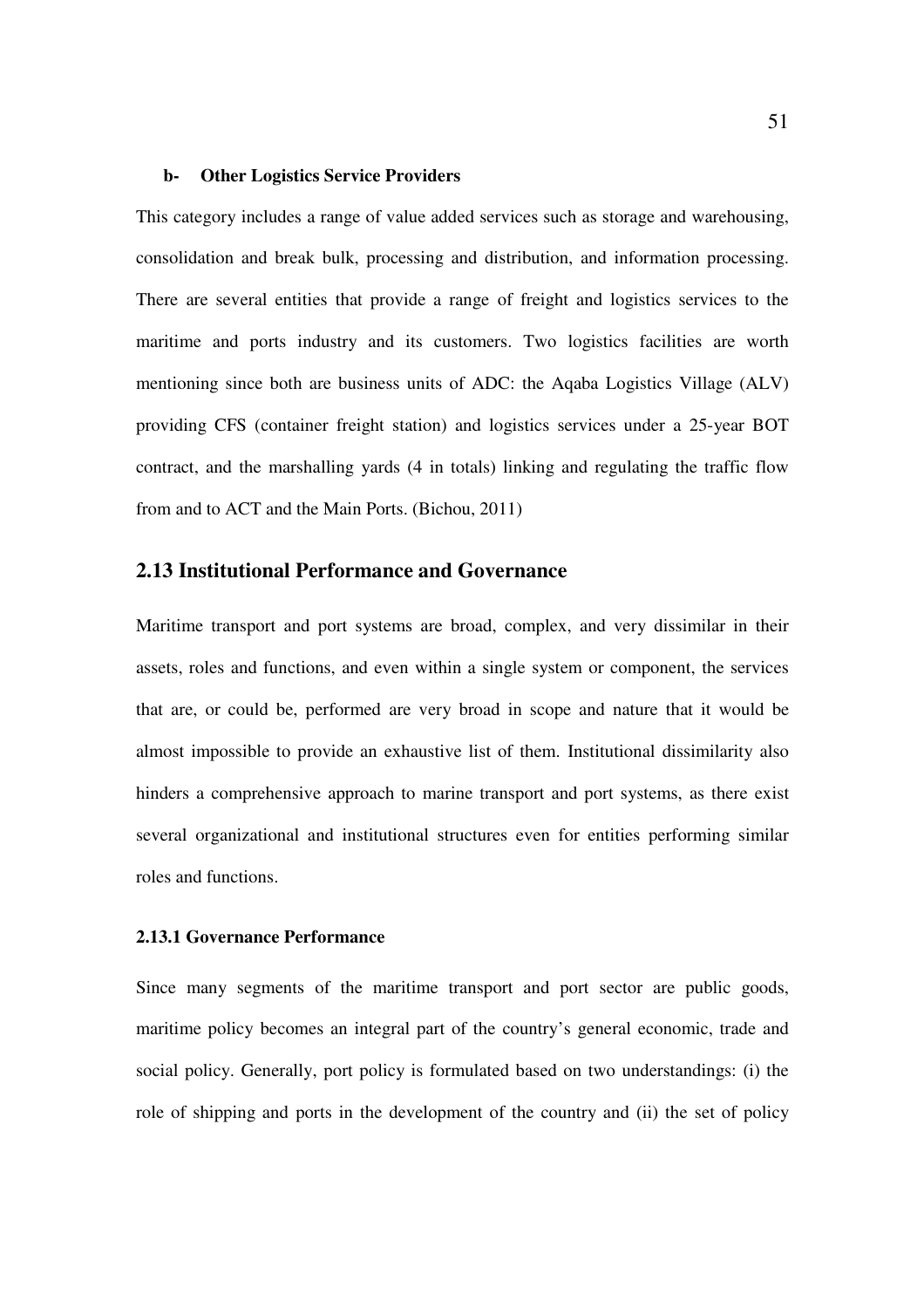measures that are needed in order to support and further promote this role. It is these measures that constitute the components of a maritime policy.

#### **a- Technical Regulation**

A major issue of policy and regulatory intervention in shipping and ports is maritime and port safety, security, labour regulation, and environmental sustainability. Examples of regulated activities in shipping and ports include, but are not limited to, flag state control, port state control, harbour and traffic management, hazardous materials' (HAZMAT) handling and storage, maritime and port safety, shipping and port security, environmental protection and sustainability, health and occupational safety, etc.

Several regulatory standards have been developed to ensure the safety, security, and environmental sustainability of ports and port operations. Many of these regulations are set by international organizations such as the IMO and the ILO. The GOJ and the MOT are yet to ratify and properly implement some important maritime regulations.

#### **b- Economic Regulation**

A central tenet of modern maritime and port policy is to ensure effective competition between and within port and shipping operators and service providers so as to provide users with real choice. While modern maritime management in which commercial investment, whether private or public, drives port development in becoming the norm across many ports and terminals in the world, the regulatory intervention from Governments and other public authorities should aim at remedying potential or demonstrable market failures and other hindrances to the wider economic, social, safety,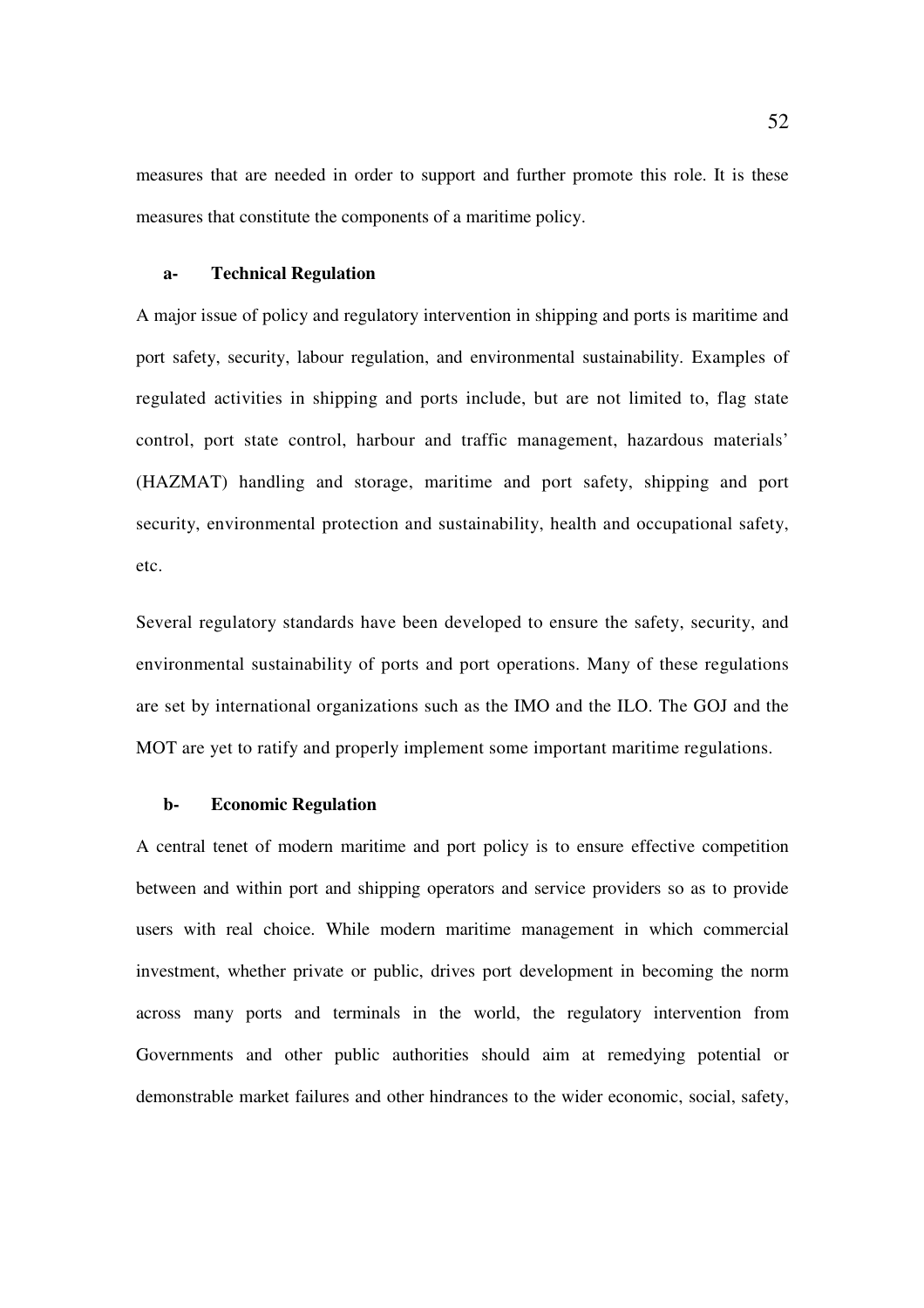and environmental objectives. Market regulation may also include such aspects as market access, mergers and acquisitions, concessions and private sector participation, tariffs and pricing, incentives and subsidy programmes, and efficiency and yardstick benchmarking. In the sections below, the key themes in economic regulation and analyses the experience of Jordan particularly with regards the process and outcome of private sector participation in the port of Aqaba. (Bichou, 2011)

## **2.13.2 Maritime System**

In attempt to structure and organize the maritime transport and port sector, several countries in the world have developed formalized *maritime systems* that reflect their strategic priorities and policy orientations, and these may be targeted at specific segments of the maritime industry or extended to sectors and industries outside the maritime spectrum. For instance, the US marine transport system (MTS) is comprised of five main components: waterways, ports, intermodal connections, vessels and vehicles, and system users; while Japan's maritime industrial development and energy system (MIDAES) links the country's maritime sector with the wider industrial and energy sectors.

A *maritime system* is a set of organizations, firms and industries that operate within or across the maritime and port sectors and are systematically linked, both among themselves and with the outside environment, through vertical and horizontal relationships. In Jordan, there is no formalized maritime system that defines, categorizes, organizes, and integrates maritime activities according to strategic, sect oral, spatial, or any other relevant attributes.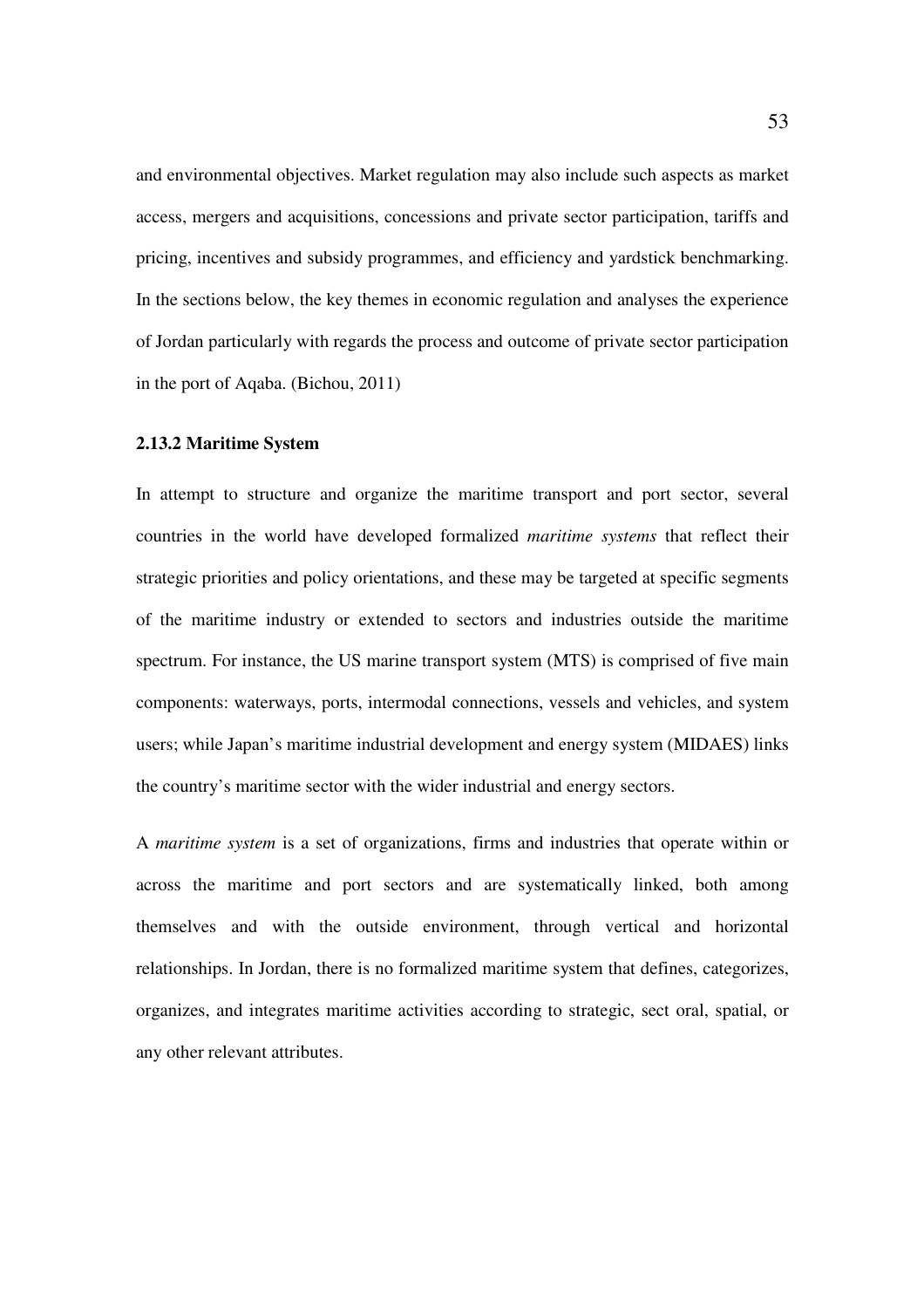## **2.13.3 Maritime Policy Statements and Long-Term Strategic Objectives**

The review of NTS in the maritime sector shows a great deal of fuzziness and randomness in the way strategies are defined, formulated, selected and prioritized. This is partly due to the weak interplay between the functional and institutional role of MOT within the national maritime system; this in turn features a high degree of conflict and overlap between missions, institutions and functions. Other issues relate to the capabilities of MOT in formulating a proper maritime strategy given the evident lack in human and financial resources. (Bichou, 2011)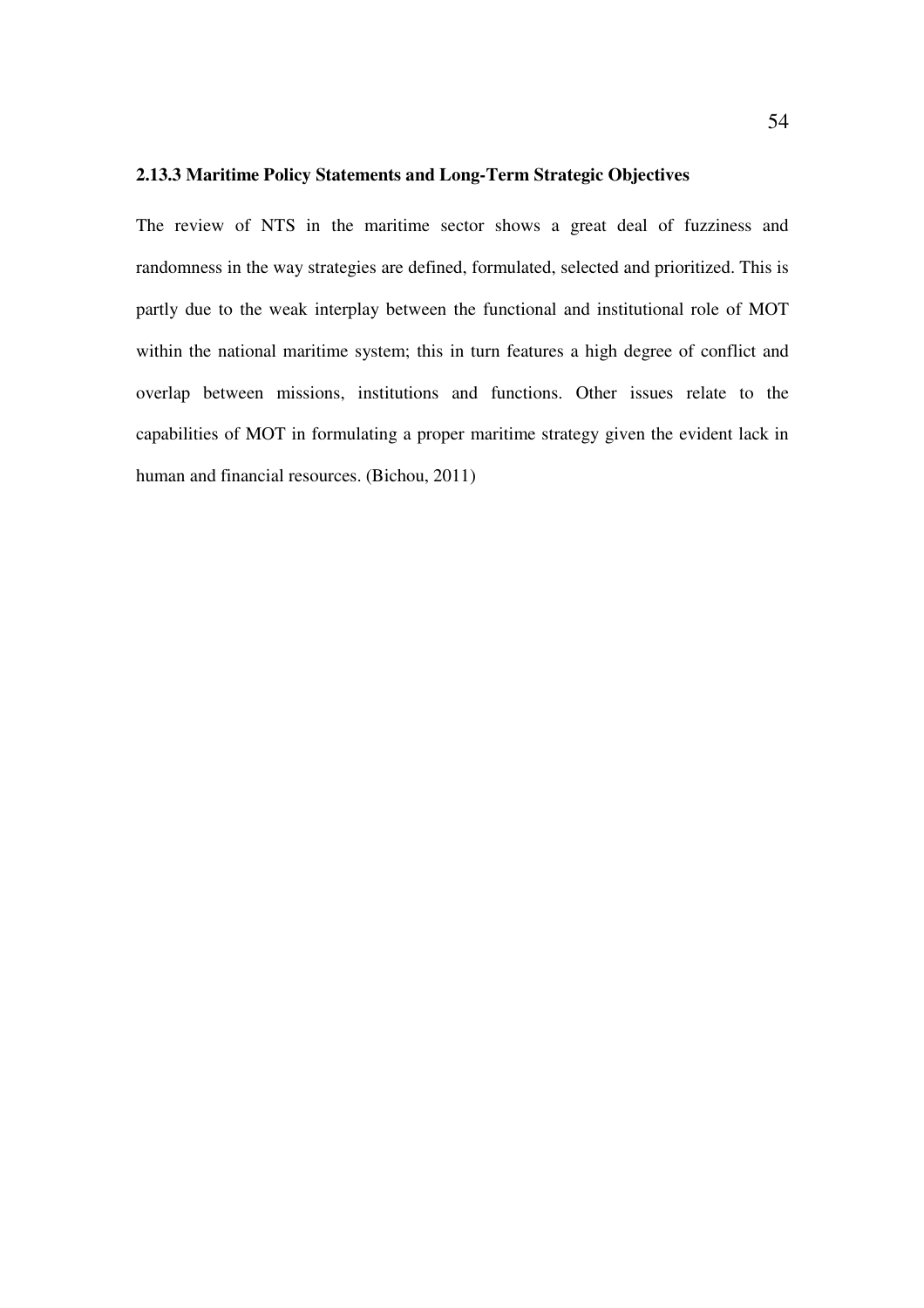## **2.14 Previous Research:**

## **A- Arabic Studies:**

## **Study (Aichaoui, 2006) entitled "Total Quality Management (TQM) in Service Institutions,"**

The study aimed at, the application of TQM in service sector calls for greater attention by researchers regarding efforts towards improving the quality, with particular focus on analysis service, properties and adjusting the quality standards appropriate to the nature of these characteristics. It adopted theoretical and analytical methods through points, the most important of which are related to notable competitiveness and quality management.

The study emphasized the need to adopt quality management technical service institutions overall as a sophisticated management style rather than traditional methods for access to continuous improvement in all levels of institution activities.

The study also showed that service quality has a direct impact on the profitability of the service institutions, its competitive position and market share.

# **Study (Al–'Itoom, 2009) entitled "The Organization's Mission Impact on Achieving Competitive Advantage: Applied Study on Jordanian Pharmaceutical Industry".**

The research aimed at shedding light on the reality of the pharmaceutical industry in Jordan, and what impact the mission of the organization has on achieving a competitive advantage. The overall study population consisted of 5 Public contributed Jordanian pharmaceutical companies, while the study sample consisted of management personnel in these companies. The results showed that there is an impact of organization mission in achieving competitive advantage in Jordanian pharmaceutical companies.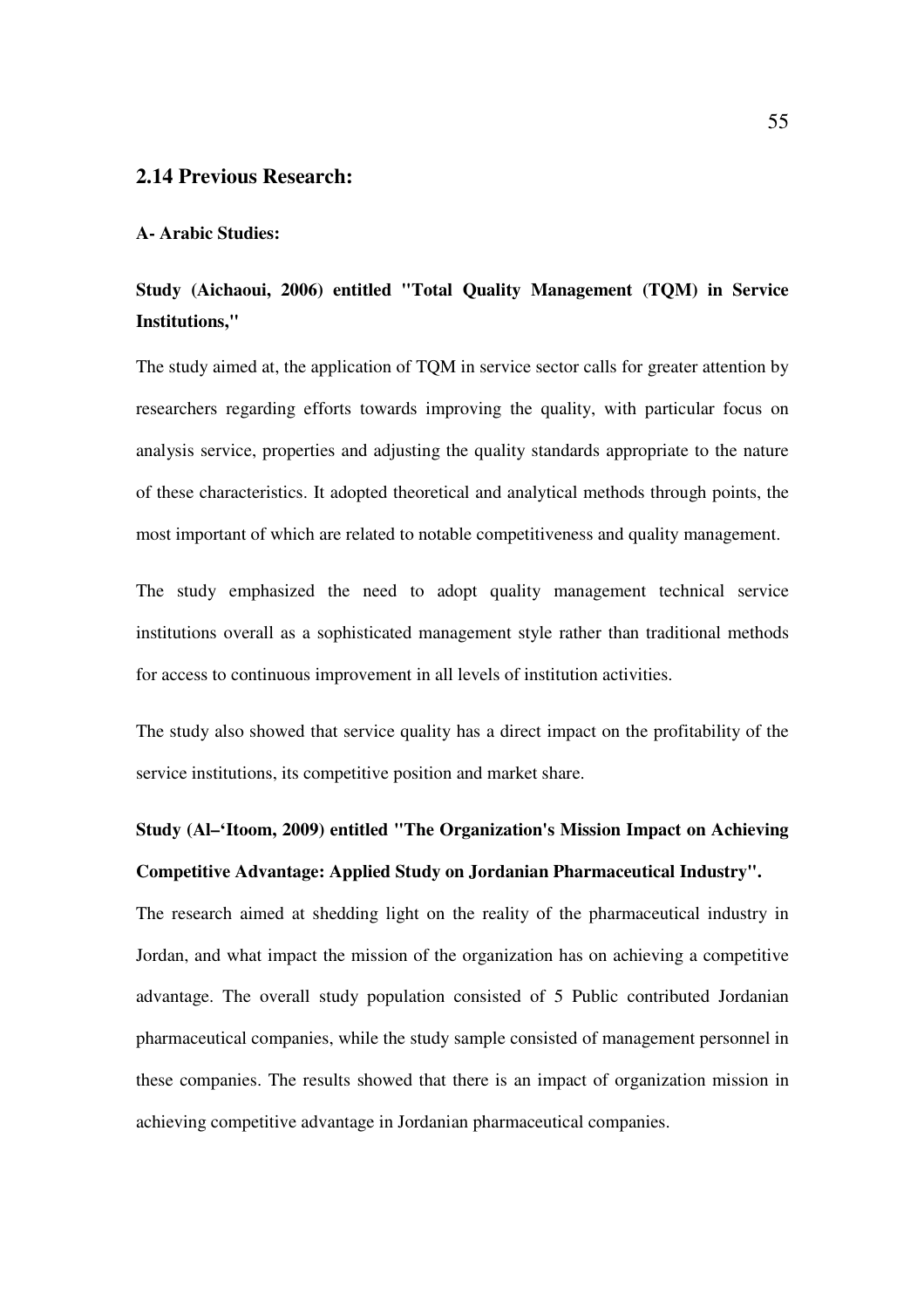The study recommended that the pharmaceutical company must review its organizational mission so that it includes all or some of the effectual elements such Quality, Research & Development, Human Resources Development and Customer Care. It also recommended building a solid company culture by instilling the concept of the company mission, which will support organizational strategies and facilitate the accomplishment of the companies' established goals and objectives.

#### **B- Foreign Studies:**

## **Study (Guihai Wang and Jay Yang 2000) entitled "Business Development Strategy and Australian Construction Industry.**

Heading toward the 21st century, the researcher aimed to highlight that the companies have to face new challenges caused by globalization, advances in technology and changes in the structure of the Australian economy. The study conducted on the Australian construction industry with 138,000 either small or large businesses active in the industry. This paper first briefly introduces the changes in the general environment that have effect on the construction industry; then using the model proposed by Porter (1980), the five competitive forces in the Australian construction companies are analyzed.

In order to survive and grow, the managers should always pay much attention to the environment, either general or task, to identify the opportunities and threats; finally the research proposes some business strategies that may be suitable for the Australian construction companies to grow, either in the international or national arena. Of these strategies, strategic alliance is highlighted.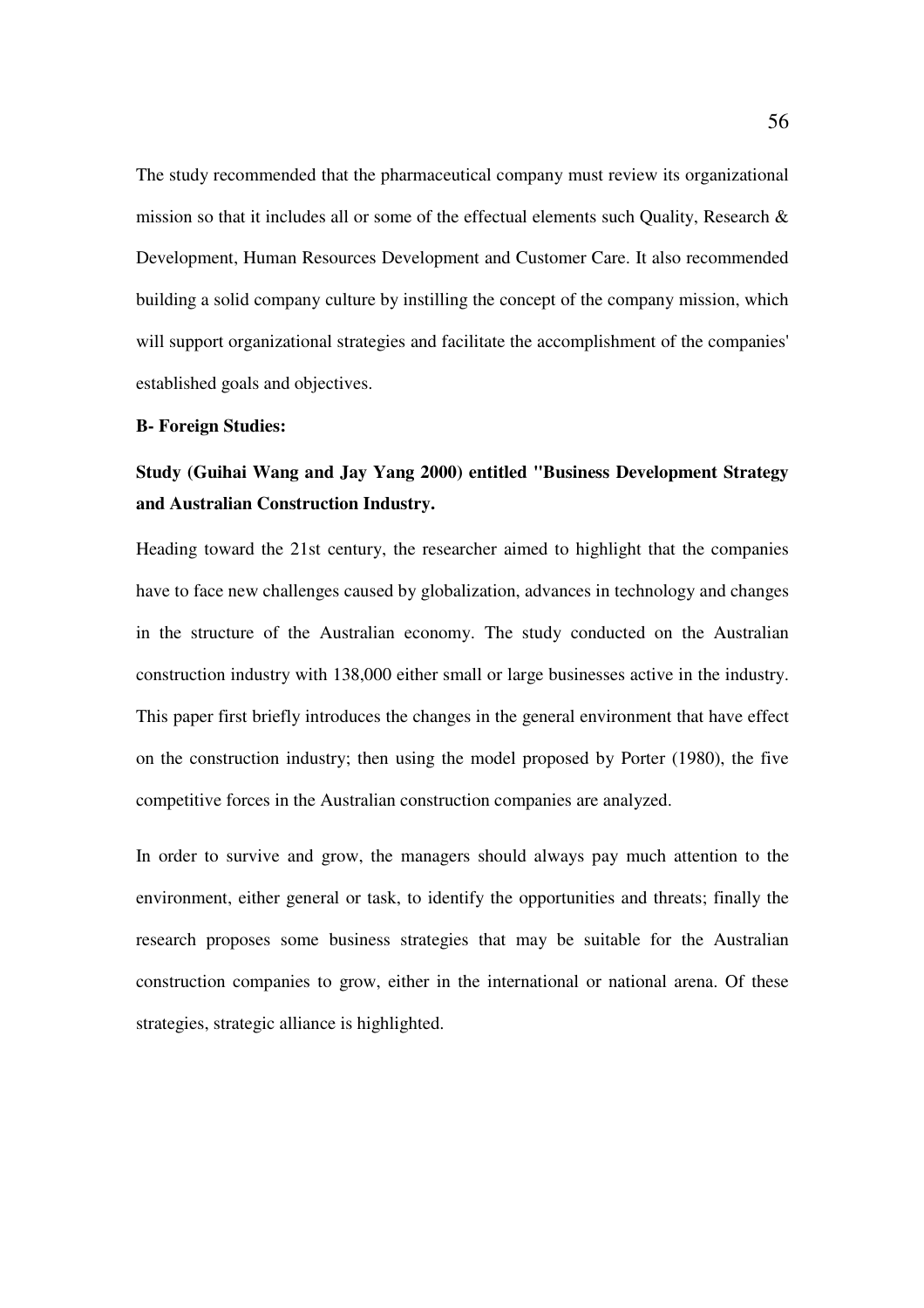## **Study (Ghemawat, 2002) entitled "Competition and Business Strategy in Historical Perspective".**

The study aimed at focusing on the way the thought development of business strategy is affected by business thinking. It also sought to show a number of key issues for its application of strategy thinking in business strategy. It was applied on three Harvard Business colleges and on two consulting companies in order to follow their historical development and disseminate competition theories and business strategy.

It emphasized the importance of adopting business strategy by the market and its impact on future development in this field. It also emphasized the role played by competitive forces in determining marketing results. It showed the much exaggerated concern of the economists in business strategy and their effort to develop it in a durable way.

## **Study (T. C. E. Cheng\* and Petrus W.C. 2005) entitled "Measuring Success Factors of Quality Management in the Shipping Industry".**

This study seeks to identify the factors that are critical to successful quality management, and attempts to develop a reliable, empirically-tested, and rigorously-validated measurement instrument for quality management, for the shipping industry.

The researchers conducted a large-scale survey of shipping industry executives and applied a rigorous research methodology to treat the survey data. This organizationallevel study is based on empirical data collected through a questionnaire survey administered to shipping industry executives. We invited respondents to participate in our survey by randomly sampling ship owner members of the world's two major international maritime associations, namely the Baltic and International Maritime Council (BIMCO), and the International Association of Independent Tanker Owners (INTERTANKO).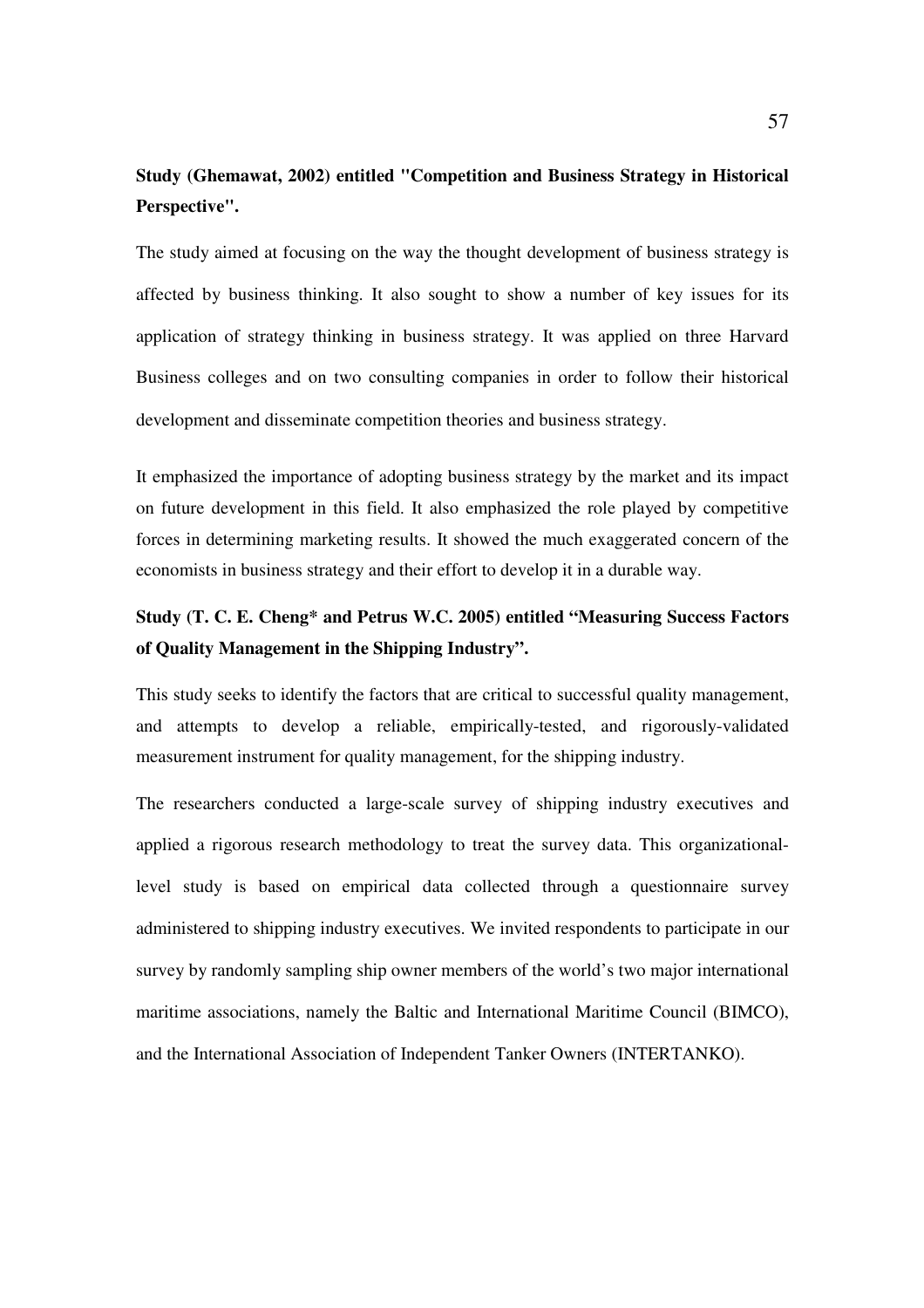The researchers identified four success factors of quality management, which are top management commitment and participation, quality information and performance measurement, employee training and empowerment, and customer focus, and developed a functional instrument to measure quality management in the shipping industry. This paper contributes to research by identifying the success factors of quality management, and provides managerial insights on the successful management of quality in the shipping industry.

# **Study (Lagoudis et al 2006) entitled "The Competitive Advantage in the Greek Shipping Industry"**

In this study, authors intend to further existing literature by examining the importance of four factors on the competitive strategies of Greek shipping companies, namely cost, quality standards, service level and time. The analysis is based on the Johansson, McHugh, Pendle Bury, and Wheeler (1993) model, where the combination of quality, service, cost and time are considered determining the value a company creates regardless of the industry it operates in. A survey was conducted on a sample of Greek shipping companies' in order to examine and evaluate the importance of Johansson , et al., key metrics to the shipping industry. The results of this survey corroborate the results of similar surveys in international literature revealing the importance of cost for the success of shipping companies. They also validate findings in supply chain management literature where quality and time are considered as ''qualifiers'' and cost and service as ''winner'' criteria. Nevertheless, differences exist when filtering takes place in terms of company size, operating sector strategies (i.e. operating in a single or more than one sector) and dominant philosophy related to the application of supply chain strategies.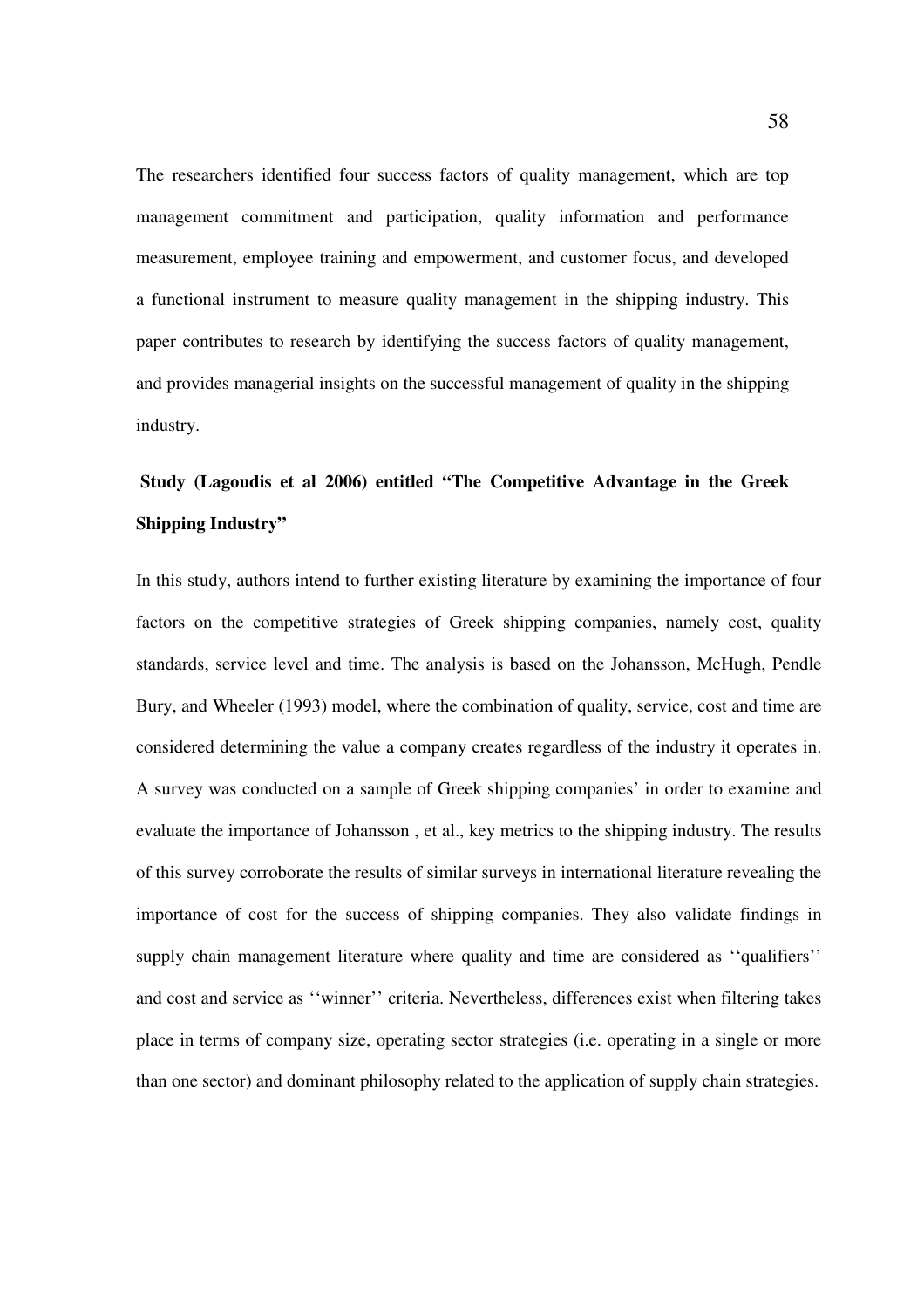# **Study (Kaptanoglu, et al., 2007) entitled "Developing Competitive Advantage Through Cooperative Decision Making in Shipping Family Businesses"**

This paper aimed to highlight competitive advantage through co-operative decision making in family shipping businesses during the last three generations. The samples of companies were presented in the survey. The researcher developed a matrix of shipping companies in Turkey showing sizes of different types of shipping companies vs. generation. This could identify a particular course of action for making a company to long term plan, hence helping it to develop a competitive advantage.

 The study concluded that, the following generations often tend to be caretakers, and not paying sufficient attention to "innovation" within their business, their industry and in their market place. One of the contributing factors is why so many family businesses fail to transition into being generational family businesses.

It is argued that effective and efficient use of the human resources and involvement of the whole organization in the decision making process are vital if a company is to remain solvent and develop a competitive edge.

# **Study (Zhou & Wu, 2009) entitled "Technological Capability, Strategic Flexibility, and Product Innovation".**

This paper examines the role of technological capability in product innovation. Building on the absorptive capacity perspective and organizational inertia theory, the authors propose that technological capability has curvilinear and differential effects on exploitative and explorative innovations.

To test the hypotheses, researchers examine firms operating in high-technology sectors such as electronics, information technology, and telecommunication in China. Five in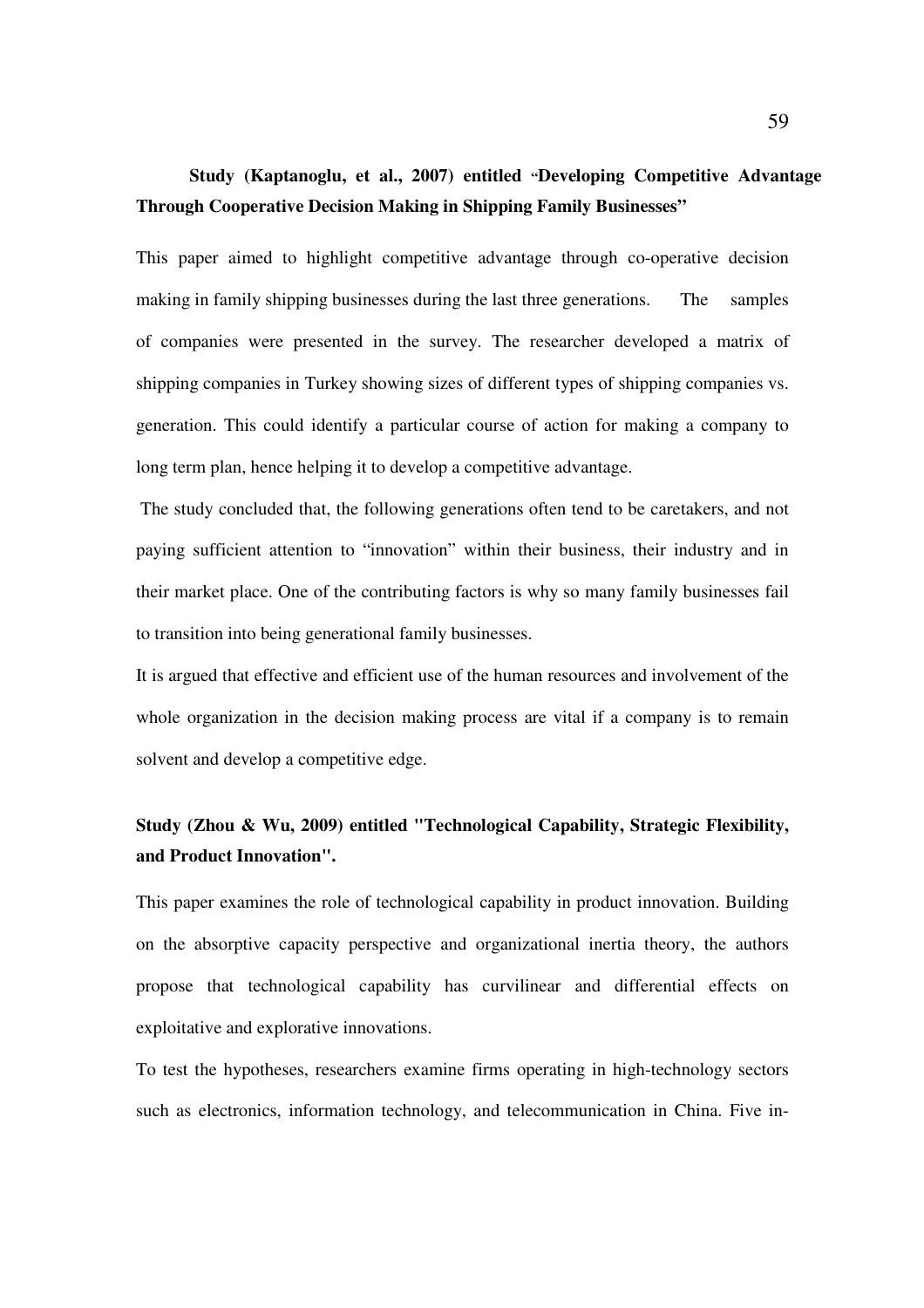depth interviews conducted with senior managers and completeness of the questionnaire items, then conducted a pilot study with 20 senior managers with titles such as chief executive officer (CEO), vice president, and general manager, and selected a random sample of 500 firms from a list of high-technology companies located in Shanghai and its surrounding areas.

The findings support the proposition that though technological capability fosters exploitation at an accelerating rate, it has an inverted U-shaped relationship with exploration. That is, a high level of technological capability impedes explorative innovation. Strategic flexibility strengthens the positive effects of technological capability on exploration, such that when strategic flexibility is high, greater technological capability is associated with more explorative innovation*.* 

# **Study (V. Kannan et. al 2010) "An evaluation of ocean container carrier selection criteria: an Indian shipper's perspective"**

The purpose of this study is to assist ocean container carriers in devising effective marketing strategies to attract and retain Indian shippers by letting them understand the list of criteria Indian shippers use in the carrier selection decisions and also the amount of importance they assign to each criterion during such decisions.

Design/methodology/approach - To explore the criteria, review of transportation literature, customer satisfaction survey questionnaires of container carriers and SERVQUAL battery was undertaken. Telephone interviews and focus group interview were also conducted for this purpose. In order to evaluate the criteria, analytic hierarchy process (AHP) was used. In the AHP, the pair wise comparisons were carried out by another focus group with the help of a questionnaire.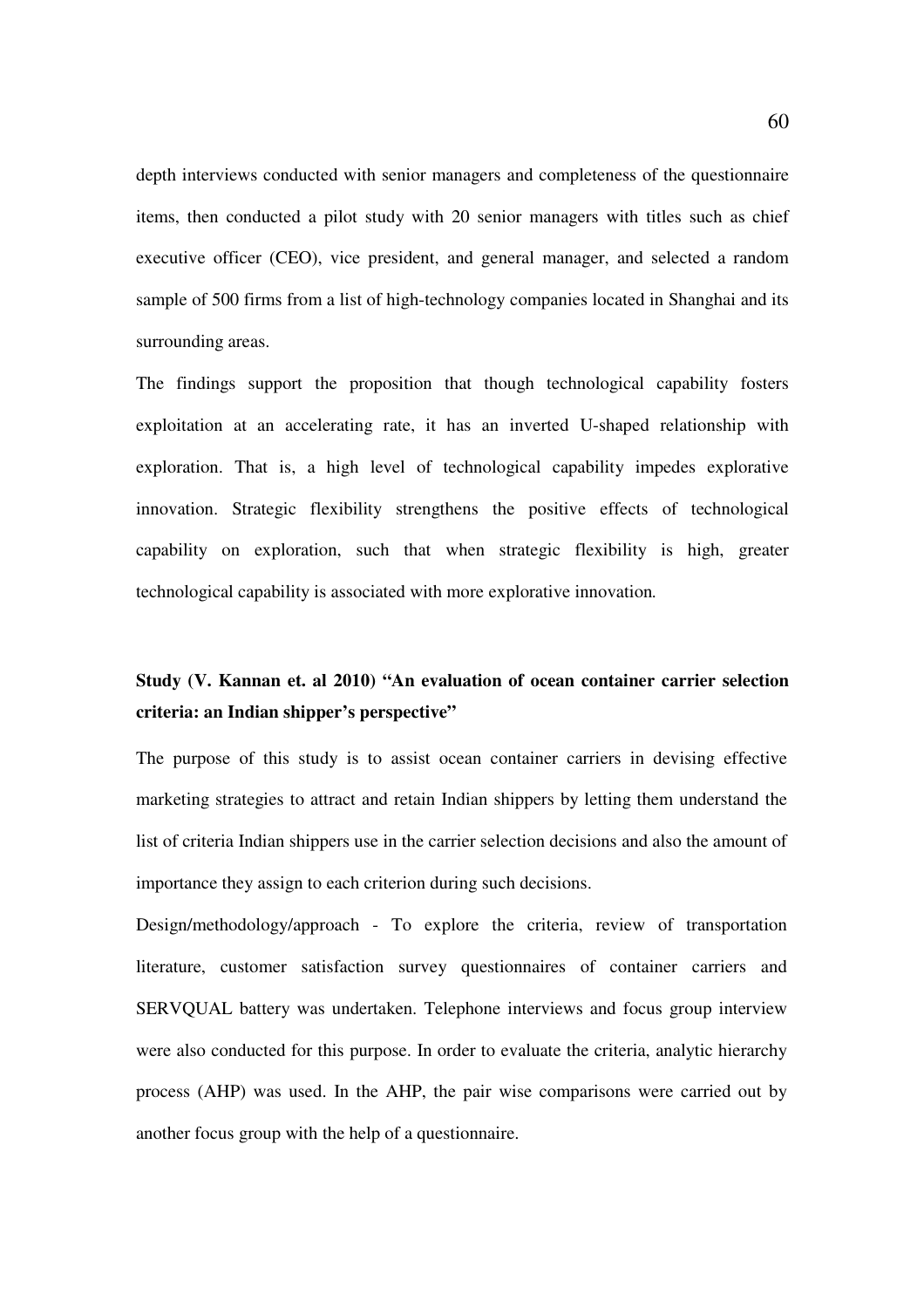Findings - Indian shippers use 45 criteria in the container carrier selection process and out of these, low freight is ranked as the most important criterion and pricing flexibility is the second most important one. In the list, these are the only two criteria found to be with more than 10 per cent importance. The least importance is given to five criteria: gifts and compliments, online booking, physical facilities, professional appearance and trade announcements which are weighed with 0.10 per cent importance. The paper has explored and added several new carrier selection criteria to the existing transportation literature.

Practical implications - The paper enables container carriers to understand various criteria Indian shippers use in the container carrier selection decisions along with their relative importance in such decisions. It also helps container carriers to decide which criterion is to be given priority and which not while devising their marketing strategies for Indian market. This decision is vital to maximize shippers' satisfaction.

# **Study (Ding JF 2010) "Critical factors influencing customer value for global Shipping carrier-based logistics service providers using Fuzzy AHP approach"**

The key purpose of this research is to apply Fuzzy analytic hierarchy process (AHP) approach to empirically study the critical factors influencing customer value for global shipping carrier-based logistics service providers based upon the customers' perspective. To facilitate the main issue for obtaining critical factors, the four key value metrics service, quality, cost, and cycle time - are employed to derive those initially important factors firstly. These factors have been discussed and publicized in academic and management fields and can be summarized as four aspects and seventeen initial factors. Subsequently, the proposed Fuzzy AHP approach is used to measure relative weights for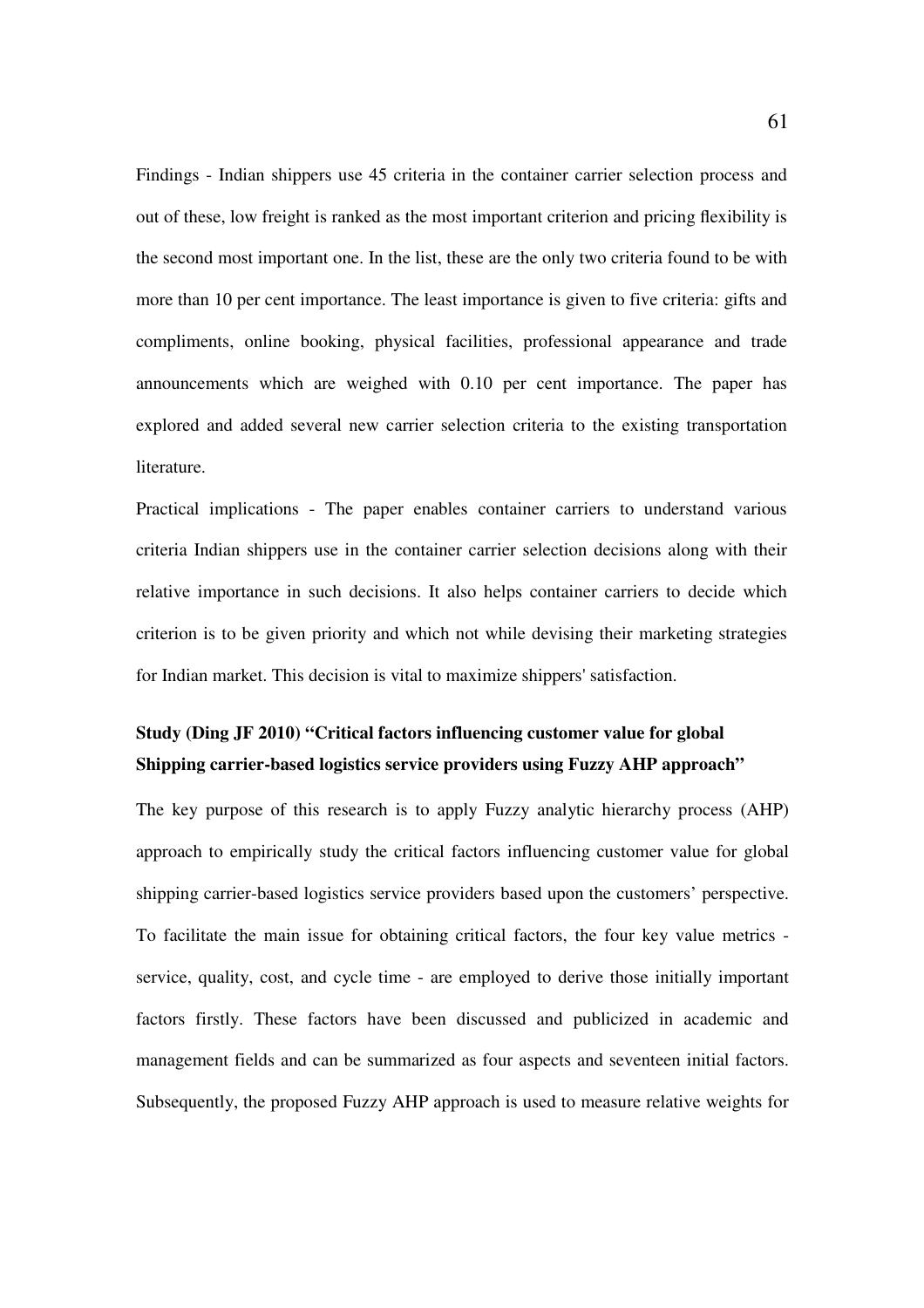evaluating these factors. Finally, the systematic appraisal approach is to perform the empirical survey via AHP questionnaires. The results of this study show that: (1) quality is the highest aspect for customer value from the customers' perspective in Taiwan, and the time is the lowest one; and (2) the top four critical factors influencing customer value are reasonableness of price, related direct costs, safety, and customer satisfaction, respectively.

# **Study (Aigbokhaevbolo, 2011) entitled "Application of Game Theory to Business Strategy in Undeveloped Countries: A Case for Nigeria.**

The main aim of the study was to examine Game Theory for determination of how a company will compete in a given business and position itself among its competitors. It requires a strategic analysis from empirical evidence, while developed countries use a management science model such as the Game Theory*.* 

In Nigeria and other underdeveloped countries, the determination of business strategies is based on highly subjective approaches which include intuitive anticipatory, opportunistic, formal – structured, incrementing and adaptive.

 The research suggested that the model is desirable, if applied, it would no doubt enhance the solving of business decision problems in businesses of undeveloped countries.

It has discussed the concepts and rationale of business strategy and the current approaches adopted by Nigerian and other underdeveloped countries corporate managers in determining business strategy. Also discussed are the concepts and rationale for game theory through hypothetical examples. They have observed that game theory is a good technique for analyzing action of manager's decision when dependent on the decision made by a competitor.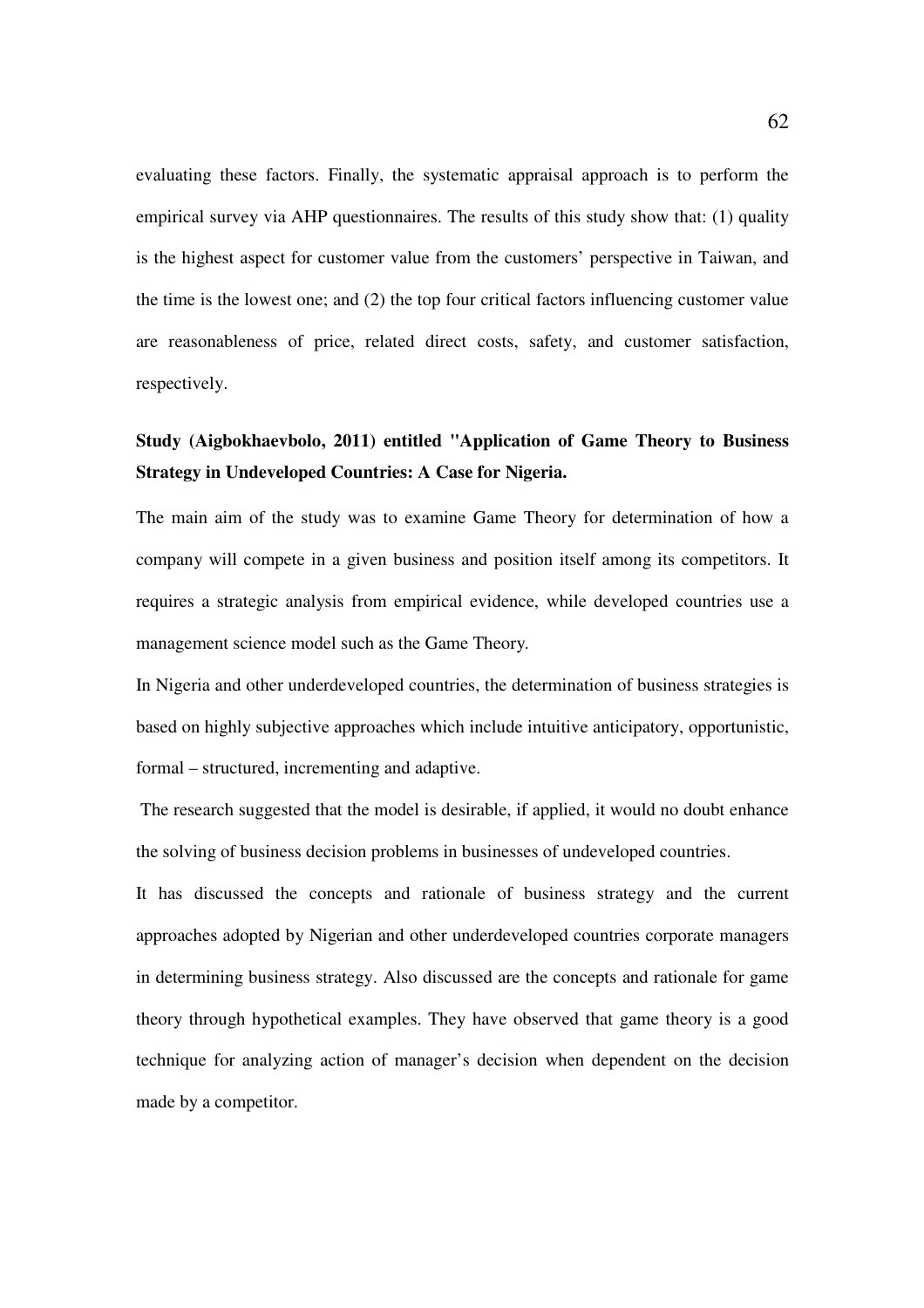In view of the theoretical usefulness of game theory technique in business management this study therefore recommends the need for integration of game theory with the existing management techniques in organizations in Nigeria to enhance decision making in strategic management.

## **2.15 The Current Research:**

The present study is different from earlier research by focusing on the impact of organizational critical factors on strategic competitive advantage in the maritime transport sector in Jordan. Earlier studies, however, has taken into account the impact of the organizational critical factors in determining the strategic competitive advantage of the organization.

The result of this study is important for determining the most appropriate critical factors in achieving strategic competitive advantage.

The researcher has noticed that earlier studies haven't dealt with Jordan maritime industry concerning competitive advantage and strategy division within the components cost and differentiation in the maritime transport sector in Jordan, which was taken into account in this study.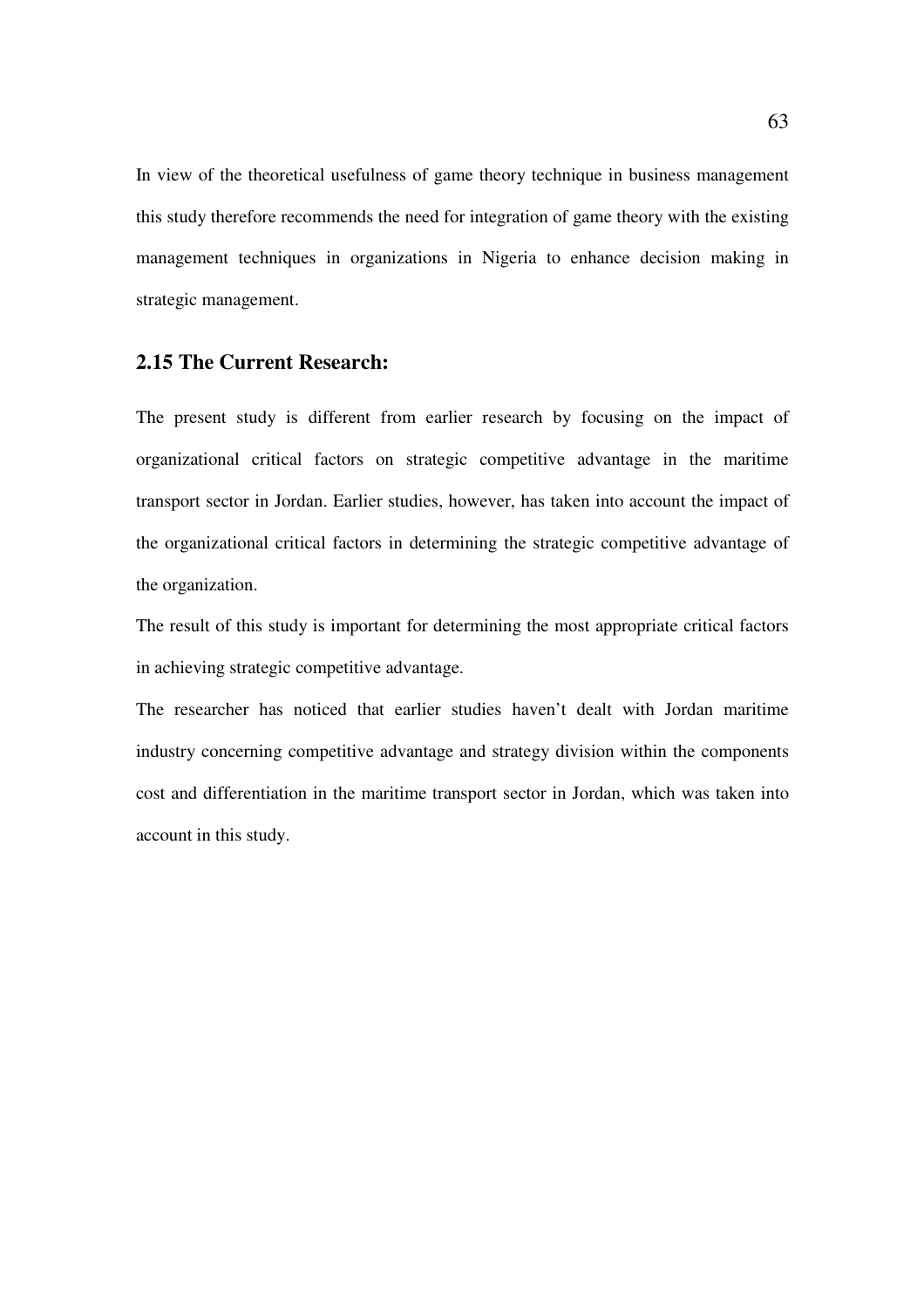# **Chapter Three**

# **Method & Procedures**

- (3-1): Introduction
- (3-2): Methodology of Study
- (3-3): Study Population and Sample
- (3-4): Study Tools and Data Collection
- (3-5): Statistical Treatment
- (3-6): Reliability and Validity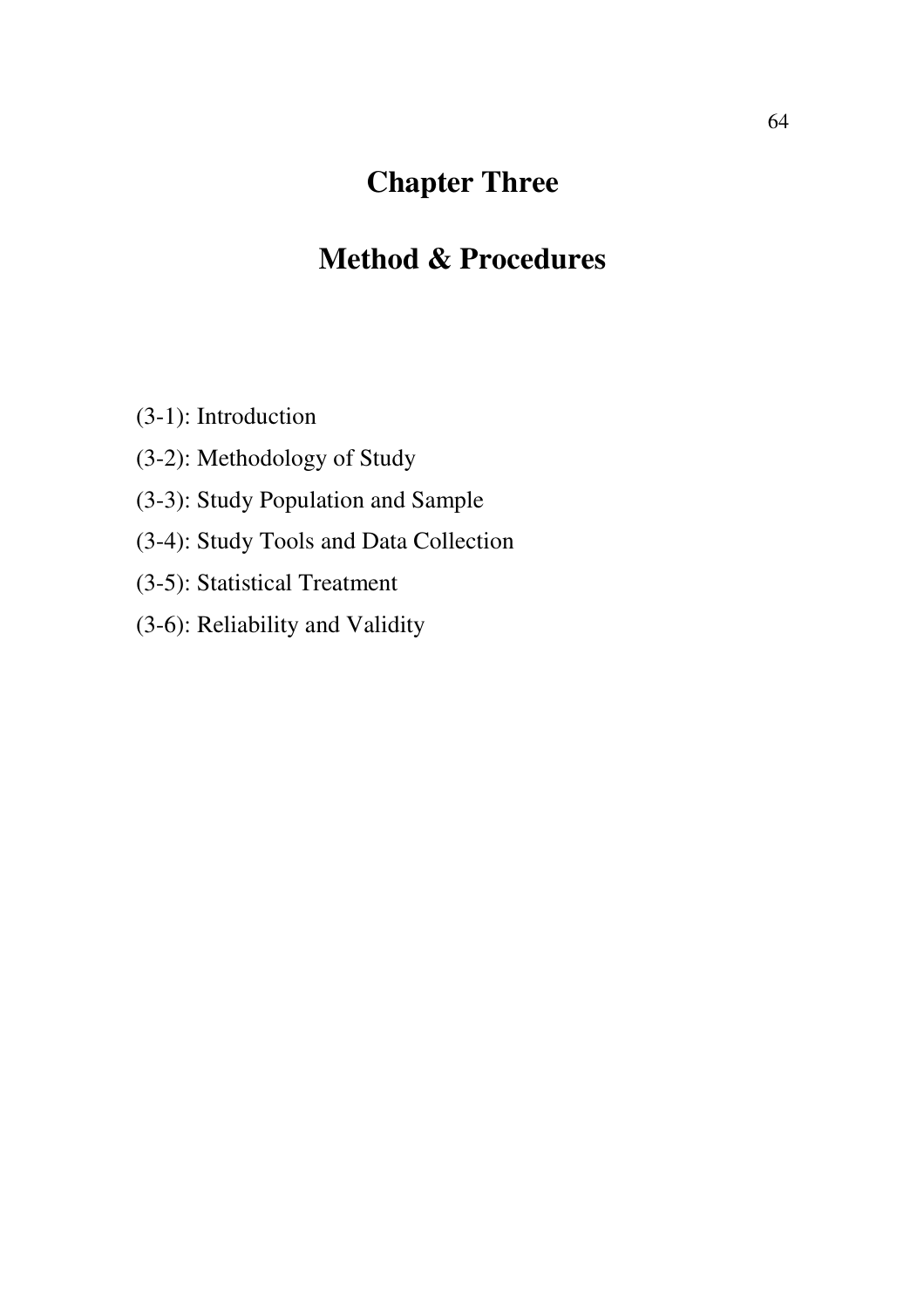### **3.1 Introduction**

 In this chapter we will go through the processes of the study, and outline the different methodological approaches we have chosen, and the tools that we have used to gain information about the subject. The study will also explain the data collection method that will be used and how the data will be presented and analyzed. Reliability and validity are considered as well.

The chapter is divided in six parts: Study Methodology, Study Population and Sample, Study Tools and Data Collection, Statistical Treatment, Reliability and Validity.

#### **3.2 Research Methodology**

It is important to choose the method that best reflects the objective of the paper. Method is the tool and technique used to obtain and analyze research data, including for example questionnaires, observation, interviews, and statistical and non-statistical techniques. The most common method to collect data is by using a questionnaire with in advance formulated alternatives to answer, in order to collect the necessary data to achieve the main purpose of the study. The researcher collected data through a questionnaire as a primary data which was distributed to Jordan maritime industry. The descriptive research is basically to describe characteristics of a population or a phenomenon. In addition, descriptive studies involve collecting data in order to test hypotheses and answer questions concerning the current status of the subject(s). Typical descriptive studies are concerned with the assessment of attitudes, opinions, demographic information, conditions, and procedures. Through the information used in this study with respect to analytical and descriptive methodology, the data will be introduced and analyzed in order to acquire indicators which will be evaluated and interpreted in accordance with this type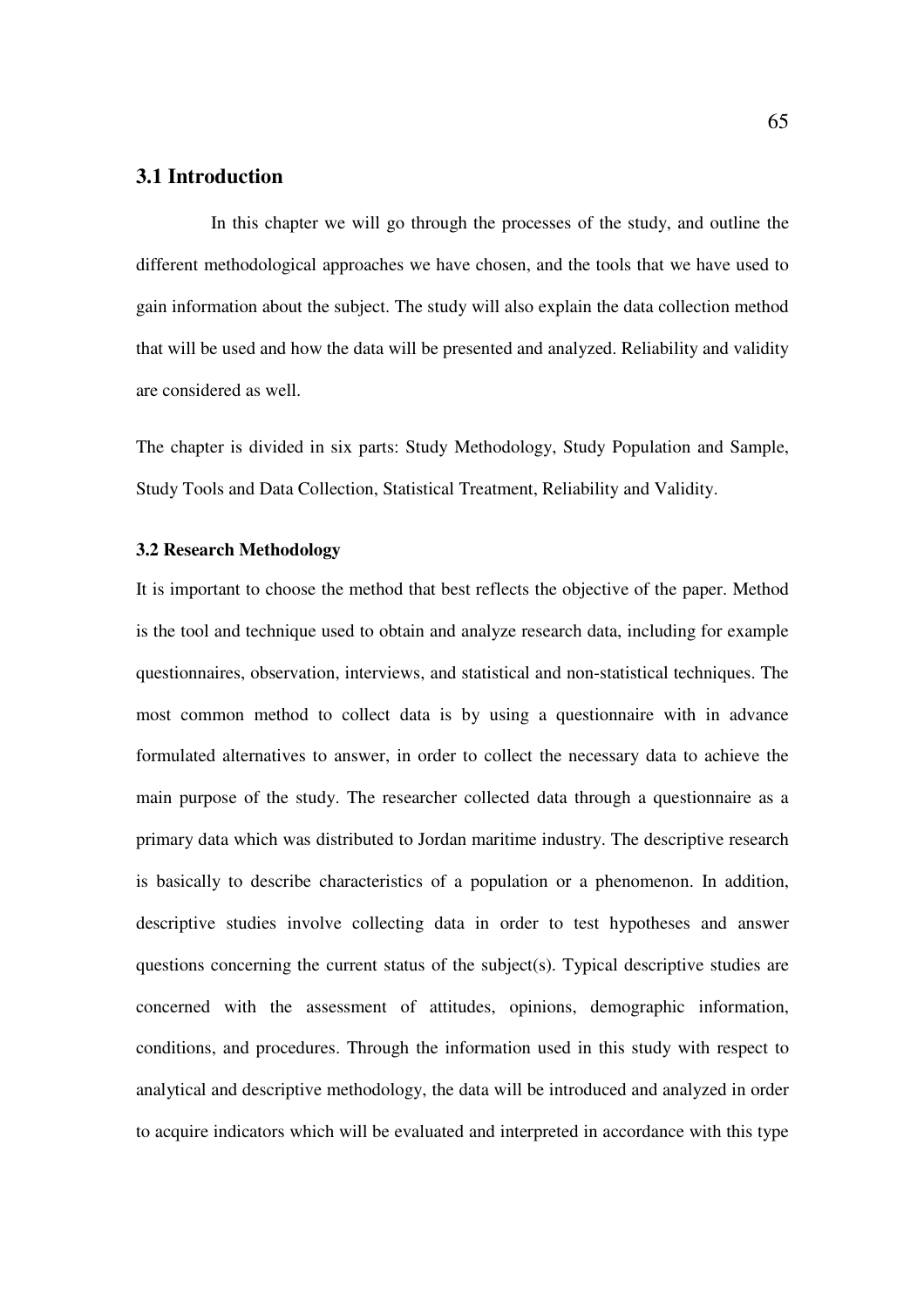of studies. Therefore the researcher chose the analytical descriptive method using an applied manner.

#### **3.3 Study Population and Sample**

The population of the study consists of all maritime transport organizations working in Jordan which are estimated to be (150) one hundred fifty organizations. The sample, however, will consist of (Top manager, assistant manager, section manager and line manager) of each organization, (150) questionnaires were distributed as a sample of the study, only (112) questionnaires return, this mean that approximately (75 %) from total distributed questionnaires were processed for analysis.

#### **3.4 Study Tools and Data Collection**

This study aims to identifying the critical factors (Cost, Quality, Time and Information Technology (IT)) and measuring the effect of all these factors on strategic competitive advantage in the maritime transport sector in Jordan.

The current study consists of four independent and one dependant variables. Whereas, in the practical side the researcher depend on descriptive and analytical methods using the practical manner to collect, analyze data and test hypotheses. Data collection, manners of analysis and programs used in the current study are based on questionnaire that was designed to reflect the study objectives and questions. Data for the model collected via questionnaire, were in the form of a questionnaire consisting of (50) questions. After conducting a thorough review of the literature frame related with maritime transport organizations, quality, cost, time, IT and strategic competitive advantage, the researcher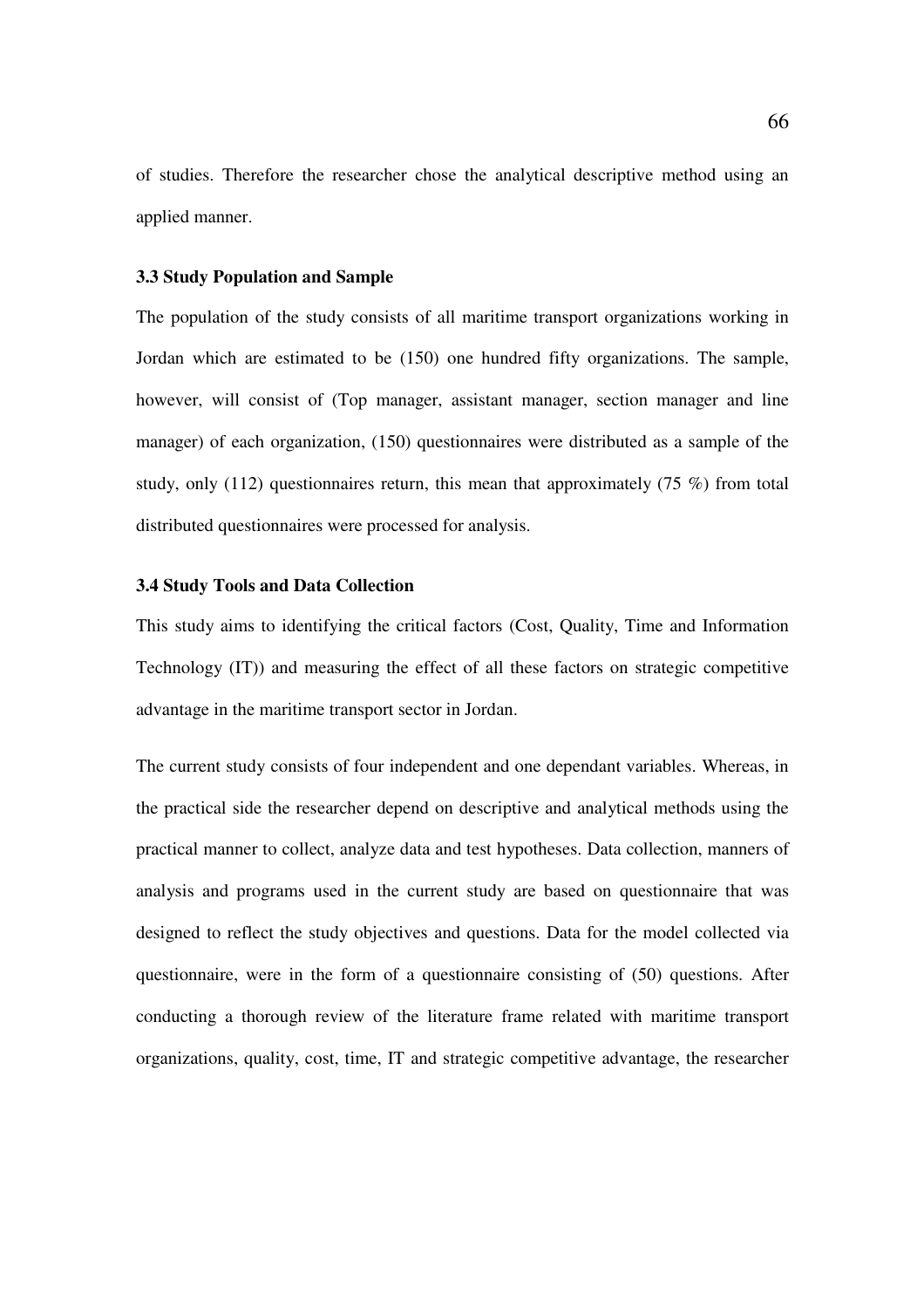formulated the questionnaire instrument for this study depending on characteristics of the maritime transport sector in Jordan.

The questionnaire instrument sections are as follows:

**Demographic Variables:** The demographic information was collected with closed-ended questions, through (8) items.

**Cause and Effect constructs:** This section measured the cause and effect characteristics and dimensions of two main constructs:

**Organization Critical Factors:** measured by four factors with (41) items distributed as follows Quality measured by (10) items, cost measured by (10) items, time measured by (10) items and finally IT measured by (11) items.

**Strategic competitive advantage:** measured by (9) items.

In addition, 5-point Likert scales, ranging from 1 (strongly disagree) to 5 (strongly agree)

| Strongly<br><b>Disagree</b> | Disagree | <b>Neutral</b> | Agree | Strongly<br>Agree |
|-----------------------------|----------|----------------|-------|-------------------|
|                             | ◠        | 3              |       | C                 |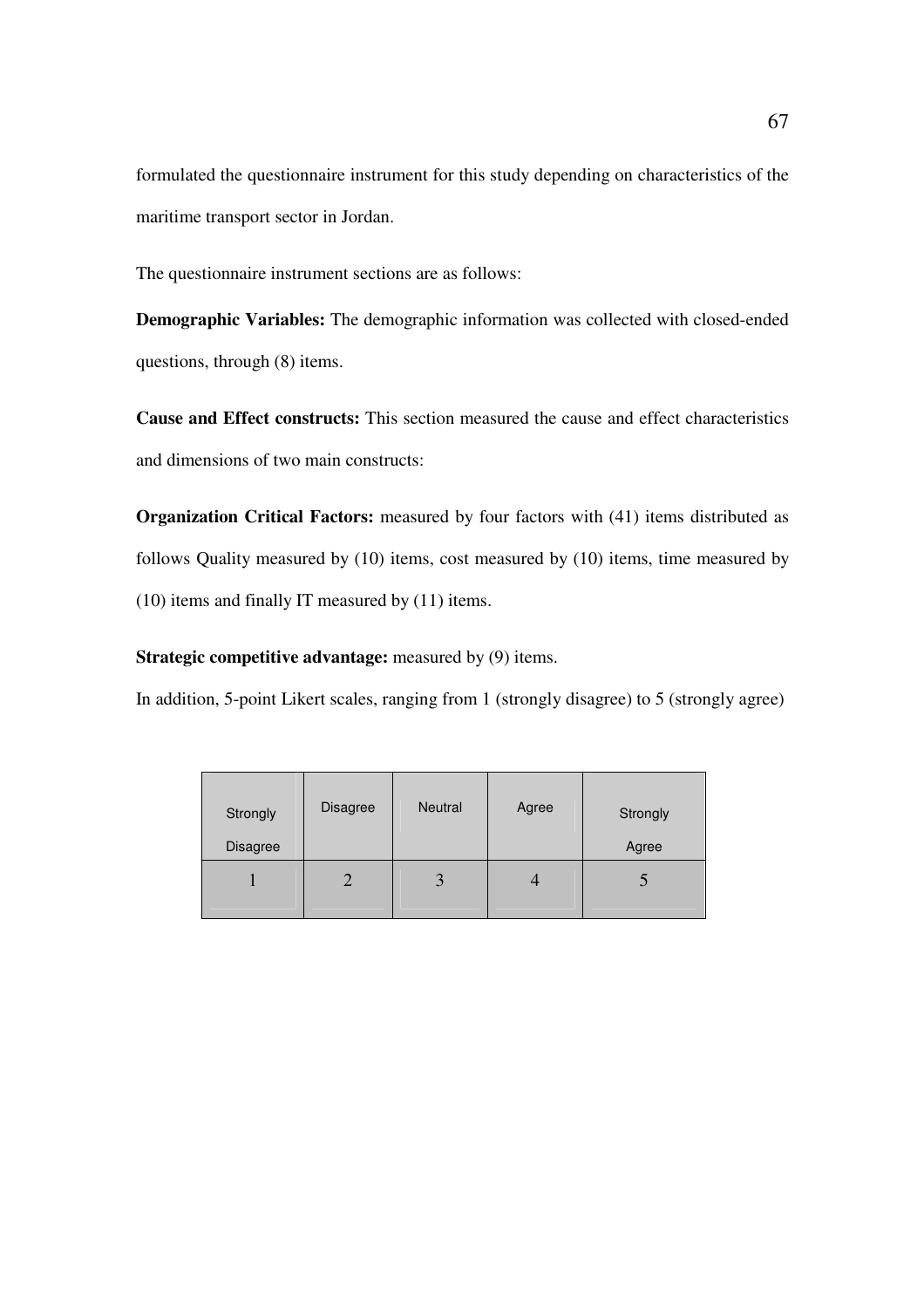## **3.5 Statistical Treatment**

Data collected from the responses of the study questionnaires was for the analysis and conclusions of the study. The researcher used the Statistical Package for the Social Sciences SPSS. Finally, the researcher used the suitable Statistical methods that consist of:

- Cronbach's Alpha  $(\alpha)$  to test Reliability.
- **Percentage and Frequency.**
- Arithmetic Mean and Standard Deviation to answer the study questions.
- Multiple Regression and variance inflection factor between study variables.

**Multiple Regression analysis to test the four hypotheses**, with (F) test statistic from ANOVA Table and t test statistic to inference the significance to both estimated regression and its coefficient which mean the effect of Organization Critical Factors

(OCF) on Strategic Competitive Advantage (SCA).

Relative importance, that assigning due to:

Upper limit of response – Lower limit of response

Level of Importance =

Number of Levels

Three levels identified, High, Mid and Low. Table (3-1) illustrates the range of important level scale

#### **Table (3.1)**

#### Range of Level of Importance Scale

| Mean Range              | level |
|-------------------------|-------|
| Less than or equal 2.33 | Low   |
| More than 2.33 to 3.66  | Mid   |
| More than 3.66          | High  |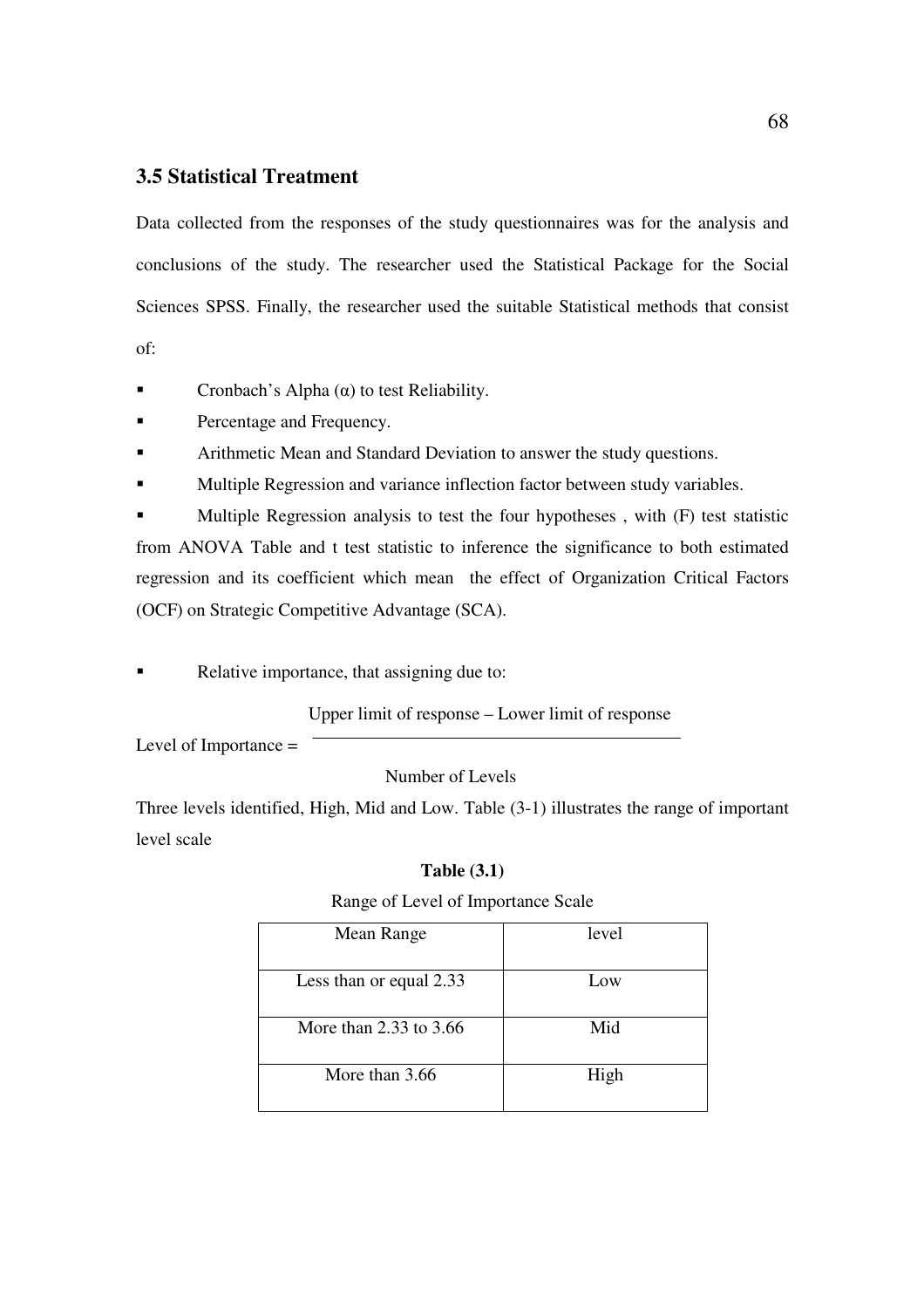### **3.6 Reliability and Validity**

#### **A) Validation**

To test the questionnaire for clarity and to provide a coherent research questionnaire, a macro review covering all the research constructs was accurately performed by academic reviewers-from Jordanian universities - specialized in Business management, Total Quality Management; Production and Operation Management, and Statistical science. Some items were added based on their valuable recommendations. Some others was reformulated to become more accurate which is expected therefore to enhance the research instrument. The academic reviewers were seven in total. (see appendix "1").

#### **B) Study Tool Reliability**

The reliability analysis applied the level of Cronbach's Alpha  $(\alpha)$  as the criteria of internal consistency, which were at a minimum acceptable level  $(Alpha \geq 0.60)$  suggested by **(Sekaran, 2003).** The coefficients were calculated after removing some items from each construct as shown in Table (3 - 2).

| No.                     | <b>Dimension</b>                       | <b>Number Of</b><br><b>Items</b> | Coefficient |
|-------------------------|----------------------------------------|----------------------------------|-------------|
| $\mathbf{1}$            | Quality                                | 10                               | .681        |
| $\overline{2}$          | Cost                                   | 10                               | .777        |
| 3                       | <b>Time</b>                            | 10                               | .704        |
| $\overline{\mathbf{4}}$ | I.T                                    | 11                               | .780        |
|                         | <b>Organization Critical Factors</b>   | 41                               | .886        |
|                         | <b>Strategic Competitive Advantage</b> | 9                                | .791        |
|                         | <b>All ITEMS</b>                       | 50                               | 0.906       |

#### **Table (3.2)**

### Cronbach's Alpha (α) Coefficients for Main Constructs and dimensions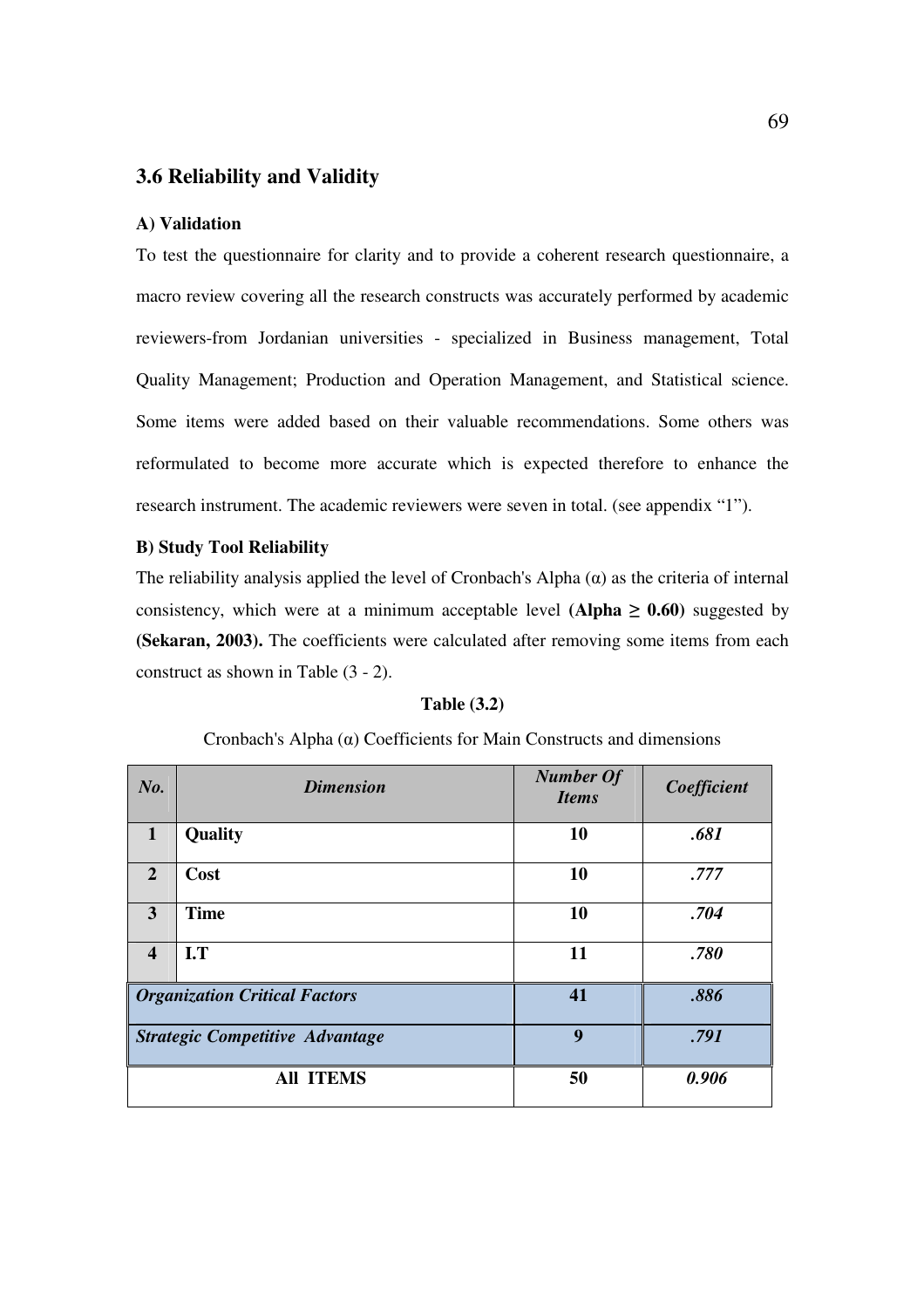The Cronbach's Alpha coefficient of main variables "Organization Critical Factors" including (41) items as a scale to it was  $(88.6 \%)$ , while for Strategic Competitive Advantage including (9) items was (79.1%).

Quality, Cost, Time, I.T had a (68.1%), (77.7%), (70.4%) and (78.0%) respectively. Finally the overall Cranach's alpha coefficient was equal to (90.6 %). These results are within an acceptable level suggested by (Sekaran, 2003).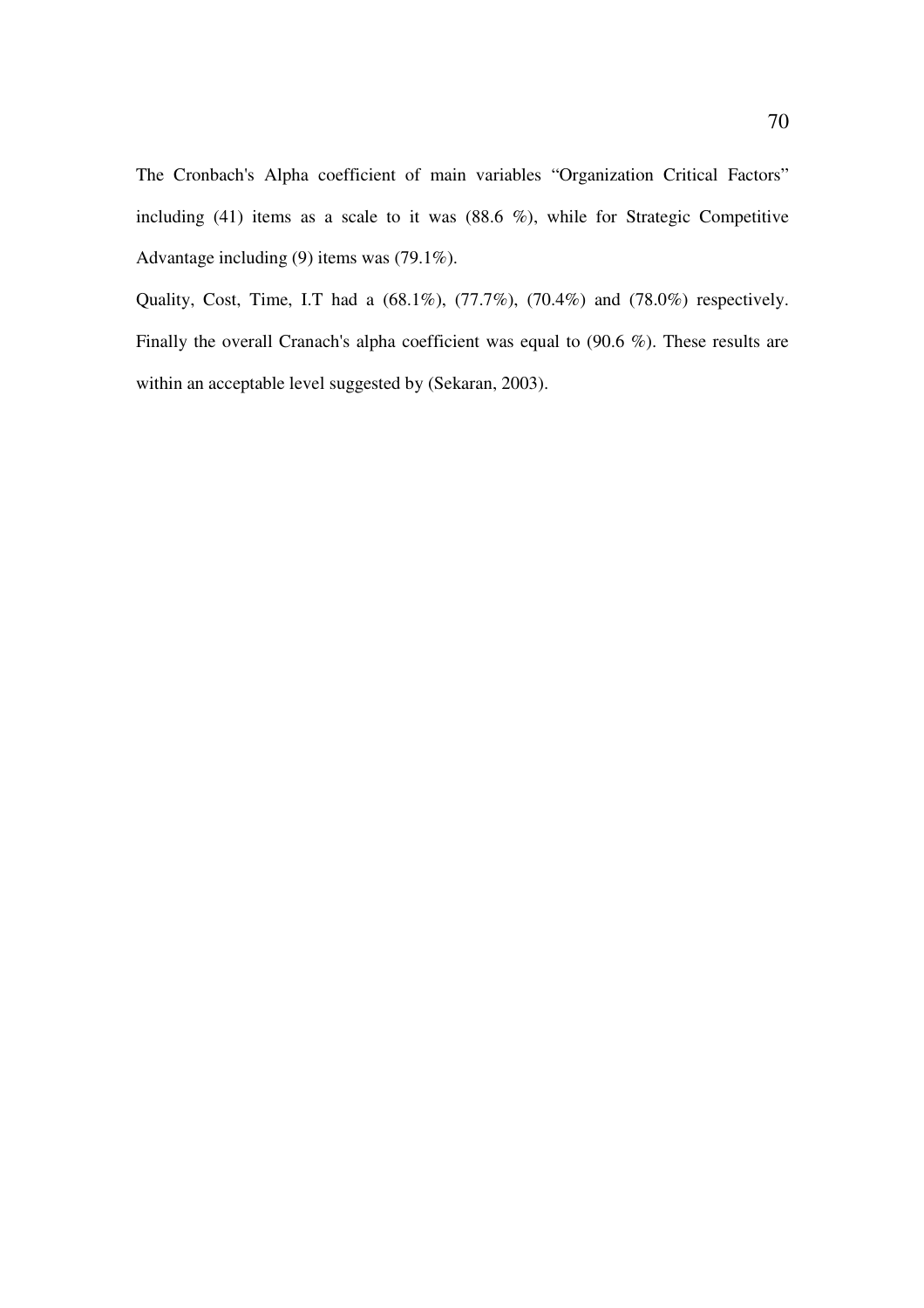# **Chapter Four**

# **Analysis Results & Hypotheses Test**

(4.1): Introduction

- (4.2): Study Questions' Answers
- (4.3): Study Hypotheses Testing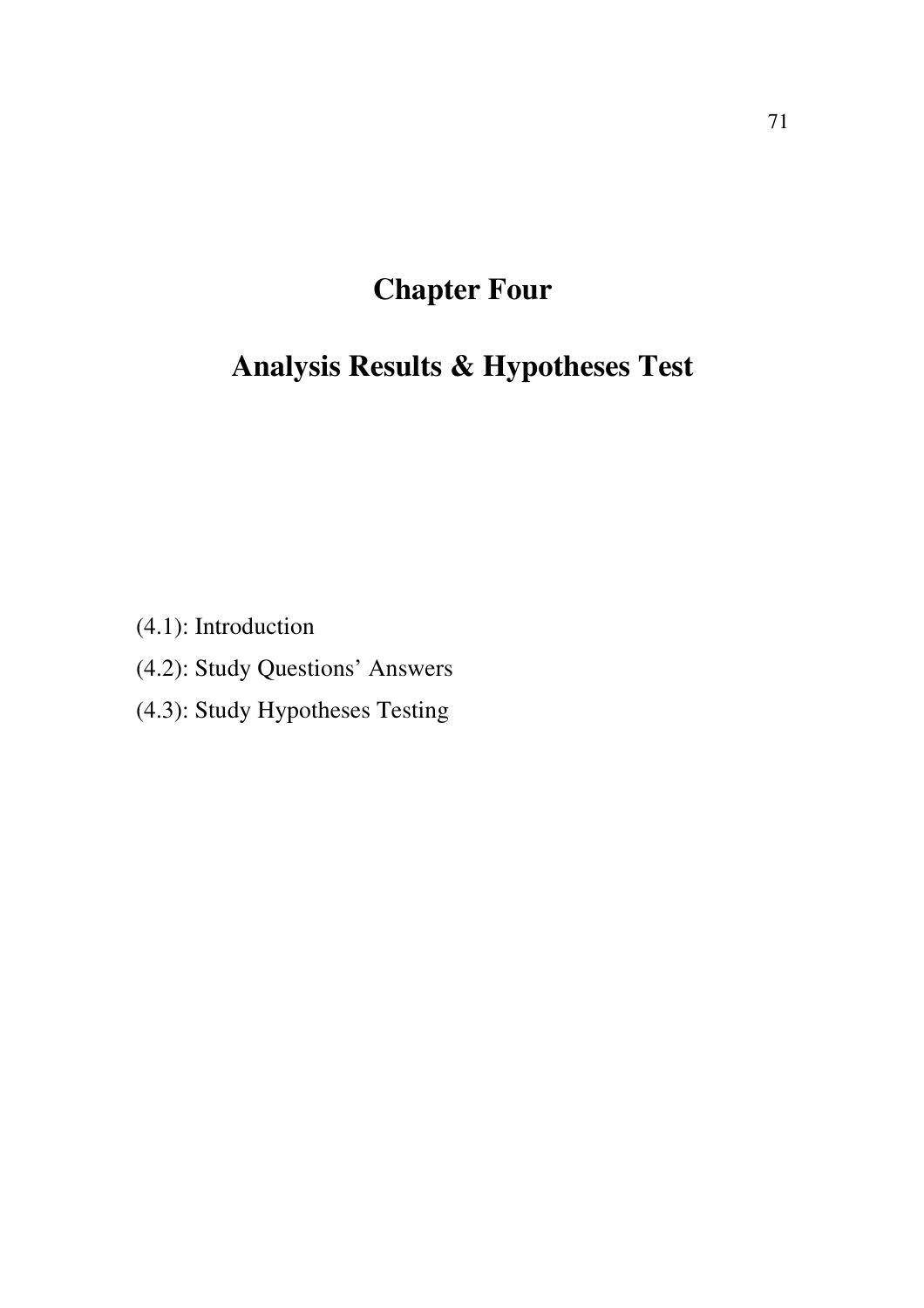## **4.1 Introduction**

According to the research purpose and research framework presented in previous chapter, this chapter describes the results of the distribution of responses for each demographic variable , statistical analysis of the data collection for research question and research hypothesis.

The data analysis included a description of the means and standard deviations, ranking and level of importance for study questions, multiple regression analysis to test the four hypotheses. Finally, the testing of independent variables on dependent variable when they are in the same model.

# **4.2 Study Questions' Answers**

### **A. Demographic Variables of Sample**

 Eight demographic variables were included in this study (*gender*, age, educational level, job title, total work experience (years), company's industry categories, Company current employee number and Company's OWNERSHIP. The results in Table  $(4 - 1)$  shows the distribution of sample individuals according to demographic variables: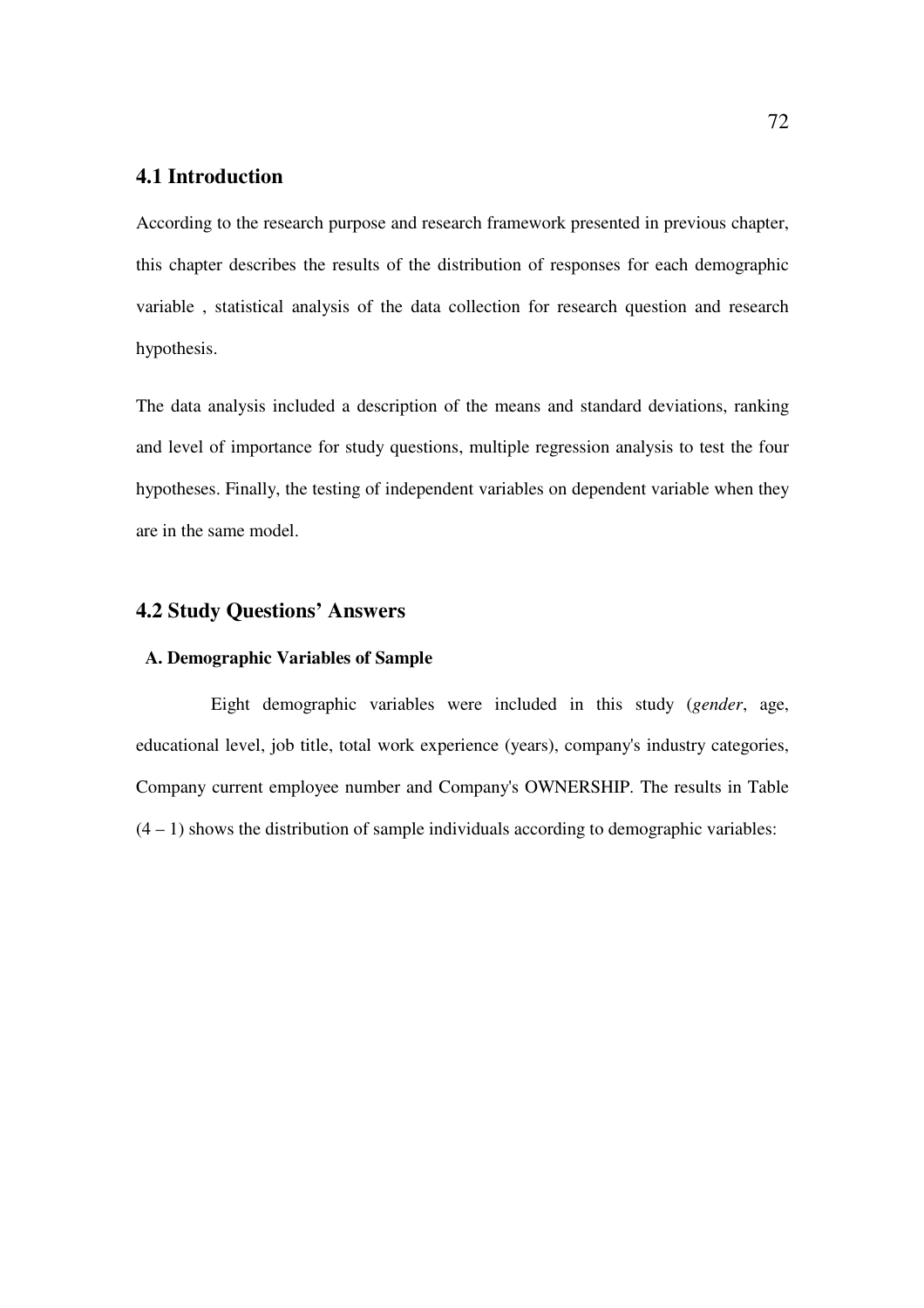| No.                         | <b>Variable</b>              | <b>Class</b>               | <b>Frequency</b> | Percentage        |
|-----------------------------|------------------------------|----------------------------|------------------|-------------------|
| $\boldsymbol{l}$            | <b>Gender</b>                | Male                       | 101              | 90.2              |
|                             |                              | Female                     | 11               | 9.8               |
| $\overline{2}$              |                              | $\overline{20}$ - 25 years | $\overline{7}$   | 6.3               |
|                             |                              | 26 - 30 years              | 19               | 17.0              |
|                             | Age                          | 31 - 35 years              | 24               | 21.4              |
|                             |                              | 36 - 40 years              | 27               | 24.1              |
|                             |                              | 41 years and More          | 35               | 31.3              |
|                             |                              | Secondary School or        |                  |                   |
| $\mathfrak{z}$              |                              | less                       | $\overline{2}$   | 1.8               |
|                             |                              | College Diploma            | $\overline{7}$   | 6.3               |
|                             | <b>Educational Level</b>     | BS.C                       | 68               | 60.7              |
|                             |                              | Master                     | 28               | $\overline{25.0}$ |
|                             |                              | PhD                        | $\overline{7}$   | 6.3               |
| $\overline{\boldsymbol{4}}$ |                              | <b>General Manager</b>     | $\overline{22}$  | 19.6              |
|                             | <b>Job Title</b>             | <b>Assistant General</b>   | 20               | 17.9              |
|                             |                              | Manager                    |                  |                   |
|                             |                              | Head Officer               | 24               | 21.4              |
|                             |                              | <b>Head Department</b>     | 26               | 23.2              |
|                             |                              | Other                      | 20               | 17.9              |
|                             |                              | $1 - 5$ years              | 15               | 13.4              |
| 5                           | <b>Total Work Experience</b> | $1 - 10$ years             | 33               | 29.5              |
|                             | ( <i>years</i> )             | 11 - 15 years              | 29               | 25.9              |
|                             |                              | More than 15 years         | $\overline{35}$  | 31.3              |
|                             |                              | Operation                  | $\overline{32}$  | 28.6              |
|                             | <b>Company's INDUSTRY</b>    | Owner                      | 13               | 11.6              |
| 6                           | <b>Categories</b>            | Agency                     | 30               | 26.8              |
|                             |                              | <b>Broker</b>              | 12               | 10.7              |
|                             |                              | Logistics                  | 23               | 20.5              |
|                             |                              | Other                      | $\overline{2}$   | $\overline{1.8}$  |
|                             |                              | $1 - 10$ employees         | 49               | 43.8              |
| $\overline{7}$              | <b>Company current</b>       | $11 - 30$ employees        | $\overline{52}$  | 46.4              |
|                             | employees number             | From 31 employee and       | 11               | 9.8               |
|                             |                              | More                       |                  |                   |
|                             | Company's                    | Public                     | 18               | 16.1              |
| 8                           | <b>OWNERSHIP</b>             | <b>Public Limited</b>      | 73               | 65.2              |
|                             |                              | Other                      | 21               | 18.7              |

**Table (4.1)**  Distribution of the Sample according to demographic variables  $(N = 112)$ 

Results in Table (4.1) indicate to the following outputs: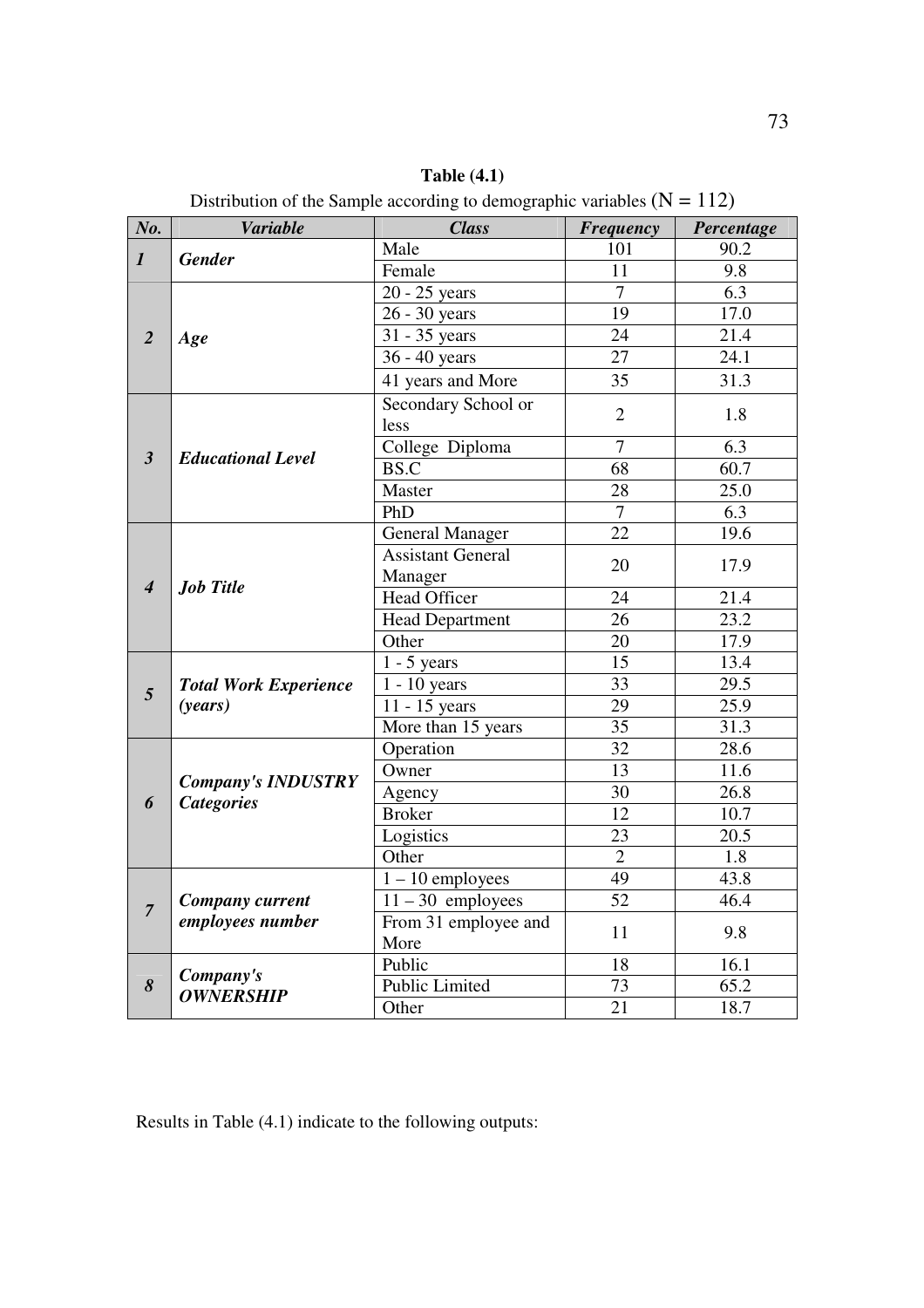#### *Gender:*

• The highest percentage was of sample was "Males" (90.2%) while (9.8%) was "Females".

#### *Age:*

• The highest number of respondents was (35) or (31.3%) were in the age group 41 years or More", while the lowest was (7 %) in the age group 20 - 25 years "old.

#### *Educational Level:*

• The highest percentage (60.7%) of respondents hold a "BS.C", while (1.8 %) hold a "Secondary School Certificate or less" from the total number respondents.

#### *Job Title:*

• The largest percentage was (23.2%) of respondents those working "Head Department" while the lowest percentage (17.9 %) was to respondents whose working "Assistant" General Manager".

#### *Total Work Experience (years)*

• (31.3 %) of respondents fell in the experience bracket in "More than 15 years" while  $(13.4\%)$  fell in the one "1 - 5 years".

#### *Company's INDUSTRY Categories*

• The largest percentage was (26.8%) for respondents working in "Agency" category while the lowest percentage (10.7 %) was those working in "Broker" category.

#### *Company currently employee number*

• (52) Companies have "From 11 to 30" employees with percentage (64.4%) while the lowest percentage (9.8 %) was to companies which have "31 and more employees".

#### *Company's OWNERSHIP*

• (73) respondents (65.2%) answered that they works in " Public Limited", while (18) individuals responded that they works in "Public"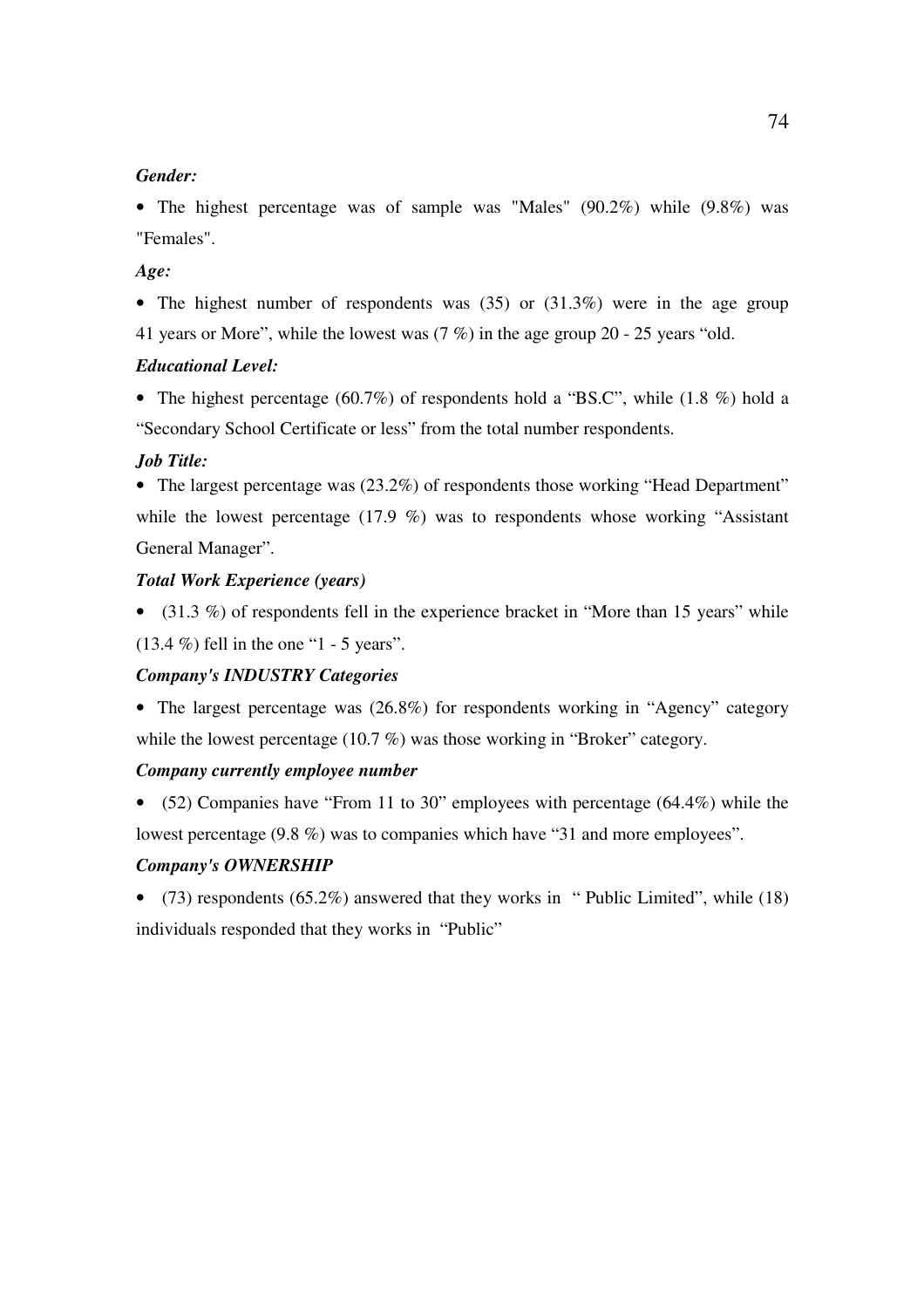#### **B. Descriptive Variables**

This section illustrates the descriptive statistics for main dimensions and their construct as Mean and standard deviation, also the same measures of the item which follow each of them and the rank beside the level of importance.

### **First: Organization Critical Factors**

A main dimension organization critical factor (OCF) was measured by (4) factors with

(41) items as follows:

#### 1. **Quality** :

Factor quality was measured by (10) items. The descriptive statistics of "Quality" items are shown in Table (4.2).

| Item           | <b>Statement</b>                                                                                                                                     | Mean   | S.D    | Rank           | Level of<br>Importance |
|----------------|------------------------------------------------------------------------------------------------------------------------------------------------------|--------|--------|----------------|------------------------|
| $\mathbf{1}$   | The organization satisfying the customer is one of<br>the most important factors that affect the service<br>quality of service provided to customers | 4.5268 | .65705 | 5              | High                   |
| $\overline{2}$ | The organization meeting the diverse needs of<br>customers is vital for customer loyalty.                                                            | 4.5714 | .56496 | $\overline{4}$ | High                   |
| 3              | The organization exact dealing with the logistics<br>activities in the logistics center or warehouses<br>mean high quality of services provided.     | 4.4107 | .69170 | 8              | High                   |
| $\overline{4}$ | Highly accurate implementation of the cargo<br>leads to high value for the customers.                                                                | 4.6607 | .52938 | 2              | High                   |
| 5              | All joint activities that make the functions work<br>well in need of qualified human resources.                                                      | 4.5714 | .59600 | $\overline{4}$ | High                   |
| 6              | The organization providing employees having the<br>knowledge and skill will make the transport and<br>supply operation safe.                         | 4.5982 | .56088 | 3              | High                   |
| 7              | Providing the adequate physical facilities plays an<br>important role in the complex market to gain<br>access to the market requirements             | 4.3571 | .70847 | 9              | High                   |

**Table (4.2):** Descriptive statistics of Quality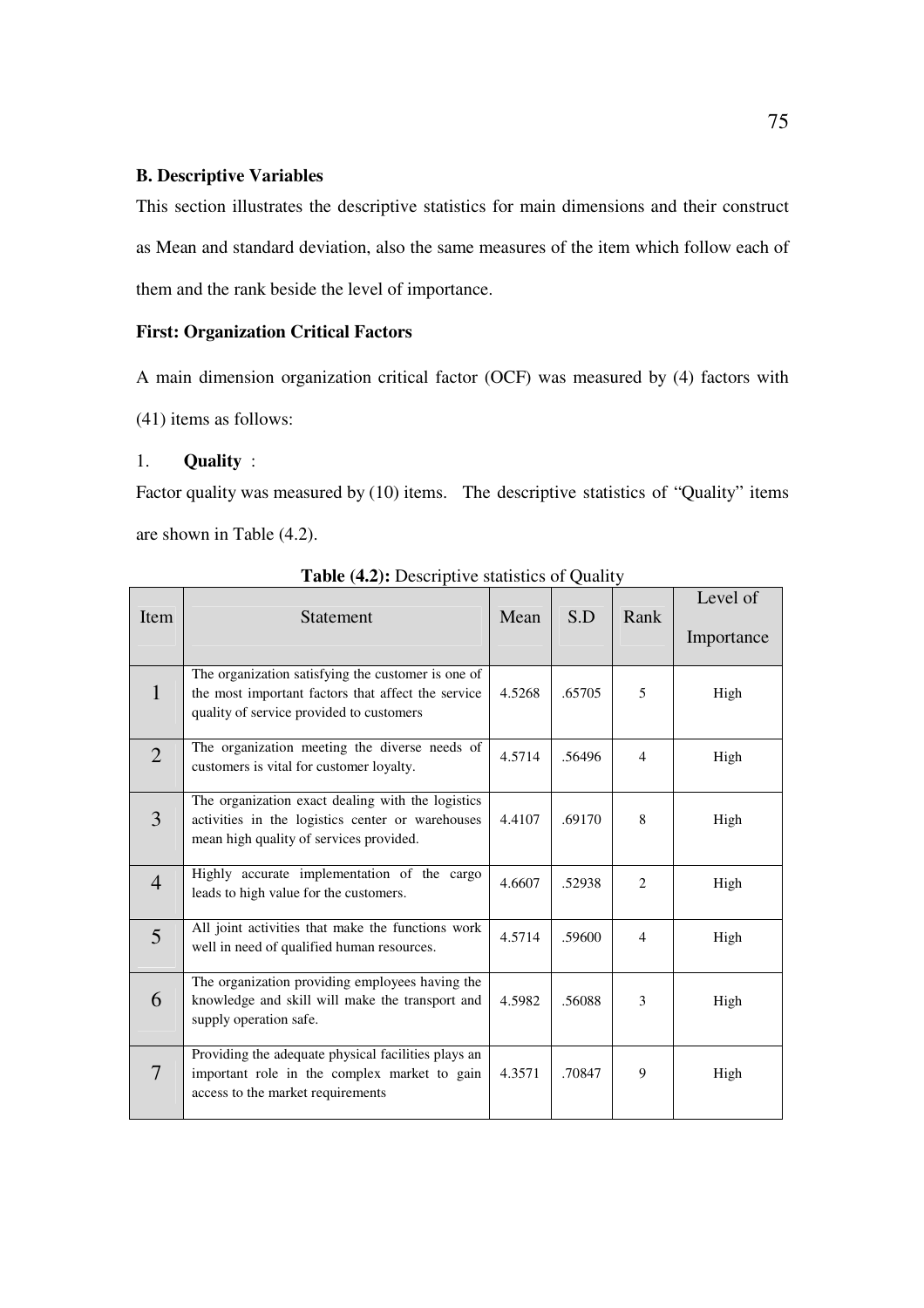| 8  | Credibility in the contracts implementation helps<br>to increase the quality of service provided.                                                 | 4.6964 | .53422 |   | High |
|----|---------------------------------------------------------------------------------------------------------------------------------------------------|--------|--------|---|------|
| 9  | organization's<br>The<br>commitment<br>safety<br>to<br>standards means a few risks to the goods and the<br>organization.                          | 4.4911 | .62954 | 7 | High |
| 10 | The<br>outstanding<br>performance<br>the<br>in<br>implementation of contracts helps to increase the<br>competitive advantage of the organization. | 4.5179 | .55316 | 6 | High |
|    | Grand Mean & Standard Deviation of<br>Quality                                                                                                     | 4.5402 | .30799 |   | High |

From Table (4.2) the "Quality" had "High" level importance with a mean of (4.5402) and standard deviation of (.30799), all its items had a "High" level of importance, the highest mean of its items was (4.6964) with standard deviation (.53422) to " Credibility in the contracts implementation helps to increase the quality of service provided. "it was in the first rank when compared with others items , the smallest mean (4.3571) belong to statement" Providing the adequate physical facilities plays an important role in the complex market to gain access to the market requirements " with standard deviation of  $(.70847)$  and in the  $(9<sup>th</sup>)$  rank.

## **2. Cost**

Factor quality was measured by (10) items .The descriptive statistics of "Cost" items is shown in Table (4-3).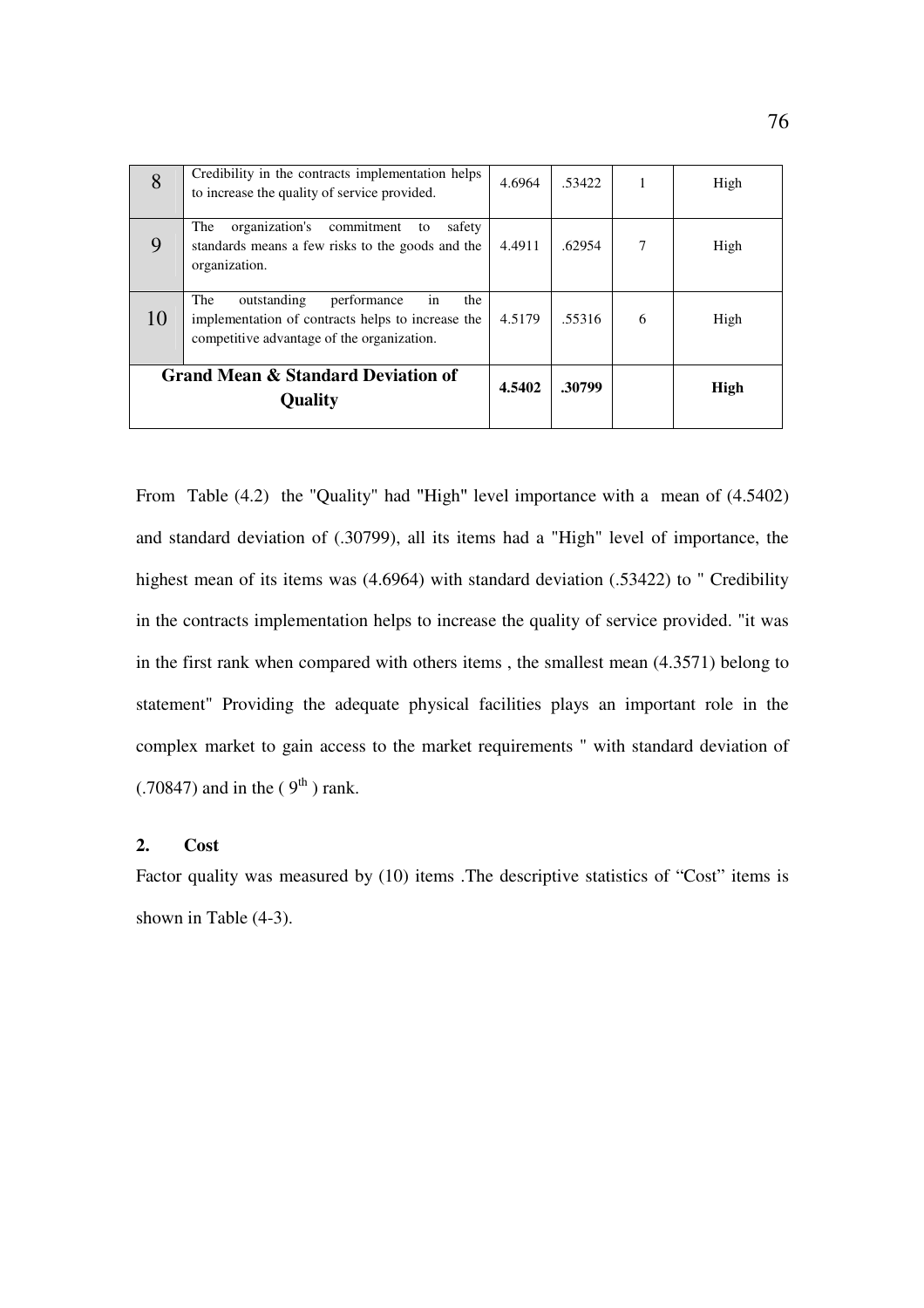| Item | Statement                                                                                                                                                                                                   | Mean   | S.D    | Rank           | Level of   |
|------|-------------------------------------------------------------------------------------------------------------------------------------------------------------------------------------------------------------|--------|--------|----------------|------------|
|      |                                                                                                                                                                                                             |        |        |                | Importance |
| 11   | Buyer prefers to pay for the service costs and direct labor<br>and direct service-related                                                                                                                   | 4.1607 | .80038 | 7              | High       |
| 12   | Choosing the best shipping companies is done through<br>comparing the low operating costs related to shipments<br>among the competitors                                                                     | 4.1250 | .90170 | 9              | High       |
| 13   | Work to reduce freight helps to create a competitive<br>advantage and choose the shipping companies                                                                                                         | 4.3304 | .73996 | 3              | High       |
| 14   | Working to reduce operating costs helps to attract<br>customers to buy the company's services.                                                                                                              | 4.1696 | .86876 | 6              | High       |
| 15   | An increase in unjustified expenses and fees negatively<br>affect the Organization's services selection.                                                                                                    | 4.3393 | .72972 | 2              | High       |
| 16   | The customer is not in favor of paying additional wages,<br>especially if he thinks that these wages are for additional<br>services he does not used.                                                       | 4.4107 | .60855 | $\mathbf{1}$   | High       |
| 17   | Comparing prices between competitors is often influenced<br>by the consumer in the evaluating and selecting of the<br>appropriate company for services.                                                     | 4.2589 | .76812 | 5              | High       |
| 18   | Although the price is considered as one of the most<br>important factors in the decision to buy the service but it is<br>now no longer the only important factor in the decision to<br>purchase the service | 4.3036 | .81472 | $\overline{4}$ | High       |
| 19   | Reducing the cost of insurance by working to provide the<br>necessities helps to create a competitive advantage.                                                                                            | 3.9911 | .95385 | 10             | High       |
| 20   | Reduce the cost handling (loading and unloading) helps to<br>create a competitive advantage.                                                                                                                | 4.1518 | .74989 | 8              | High       |
|      | <b>Grand Mean &amp; Standard Deviation of Cost</b>                                                                                                                                                          | 4.2241 | .46056 |                | High       |

# **Table (4.3):** Descriptive statistics of Cost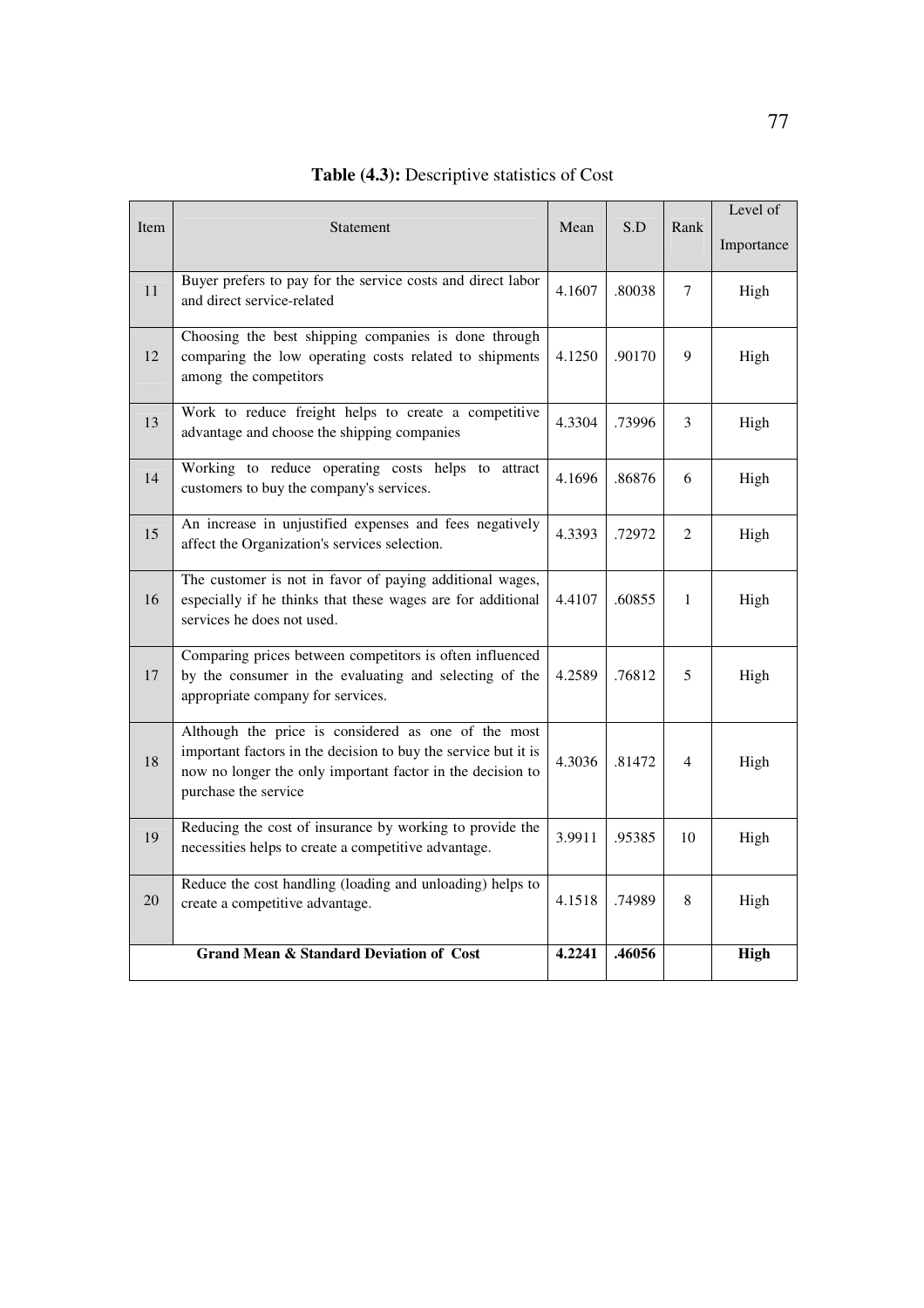## 3. **Time**

Factor time was measured by (10) items. The descriptive statistics of "Time" items in Table (4-4).

| Item | Statement                                                                                                                                                                          | Mean   | S.D    | Rank           | Level of    |
|------|------------------------------------------------------------------------------------------------------------------------------------------------------------------------------------|--------|--------|----------------|-------------|
|      |                                                                                                                                                                                    |        |        |                | Importance  |
| 21   | The organization works to reduce the time period for the<br>delivery of the goods which can be achieved by reducing<br>the time of the logistics process.                          | 4.3304 | .76392 | 6              | High        |
| 22   | The organization works to reduce the period of time in<br>providing service and that is by eliminating activities that<br>do not lead to added value.                              | 4.1964 | .66900 | 8              | High        |
| 23   | Reducing the time is achieved through a greater<br>understanding of the activities of the logistics group<br>activities.                                                           | 4.3929 | .63469 | $\overline{4}$ | High        |
| 24   | Service responding should have a standard to show the<br>availability of the Service at any time.                                                                                  | 4.3036 | .64150 | 7              | High        |
| 25   | The lack of service for short periods of time for<br>maintenance or any other activities does not affect the<br>service delivery on time.                                          | 3.8750 | 1.0749 | 9              | High        |
| 26   | Organization providing a system in response to effective<br>service helps reduce the time required to provide the<br>service.                                                      | 4.3750 | .61695 | 5              | High        |
| 27   | Reducing the shipping line for the time period between<br>flights helps to increase the competitive advantage.                                                                     | 4.5000 | .64375 | 2              | High        |
| 28   | Reducing the amount of time to deliver the cargo helps to<br>increase the competitive advantage of the line navigation.                                                            | 4.4911 | .60023 | 3              | High        |
| 29   | The competition of organizations in providing services on<br>the basis of time is one of the important factors leading to<br>the growth of the time sensitivity in providing them. | 4.4911 | .56942 | 3              | High        |
| 30   | The shipping and delivering of the goods by the<br>organization helps to increase the competitive advantage.                                                                       | 4.6696 | .50917 | $\mathbf{1}$   | High        |
|      | <b>Grand Mean &amp; Standard Deviation of Time</b>                                                                                                                                 | 4.3625 | .35946 |                | <b>High</b> |

**Table (4.4):** Descriptive statistics of Time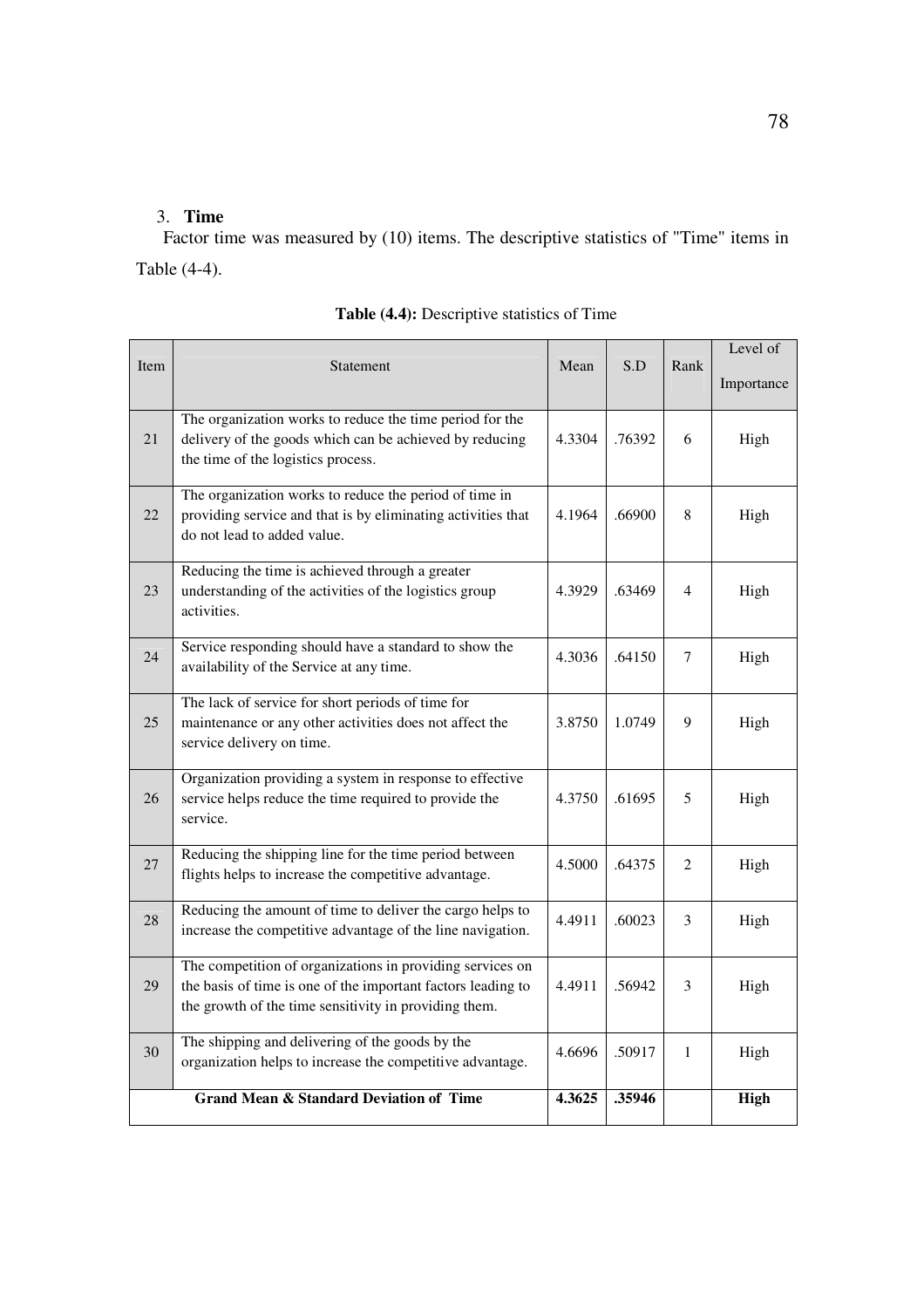From Table (4-4) the "Time" had "High" level importance with mean (4.3625) and standard deviation (.35946), all its items had a "High" level of importance , the highest mean of its items was (4.6696) with standard deviation (.50917) to " The shipping and delivering of the goods by the organization helps to increase the competitive advantage." this made it take the first rank when compared with others items , the smallest mean (3.8750) belong to the statement " The lack of service for short periods of time for maintenance or any other activities does not affect the service delivery on time." with standard deviation(1.0749) which was highest when comparing it with other "Time" items standard divisions and in the  $(9<sup>th</sup>)$  rank.

#### **4. Information Technology (IT)**

Factor IT was measured by (11) items. The descriptive statistics of "IT" items in Table (4.5) .

| <b>Item</b> | <b>Statement</b>                                                                                                                                                  | <b>Mean</b> | S.D    | Rank                          | Level of<br>Importance |
|-------------|-------------------------------------------------------------------------------------------------------------------------------------------------------------------|-------------|--------|-------------------------------|------------------------|
| 31          | advanced technological<br>communication<br>Providing<br>channels by the organization provides more convenient<br>service to the customers.                        | 4.6250      | .53902 | 1                             | High                   |
| 32          | Every element of the widely spread logistics services<br>makes use of the available services through the use of<br>modern communication technology.               | 4.4911      | .55338 | 6                             | High                   |
| 33          | Providing service electronic system demands by the<br>organization enables the customer to got their needs fast.                                                  | 4.5536      | .62730 | $\mathfrak{D}_{\mathfrak{p}}$ | High                   |
| 34          | Providing a system of supplying services able to perform<br>tasks under unusual circumstances<br>by the<br>its<br>organization leads to the customer reliability. | 4.4196      | .67967 | 9                             | High                   |
| 35          | Using integrated logistic information systems, such as<br>information technology (IT) and others, helps to speed<br>decision - making.                            | 4.4643      | .56836 | 8                             | High                   |
| 36          | The use of an integrated information system by the<br>organization helps to increase the competitive advantage                                                    | 4.3125      | .77146 | 11                            | High                   |

**Table (4.5):** Descriptive statistics of IT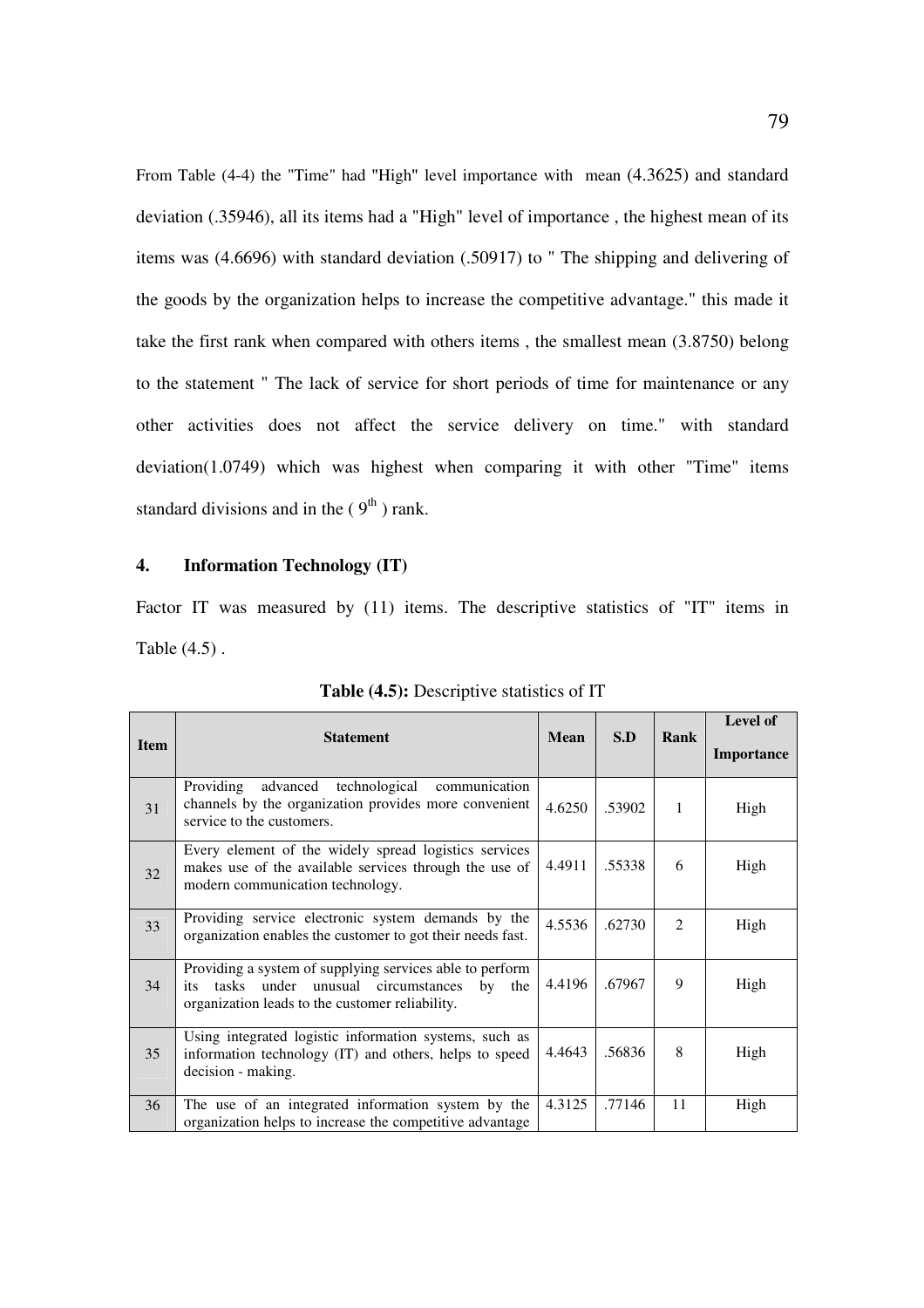|    | over those who do not use the system in the maritime<br>transport sector.                                                                                    |        |        |                |      |
|----|--------------------------------------------------------------------------------------------------------------------------------------------------------------|--------|--------|----------------|------|
| 37 | Providing clients with accurate information on the goods<br>through electronic communication by the organization<br>helps to increase customer satisfaction. | 4.5089 | .67110 | $\mathbf{3}$   | High |
| 38 | The information system of the organization helps the<br>sales staff to know customers better.                                                                | 4.4821 | .62934 | 7              | High |
| 39 | The use of computerized information systems reduces<br>the chances of human errors.                                                                          | 4.3393 | .72972 | 10             | High |
| 40 | The information system of the organization helps the<br>sales staff in providing high quality services.                                                      | 4.5000 | .61512 | $\overline{4}$ | High |
| 41 | The use of computerized operating systems by the<br>organization helps to speed services delivery.                                                           | 4.4911 | .56942 | 5              | High |
|    | Grand Mean & Standard Deviation of I.T                                                                                                                       | 4.4716 | .35546 |                | High |

From Table (4-5) the "IT" had "High" level importance with a mean (4.4911) and standard deviation (.35546), all its items had a "High" level of importance , the highest mean of its items was (4.6250) with standard deviation (.53902) to " Providing advanced technological communication channels by the organization provides more convenient service to the customers." this made it in the first rank when compared with others items , the smallest mean (4.3125) belong to statement " The use of an integrated information system by the organization helps to increase the competitive advantage over those who do not use the system in the maritime transport sector." with standard deviation(.77146) and in the  $(11<sup>th</sup>)$  rank.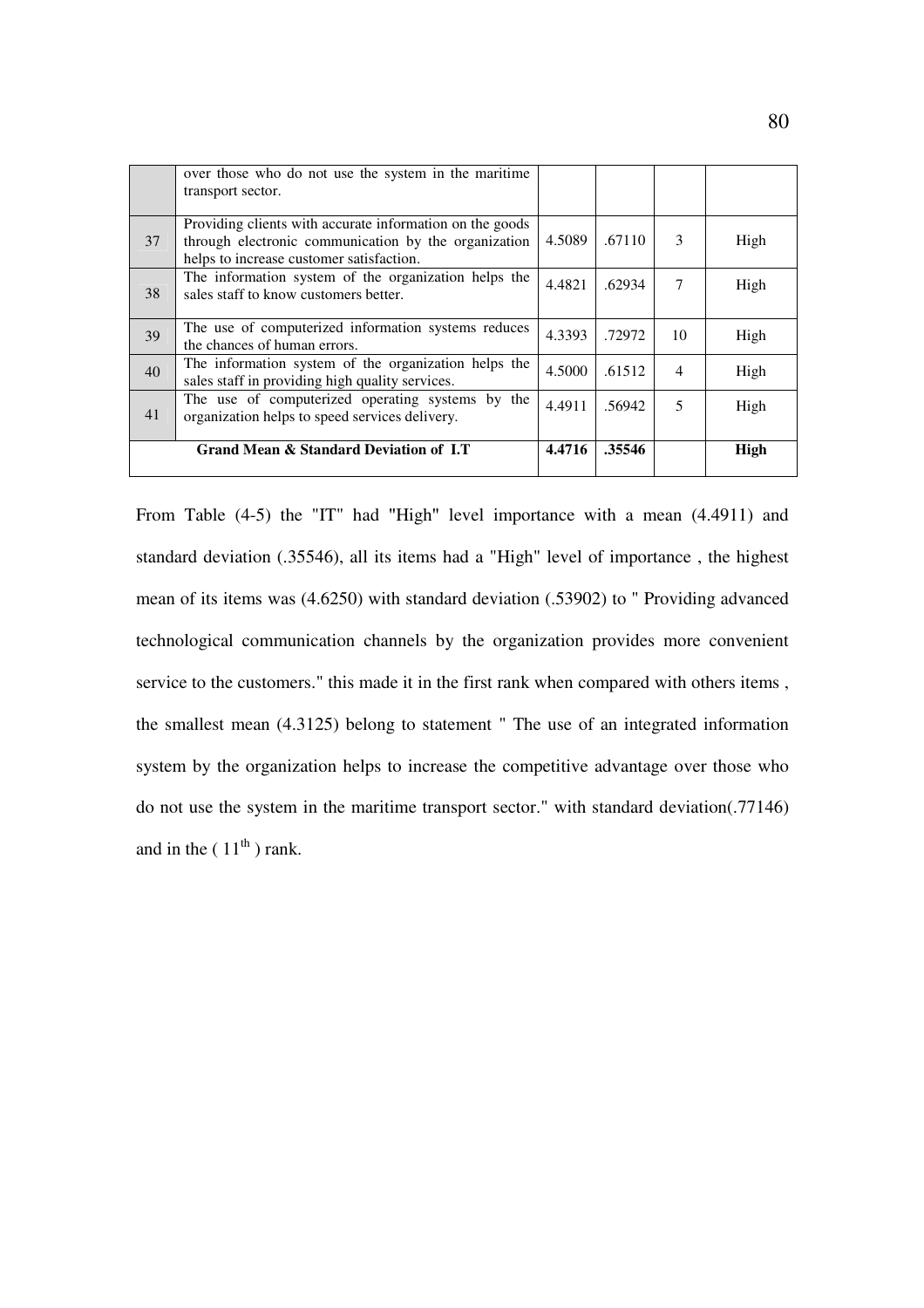The following Table (4-6) summarizes the construct descriptive results.

| <b>Characteristics</b>                                                               | Mean   | Standard<br>Deviation | Rank           | Level of<br>Importance |
|--------------------------------------------------------------------------------------|--------|-----------------------|----------------|------------------------|
| Quality                                                                              | 4.5402 | .30799                | 1              | High                   |
| I.T                                                                                  | 4.4716 | .35546                | $\overline{2}$ | High                   |
| Time                                                                                 | 4.3625 | .35946                | 3              | High                   |
| Cost                                                                                 | 4.2241 | .46056                | 4              | High                   |
| <b>Grand Mean &amp; Standard Deviation of</b><br><b>Organization Critical Factor</b> | 4.4014 | .29029                |                | <b>High</b>            |

**Table (4.6):** Descriptive statistics of OCF and its characteristics

The results illustrate that the variable "Organization Critical Factors" had a "High" level of importance with a mean of (4.4014) and standard deviation .29029), therefore the ranking of OCF characteristics will be as follows ; Quality , IT , Time , Cost.

### **Second: Strategic Competitive Advantage**

A main dimension Strategic Competitive Advantage (SCA) was measured through (9) items. The descriptive statistics of "SCA" items in are shown Table (4-7)

| Item | <b>Statement</b>                                                                                       | Mean   | S.D    | Rank | Level of<br>Importance |
|------|--------------------------------------------------------------------------------------------------------|--------|--------|------|------------------------|
| 42   | The work of the organization to be unique in its services<br>makes it preferable to customers.         | 4.5179 | .56921 | 2    | High                   |
| 43   | Work of the organization that is unique in its services<br>makes it preferred by customers             | 4.4643 | .68351 | 5    | High                   |
| 44   | The organization works to provide the same services that<br>its competitors have, but at a lower cost. | 4.2768 | .76181 | 7    | High                   |
| 45   | The organization works to provide financial resources to                                               | 4.2589 | .74429 | 8    | High                   |

**Table (4.7):** Descriptive statistics of SCA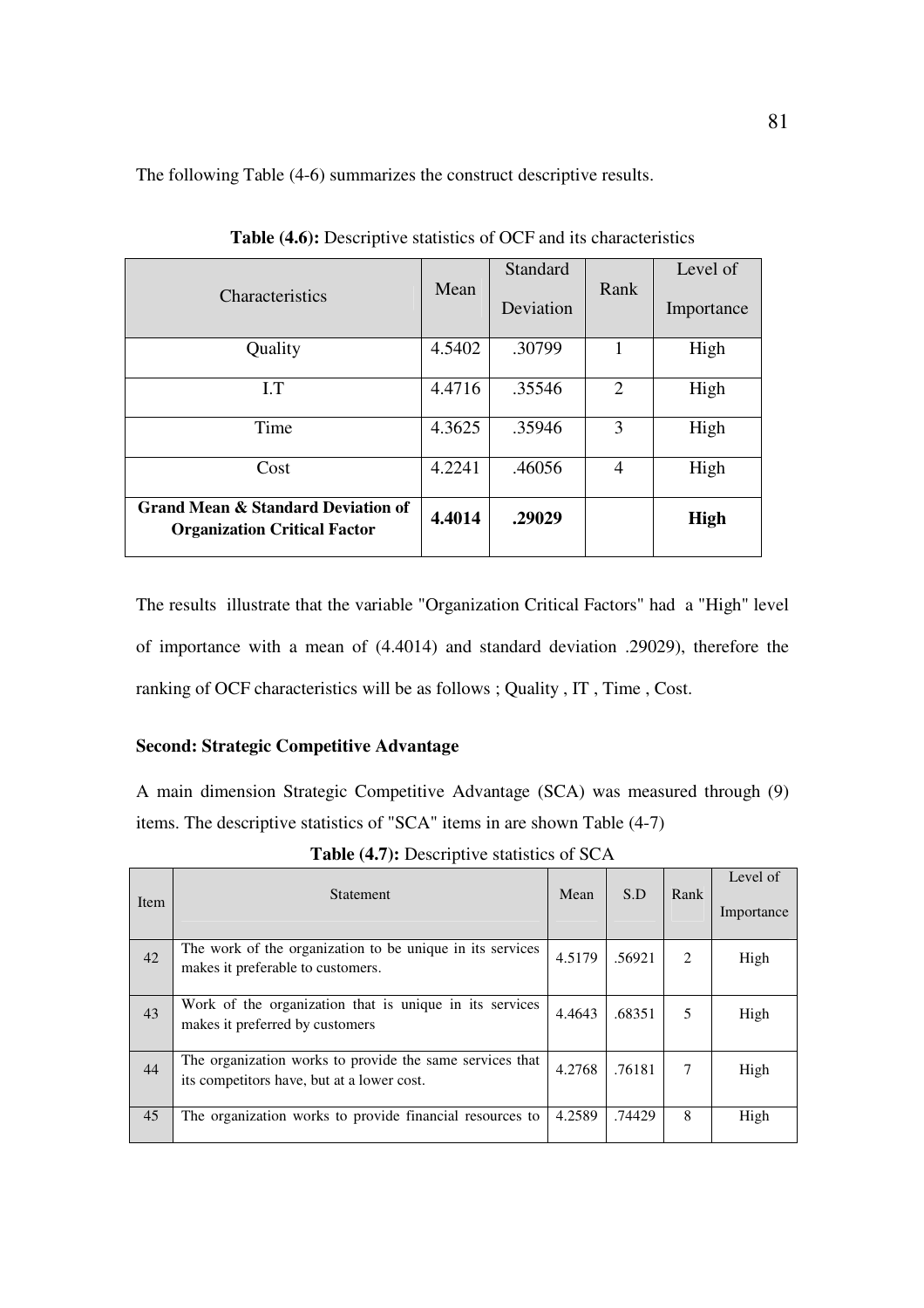|                                        | fund more projects.                                                                                                                       |        |        |                             |      |
|----------------------------------------|-------------------------------------------------------------------------------------------------------------------------------------------|--------|--------|-----------------------------|------|
| 46                                     | The organization works to provide the appropriate<br>technological resources such as systems of communication<br>and information systems. | 4.5179 | .56921 | $\mathcal{D}_{\mathcal{L}}$ | High |
| 47                                     | The organization works to stand out among its competitors<br>through the provision of services at any time.                               | 4.5625 | .54988 | 1                           | High |
| 48                                     | The organization works to provide services in less time<br>than its competitors.                                                          | 4.4375 | .62646 | 6                           | High |
| 49                                     | The existence of an effective senior management helps to<br>create a competitive advantage for the organization.                          | 4.5089 | .60023 | $\mathbf{3}$                | High |
| 50                                     | The organization performance in the execution of contracts<br>helps to increase its competitive advantage.                                | 4.4821 | .68421 | $\overline{4}$              | High |
| Grand Mean & Standard Deviation of SCA |                                                                                                                                           |        | .39614 |                             | High |

Table (4-7) show the "SCA" had a "High" level importance with a mean of (4.4474) and standard deviation (.39614), all its items had a "High" level of importance, the highest mean of its items was (4.5625) with a standard deviation (.54988) to "The organization works to stand out among its competitors through the provision of services at any time". This was ranked first when compared with others items, the lowest mean (4.2589) belongs to statement "The organization works to provide financial resources to fund more projects" with standard a deviation of (.74429) and was ranked eighth.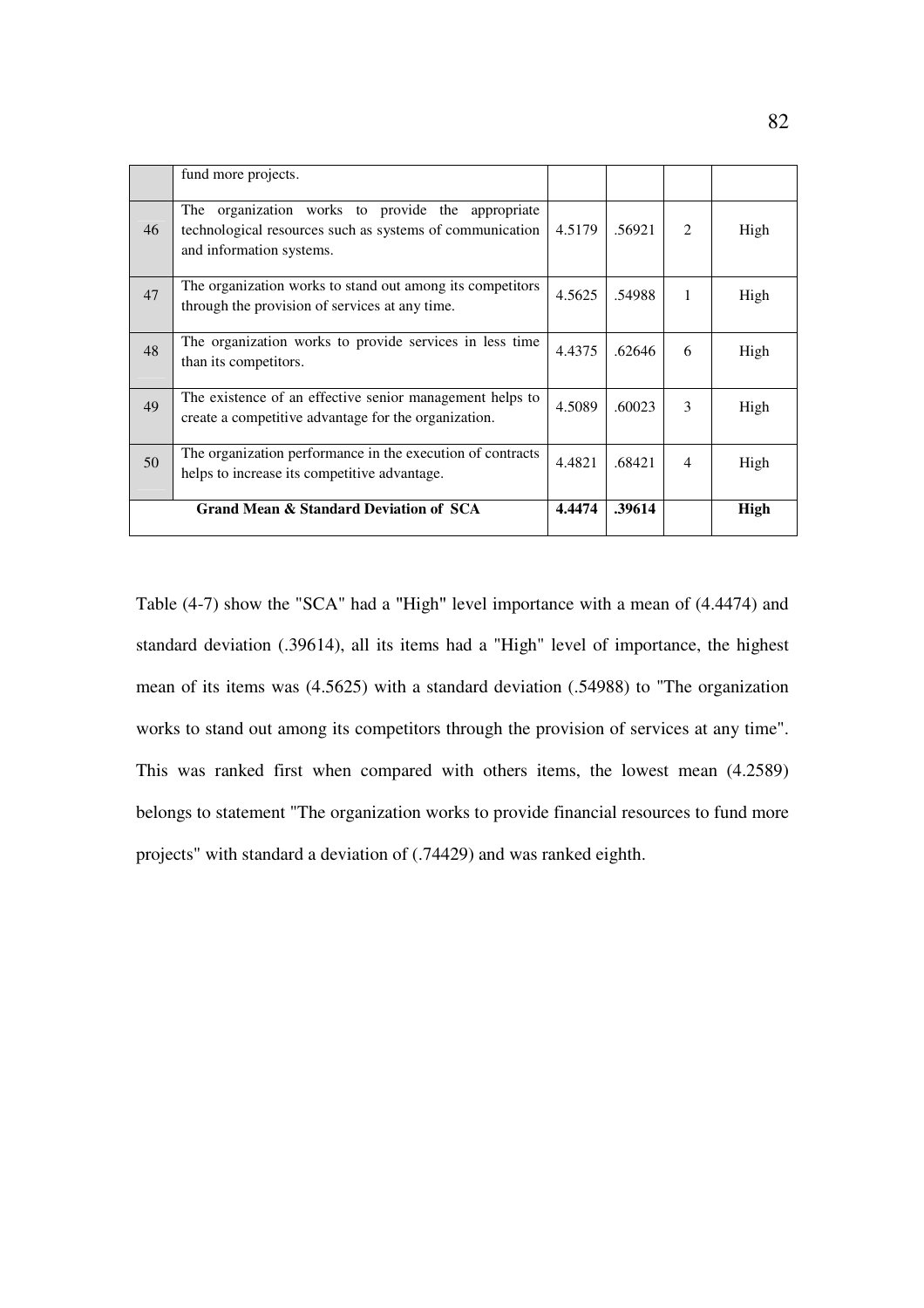#### **4.3 Result of Study Hypotheses Testing**

#### **Study Hypotheses**

The researcher in this part studied and tested the main hypotheses using Statistical Package for Social Sciences (SPSS). Through Multiple Regression analysis, F – test for estimated equations significance , t – test for effect significance of independent variable (ID) on dependent variable (DV) and coefficient of determination  $(R^2)$  to know how the ID explain the variation in DV.

Multiple Regressions was used to test if there is a significant impact of four Organizational Critical Factors on Strategic Competitive Advantage (SCA). See Table (4-8) for the results.

**Table (4.8):** Multiple Regressions - Effect of Organizational Critical Factors on Strategic Competitive Advantage

| <b>DV</b>  | ${\bf R}^2$ | $\mathbf{F}$ | D.F     | $Sig^*$ | <b>Regression Coefficient</b> |         |           |         | $Sig^*$ |
|------------|-------------|--------------|---------|---------|-------------------------------|---------|-----------|---------|---------|
|            |             |              |         |         | ID                            | β       | <b>SE</b> | t       |         |
|            |             |              |         |         | <b>Constant</b>               | .671    | .447      | 1.501   | .136    |
|            |             |              |         |         | Quality                       | .011    | .108      | .105    | .917    |
| <b>SCA</b> | .494        | 26.118       | (4,107) | .000    | Cost                          | $-.038$ | .071      | $-.536$ | .593    |
|            |             |              |         |         | <b>Time</b>                   | .219    | .099      | 2.220   | .029    |
|            |             |              |         |         | IT                            | .656    | .103      | 6.393   | .000    |

\*significant if sig  $\leq 0.05$ 

Multiple regression is good fit to the relationship between Organizational Critical Factors and Strategic Competitive Advantage , the regression equation is significant since F test  $(26.118)$  with  $(sig = 0.000)$  less than  $0.05$ ,  $(49.4\%)$  of the differences in SCA values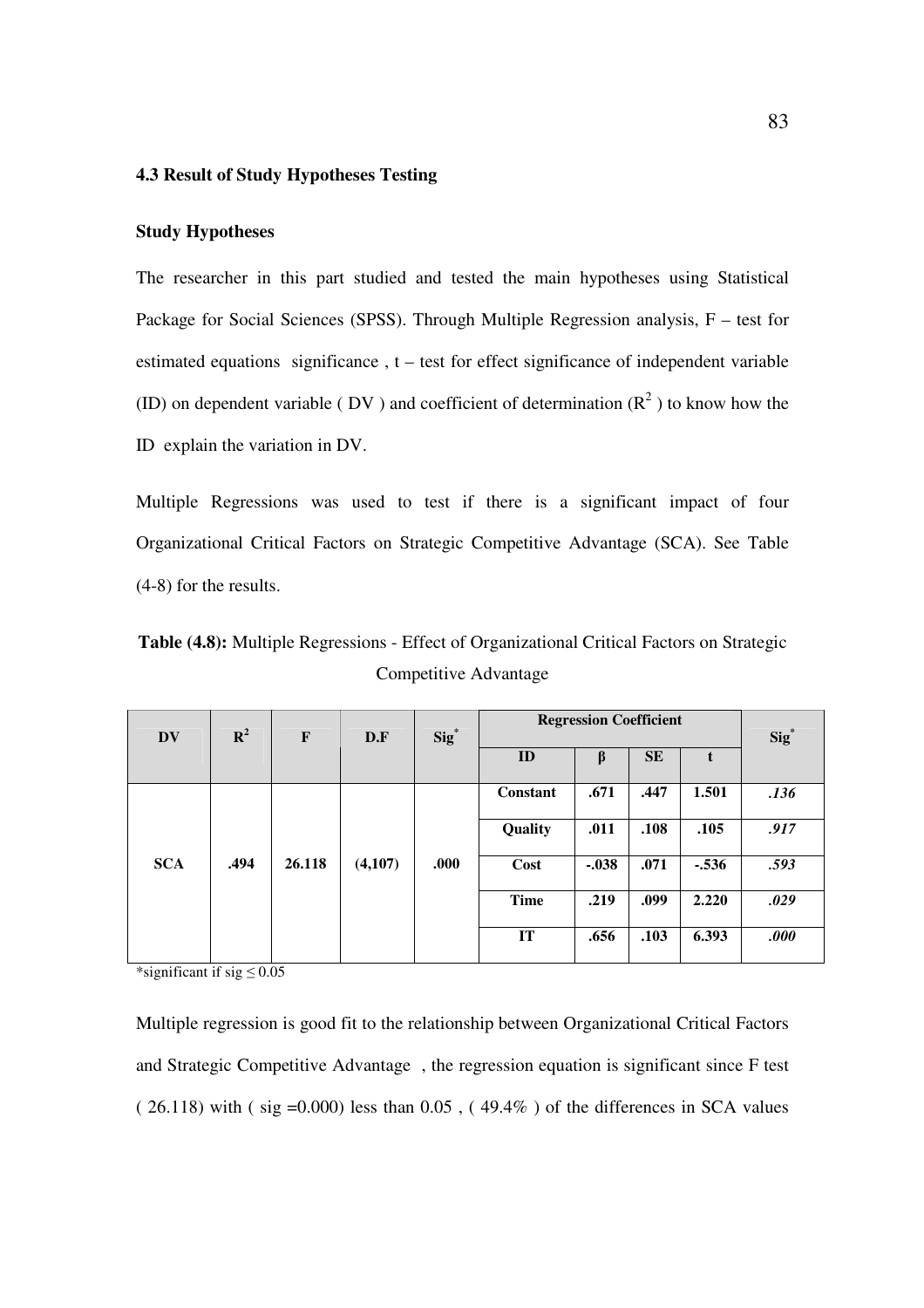interpret the four Organizational Critical Factors , found that only IT and Time factors have a significant impact according to t-test for each of them, the variance influence factor as a measure to test multicollinearity between four Organizational Critical Factors equals ( 1.792) which is less than 5 as an indicator that no higher correlation between the Organizational Critical Factors.

Our conclusion here there is significant impact of OCF (IT and Time Factors only) on the SCA; therefore we can test each of the main research hypotheses.

#### **First Hypotheses**

**H01:**"There is no statistically significant impact of Cost in the maritime transport sector in Jordan on strategic competitive advantage at ( $\alpha$  = 0.05)."

Multiple regression uses to test this hypotheses, results in Table  $(4 - 8)$ .

We observed that there is no significant impact of Cost factor on SCA, and regression equation is not significant since t test (**.105**). Therefore there is no significant impact of Cost on SCA.

All these evidences imply to accept the first hypotheses  $H<sub>01</sub>$ , so:

There is no statistically significant impact of Cost in the maritime transport sector in Jordan on strategic competitive advantage at  $(\alpha = 0.05)$ ."

#### **Second Hypotheses**

**H02:**"There is no statistically significant impact of Quality in the maritime transport sector in Jordan on strategic competitive advantage ( $\alpha = 0.05$ )".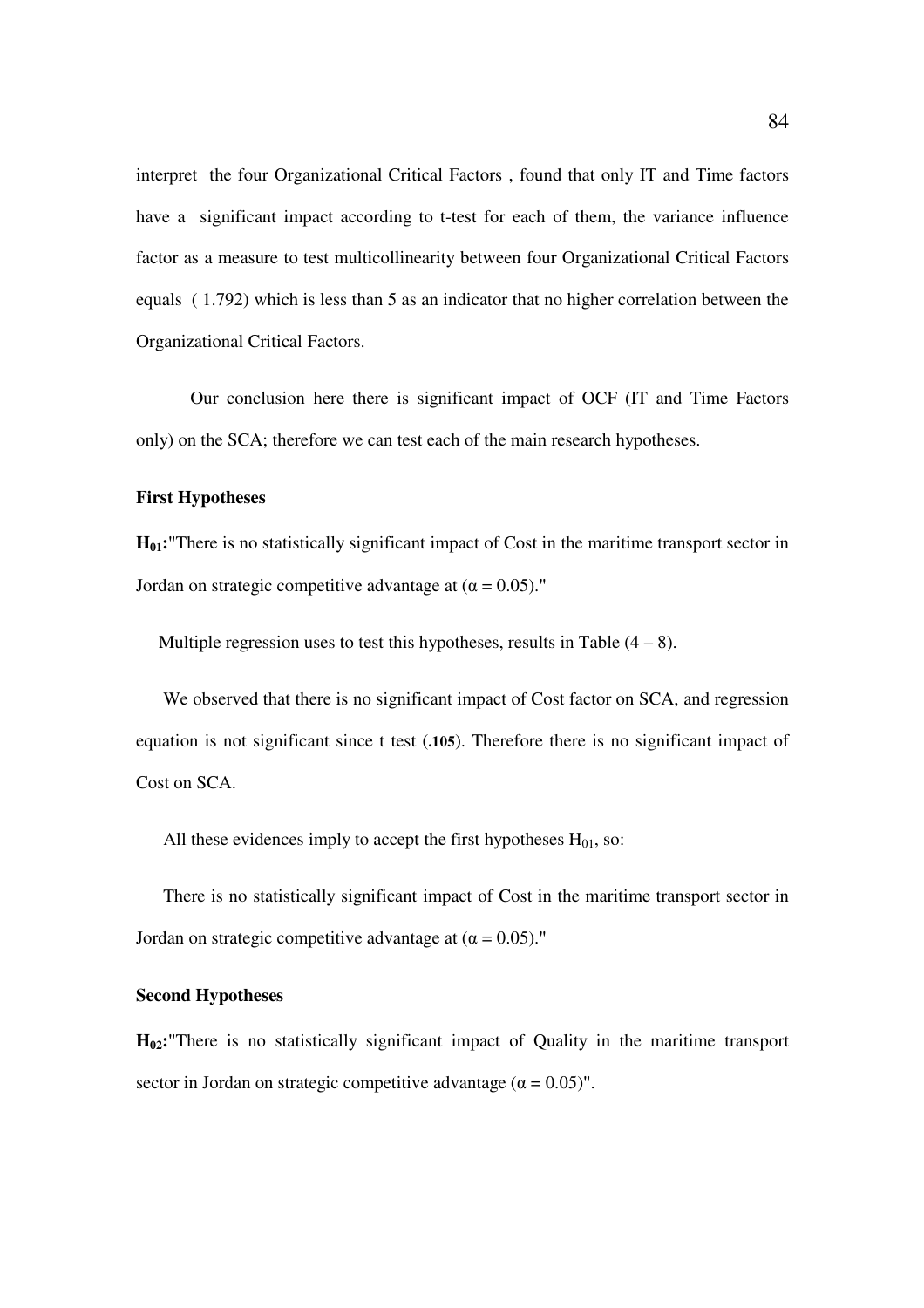Multiple Regressions was used to test this hypotheses, results are shown in Table (4–8).

We observed that there is no significant impact of Cost factor on SCA, and regression equation is not significant since t-test (**-.536**). Therefore there is no significant impact of Cost on SCA.

All these evidences imply to accept the second hypotheses  $H_{02}$ , so:

"There is no statistically significant impact of Quality in the maritime transport sector in Jordan on strategic competitive advantage at  $(\alpha = 0.05)$ ."

#### **Third Hypotheses**

**H03:**"There is no statistically significant impact of Time in the maritime transport sector in Jordan on strategic competitive advantage at ( $\alpha = 0.05$ )."

Multiple Regression was used to test this hypotheses, results are shown in Table (4 –8).

Multiple regression is good fit to the relationship between time factor and SCA , the regression equation is significant since F test ( $26.118$ ) with ( $sig < 0.000$ ), Time factor explains (21.9 %) of the differences in SAC values ,and increasing one value in it will increase SCA value by (.029) , this is a significant impact according to t-test (2.220).

All these evidences seem to reject the second hypotheses  $H_{03}$ , so:

"There is a statistically significant impact of Time in the maritime transport sector in Jordan on strategic competitive advantage at  $(\alpha = 0.05)$ ."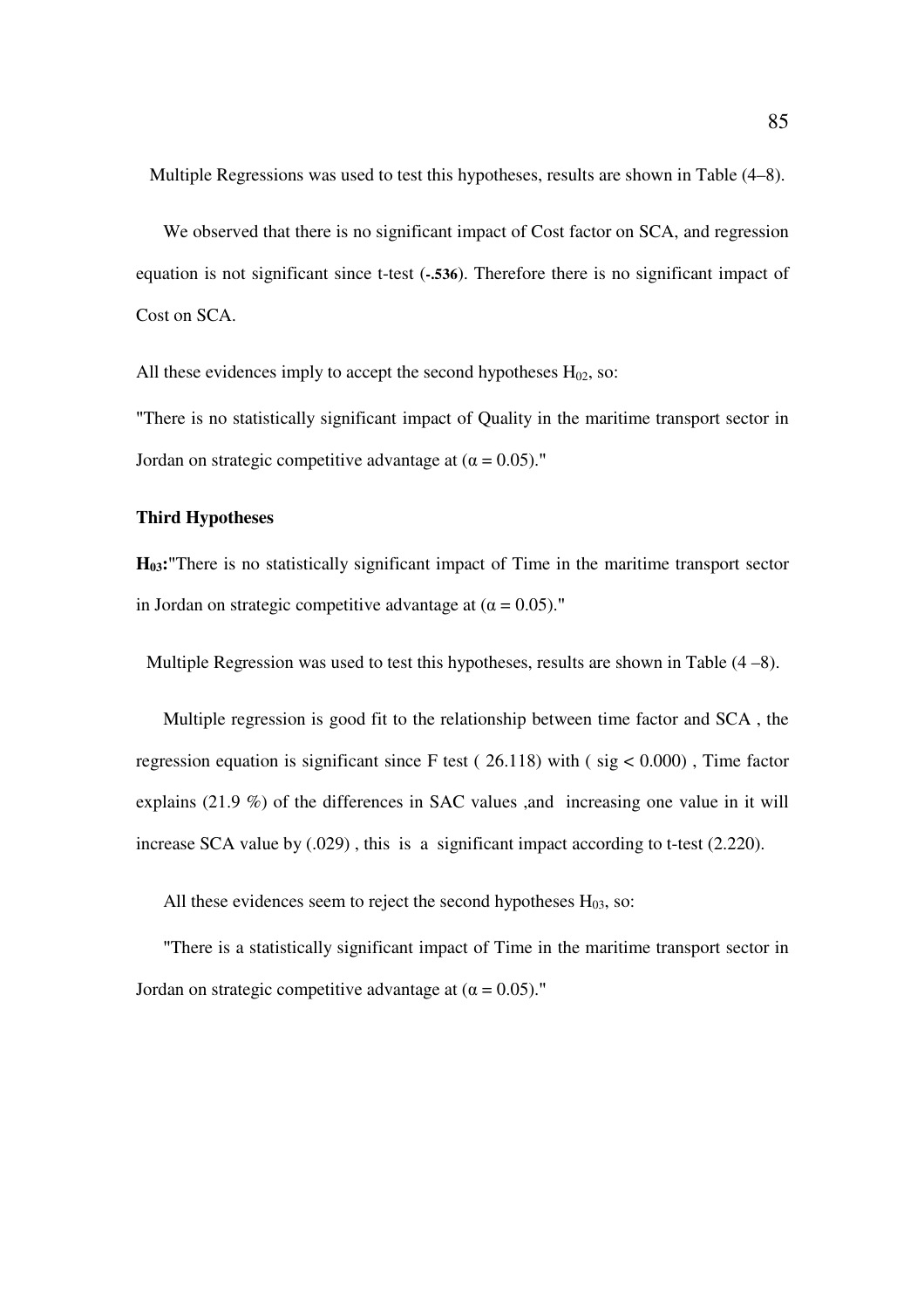#### **Fourth Hypotheses**

**H04:** "There is a statistically significant impact of Information Technology (IT) in the maritime transport sector in Jordan on strategic competitive advantage at ( $\alpha = 0.05$ )."

Multiple regressions was used to test this hypotheses, results are shown in Table  $(4 - 8)$ .

Multiple regression is good fit to the relationship between IT factor and SCA , the regression equation is significant since F test ( $26.118$ ) with ( $sig < 0.000$ ), IT factor explains (65.6 %) of the differences in SAC values ,and increasing one value in it will increase SCA value by (.000) , this is a significant impact according to t-test (6.393).

"All these evidences imply to Reject the second hypotheses  $H_{04}$ , so :

"There is a statistically significant impact of Information Technology in the maritime transport sector in Jordan on strategic competitive advantage at  $(\alpha = 0.05)$ ."

In rejection of the third and fourth hypotheses, this means that there is a significant impact on each of Organizational Critical Factors (IT and Time) on Strategic Competitive Advantage, organizational critical factors (IT and Time) has a good explanation on the differences in SCA values.

Multiple regression is a good fit for the relation between only two factors of Organizational Critical (IT and Time) on Strategic Competitive Advantage, since ( $F =$ 26.118) with its sig =.000 less than .05, because these two strong impacts in the data of this study , the IT and Time removed Cost and Quality from multiple regression model , and it does not mean that the removing variables have no impact, but focus only on independent variables which make a better explanation when they enter in model and have a significant impact.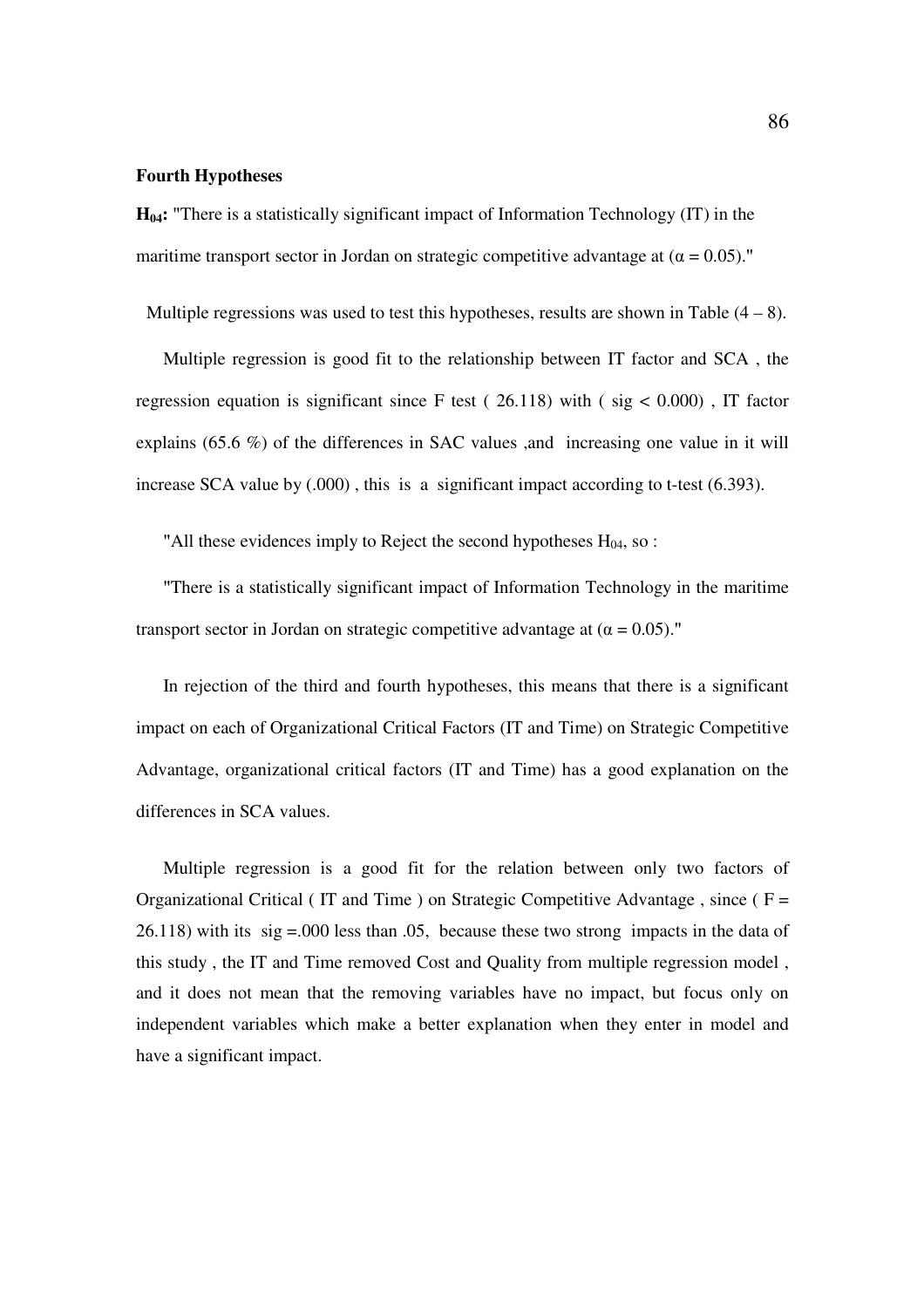# **Chapter Five**

# **Results, Conclusions, Discussions and Recommendations**

(5.1): Results (5.2): Conclusions and Discussions (5.3): Recommendations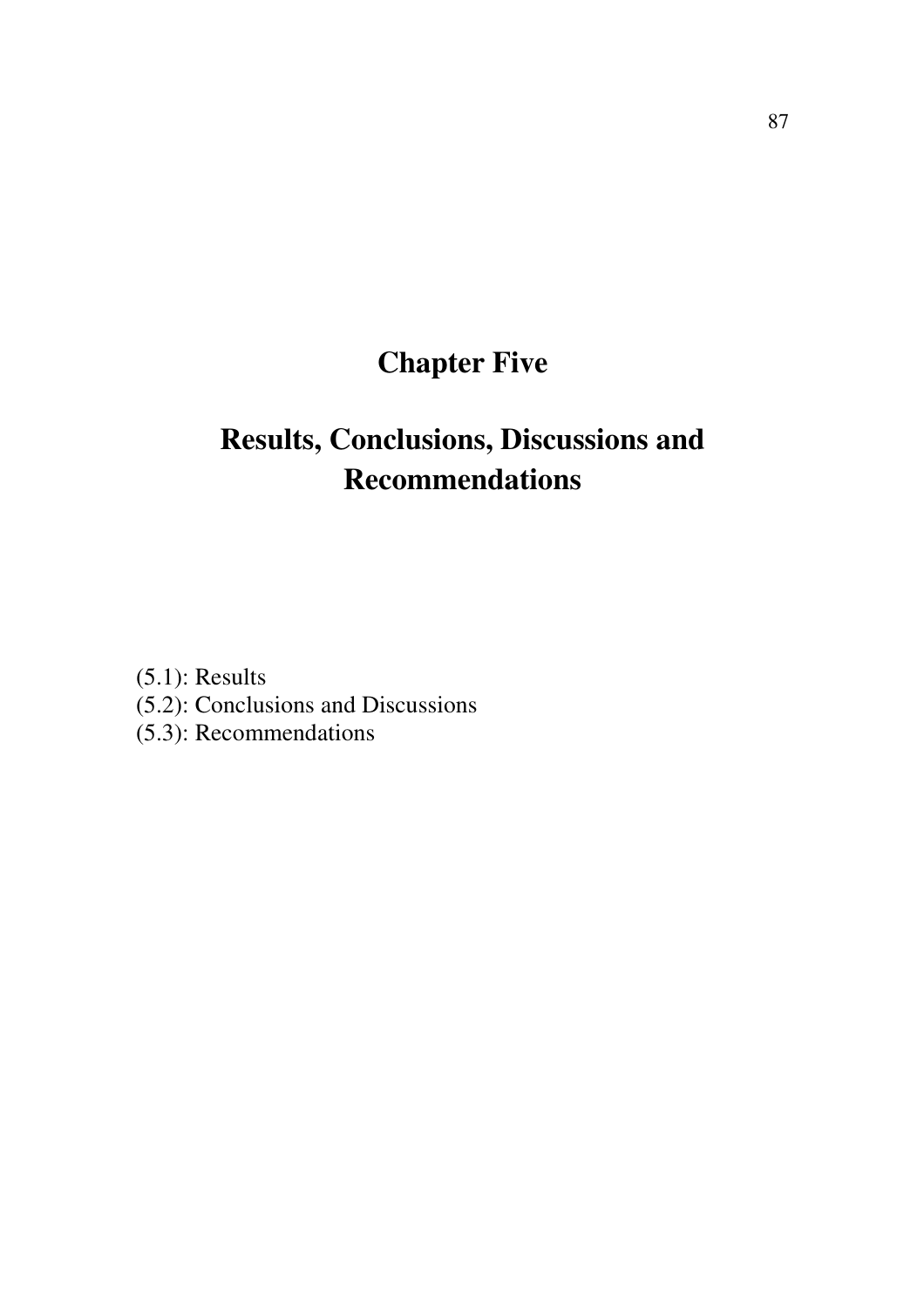# **5.1 Results**

The current study posed a set of questions, placing the hypotheses and their relation to the impact within the study variables. The study arrived at many results that contributed to solve the study problem described in chapters (1-2), answering the questions and hypotheses of the study. The main results were:

1. There was a statistically significant impact of Information Technology (IT) on strategic competitive advantage in the maritime transport sector in Jordan at ( $\alpha \le 0.05$ ).

2. There was a statistically significant impact of Time on strategic competitive advantage in the maritime transport sector in Jordan at ( $\alpha \leq 0.05$ ).

#### 5.2 **Conclusions and Discussions**

On the basis of the study results, the researcher concludes the following:

 The IT, and Time occupy a significant attention level in maritime transport sector companies in Jordan. And that supports (Kannan, et, al., 2011) who found that IT and communication has a positive effect on an organization's strategic competitive advantage.

 The "Time" had "High "level importance with a mean of (4.3625) and a standard deviation of (.35946), all its items had a "High" level of importance , the highest mean of all its items was (4.6696) with a standard deviation (.50917) to " The shipping and delivering of the goods by the organization helps to increase the competitive advantage."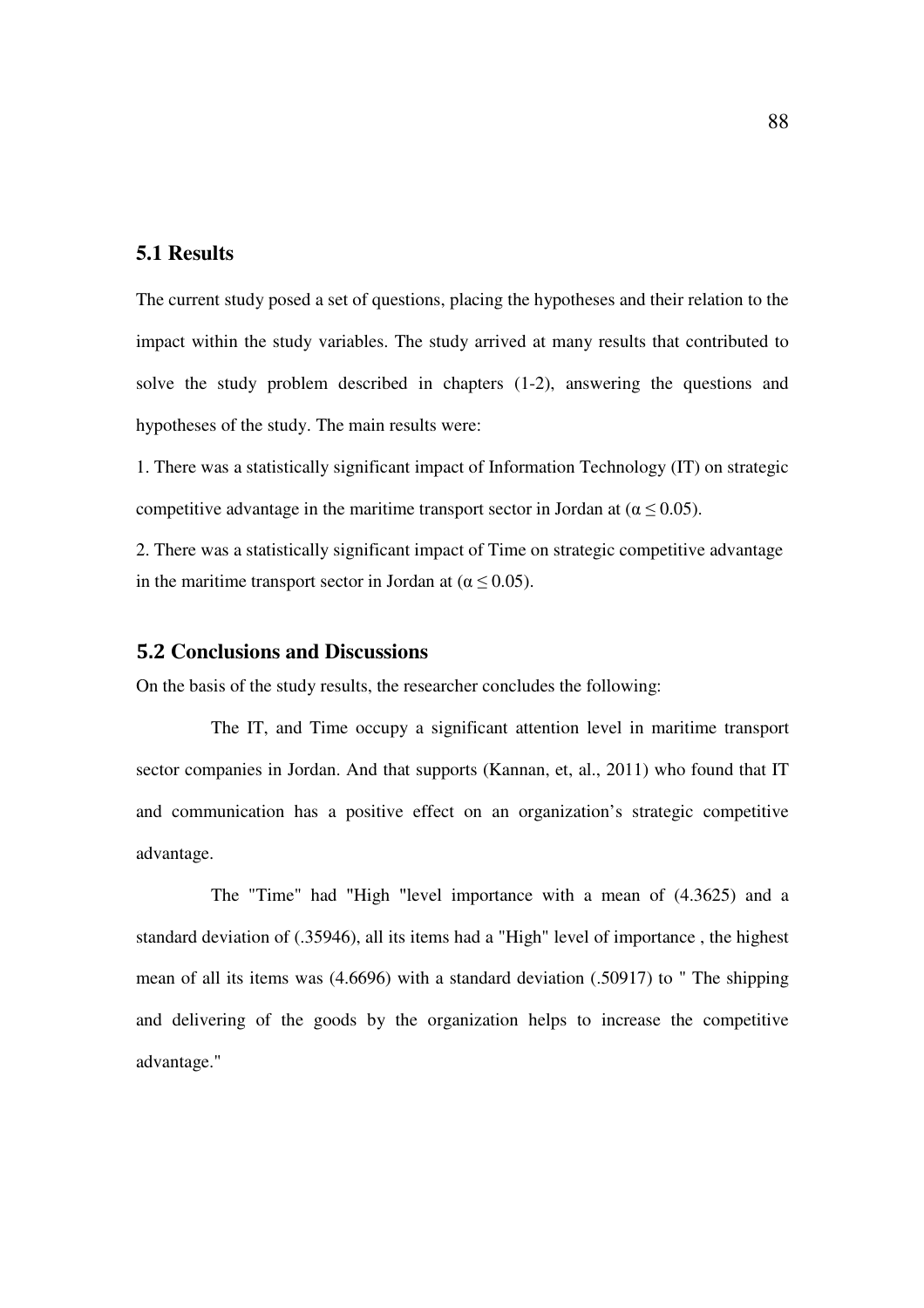The (IT) had a "High "level importance with a mean of (4.4911) and a standard deviation (.35546), all its items were "High" level of importance ,and the highest mean of its items was (4.6250) with standard deviation (.53902) to " Providing advanced technological communication channels by the organization provides more convenient service to the customers.

 The maritime sector organizations in Jordan select critical factors and they assign different weights to each of them in achieving strategic competitive advantage. "IT" is the first ranked criterion and "Time" is the second ranked one. These are the only two factors that are adjudged by Jordan maritime sector organizations. Giving utmost importance to rate reflects high level of competitiveness.

 Under IT factor it was found that, providing advanced technological communication channels by the organization offers more convenient service to the customers." this was ranked when compared with others criteria. And, under TIME, it was found that the shipping and delivering of the goods by the organization helps to increase the competitive advantage. This made it in the first rank when compared with others criteria.

 Later, say after 2-3 years, another study may also be conducted to find out the importance of these factors and whether they will change and new criteria emerge during this period. In the maritime transportation sector, there are other forms of shipments like break bulk, tankers, etc. Researchers may try to replicate this study to find out the selection criteria of these modes and their relative importance as perceived by the users of these services.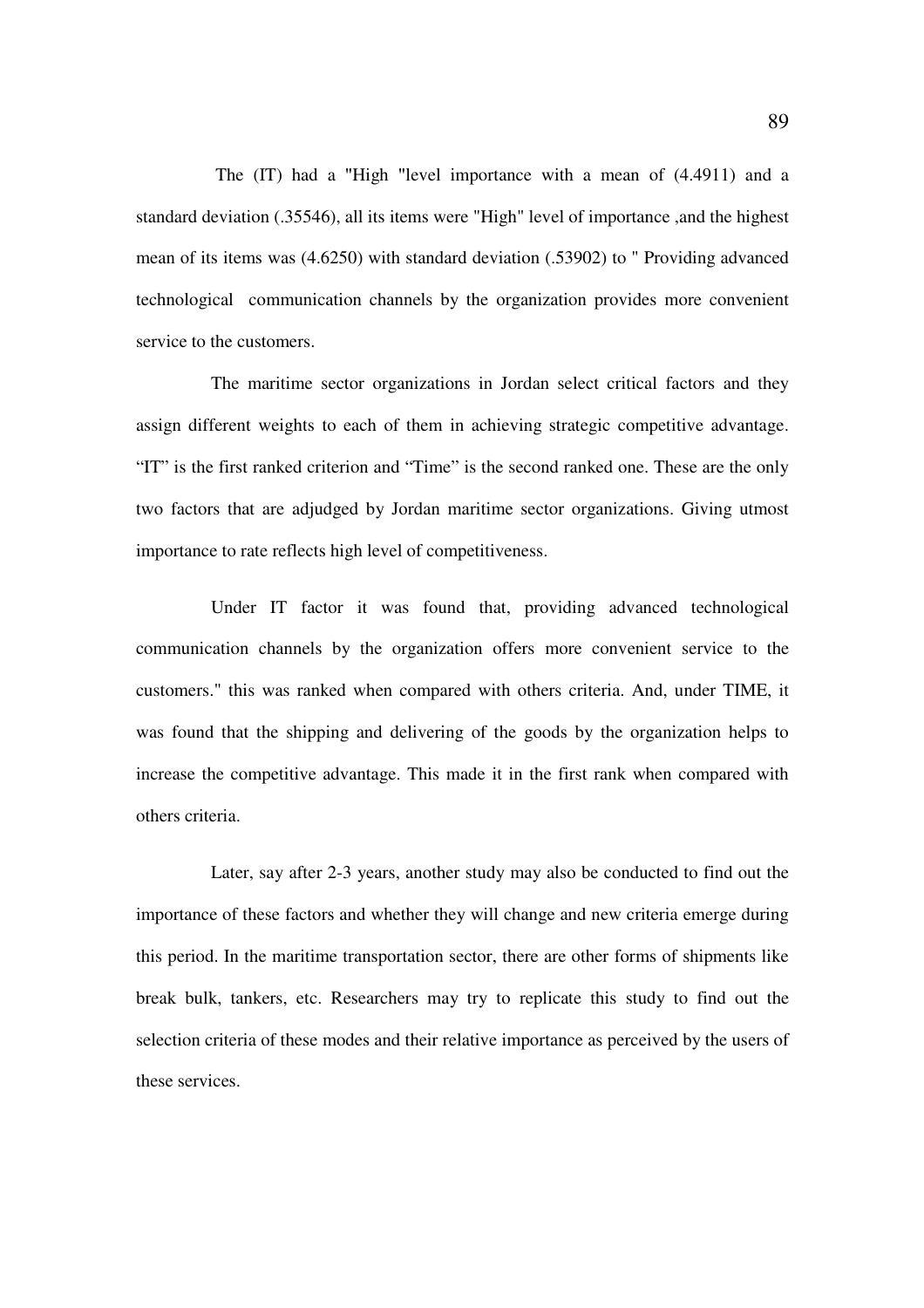Identifying selection criteria and their importance of other modes like road, rail and air transport, need to be studied in the future. It is worthwhile to note that all these studies have already been attempted in various economies, but not yet in Jordan.

Hence, the present paper is thought to be a light post to various new areas of maritime transportation research in Jordan.

## **5.3 Recommendations**

On the basis of study results and conclusions, the researcher suggests the following recommendations to meet the study objectives.

- 1. The Organization in maritime transport sector needs to clarify the factors that got a high impact level on its strategic competitive advantage.
- 2. The organization needs to work hard to stand out among its competitors through the provision of services at any time
- 3. The organization should know that, providing advanced technological communication channels by the organization provides more convenient service to the customers.
- 4. Providing an integrated information system by the organization helps to increase its competitive advantage over those who do not use the system in the maritime transport sector.
- 5. Organization should be aware that minimizing the period for shipping and delivering goods, helps to increase its competitive advantage.
- 6. To reduce the time period for the delivery of the goods can be achieved by reducing the time of the logistics process.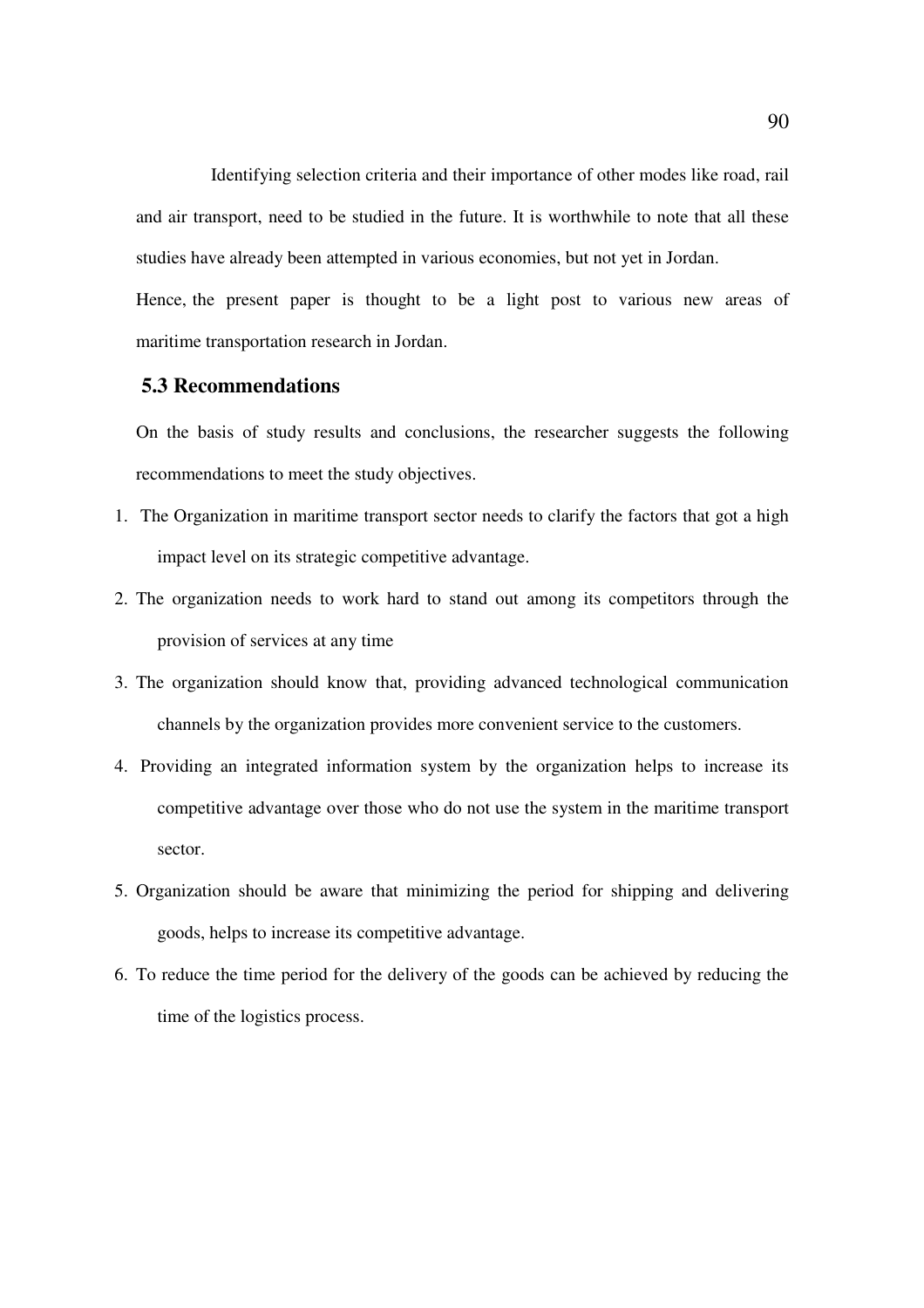## **References:**

- 1. Agarwal, V., and Cohen, M. (2001): "**Long live the revolution", Understanding SCM, The Financial Times**, Autums, pp.4-5.
- 2. Aigbokhaevbol, O (2011). **Application of Game Theory to Business Strategy in Undeveloped Countries: A Case for Nigeria**, J SocSci, 27(1): 1-5.
- 3. Allison, M. &Kaye, J. (2005).**Strategic planning for Nonprofit \_Organization** :**A Practical Guide and Workbook**, 2nd edition. NJ, USA: John Willey&Sons ,Inc.
- 4. Alpha liner, (2011) *Containership Market Outlook*. California: the world reference in liner shipping.
- 5. Al-Zuhd, T (2005). **Saudi Arabia's Accession to the WTO: Quick Assessment of Its Economic & Commercial Impact**, Saudi Commerce Magazine, Chamber of Commerce & Industry, Eastern Province, Saudi Arabia, No. 140.
- 6. Arons, H &Waalewijn, P (1999). **A Knowledge Base Representing Porter's Five Forces Model**, Research Paper, Erasmus University Rotterdam.
- 7. Awad, A. (1994) **Islamic Law and International Trade**. Dar Al Fadilah, Iss. 101.
- 8. Bichou, K. (2011) **Review of the Institutional and Regulatory Structures of the MARITIME TRANSPORT AND PORT SECTORS** in Jordan. Ministry Of Transport, (Europe Aid/121972/D/SER/JO).
- 9. Chandler, Alfred D., Jr. (1962): **Strategy and structure: Chapters in the History of Industrial Enterprise** (Cambridge, MIT Press.) Chandler's thesis is also presented in Muris et al. (1996): 'Strategy and Transaction Costs: The Organization of Distribution in the Carbonated Soft Drink Industry," Case Studies in Contracting and Organization, Scott E. Masten (ed.) (Oxford, Oxford University Press).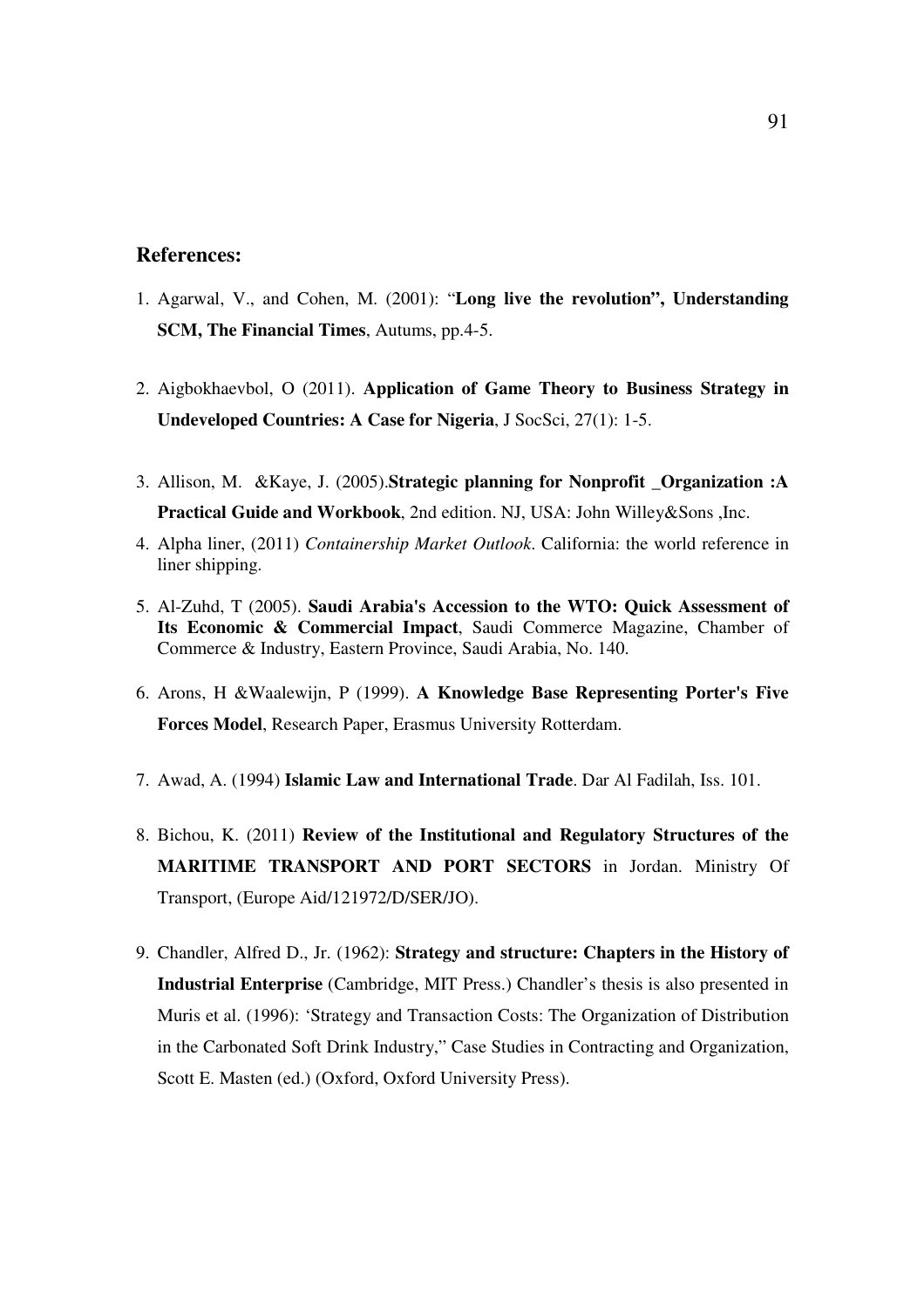- 10. Cheng, T C E. & Choy, P. W C (2007). **Measuring Success Factors of Quality Management in the Shipping Industry**. 3rd ed. Hong Kong: Palgrave Macmillan. p.234-253.
- 11. Christopher M (1998). **Logistics and Supply Chain Management: Strategies for Reducing Cost and Improving Service** (2nd ed.), London: Financial Times Professional Limited.
- 12. Collis, D. & Rukstad, M. (2008). **Can You Say What Your Strategy Is**?, Harvard Business Review.
- 13. Corbett, J &Windbreak, J (2008). **The Impacts of Globalization on International Maritime Transport Activity**, Global Forum on Transport and Environment in a Globalizing World, Guadalajara, Mexico.
- 14. Costas TH. G. (September 2002). **The Handbook of Maritime Economics and Business**. London: Informa Professional.
- 15. Damas, P. (2001): Jacobs: "**Put service in cataracts"**, American Shipper, April 6-8.
- 16. Ding, J. (2010) **Critical Factors Influencing Customer Value for Global Shipping Carriers-Based Logistics Service Providers Using Fuzzy AHP approach**. *African Journal,* 4(7) (1993-8233), p.12-99-1307.
- 17. Ding JF (2009b). **Evaluating customer value for liner shipping companies in Taiwan: an empirical study**. Int. J. Innov. Comp. Inf. Control 5(11A): 3779-3796.
- 18. Forrester, Jay W. (1958): "**Industrial Dynamics: A Major Breakthrough for Decision Makers**", Harvard Business Review, 36:4, pp.37-66.
- 19. Evangelista P., Morvillo A. (2000): "**Cooperative strategies in international and Italian liner Shipping**", International Journal of Maritime Economics, 2:1, pp.1-16.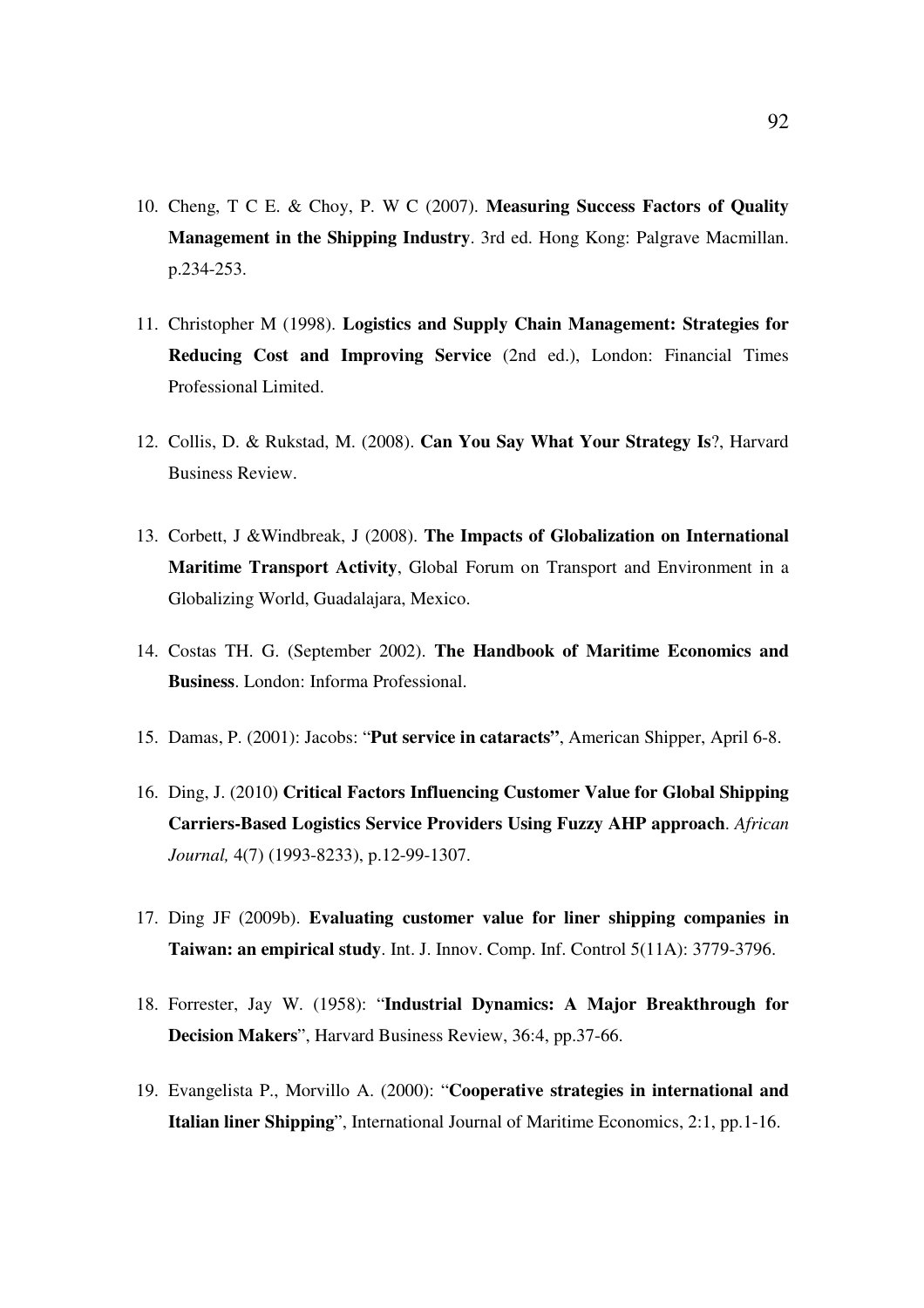- 20. Evangelista P., Heaver, T.D., and Morvillo, A. (2001): "**Liner Shipping Strategies for Supply Chain Management,**" a paper to be presented to the World Conference on Transport Research, Seoul, July, 19pp.
- 21. Frankel, E. G (2002). "The Economics of International Trade Logistics and Shipping Transactions", see this volume, *The Handbook of: Maritime Economics and Business*, chapter38.
- 22. Ghemawat, P. (2002). **Competition and Business Strategy in Historical Perspective, Business History Review**, 76: 37–74.
- 23. Gold, E. (1981): "**Maritime Transport- The Evolution of International Marine Policy and Shipping Lo**" (Lexington, Mass., Lexington Books).
- 24. Goulielmos, A., and Tzannatos, E. (1997): "**Management Informational System for the Promotion of Safety in Shipping**", an International Journal of Disaster Prevention and Management, 6, 4, pp. 252-262.
- 25. Hall, Darren, and Braithwaite, Alan(2001): "**The Development of Thinking in supply Chain and Logistics Management**", Handbook of Logistics and Supply-Chain Management, A.M. Brewer, K.J Button and D.A. Hensher (eds.) London, Pergamon Press).
- 26. Haralambides, H.E (2000). **Liner Shipping Economics, Research Paper, Center for Maritime Economics & Logistics (MEL),** Erasmus University Rotterdam.
- 27. Haralambides, H. E & Veenstra A.W (2002). **"Port Pricing",** see this volume, The Handbook of: Maritime Economics and Business, chapter34.
- 28. Heaver, T. D (2002). "**Supply Chain and Logistics Management: Implications for Liner Shipping**", see this volume, *The Handbook of: Maritime Economics and Business*, chapter17.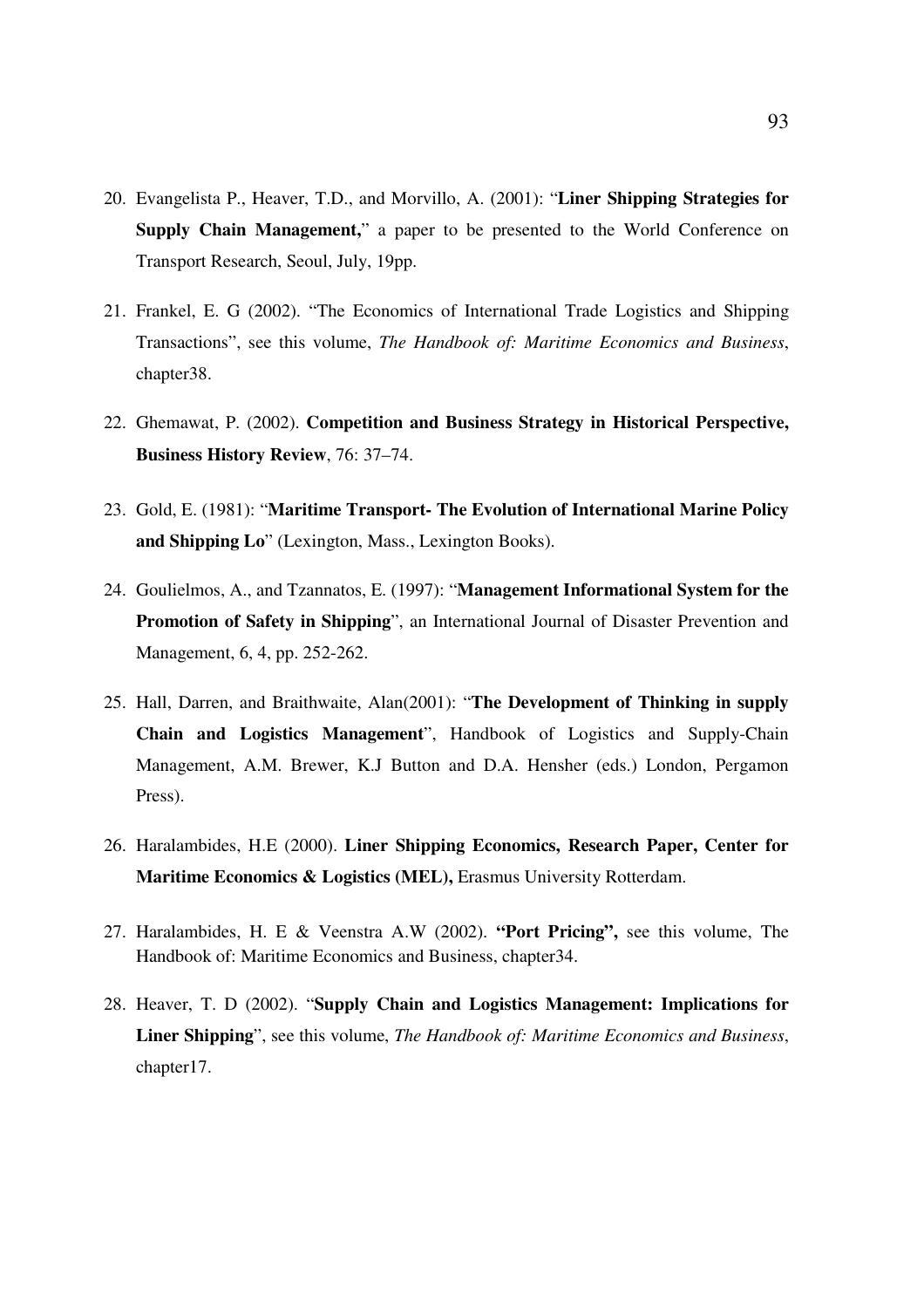- 29. Hitt, M. A., Ireland, R.D. and Hoskiss, R.E., (2009). **Strategic Management: Competitiveness and Globalisation (Concepts)**. 8th ed. Ohio: South-Western Cengage Learning.
- 30. Iheduru, O.C. (1996): **The Political Economy of International Shipping in Developing Countries** (Network, University of Delaware Press), p.21.
- 31. Johnson, G. Scholes, K.and Whittington, R. (2008), *Exploring Corporate Strategy*: Text & Cases, 8th Edition, Financial Time Prentice Hall.
- 32. Johansson at, al. (1993). **Business Process Reengineering: Breakpoint Strategies for Market Dominance**. New York: John Wiley and Sons.
- 33. Jorfi, S; Nor. K. &Najjar, L (2011). **The Relationship Between IT Flexibility, IT-Business Strategic Alignment, and IT Capability**. International Journal of Managing Information Technology (IJMIT). Accepted on February 10, 2011.
- 34. Kannan, V. et al. (2011). **An Evaluation of Ocean Container Carrier Selection Criteria: an Indian Shipper's Perspective**. Emerald, 34 no.7, 2011 (2040-8269 DOI 10.1108/01409171111146661), p.754-772.
- 35. Kaptanoglu, S; Stockton, D &Ziarati, R (2007). **Sustaining Competitive Advantage Through Cooperative Decision Making In Shipping Industry in Turkey**, Research Paper, TUDEV – Institute of Maritime Studies.
- 36. Kardoosh, M (2005). The **Aqaba Special Economic Zone, Jordan: A Case Study of Governance**, ASEZ Project.
- 37. Kim, P.; Pinkley, R. &Fragale, A. (2005). **Power Dynamics in Negotiation, Academy of Management Review**, 30(4): 799-822.
- 38. Kumar, N. (December 2006). "**Strategies to Fight Low Cost Rivals**," *Harvard Business Review*, pp. 104-112.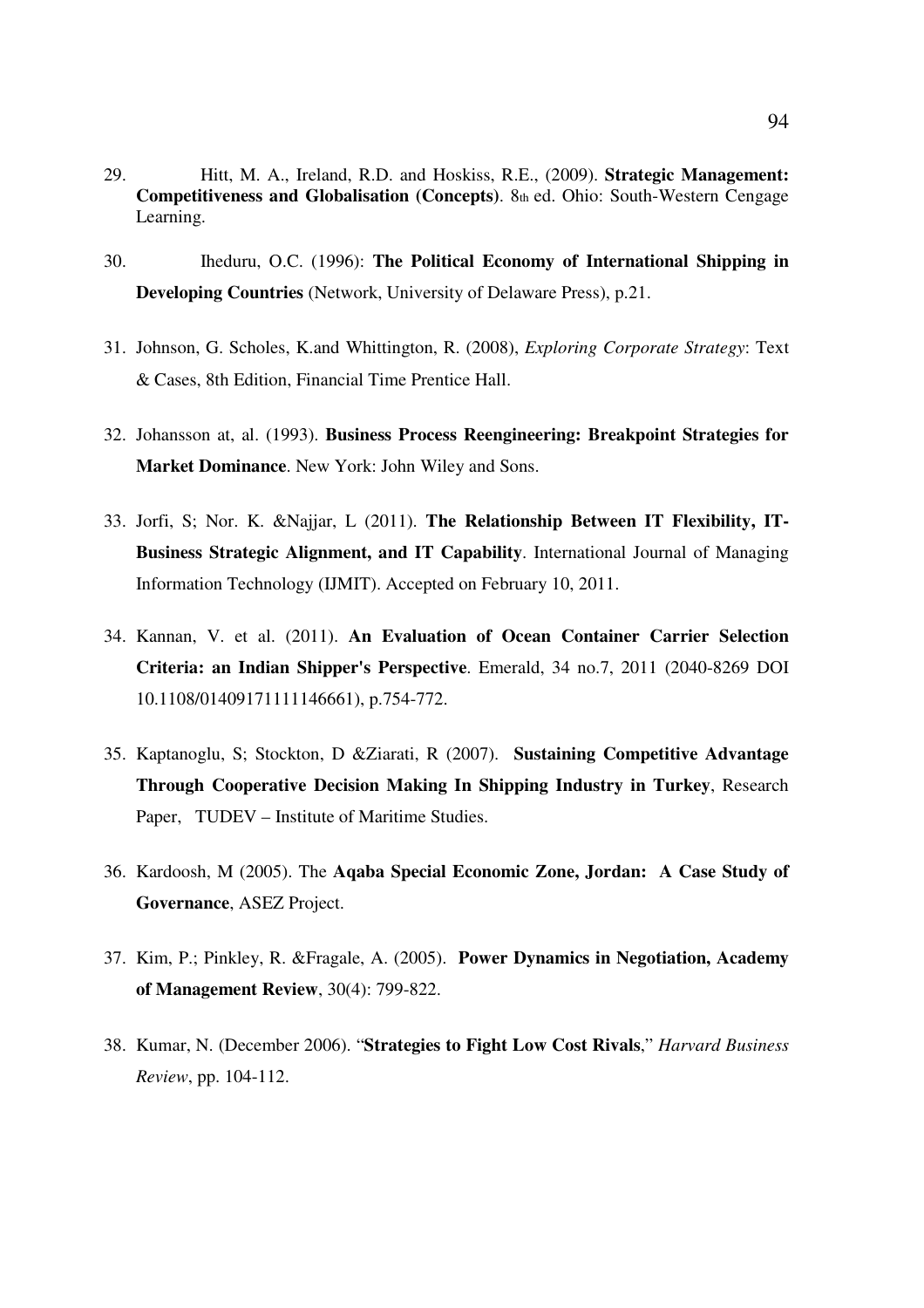- 39. Lagoudis, I. and Theotokas, I. (2010) In: (2007) **Maritime Transport: The Greek Paradigm**. 1st ed. Elsevier Ltd., p.95.
- 40. Lambert, Douglas M. (2001): "**The Supply Chain Management and Logistics Controversy**", handbook of logistics and Supply-Chain Management, A.M. Brewer, K.J. Button and D.A. Hensher (ed.) ( London, Pergamon Press).
- 41. Lee, Hau L., So, Kut C., and Tang, Christopher S. (2000): "**The Value of Information Sharing in a Tow- Level Supply Chain**", Management Science, 46, 5, pp. 626-643.
- 42. Levy, D.L (1997). **Lean Production in an International Supply Chain**. Sloan Management Review, 38(winter), 94-102.
- 43. Liang GS, Ding JF, Liu IW (2007). **Using conjoint analysis on the evaluation of brand equity for liner service companies: an empirical study of four international carriers**. J. Chinese Inst. Transp. 19(4): 333-362.
- 44. Lu CS (1997). **Comparison of the level of importance and satisfaction of service attributes in the Taiwanese liner shipping industry**. J. Chang Jung Univ. 1(1): 83-100.
- 45. Lu CS (2000). **Logistics services in Taiwanese maritime firms**. Transp. Res. Pt. e-Logist. Transp. Rev. 36(2): 79-96.
- 46. Lu CS (2003). **The impact of carrier service attributes on shipper-carrier partnering relationships: a shipper's perspective**. Transp. Res. Pt. e- Logist. Transp. Rev. 39(5): 399-415.
- 47. Lu CS (2007). **Evaluating key resources and capabilities for liner shipping services.** Transp. Rev. 27(3): 285-310.
- 48. Mason-Janes, R., &Towil, R.R. (1999), **Total Cycle Tome Compression and the Agile Supply Chain**. International Journal of Production Economics, 10, 62, 13-26, 61-73 pp.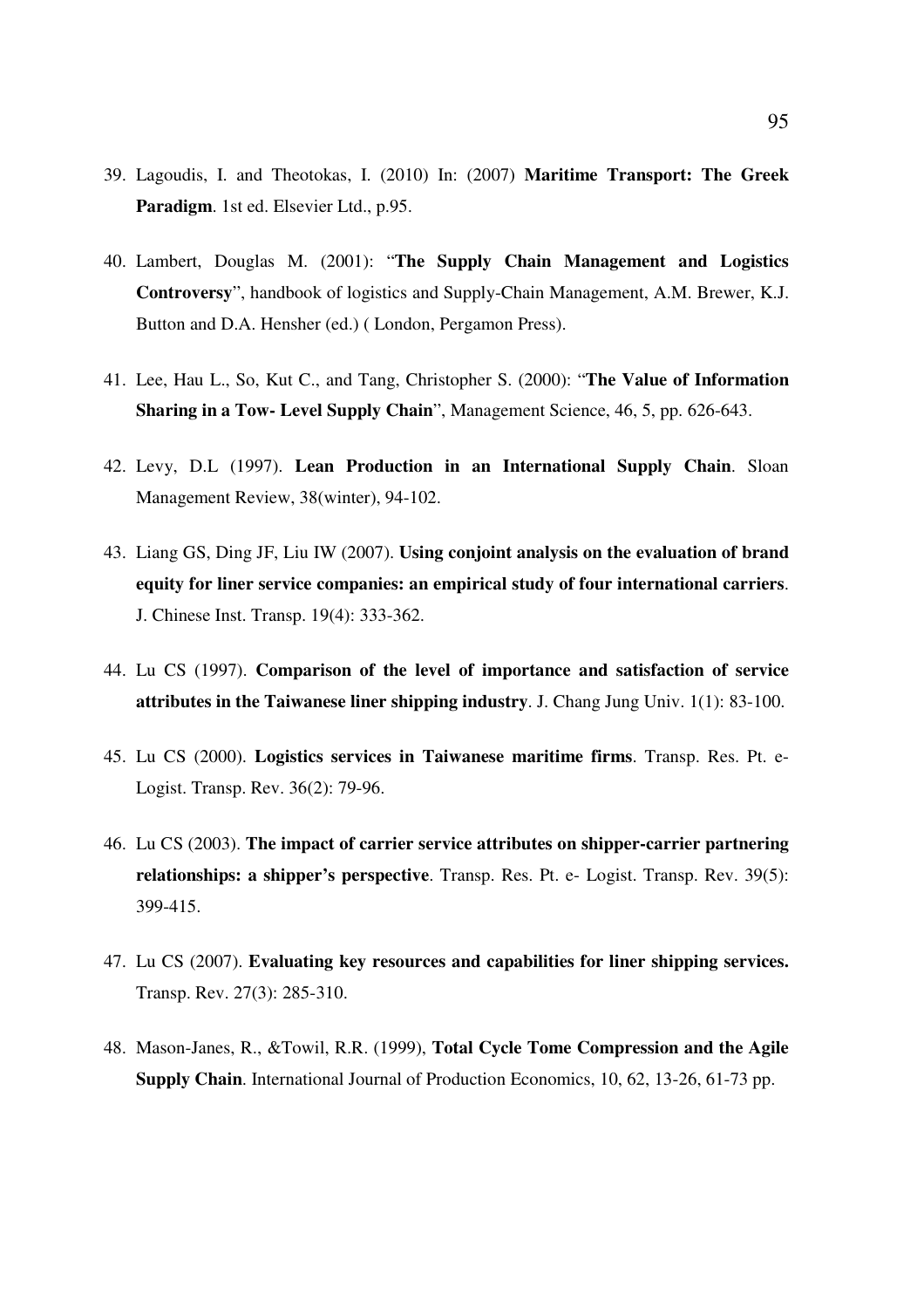- 49. Meersman, H. &Van De Voorde, E., (2002): "**Port Management, Operation & Competition: A Focus on North Europe**", see this volume, The Handbook of: Maritime Economics and Business, chapter33.
- 50. Meyronin B (2004). ICT: **The creation of value and differentiation in services**. Manage. Serv. Qual. 14(2/3): 216-225.
- 51. Ministry of Transport / National Transport Strategy (2009-2011),**Technical Assistance to support** the MINISTRY OF TRANSPORT in up-grading the three-year National Transport Strategy (2009-2011) and capacity building of MOT, January.2009.
- 52. Md. Mostaque Hussain, A.Gunasekaran, (2001) "**Activity-based cost management in financial services industry**", Managing Service Quality, Vol. 11 Iss: 3, pp.213 – 226.
- 53. Menon, M.K., McGinnis, M.A., & Ackerman ;( 1998). **Selection criteria For Providers of Third- Party Logistics services: An Exploratory Study**. Jornal of business Logistics, 19,121-137.
- 54. Menzter, John E., et al. (2001): "**Defining Supply Chain Management**", Journal of Business Logistics, 22, 2, pp. 1-25.
- 55. Nemoto, Toshinori and Kawashima, Hironao (eds.) (2000): **Logistics Integration in the Asia-Pacific Region**, Report Prepared by the OECD Trilog Asia-Pacific Task Force (Tokyo, Institute of Highway Economics), 122pp.
- 56. Ojala, L. & Menachof, D. (2002). **"IT in Logistics and Maritime Business**", see this volume, The Handbook of: Maritime Economics and Business, chapter39.
- 57. Padfield, P. (2000): "**Maritime Supremacy and the Opening of the Western Mind"** (New York, the Overlook Press).
- 58. Porter, M.E. (1980). "**Competitive Strategy"** (New York: The Free Press) pp.34-41.
- 59. Porter, M. E. (1985). **Competitive Advantage: Creating and Sustaining Superior Performance,** (New York: The Free Press), pp.36.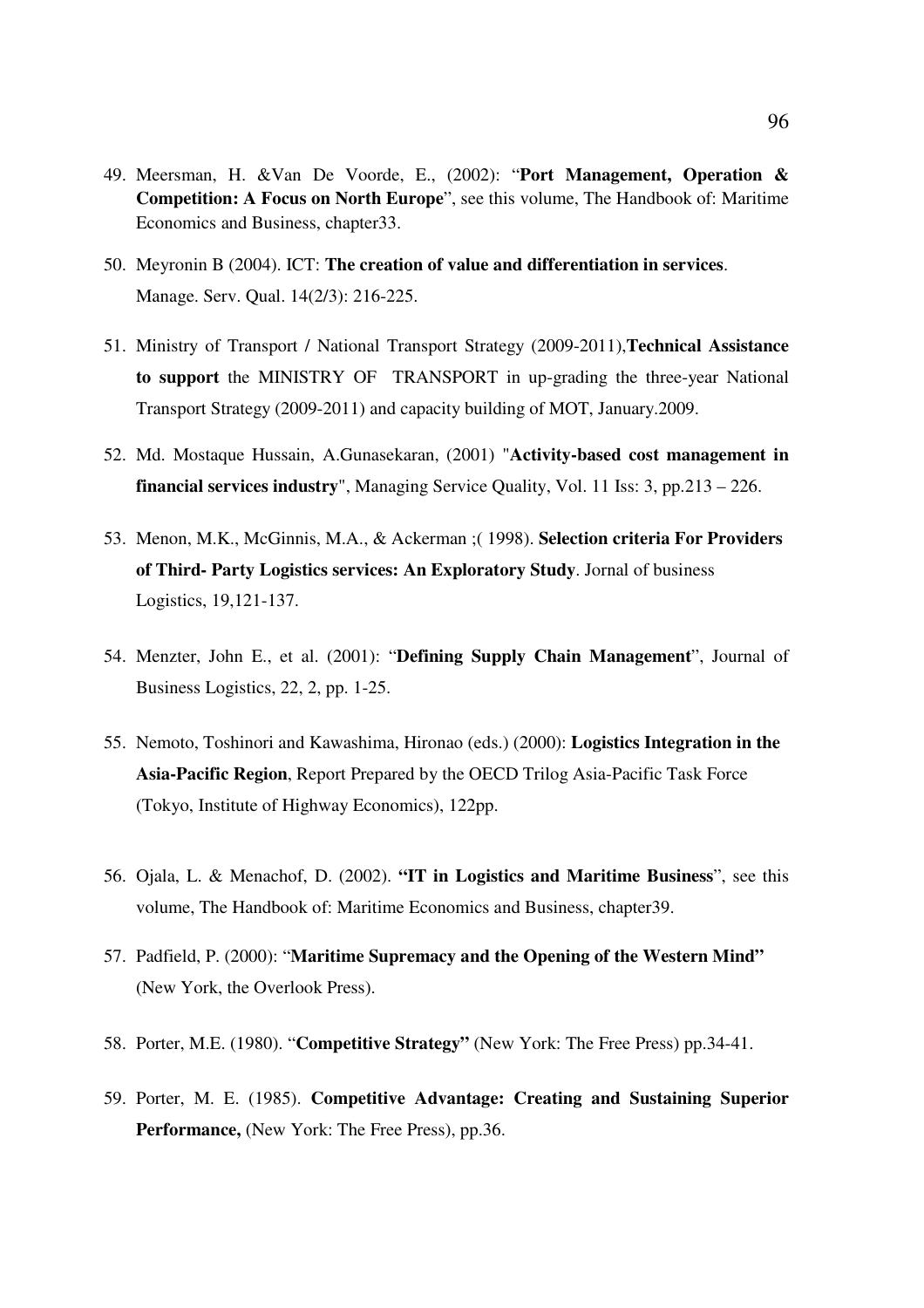- 60. Porter, M. (1986) **Competition in Global Industries**. ed. Boston: Harvard Business School Press.
- 61. Porter, M. (1987) **From Competitive Advantage to Corporate Strategy**. Harvard Business Review, p.43-59.
- 62. Porter, M. E., (1996). What is strategy?, Harvard Business Review, 61-78The **Relationships Between IT Flexibility, IT-Business Strategic Alignment, and IT Capability, International Journal of Managing Information Technology (IJMIT)** Vol.3, No.1, pp. 16-31.2011.
- 63. Porter, M. (1998) **The Competitive Advantage of Nations**. Free Press, New York.
- 64. Porter, M. E., (2008). "**The Five Competitive Forces that Shape Strategy",** Harvard Business Review, 1-18.
- 65. Ptak, Carol A., and Schragenheim, Eli (eds.) (200): ERP: **Tools, Techniques and Applications for Integrating the Supply Chain** (St. Lucie Press).
- 66. **Strategic Analysis of the Maritime Sector in Jordan** (2012). Jordan Shipping Association (JSA).
- 67. **Schary, Phillip B., and Skjott-Larsen, Tage (2001):** Managing the Global Supply Chain  $(2^{nd}$  ed.) (Copenhagen Business School Press).
- **68.** Selviaridis K, Spring M, Profilldis V, Botzoris G (2008). **Benefits, risks, selection criteria and success factors for third-party logistics services.** Marit. Econ. Logistic. 10(4): 380-392.
- 69. Sletmo, G. (1999): "**Port Life Cycles: Policy and Strategy in the Global Economy",**  International Journal of Maritime Economics, 1, 1, pp. 11-38; and Airriess, C.A. (2001): **"Regional Production, information-communication Technology, and the Developmental State: The Rise of Singapore ad a global Container Hub"**, Geoforum, 32, 2, pp.235-254.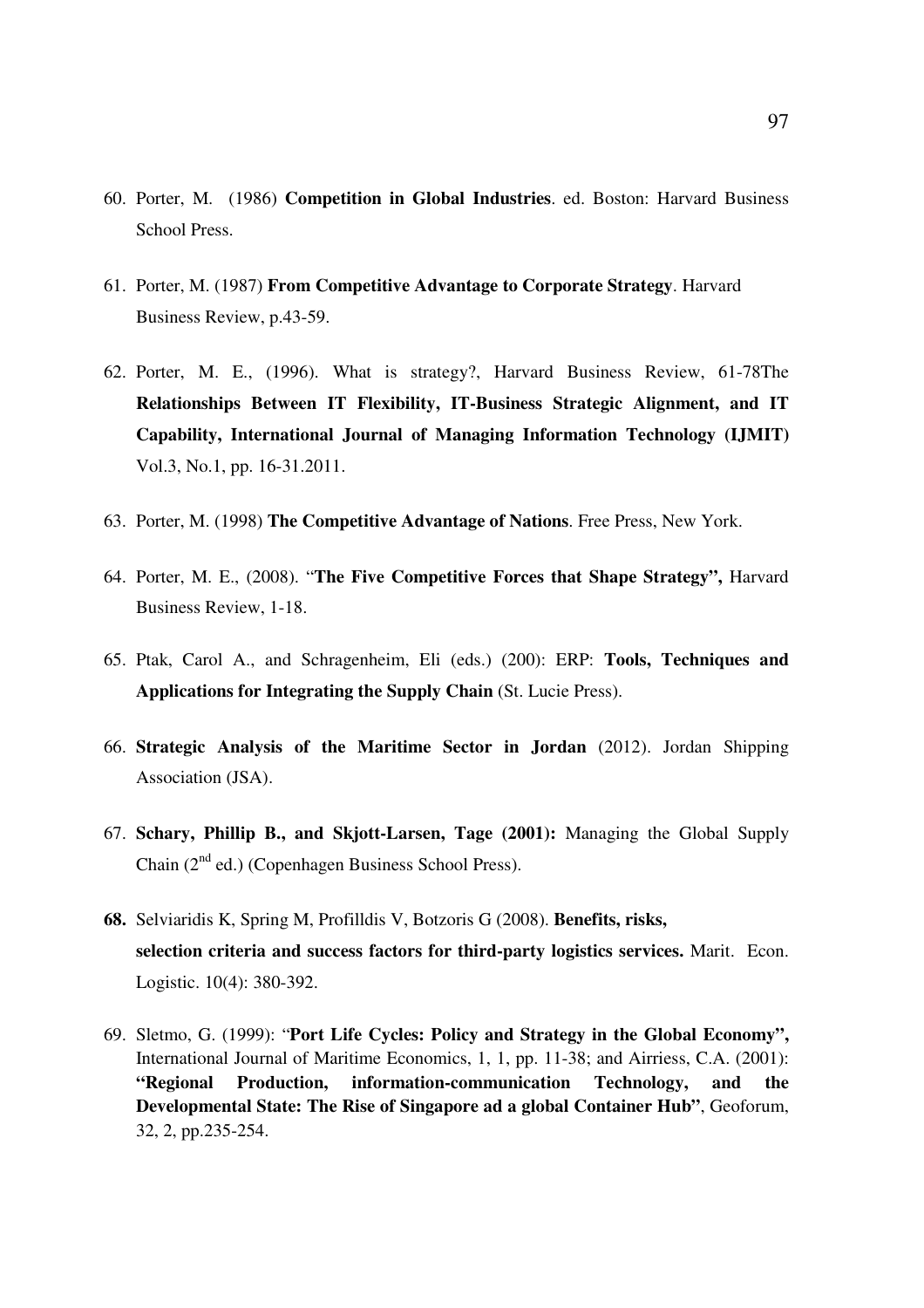- 70. Sletmo, G.K. (2001): "**The End of National Shipping Policy? A Historical Perspective on Shipping Policy in A Global Economy**", op.cit.
- 71. S. L. Newbert, "**Value, Rareness, Competitive Advantage, and Performance: A Conceptual- Level Empirical Investigation of the Resource-Based View of the Firm**," *Strategic Management Journal* (July 2008), pp. 745-768.
- 72. Stock JR, Lambert DM (2001). **Strategic Logistics Management** (4th ed.). New York: McGraw-Hill Companies.
- 73. Sturmey, S.G. (1975): "**A Consideration of the Ends and Means of National Shipping Polices"**, in S.G. Sturmey, *Shipping Economics- Collected Papers* (London, the Macmillan Press).
- 74. UNCTAD (TDR, 2007).**Trade and Development Report** .United Nations publication, New York and Geneva 2007.
- 75. Wang, G. & Yang, J. (2000). **Business development strategy and Australian construction industry**, Research Paper, Queensland University of Technology.
- 76. Wijnolst, N. &Wergeland, T. (2009). **Shipping innovation**. Amsterdam: IOS Press.
- 77. Wheelen, Thomas L. & Hunger, J. David, (2008**),"Strategic Management and Business Policy"**, 11th Ed, Pearson International Edition, Upper Saddle River, New Jersey.
- 78. Wilson R (2010) State of logistics report 2010, Ed. **Council of Supply Chain Management Professionals (CSCMP),** Oak Brooks, Ill.
- 79. Yilmaz Y, Bititci U (2006). **Performance measurement in the value chain: manufacturing v. tourism**. Int. J. Prod. Perform. Manage. 55(5): 371- 389.
- 80. Zhou, K & Wu, F (2010). **Technological Capability, Strategic Flexibility, and Product Innovation**, Strategic Management Journal, Vol. 31, pp. 547–561.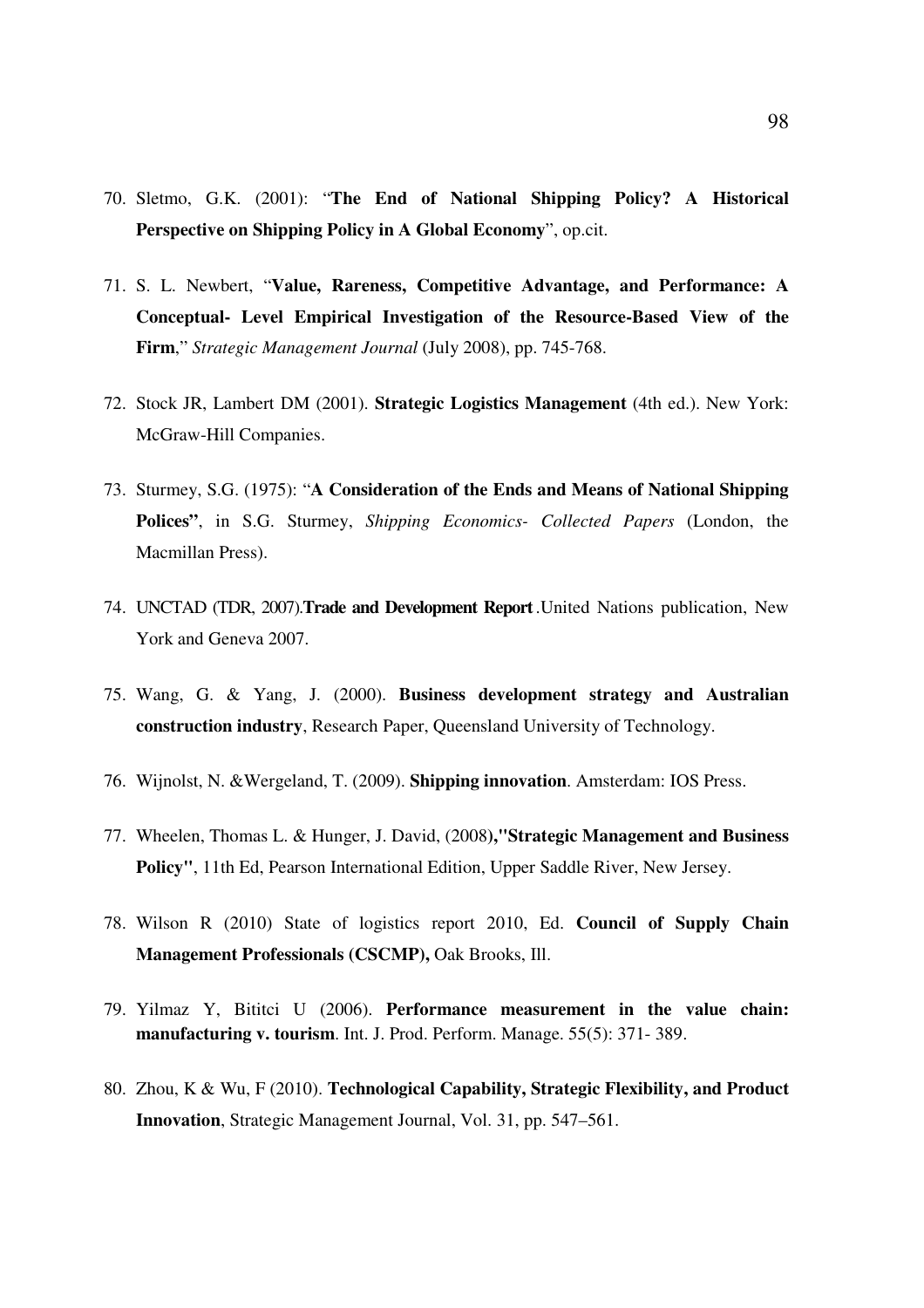#### **Arabian References:**

- 1. الرحاحلة، نسيم (2000). مدى قدرة شركـــات الأدويــــة العربية على مواجهة التحديات **المستقبلية: تجربة الأردن،** ورقة مقدّمة إلى ندوة "أثار العولمة واتفاقيات منظمة النجارة العالمية.
- 2. العتوم، محمد (2009). رسالة المنظمة وأثرها في تحقيق الميزة التنافسية: دراســــة ميدانية على قطاع صناعة الأدوية الأردنبي، رسالة ماجستير ، جامعة الـــشرق الأوســـط للدر اسات العلبا.
- 3. المحمود، صالح ورزق، محمود (2009). هدخل إدارة التكلفة الاستراتيجية لدعم القدرة التنافسية للشركات المساهمة السعودية في ظل متغيرات القطاع العالمي الجديد، المؤتمر العلمي السنوي الثاني عشر.
- 4. هجيرة، شيقارة (2005). الإستراتيجية التنافسية و دورها في أداء المؤسسة دراسة حالة: المؤسسة الوطنية للمواد الدسمة " ENGG"، شهادة الماجستبر في علوم التبسير ، جامعة الجز ائر .
- 5. وديع ، محمد عدنان (2000). مسح في المؤشرات النتافسية وسياساتها، ورقة مقدمة إلى ورشة عمل حول "**محددات القدرة التنافسية للأقطار العربية في الأسواق الدولية**"، المعهد العربي للتخطيط، معهد الاقتصاد الكمي، نونس.
- 6. عيشاو ي، أحمد (2006). إدارة الجودة الشاملة في المؤسسات الخدمية ،مجلة الباحــث  $-16 - 7$  ص. ص 7- 16.
- 7. الكركي، وسام (2010). جودة الخدمات المصرفية واثرها على تحقيق الميزة التنافسية في فلسطين من وجهة نظر الاداريين والزبائن ، رسالة ماجستير ، جامعة الخليل .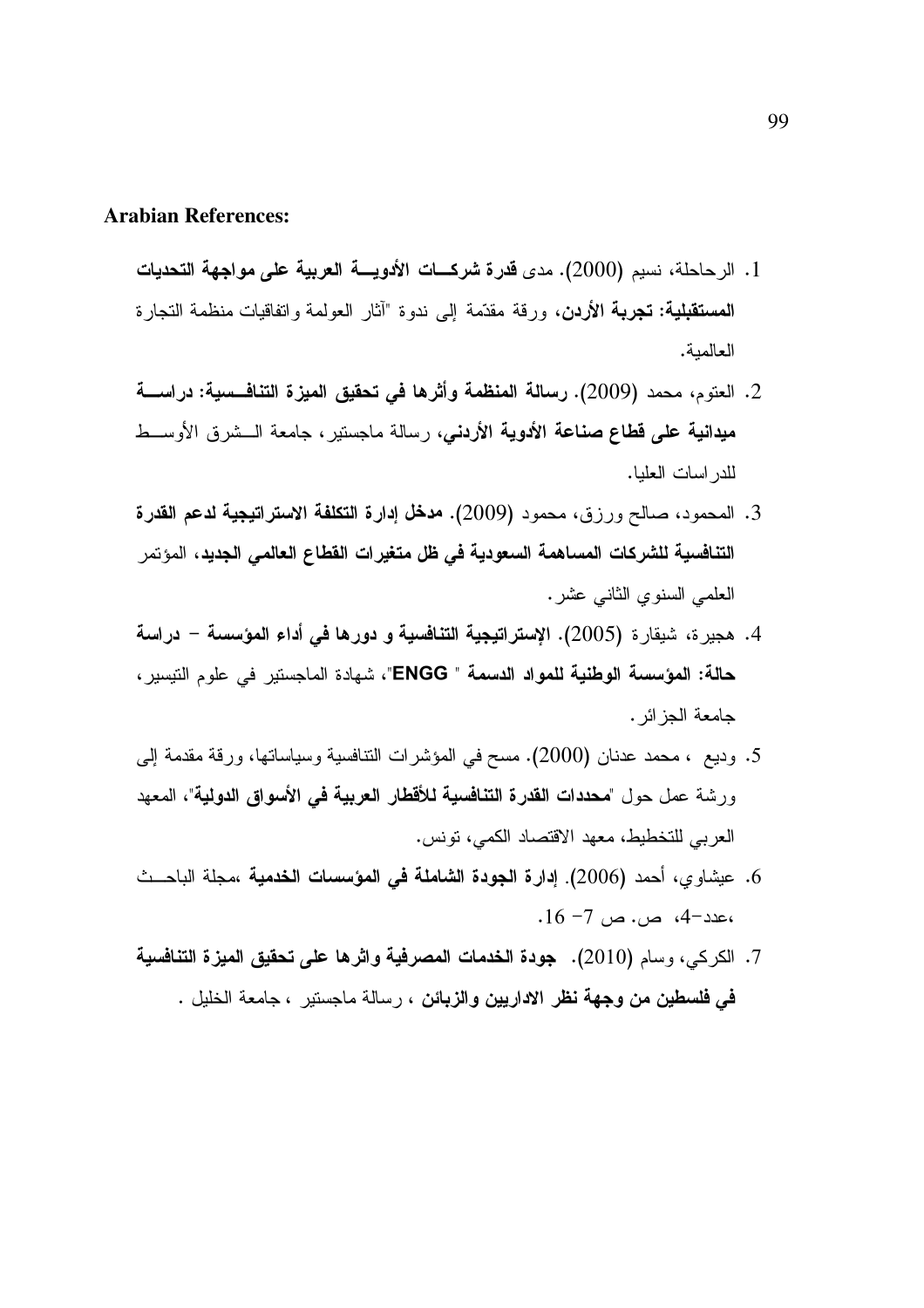#### **Web References:**

- 1. Alpha liner. (2011). The World Reference in liner Shipping. Available: http://www.brsparis.com/annual/annual\_histo/annual\_review\_2011-a.pdf Last accessed 3rd March 2012.
- 2. Bimco, (2011). Marketing Report 2011. Available: https://www.bimco.org/en/Reports/Shipping\_Market\_Analysis/2011.aspx[Accessed 10 Dec 2011].
- 3. En.wikipedia.org (1950) *Logistics Wikipedia, the free encyclopedia*. [online] Available at: http://en.wikipedia.org/wiki/Logistics [Accessed: 12 December 2011].
- 4. En.wikipedia.org (1999) *Port Wikipedia, the free encyclopedia*. [online] Available at: http://en.wikipedia.org/wiki/Seaport[Accessed: 12 December 2011].
- 5. En.wikipedia.org (2009) *Porter five forces analysis Wikipedia, the free encyclopedia*. [Online] Available at: http://en.wikipedia.org/wiki/Porter\_5\_forces\_analysis[Accessed: 1<sup>st</sup> January, 2012].
- 6. Hingho, (2011). *Shipping Strategy on Maersk*. Business & Economy. http://www.oppapers.com/essays/Shipping-Strategy-On-Maersk/716522 [Accessed: 15<sup>th</sup> March, 2012].
- 7. Maritime industry foundation.com (n.d.) *The Maritime Industry Foundation - Knowledge Centre.*[online] Available at: http://www.maritimeindustryfoundation.com/guide/id/1.htm [Accessed: 12Dec 2011].
- 8. MOT.(2009).The Three National transport Strategy. Available: http://www.mot.gov.jo/Ministry-Strategy [Accessed 5th Dec 2011].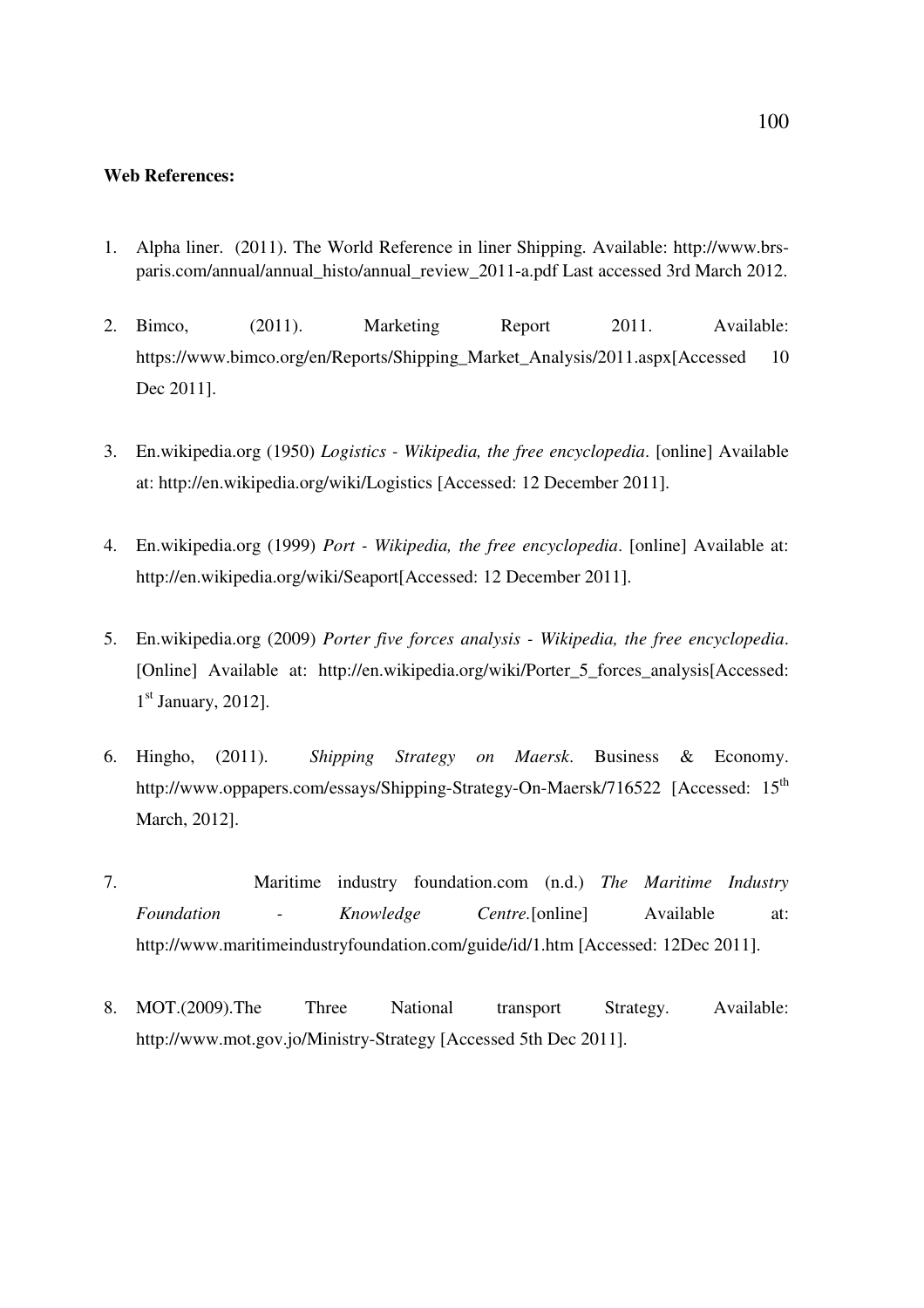- 9. Oecd.org (n.d.) *Organization for Economic Co-operation and Development*. [online] Available at: http://www.oecd.org [Accessed: 12 Dec 2011].
- 10. OECD (2002): *Regularity Issues in International Maritimes Markets, Section II, pp.26-42*http://www.oecd.org[Accessed: 12Dec 2011].
- 11. Lalwani, A. (2010) *Analysis of "Shipping Industry" in India*. Business Group: Container Line. Available at: http://www.oppapers.com/print/pestel-And-Porter-Five-Force-Analysis/362778. [Accessed: May, 2012].
- 12. Porter, M. (2011) Porter's Five Forces. [online] Available at: http://www.quickmba.com/strategy/porter.shtml [Accessed: March, 2012].
- 13. Technology evaluation.com (2010) *Business Software Evaluation, Comparison, Selection—Free Report*. [online] Available at: http://www.technologyevaluation.com [Accessed: 15 March 2012].
- 14. UNCTAD. (2011). Trade and Development. Available: http://www.unctad.org/en/docs/tdr2011\_en.pdf Last accessed 14th Dec 2011
- 15. Quickmba.com (1950) *Porter's Five Forces*. [online] Available at: http://www.quickmba.com/strategy/porter.shtml [Accessed: 1 January 2012].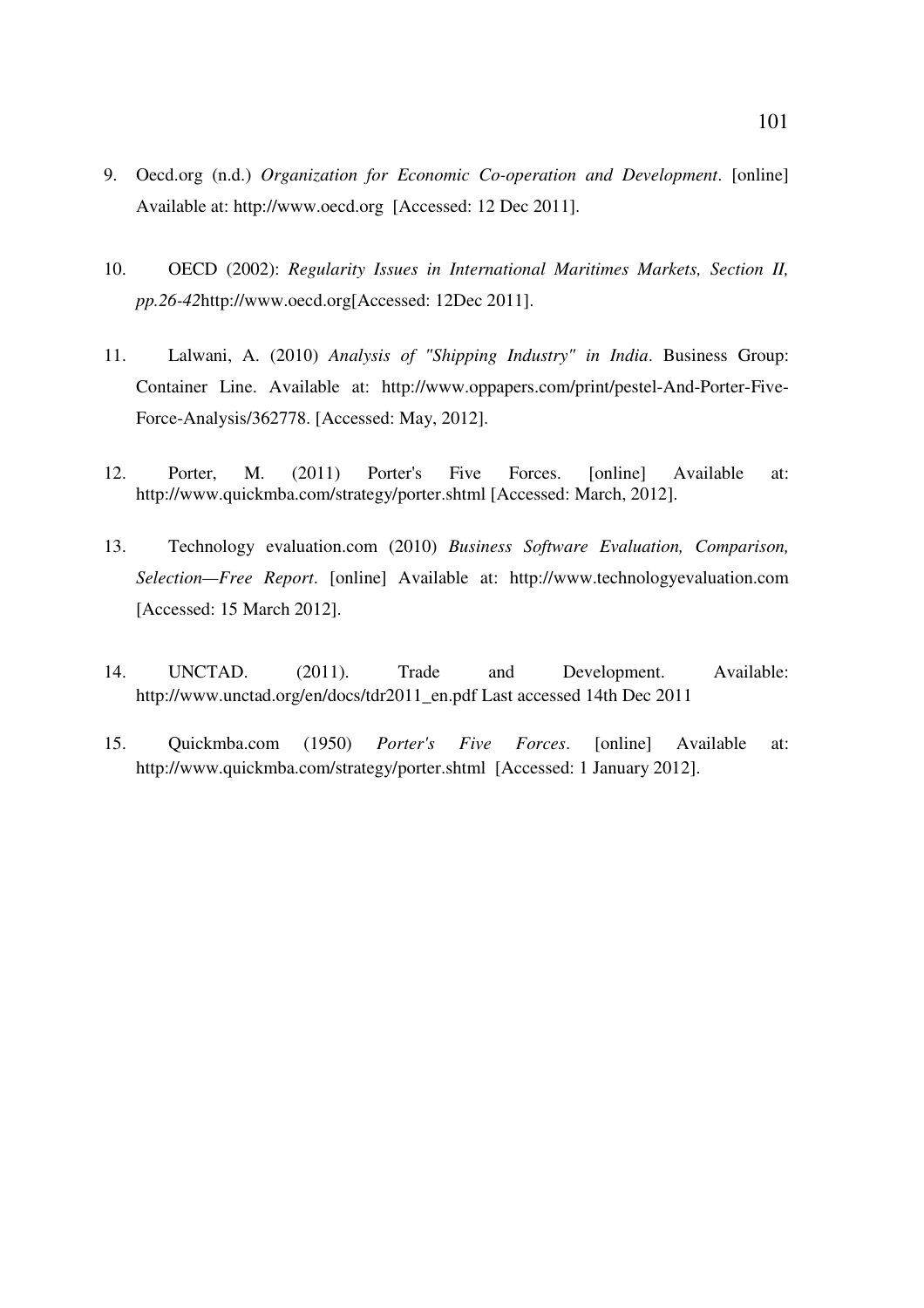# **Appendices**

# **Appendix 1**

## The Academic Reviewers from Jordanian Universities

| No. | Reviewer                  | University              |
|-----|---------------------------|-------------------------|
| 1.  | ا د محمد عبدالعال النعیمی | جامعة الشرق الاوسط      |
| 2.  | د راتب جليل صويص          | الجامعة الار دنبة       |
| 3.  | د مروان النسور            | جامعة البلقاء التطبيقية |
| 4.  | د ظاهر القرشي             | جامعة عمان العر بية     |
| 5.  | د انور العزام             | جامعة عمان العر بية     |
| 6.  | د رولا الضامن             | جامعة عمان العربية      |
| 7.  | د احمد السكر              | جامعة عمان العر بية     |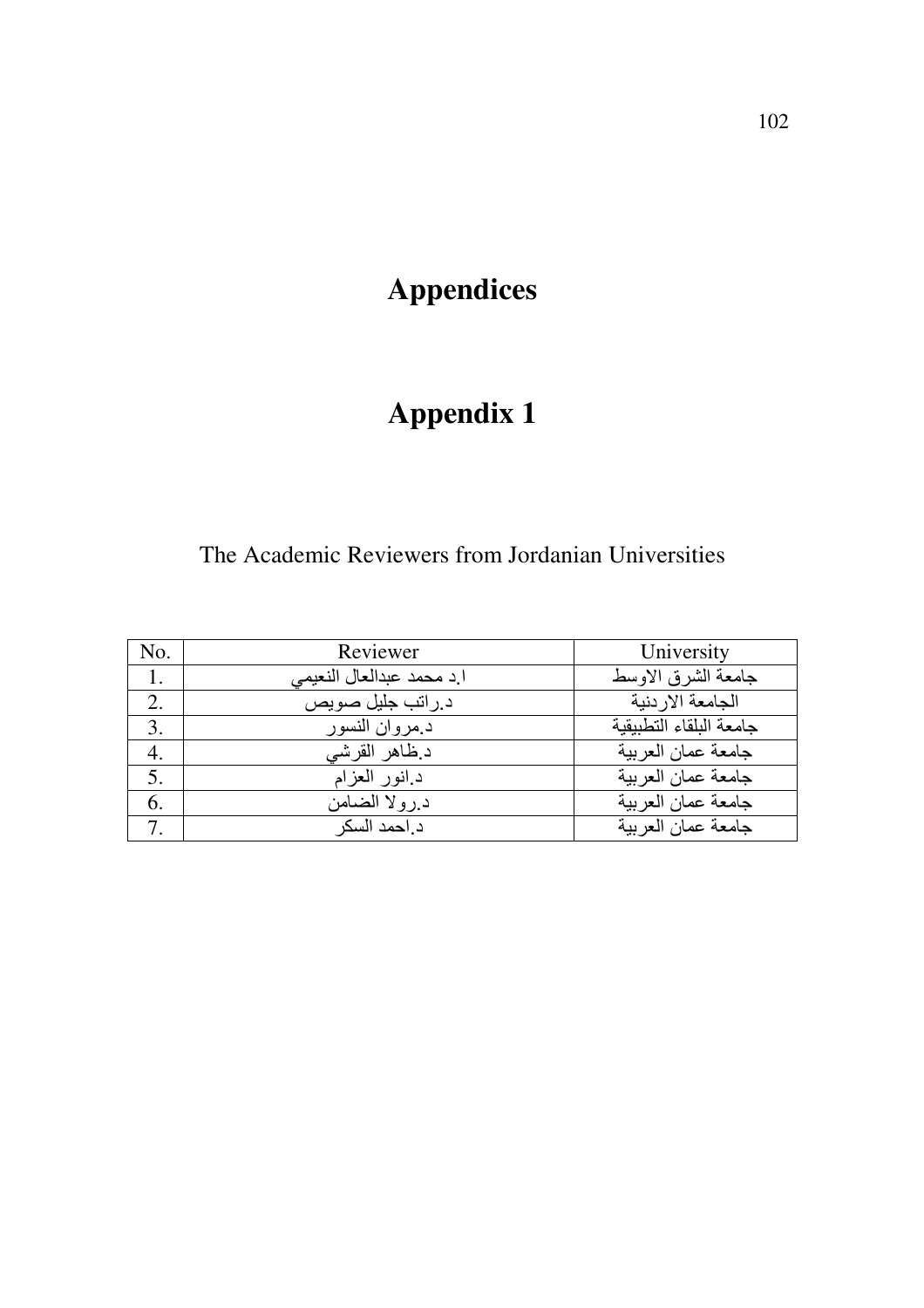# **Appendix 2**

Research Questionnaire

Organizational Critical Factors and Their Effect in Achieving Strategic Competitive Advantage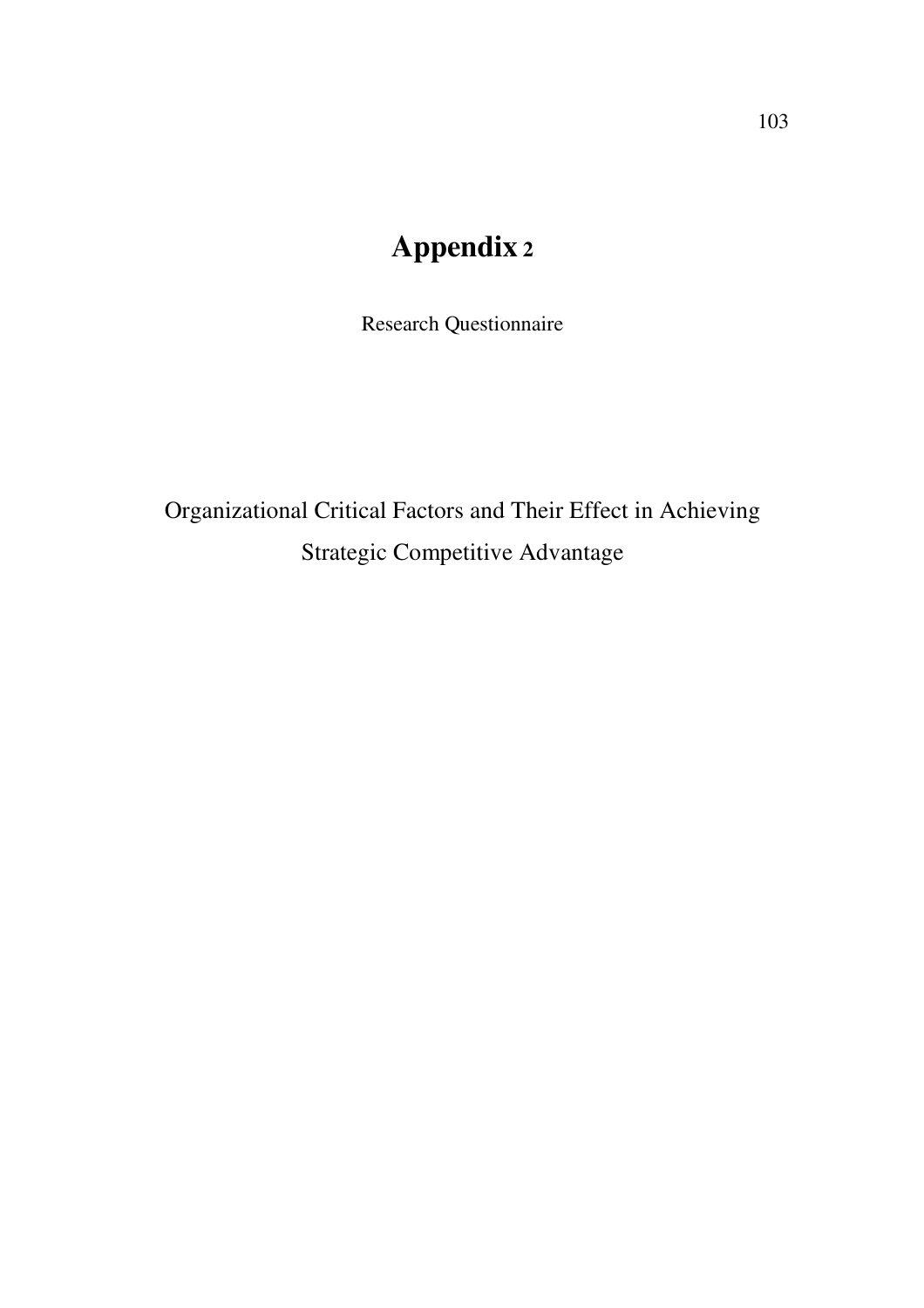السبد المدير الفاضل

تحبة طببة وبعد،،،

بقوم الباحث حالياً بدر اسة بعنو ان " عوامل المنظمـة الحرجـة وتـاثيرهـا فـي تحقيق ميـزة تنـافسيـة ا**ستراتيجية** , در اسة ميدانية على قطاع النقل البحري في الاردن "

من أجل الحصول على درجة الماجستير من جامعة الشرق الاوسط – عمان، ومن اجل تحقيــق هدف هذه الدراسة تم اختيار الشركات الاردنية العاملة في مجال النقل البحري.

ونظراً لسمعتكم الطيبة وخبراتكم المرموقة فانه يسرني ان اضع بين ايديكم الاســـتبيان المرفــق للاطلاع عليه وبيان تعليقاتكم القيمة.

وان الباحث لبؤكد لكم بان المعلومات التي نتضمنها الاستبانة وتعليقاتكم ستعامل بغاية السرية ومن اجل البحث العلمي فقط.

شاكراً لكم حسن تعاونكم وسرعة الاجابة.

وتفضلوا بقبول فائق الاحترام والامتتان

الباحث/ عيسى عوض محمود حسن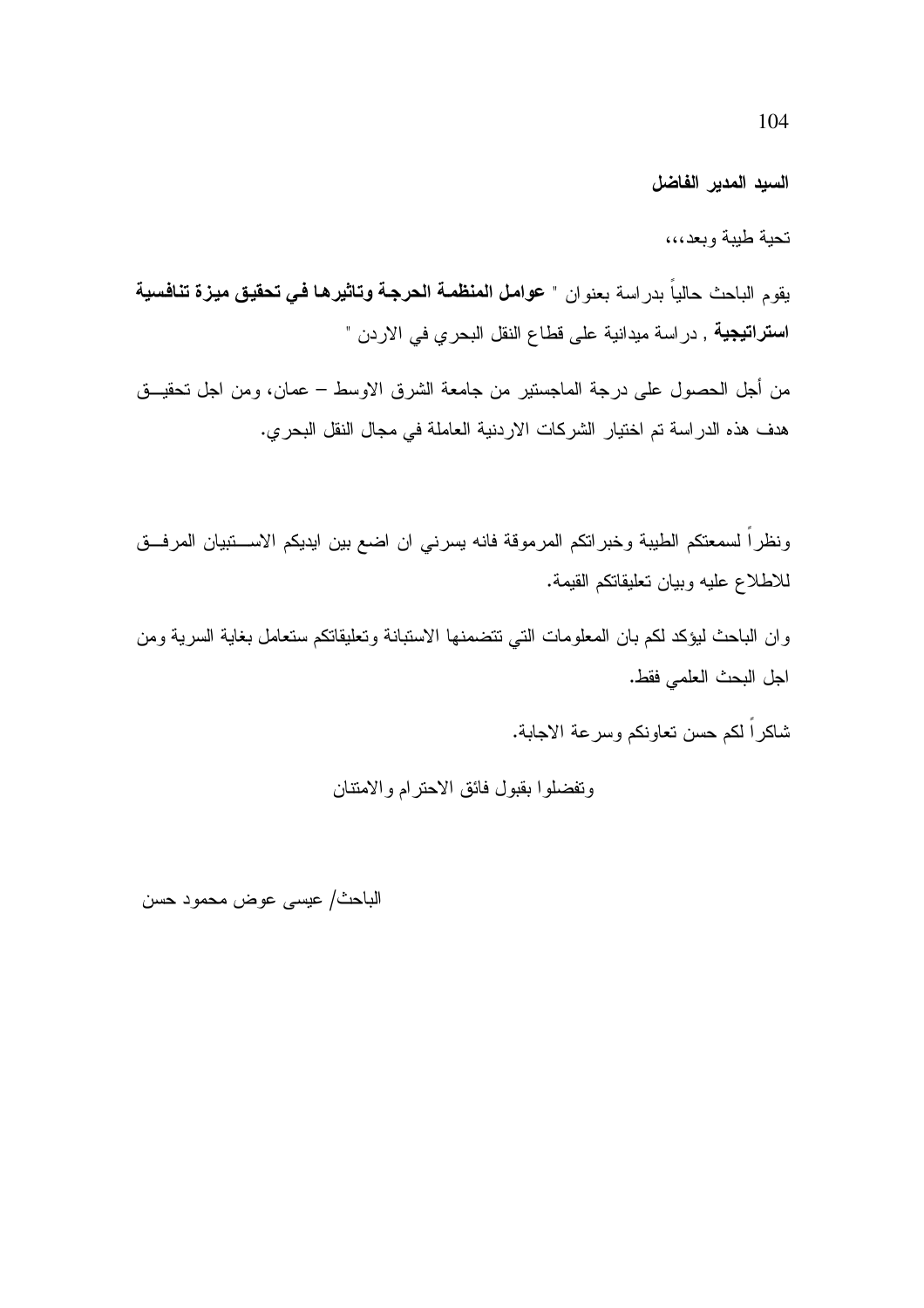#### **Research Questionnaire**

### **Questionnaire 2012**

## عوامل المنظمة الحرجة وتاثيرها في تحقيق ميزة تنافسية استراتيجية استبانية 2012

## القسم الأول:معلومات عامة

توجد ميزة تنافسية عندما تكون الشركة قادرة على تقديم نفس مزايا المنافسين ولكن بتكلفة أقل (ميزة التكلفة)، أو بفوائد تفوق تلك المنتجات المتنافسة (ميزة التمايز) وهكذا، تمكن الميزة التنافسية للشركة لإنشاء قيمة أعلى لزبائنها وارباحا عالية لنفسها

<mark>ملاحظة</mark> : يرجى وضع علامة (√ ) أمام الفقرة التي تقتنع بها

## أولاً : الخصائص الديمو غرافيه:

| 2- أنثى           |  | 1- ذکر          | الجنس :            | $-1$ |
|-------------------|--|-----------------|--------------------|------|
| 2- دبلوم          |  | 1- ثانوية عامة  | 2- النقافة:        |      |
| 4- ماجستير        |  | 3- بكالوريوس    |                    |      |
|                   |  | 5- دکتوراه      |                    |      |
| 2- مساعد مدیر عام |  | 1- مدير عام     | 3- المركز الوظيفي: |      |
| 4- رئيس قسم       |  | 3- رئيس دائرة   |                    |      |
|                   |  | 5- رئيس ( أخرى) |                    |      |
| من 6-10           |  | من 1 - 5        | 4- سنوات الخبرة :  |      |
| أكثر من 15        |  | من11-15         |                    |      |
| من26-30           |  | من20-25         | 5- العمر:          |      |
| من 36 -40         |  | من 31-35        |                    |      |
|                   |  | من 41 سنة فأكثر |                    |      |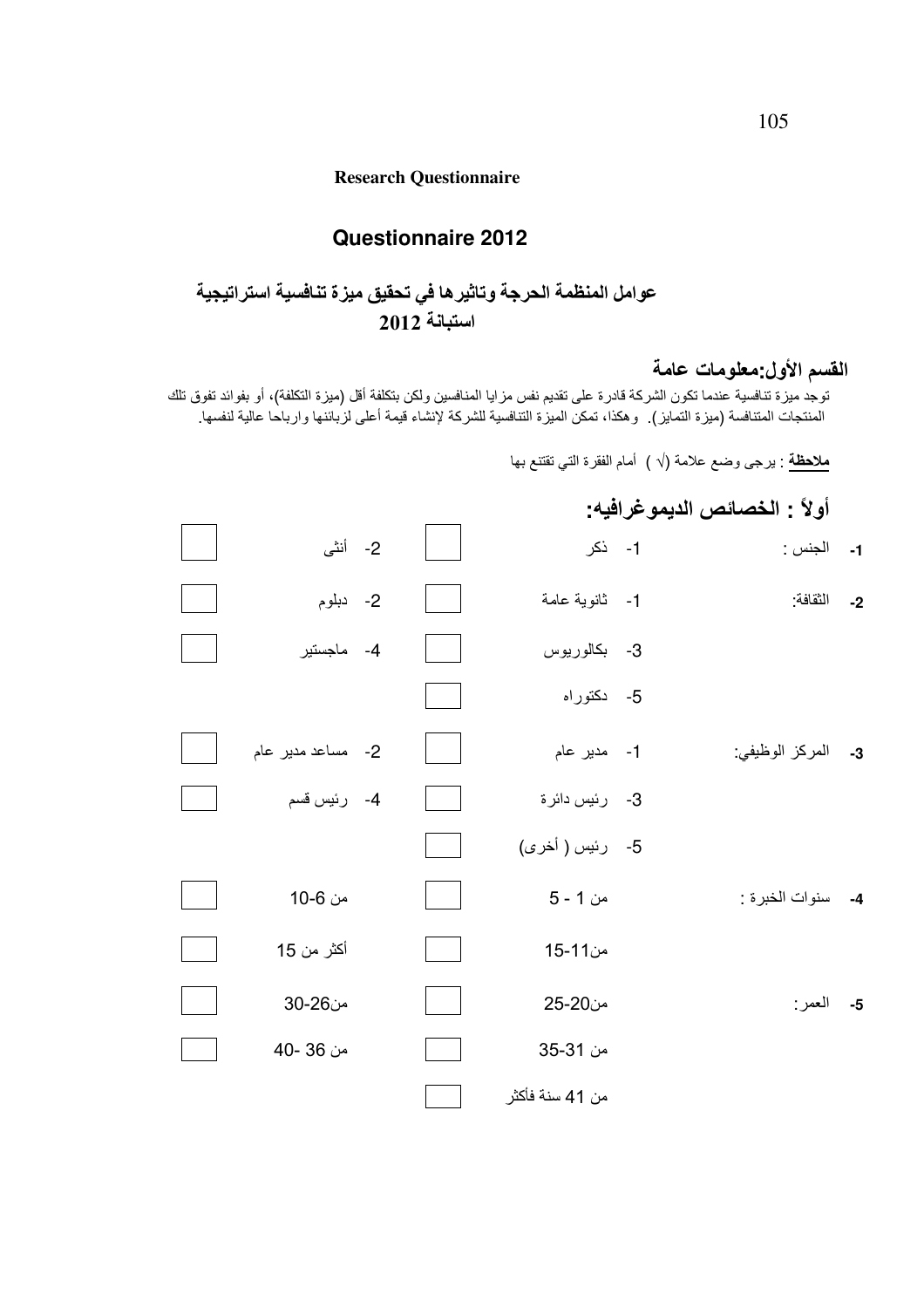106

# ثانيا: معلومات عامة عن الشركة

1- إلى أي من القطاعات النالية يمكن أن تصنف شركتكم؟<br>الرجاء وضع إشارة (√) في مربع واحد

| ملاك (Owners)         | $-2$ | تشغيل(Operation)         | $-1$                                                                                |  |
|-----------------------|------|--------------------------|-------------------------------------------------------------------------------------|--|
| وسيط (Broker)         | $-4$ | وكالات (Agency)          | -3                                                                                  |  |
| اخرى (الرجاء التحديد) | $-6$ | وسائط (Logistics)        | $-5$                                                                                |  |
|                       |      |                          | 2- عدد العاملين في الشركة في الوقت الراهن                                           |  |
|                       |      |                          | 3-        فطاع الملكية التي تنتمي لها الشركة :<br>الرجاء وضع إشارة (√) في مربع واحد |  |
| 2- مساهمة محدودة      |      | 1- مساهمة عامة           |                                                                                     |  |
|                       |      | 3- اخرى (الرجاء التحديد) |                                                                                     |  |
|                       |      |                          |                                                                                     |  |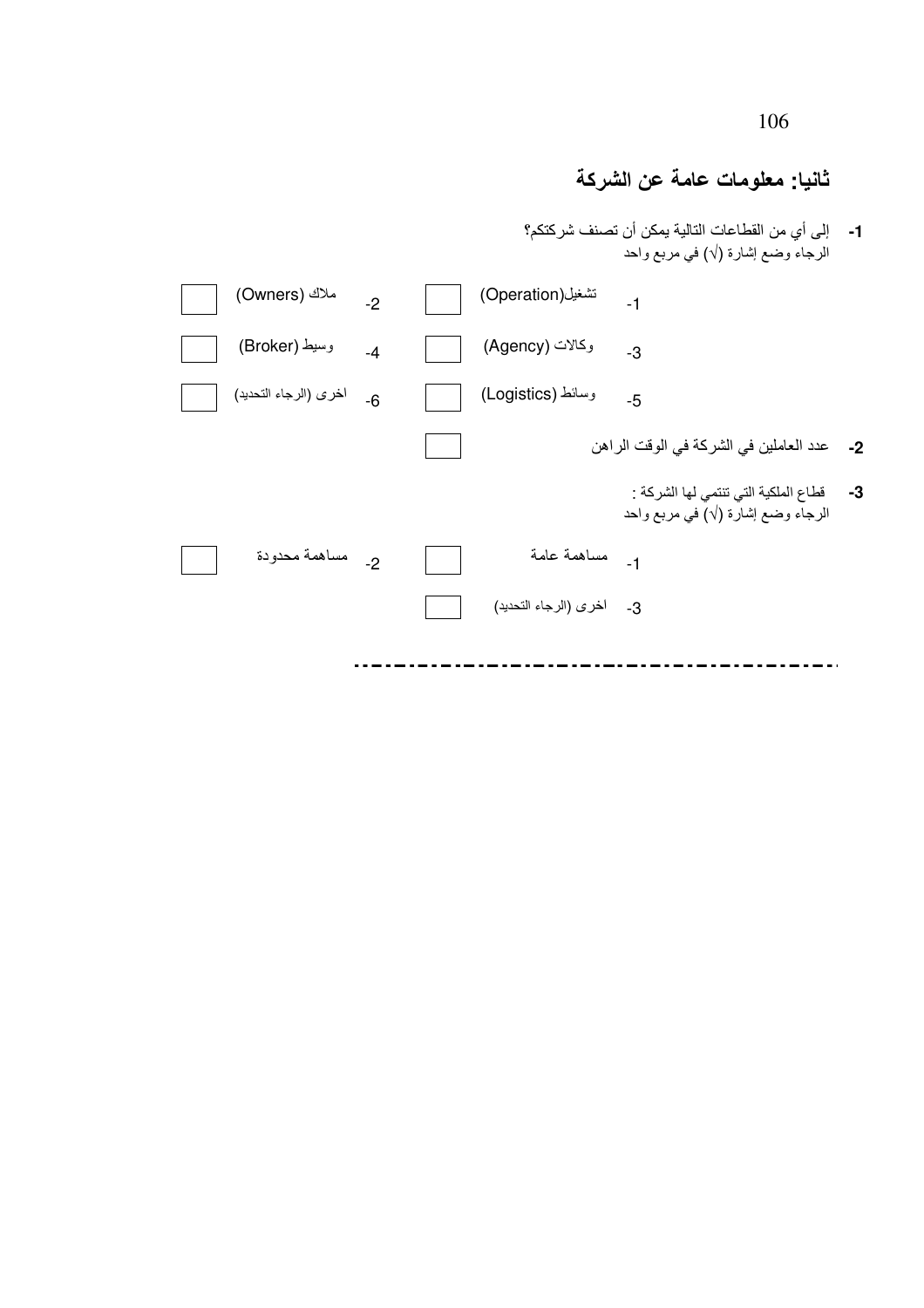107

القسم الثاني : يمثل اربعة عناصر من عوامل المنظمة الحرجة

يرجى الإشارة ، وذلك باستخدام المقياس الخماسي في الأسفل إلى أي مدى العبارات التالية تصف ا**لعوامل الحرجة للمنظمة** في ميزتها التنافسية الاستر اتيجية

يرجى وضع إشارة (√) على الرقم المناسب في المقياس المقدم.

| <b>Strongly disagree</b> | <b>Disagree</b> | <b>Neutral</b> | Agree | <b>Strongly agree</b> |
|--------------------------|-----------------|----------------|-------|-----------------------|
| ُ غير موافق بشدة         | ِ غیر موافق     | محائد          | موافق | موافق بشدة            |

#### 1- العامل الأول: الجودة ( Quality )

ينصب تركيز المستهلكين على نوعية ومواصفات المنتج أو الخدمة، ويقومون بعمل مقارنة للمنافسين في السوق. الجودة المطابقة والمقدمة من الشركة يمكن قبولها من المستهلك. الدرجة التي يصل المنتج إليها تنتج بشكل صحيح، فإنه يعني نقل السلّع يمكن أن يتم بأمان، وبشكل اقتصادي وبسرعة، و من موقع إلى آخر في السوق.

| <b>Strongly</b><br>disagree<br>غير موافق بشدة | $\mathbf 2$<br><b>Disagree</b><br>غير موافق | 3<br><b>Neutral</b><br>محايد | 4<br>Agree<br>موافق | 5<br><b>Strongly</b><br>agree<br>موافق بشدة | الفقرة                                             |
|-----------------------------------------------|---------------------------------------------|------------------------------|---------------------|---------------------------------------------|----------------------------------------------------|
|                                               |                                             |                              |                     |                                             | إرضاء المنظمة للعميل من أهم العوامل التي نؤثر      |
|                                               |                                             |                              |                     |                                             | على جودة الخدمة المقدمة للعملاء.                   |
|                                               |                                             |                              |                     |                                             | تلبية المنظمة لحاجات العملاء المتنوعة تعتبر        |
|                                               |                                             |                              |                     |                                             | أمرا حيويا للحصول على ولاء العملاء.                |
|                                               |                                             |                              |                     |                                             | تعامل المنظمة الدقيق مع انشطة النقل والإمداد في    |
|                                               |                                             |                              |                     |                                             | المركز اللوجستي أو المستودعات يعني جودة عالية      |
|                                               |                                             |                              |                     |                                             | على الخدمات المقدمة                                |
|                                               |                                             |                              |                     |                                             | تنفيذ الشحنات بدقة عالية يؤدى للحصول على           |
|                                               |                                             |                              |                     |                                             | قيمة عالية لدى االعملاء                            |
|                                               |                                             |                              |                     |                                             | جميع الأنشطة المشتركة التي تجعل الوظائف تعمل       |
|                                               |                                             |                              |                     |                                             | بشكل جيد بحاجة إلى موارد بشرية مؤهلة .             |
|                                               |                                             |                              |                     |                                             | توفير المنظمة للموظفين الذين يتمتعون بالمعرفة      |
|                                               |                                             |                              |                     |                                             | والمهارة سبجعل عمليات النقل والإمداد امنة          |
|                                               |                                             |                              |                     |                                             | توفير المر افق المادية الكافية يلعب دوراً هاماً في |
|                                               |                                             |                              |                     |                                             | السوق المعقدة للوصول إلى منطلبات السوق             |
|                                               |                                             |                              |                     |                                             | ان المصداقية في تنفيذ العقود بساعد على زيادة       |
|                                               |                                             |                              |                     |                                             | جودة الخدمة المقدمة                                |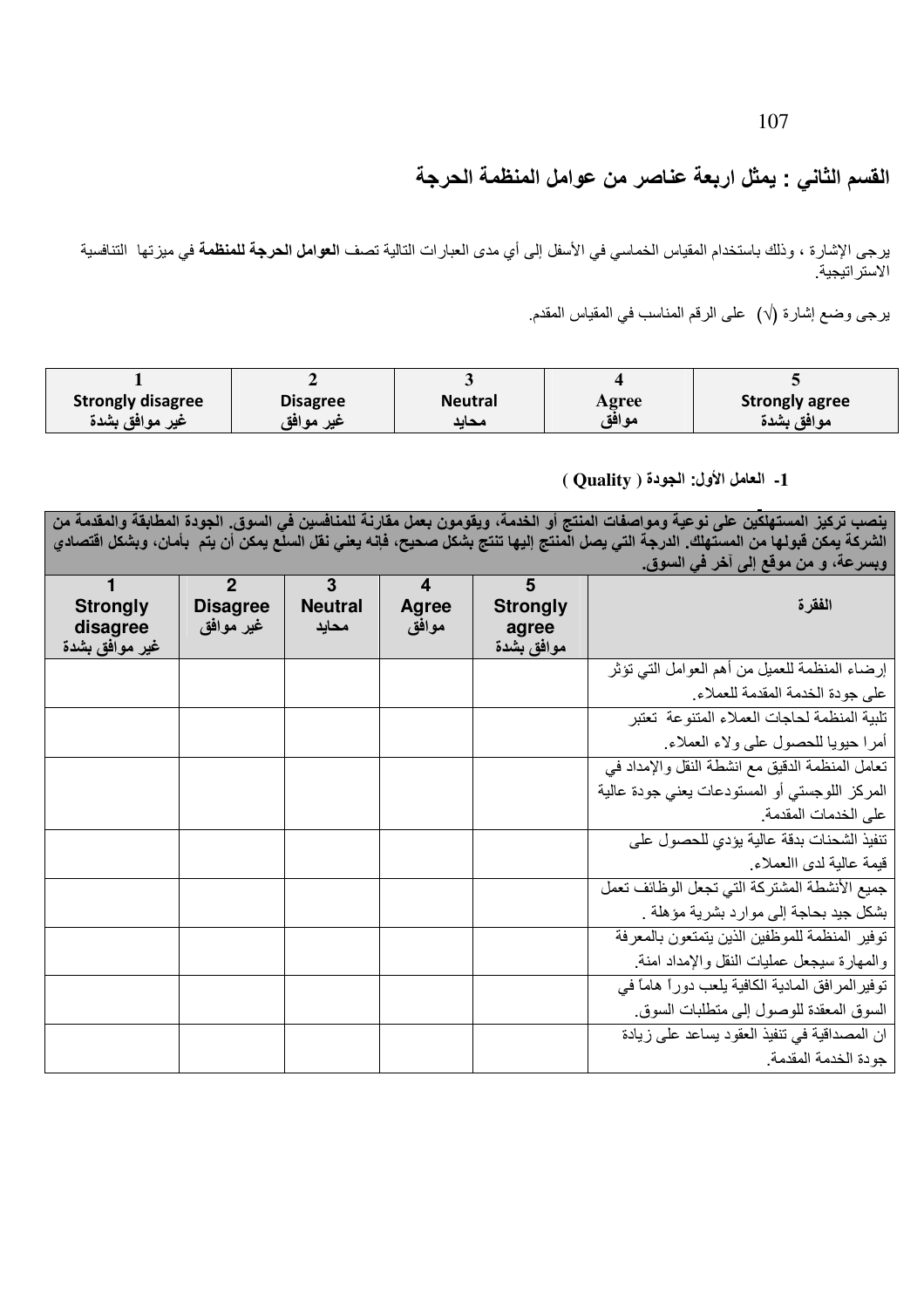|  | ×<br>۰.<br>٠ |
|--|--------------|
|--|--------------|

| <b>Strongly</b><br>disagree<br>غير موافق بشدة | <b>Disagree</b><br>غير موافق | <b>Neutral</b><br>محايد | Agree<br>موافق | <b>Strongly</b><br>agree<br>موافق بشدة | الفقرة                                              |
|-----------------------------------------------|------------------------------|-------------------------|----------------|----------------------------------------|-----------------------------------------------------|
|                                               |                              |                         |                |                                        | ان التزام المنظمة بمعايير السلامة يعني مخاطر قليلة  |
|                                               |                              |                         |                |                                        | على البضاعة والمنظمة                                |
|                                               |                              |                         |                |                                        | ان والأداء المتميز في تنفيذ العقود بساعد علمي زيادة |
|                                               |                              |                         |                |                                        | ا الميز ة التنافسية للمنظمة.                        |

#### 2- العامل الثاني : الكلفة ( Cost )

محاسبياً :التكاليف هي القيمة النقدية لنفقات اللوازم والخدمات، العمال، والمنتجات، والمعدات وأشياء أخرى اشترتها الشركة للاستخدام اقتصادياً، التكاليف تعني تكلفة الفّرصة البديلة. مهما يكن المجال، اتفق ان تقليل التكلفة عادة يجعل الشركة تعرض السلع والخدمات بسعر أرخص ومن ثم، يمكن أن يؤدي التقليل من التكاليف الإجمالية على اللوجستيات بزيادة القيمة والفوائد للعملاء. تُوفير السعر المعقول: عادة، يشمل السعر قيمة أعلى للربحية فوق تكلفة الخدمات، ومقارنة الأسعار بين المتنافسين غالباً ما تتأثر بالعميل من حيث

تقييم اختيار الشركة. وكان السعر حتى الاونة الاخيرة الأكثر تاثيرا على قرار الشراء؛ أما الآن لم يعد السعر يشكل المتغير الأهم في اتخاذ القرار.

| الفقرة                                                                                                    | 5<br><b>Strongly</b><br>agree<br>موافق بشدة | $\overline{\mathbf{4}}$<br><b>Agree</b><br>موافق | $\overline{3}$<br><b>Neutral</b><br>محايد | $\overline{2}$<br><b>Disagree</b><br>غير موافق | <b>Strongly</b><br>disagree<br>غير موافق بشدة |
|-----------------------------------------------------------------------------------------------------------|---------------------------------------------|--------------------------------------------------|-------------------------------------------|------------------------------------------------|-----------------------------------------------|
| المشتري للخدمة يفضل دفع الكلف والأجور المباشرة                                                            |                                             |                                                  |                                           |                                                |                                               |
| والمتصلة بالخدمة مباشرة .                                                                                 |                                             |                                                  |                                           |                                                |                                               |
| يتم اختيار افضل شركات الشحن من خلال مقارنة مدى                                                            |                                             |                                                  |                                           |                                                |                                               |
| انخفاض تكاليف التشغيل ذات الصلة بالشحنات بين                                                              |                                             |                                                  |                                           |                                                |                                               |
| المنافسين                                                                                                 |                                             |                                                  |                                           |                                                |                                               |
| العمل على نقليل اجور الشحن بساعد على خلق ميزة                                                             |                                             |                                                  |                                           |                                                |                                               |
| تنافسية و اختيار شركات الشحن                                                                              |                                             |                                                  |                                           |                                                |                                               |
| العمل على تخفيض تكاليف التشغيل يساعد على جذب                                                              |                                             |                                                  |                                           |                                                |                                               |
| الزبائن لشراء خدمات الشركة                                                                                |                                             |                                                  |                                           |                                                |                                               |
| زيادة المصاريف الاضافية والرسوم الغير مبرره تؤثر                                                          |                                             |                                                  |                                           |                                                |                                               |
| سلبيا على اختيار خدمات المنظمة                                                                            |                                             |                                                  |                                           |                                                |                                               |
| لايحبذ العميل دفع الأجور الاضافية وخاصة اذا ما كان                                                        |                                             |                                                  |                                           |                                                |                                               |
| يعتقد ان هذه الأجور لخدمات اضافية لا يستخدمها.<br>مقار نة الاسعار بين المتنافسين غالبا ما تتأثر بالمستهلك |                                             |                                                  |                                           |                                                |                                               |
| في تقييم واختيار الشركة الملائمة للحصول على                                                               |                                             |                                                  |                                           |                                                |                                               |
| الخدمات                                                                                                   |                                             |                                                  |                                           |                                                |                                               |
|                                                                                                           |                                             |                                                  |                                           |                                                |                                               |
| رغم ان السعر يعتبر من اهم العوامل في قرار شراء<br>الخدمة الا انه الان لم يعد العامل المهم الوحيد في قرار  |                                             |                                                  |                                           |                                                |                                               |
| شراء الخدمة                                                                                               |                                             |                                                  |                                           |                                                |                                               |
| تقليل كلف التأمين من خلال العمل على تامين                                                                 |                                             |                                                  |                                           |                                                |                                               |
| الضروريات يساعد على خلق ميزة تنافسية                                                                      |                                             |                                                  |                                           |                                                |                                               |
|                                                                                                           |                                             |                                                  |                                           |                                                |                                               |
| تقليل كلف المناولة (النحميل والنفريغ) بساعد على خلق                                                       |                                             |                                                  |                                           |                                                |                                               |
| ميزة تنافسية.                                                                                             |                                             |                                                  |                                           |                                                |                                               |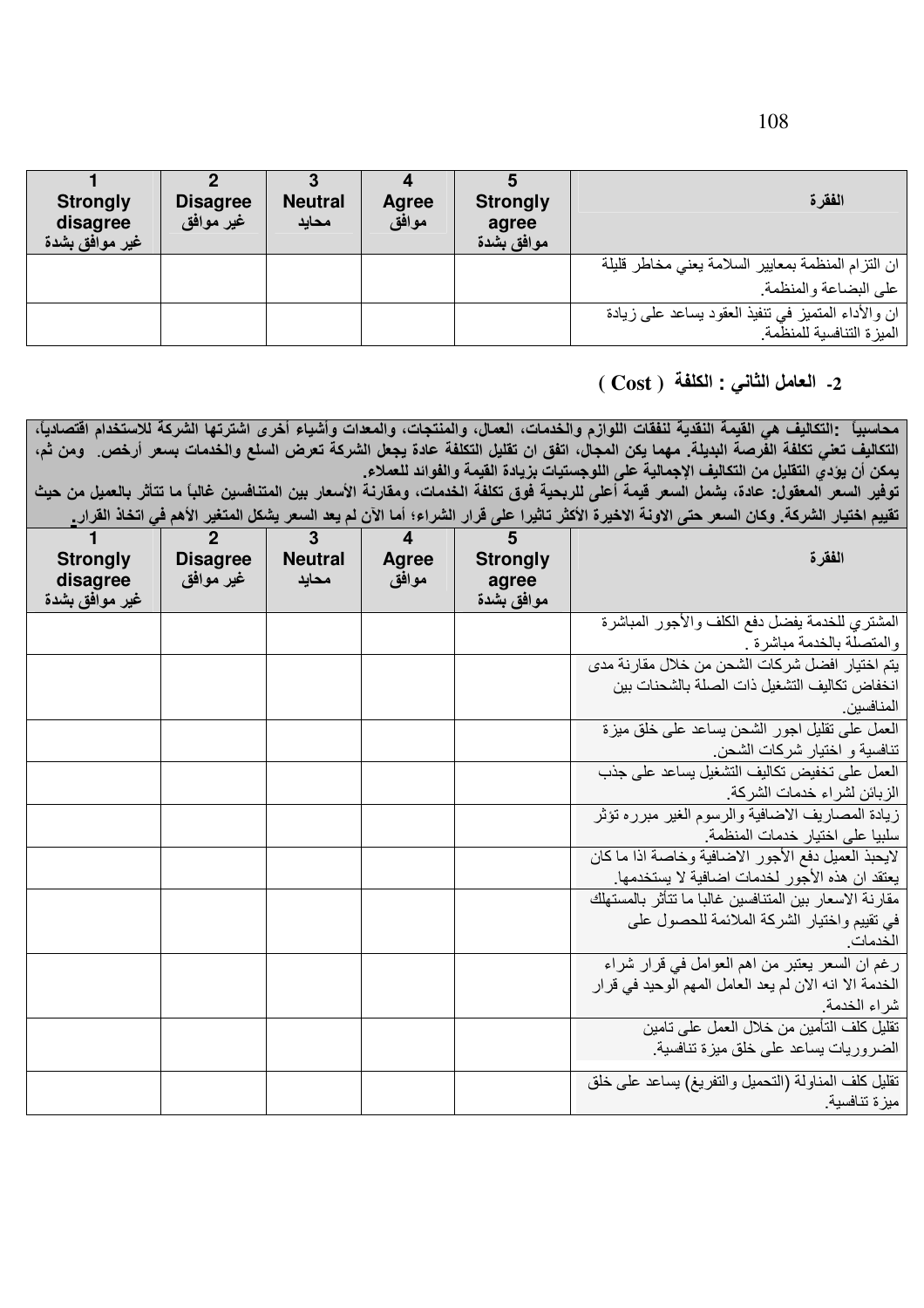### 3- العامل الثالث: الوقت ( Time )

"الوقت هو المال" في ظل بيئة تنافسية وخاصة في هذه الأيام في ظل بيئة تنافسية عالمية<sub>.</sub> والمستهلكين في هذا المجال لديهم حساسية متزايدة<br>لجانب الوقت، بينما يعتبر الوقت أو السرعة كمصدر لتميز الشركات <sub>-</sub> "تكلفة الوقت" موشر ذو تأ عالية من الزمن.

| $\mathbf{1}$<br><b>Strongly</b><br>disagree<br>غير موافق بشدة | $\overline{2}$<br><b>Disagree</b><br>غير موافق | $\overline{3}$<br><b>Neutral</b><br>محايد | $\overline{\mathbf{4}}$<br>Agree<br>موافق | 5<br><b>Strongly</b><br>agree<br>موافق بشدة | الفقرة                                             |
|---------------------------------------------------------------|------------------------------------------------|-------------------------------------------|-------------------------------------------|---------------------------------------------|----------------------------------------------------|
|                                                               |                                                |                                           |                                           |                                             | تعمل المنظمة على تقليل الفترة الزمنية لتوصيل       |
|                                                               |                                                |                                           |                                           |                                             | البضاعة والذي يمكن أن يتحقق بتقليص وقت             |
|                                                               |                                                |                                           |                                           |                                             | عملية النقل والإمداد                               |
|                                                               |                                                |                                           |                                           |                                             | تعمل المنظمة على تقليل الفترة الزمنية في تقديم     |
|                                                               |                                                |                                           |                                           |                                             | الخدمة والذي يتم من خلال القضاء على الأنشطة        |
|                                                               |                                                |                                           |                                           |                                             | التي لا تؤدي إلى القيمة المضافة .                  |
|                                                               |                                                |                                           |                                           |                                             | تقليل الوقت يتحقق من خلال فهم أكبر لأنشطة          |
|                                                               |                                                |                                           |                                           |                                             | مجموعة العمليات اللوجستية                          |
|                                                               |                                                |                                           |                                           |                                             | استجابة الخدمة يجب أن يكون لها ٍ معيار ًا لإظهار   |
|                                                               |                                                |                                           |                                           |                                             | توفر الخدمة في أي وقت .                            |
|                                                               |                                                |                                           |                                           |                                             | عدم توفر الخدمة لفترات زمنية قصيرة وذلك            |
|                                                               |                                                |                                           |                                           |                                             | للصيانة او لأي نشاطات أخرى لا يؤثر على تقديم       |
|                                                               |                                                |                                           |                                           |                                             | الخدمة في الوقت المحدد.                            |
|                                                               |                                                |                                           |                                           |                                             | توفير المنظمة نظام استجابة للخدمة فعال يساعد في    |
|                                                               |                                                |                                           |                                           |                                             | تقليل الوقت اللازم لتقديم الخدمة                   |
|                                                               |                                                |                                           |                                           |                                             | تقليل الخط الملاحي للفترة الزمنية مابين الرحلات    |
|                                                               |                                                |                                           |                                           |                                             | يساعد على زيادة الميزة التنافسية                   |
|                                                               |                                                |                                           |                                           |                                             | تقليل المدة الزمنية لايصال الشحنات يساعد على       |
|                                                               |                                                |                                           |                                           |                                             | زيادة الميزة التنافسية للخط الملاحي.               |
|                                                               |                                                |                                           |                                           |                                             | تنافس المنظمات في تقديم الخدمات على اساس           |
|                                                               |                                                |                                           |                                           |                                             | الوقت من العوامل المهمة وتؤدي الىي نمو حساسية      |
|                                                               |                                                |                                           |                                           |                                             | الوقت في تقديم الخدمات                             |
|                                                               |                                                |                                           |                                           |                                             | ان قيام المنظمة بشحن وتسليم البضاعة في             |
|                                                               |                                                |                                           |                                           |                                             | المواعيد المحددة يساعد على زيادة الميزة التنافسية. |

109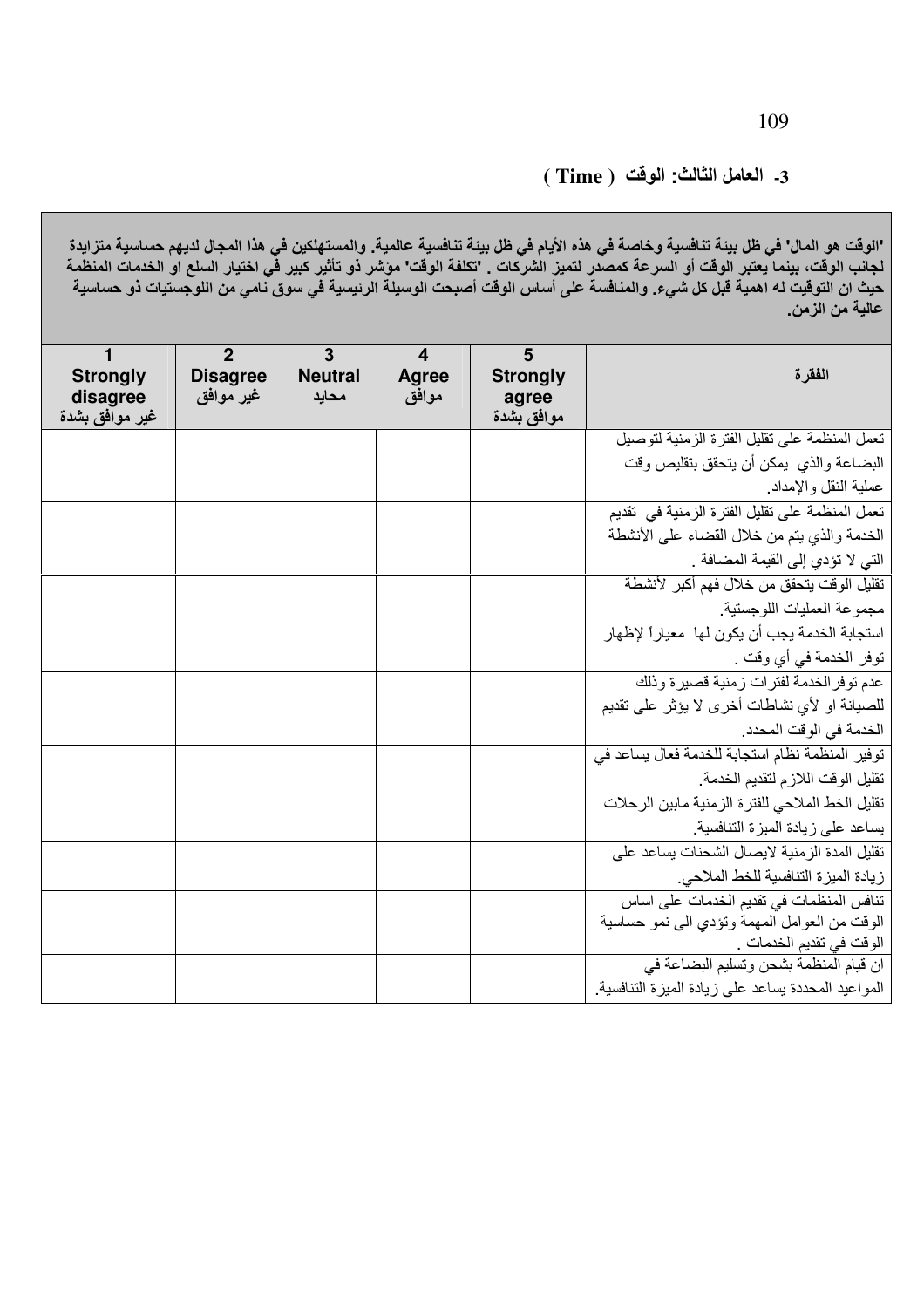### 4- العامل الرابع: تكنولوجيا المعلومات ( IT )

بتقديم خدمة افضل من خلال توفير انظمة تكنولوجيا المعلومات يؤدي حصول المنظمة على المزيد من الهامش وحصة أكبر من السوق. وتبين<br>التجربة ان الخدمة المتفوقة هي التي تصل الى رضا العملاء العالي.

| $\mathbf{1}$<br><b>Strongly</b><br>disagree<br>غير موافق بشدة | $\overline{2}$<br><b>Disagree</b><br>غير موافق | $\overline{3}$<br><b>Neutral</b><br>محايد | $\overline{\mathbf{4}}$<br>Agree<br>موافق | $\overline{5}$<br><b>Strongly</b><br>agree<br>موافق بشدة | الفقرة                                                                                       |
|---------------------------------------------------------------|------------------------------------------------|-------------------------------------------|-------------------------------------------|----------------------------------------------------------|----------------------------------------------------------------------------------------------|
|                                                               |                                                |                                           |                                           |                                                          | قيام المنظمة بتوفير قنوات اتصال تكنولوجية متقدمة                                             |
|                                                               |                                                |                                           |                                           |                                                          | توفر خدمة أكثر ملاءمة للعملاء                                                                |
|                                                               |                                                |                                           |                                           |                                                          | يستفيد كل عنصر من عناصر الخدمات اللوجستية                                                    |
|                                                               |                                                |                                           |                                           |                                                          | الواسعة الانتشار من اعتماد الخدمات المتوفرة من<br>خلال استخدام تكنولوجيا الاتصالات الحديثة . |
|                                                               |                                                |                                           |                                           |                                                          | توفير المنظمة لنظام الطلبات الالكتروني للخدمات                                               |
|                                                               |                                                |                                           |                                           |                                                          | يمكن العملاء من الحصول على احتياجاتهم                                                        |
|                                                               |                                                |                                           |                                           |                                                          |                                                                                              |
|                                                               |                                                |                                           |                                           |                                                          | بسرعة.<br>توفير المنظمة نظام تزويد الخدمة القادر على أداء                                    |
|                                                               |                                                |                                           |                                           |                                                          | مهمته في الظروف الغير عادية يؤدي للوصول إلى                                                  |
|                                                               |                                                |                                           |                                           |                                                          | الموثوقية من قبل العملاء                                                                     |
|                                                               |                                                |                                           |                                           |                                                          | استخدام المنظمة لانظمة المعلومات اللوجستية                                                   |
|                                                               |                                                |                                           |                                           |                                                          | المتكاملة مثل تكنولوجيا المعلومات (IT) وغير ها                                               |
|                                                               |                                                |                                           |                                           |                                                          | يساعد على سرعة اتخاذ القرارات.                                                               |
|                                                               |                                                |                                           |                                           |                                                          | استخدام المنظمة نظام المعلومات متكامل يساعد                                                  |
|                                                               |                                                |                                           |                                           |                                                          | على زيادة الميزة التنافسية على الذين لايستخدمون                                              |
|                                                               |                                                |                                           |                                           |                                                          | النظام في قطاع النقل البحري.                                                                 |
|                                                               |                                                |                                           |                                           |                                                          | قيام المنظمة بتزيود العملاء بالمعلومات الدقيقة عن                                            |
|                                                               |                                                |                                           |                                           |                                                          | البضائع من خلال الاتصال الالكتروني يساعد على                                                 |
|                                                               |                                                |                                           |                                           |                                                          | زيادة رضاء العملاء                                                                           |
|                                                               |                                                |                                           |                                           |                                                          | ان نظام المعلومات في المنظمة يساعد موظفى                                                     |
|                                                               |                                                |                                           |                                           |                                                          | المبيعات لمعرفة العملاء بشكل أفضل .                                                          |
|                                                               |                                                |                                           |                                           |                                                          | استخدام انظمة معلومات محوسبة يقلل من فرص                                                     |
|                                                               |                                                |                                           |                                           |                                                          | الاخطاء البشرية<br>ان نظام المعلومات في المنظمة بساعد موظفي                                  |
|                                                               |                                                |                                           |                                           |                                                          | المبيعات في تقديم خدمات عالية الجودة.                                                        |
|                                                               |                                                |                                           |                                           |                                                          | استخدام المنظمة لانظمة تشغيل محوسبة يساعد                                                    |
|                                                               |                                                |                                           |                                           |                                                          | على سرعة تقديم الخدمات                                                                       |
|                                                               |                                                |                                           |                                           |                                                          |                                                                                              |